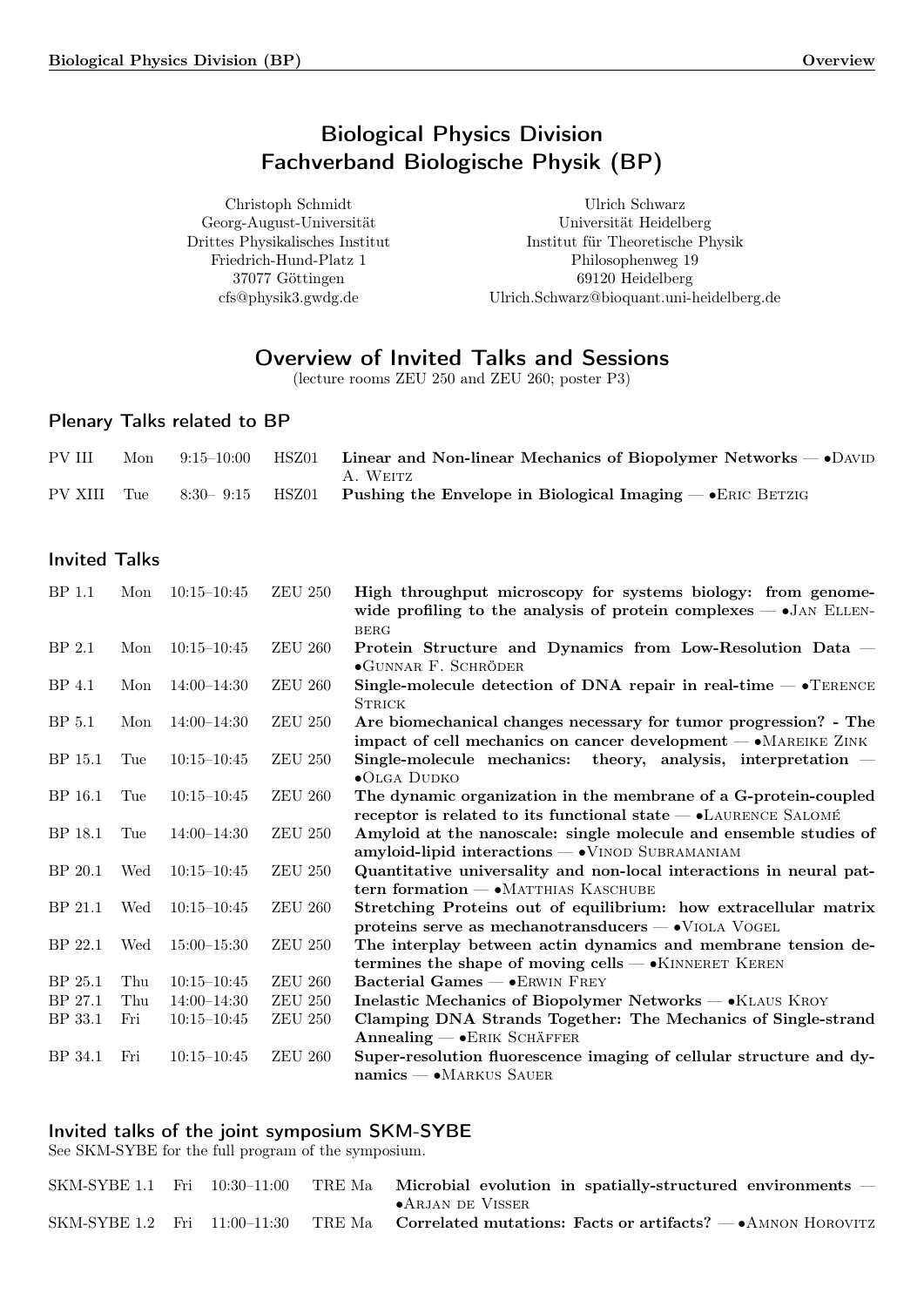|  | <i>Overview</i> |
|--|-----------------|
|  |                 |

| SKM-SYBE 1.3 Fri 11:30-12:00 |  | TRE Ma | Macroscopic laws in bacterial genome evolution $-$ • ERIK VAN                         |
|------------------------------|--|--------|---------------------------------------------------------------------------------------|
| SKM-SYBE 1.4 Fri 12:00–12:30 |  | TRE Ma | <b>NIMWEGEN</b><br>The role of horizontal gene transfer in the evolution of bacterial |
|                              |  |        | genomes $ \bullet$ Paul Higgs                                                         |

# **Sessions**

| BP 1.1-1.9     | Mon | $10:15 - 13:00$ | <b>ZEU 250</b>  | Statistical Physics in Biological Systems I (joint DY, BP)     |  |  |
|----------------|-----|-----------------|-----------------|----------------------------------------------------------------|--|--|
| BP 2.1-2.9     | Mon | $10:15 - 13:00$ | ${\rm ZEU}$ 260 | Protein Structure & Dynamics                                   |  |  |
| BP 3.1-3.9     | Mon | $10:30 - 13:00$ | <b>ZEU 222</b>  | Biopolymers and Biomaterials I (with CPP)                      |  |  |
| BP 4.1-4.10    | Mon | $14:00 - 17:00$ | ${\rm ZEU}$ 260 | DNA & DNA Enzymes                                              |  |  |
| BP 5.1-5.9     | Mon | $14:00 - 16:45$ | ${\rm ZEU}$ 250 | Tissue Dynamics & Developmental Processes                      |  |  |
| BP 6.1-6.11    | Mon | $14:00 - 17:00$ | <b>HÜL 186</b>  | Statistical Physics of Biological Systems II (joint DY, BP)    |  |  |
| BP 7.1-7.25    | Mon | $17:15 - 20:00$ | P3              | Posters: Statistical Physics in Biological Systems             |  |  |
| BP 8.1-8.9     | Mon | $17:15 - 20:00$ | $\mathbf{P}3$   | Posters: Protein Structure & Dynamics                          |  |  |
| BP 9.1-9.9     | Mon | $17:15 - 20:00$ | P3              | Posters: DNA & DNA Enzymes                                     |  |  |
| BP 10.1-10.13  | Mon | $17:15 - 20:00$ | $\mathbf{P}3$   | Posters: Tissue Dynamics & Developmental Processes             |  |  |
| BP 11.1-11.14  | Mon | $17:15 - 20:00$ | P3              | <b>Posters: Single-Molecule Biophysics</b>                     |  |  |
| BP 12.1-12.18  | Mon | $17:15 - 20:00$ | $\mathbf{P}3$   | <b>Posters: New Technologies</b>                               |  |  |
| BP 13.1-13.17  | Mon | $17:15 - 20:00$ | P3              | <b>Posters: Biological Membranes</b>                           |  |  |
| BP 14.1-14.3   | Mon | $17:15 - 20:00$ | P3              | Posters: Neurobiophysics, Theoretical Neuroscience, Sensory    |  |  |
|                |     |                 |                 | <b>Transduction</b>                                            |  |  |
| BP 15.1-15.9   | Tue | $10:15 - 13:00$ | ${\rm ZEU}$ 250 | <b>Single-Molecule Biophysics I</b>                            |  |  |
| $BP$ 16.1-16.9 | Tue | $10:15 - 13:00$ | <b>ZEU 260</b>  | <b>Biological Membranes I</b>                                  |  |  |
| BP 17.1-17.3   | Tue | $10:30 - 12:10$ | <b>HSZ 201</b>  | Biophysics I: Bionics and Biomaterials (joint AG jDPG, BP)     |  |  |
| BP 18.1-18.4   | Tue | $14:00-15:15$   | <b>ZEU 250</b>  | Single-Molecule Biophysics II                                  |  |  |
| BP 19.1-19.5   | Tue | $14:00 - 15:15$ | ${\rm ZEU}$ 260 | <b>Biological Membranes II</b>                                 |  |  |
| BP 20.1-20.9   | Wed | $10:15 - 13:00$ | <b>ZEU 250</b>  | Neurobiophysics                                                |  |  |
| BP 21.1-21.9   | Wed | $10:15 - 13:00$ | ${\rm ZEU}$ 260 | Biopolymers and Biomaterials II (with CPP)                     |  |  |
| BP 22.1-22.9   | Wed | $15:00-17:45$   | <b>ZEU 250</b>  | Physics of Cells I                                             |  |  |
| BP 23.1-23.10  | Wed | $15:00 - 17:45$ | ${\rm ZEU}$ 260 | Biopolymers and Biomaterials III (with CPP)                    |  |  |
| BP 24.1-24.10  | Thu | $10:15 - 13:00$ | <b>ZEU 250</b>  | Physics of Cells II                                            |  |  |
| BP 25.1-25.9   | Thu | $10:15 - 13:00$ | ${\rm ZEU}$ 260 | Statistical Physics in Biological Systems III (joint DY, BP)   |  |  |
| BP 26.1-26.2   | Thu | $10:30 - 11:30$ | <b>HSZ 201</b>  | Biophysics II: Mechanics and Flow in Biological Systems (joint |  |  |
|                |     |                 |                 | AG jDPG, BP)                                                   |  |  |
| BP 27.1-27.10  | Thu | $14:00-17:00$   | <b>ZEU 250</b>  | Physics of Cells III                                           |  |  |
| BP 28.1-28.10  | Thu | $14:00 - 16:45$ | <b>ZEU 260</b>  | Statistical Physics in Biological Systems IV (joint DY, BP)    |  |  |
| BP 29.1-29.27  | Thu | $17:15 - 20:00$ | P3              | Posters: Biopolymers & Biomaterials                            |  |  |
| BP 30.1-30.33  | Thu | $17:15 - 20:00$ | P3              | Posters: Physics of Cells                                      |  |  |
| BP 31.1-31.4   | Thu | $17:15 - 20:00$ | P3              | Posters: Biological Machines & Motor Proteins                  |  |  |
| BP 32.1-32.9   | Thu | $17:15 - 20:00$ | P3              | Posters: Other Topics in Biological Physics                    |  |  |
| BP 33.1-33.9   | Fri | $10:15 - 13:00$ | ${\rm ZEU}$ 250 | Biological Machines & Motor Proteins                           |  |  |
| BP 34.1-34.9   | Fri | $10:15 - 13:00$ | ${\rm ZEU}$ 260 | New Technologies                                               |  |  |
| BP 35.1-35.4   | Fri | $10:30 - 12:30$ | TRE Ma          | SYBE: Statistical Physics and Biological Evolution             |  |  |

# Annual General Meeting of the Biological Physics Division

Wednesday 18:00–19:00 ZEU 260

- ∙ Bericht
- ∙ Wahl des Stellvertretenden Sprechers
- ∙ Verschiedenes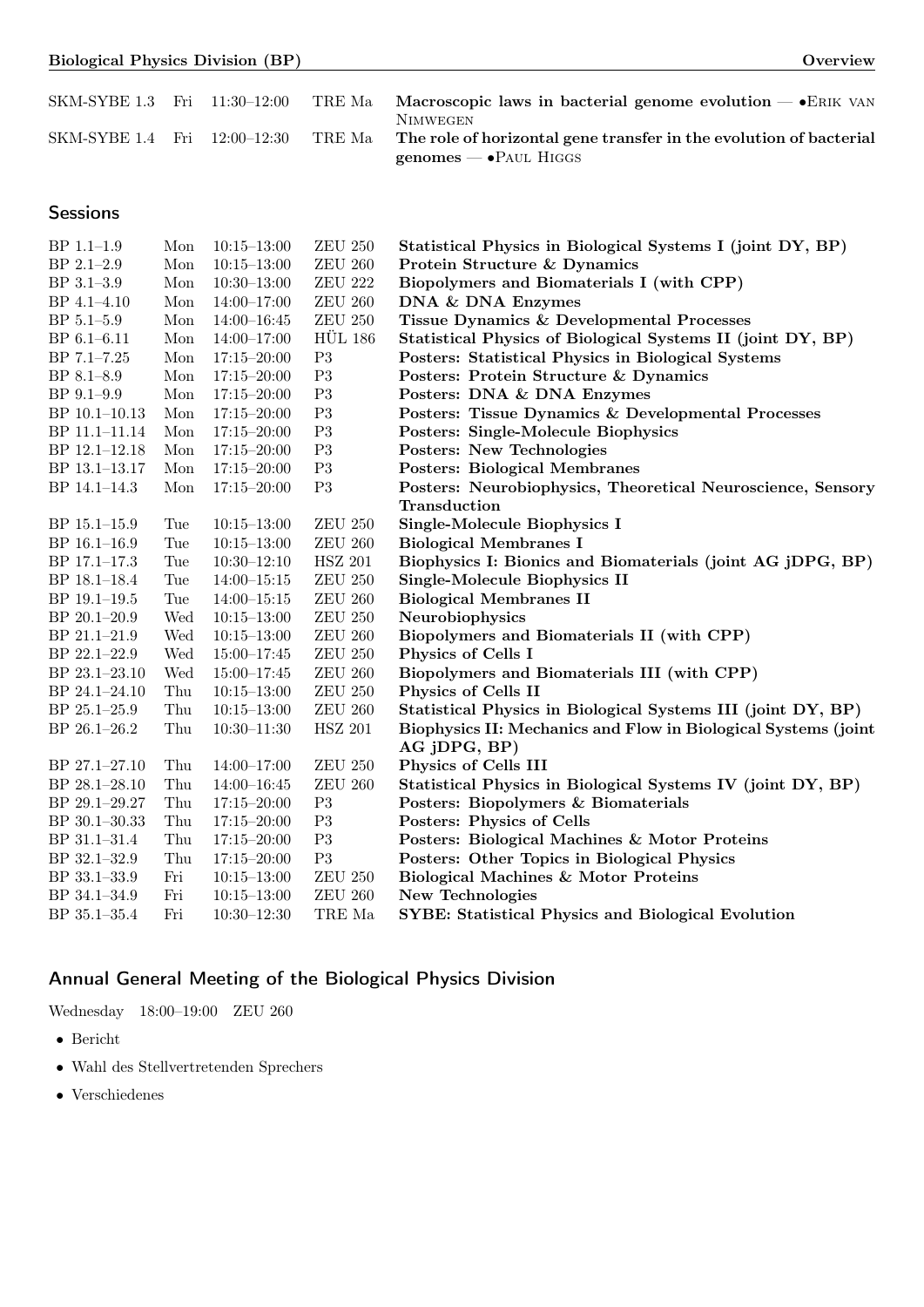## BP 1: Statistical Physics in Biological Systems I (joint DY, BP)

Time: Monday 10:15–13:00 Location: ZEU 250

## **Invited Talk** BP 1.1 Mon 10:15 ZEU 250 High throughput microscopy for systems biology: from genome-wide profiling to the analysis of protein complexes — ∙Jan Ellenberg — EMBL, Heidelberg, Germany

Despite our exponentially growing knowledge about the human genome, we do not know all human genes required for some of the most basic functions of life, such as cell division. Furthermore we do not know how the proteins encoded by these genes work together to carry out the underlying cellular processes. We have developed high throughput microscopy platforms to systematically identify genes and characterize the function of their encoded proteins. For gene identification, we have integrated methods for gene silencing by RNA interference with phenotyping by time-lapse microscopy and computational image processing into one high throughput pipeline. This technology platform allowed us to carry out a genome-wide profiling of each of the ~ 21 000 human protein-coding genes by two day live imaging of fluorescently labeled chromosomes. Quantitative image analysis identified hundreds of human genes involved in several basic biological functions including cell division, migration and survival. Computational clustering of the phenotypic signatures of cell division genes allowed us to group them into different categories and make predictions about their function. To analyze the predicted function of proteins in phenotypic clusters, we are currently developing high throughput fluorescence microscopy and biophysical methods to systematically study their localization, interactions and assembly in the physiological context of the living cell.

#### BP 1.2 Mon 10:45 ZEU 250

The flow field of an individual bacterium and its implications for cell-cell and cell-surface interactions —  $\text{Knut DRESCHER}^1,$  $\bullet$ Jörn Dunkel<sup>1</sup>, Luis Cisneros<sup>2</sup>, Sujoy Ganguly<sup>1</sup>, and Ray-MOND GOLDSTEIN<sup>1</sup> - <sup>1</sup>DAMTP, University of Cambridge, Wilberforce Road, Cambridge CB3 0WA, UK — <sup>2</sup>Department of Physics, University of Arizona, 1118 E 4th St, Tucson, AZ 85721, USA

Swimming bacteria create microflows that have been commonly assumed to play an important role in their pair-interactions and during scattering with surfaces. Here, we present the first direct measurement of the bacterial flow field generated by individual E. coli. Our experiments allow us to infer the relative importance of fluid dynamics and noise for cell-cell and cell-surface scattering. We find that rotational diffusion due to thermal and intrinsic stochasticity drowns the effects of long-range hydrodynamic pair-interactions, implying that physical interactions between bacteria are dominated by steric collisions and near-field lubrication forces. This closely links collective motion in bacterial suspensions to self-organization in driven granular systems, assemblages of biofilaments, and animal flocks. We further conclude that long-range fluid dynamics is negligible for the scattering of bacteria with surfaces. However, once a bacterium has aligned with the surface through an inelastic collision and swims along the surface at a distance of less than two microns, the self-generated flow traps the bacterium and large fluctuations in orientation are needed to escape. Since our results are based on purely mechanical properties, they are expected to apply to a wide range of bacteria.

## BP 1.3 Mon 11:00 ZEU 250

The energy-speed-accuracy tradeoff in sensory adaptation — GANHUI LAN<sup>1</sup>, •PABLO SARTORI<sup>2</sup>, SILKE NEUMANN<sup>3</sup>, VIKTOR<br>SOURJIK<sup>3</sup>, and YUHAI Tu<sup>1</sup> — <sup>1</sup>IBM T. J. Watson Research Center, Yorktown Heights, NY 10598, USA — <sup>2</sup>Max Planck Institute for the Physics of Complex Systems, Dresden 01187, Germany  $-$  3Zentrum fur Molekulare Biologie der Universitat Heidelberg, Heidelberg, Germany

Adaptation is a fundamental function of living systems. The benefits of adaptation in sensory systems are well known, but its costs remain poorly understood. By analyzing a stochastic model of the generic feedback circuit responsible for sensory adaptation, we show that adaptation processes are inherently dissipative and continuous energy consumption is required to stabilize the adapted state. We derive a universal relation among energy dissipation rate, adaptation speed, and the maximum adaptation accuracy from our model. We demonstrate how this general energy-speed-accuracy (ESA) relation applies to the E. coli chemosensory system, where hydrolysis of the <span id="page-2-1"></span>S-adenosylmethionine (SAM) molecules drives the near-perfect adaptation of the system and maintains its high sensitivity in a wide range of backgrounds. We identify the key requirements for an adaptive network to achieve its maximum accuracy with a given energy budget. These requirements are met in the E. coli chemotaxis pathway, making it highly efficient. Moreover, direct measurements confirm that adaptation slows down as cells gradually de-energize in medium without nutrients.

BP 1.4 Mon 11:15 ZEU 250 Looped Star Polymers: Lessons for Bacterial Chromosome Packaging — •DIETER HEERMANN, MIRIAM FRITSCHE, and PASCAL Reiß — Institute für Theoretische Physik, Universität Heidelberg

Inspired by the topological organization of the circular Escherichia coli chromosome, which is compacted by separate domains, we study a polymer architecture consisting of a central ring to which either looped or linear arms are attached. A transition from a spherical to a toroidal shape takes place as soon as the inner ring becomes large enough for the attached arms to fit within its circumference. Building up a torus, the system flattens depending on the effective bending stiffness of the chain induced by entropic repulsion of the attached loops and, to a lesser extend, linear arms. We propose that the natural formation of a toroidal structure induced by a specific chromosome topology could be one driving force, among others, that nature exploits to ensure proper packaging of the genetic material within a rod-shaped nucleoid.

#### 15 min. break

<span id="page-2-2"></span>BP 1.5 Mon 11:45 ZEU 250 Heterogeneous timing of gene induction as a regulation strategy —  $\bullet$ NOREEN WALKER<sup>1,2</sup>, GEORG FRITZ<sup>1,2</sup>, SONJA  $W$ ESTERMAYER<sup>2</sup>. , JUDITH MEGERLE<sup>2</sup>, JOACHIM RAEDLER<sup>2</sup>, and UL-RICH  $G$ ERLAND<sup>1,2</sup> — <sup>1</sup>Arnold Sommerfeld Center for Theoretical Physics — <sup>2</sup>Department of Physics, Ludwig-Maximilians-Universität München, Theresienstr. 37, 80333 München

Heterogeneity within a genetically homogeneous population is a common phenomenon in nature. While it has long been known that noise in gene expression leads to heterogeneity in protein levels, recent studies also demonstrated heterogeneity in the timing of gene induction. When a colony of E. coli cells is suddenly exposed to a new sugar, the onset time for expression of the specific sugar utilization system is broadly distributed, if the sugar concentration is low [1]. Whereas the underlying mechanism has been characterized [1], it is currently unclear whether this heterogeneous timing is a side effect or a genuine strategy to optimize growth and survival. Here, we first present further experimental evidence for heterogeneous timing. We then perform a theoretical analysis of the cost and benefit of different regulation strategies for gene induction within a coarse-grained growth model. We find that at low sugar concentrations, heterogeneous timing can indeed be an optimal regulation strategy, while a homogeneous response is favorable at high sugar concentrations.

[1] J. Megerle et al., Biophys. J. 95, 2103-2115 (2008)

<span id="page-2-0"></span>BP 1.6 Mon 12:00 ZEU 250 Resolution of gene regulatory conflicts caused by combinations of antibiotics —  $\bullet$  TOBIAS BOLLENBACH<sup>1,2</sup> and ROY KISHONY<sup>1</sup>  $-$ <sup>1</sup>Harvard Medical School, Boston, MA, USA  $-$ <sup>2</sup>IST Austria, Klosterneuburg, Austria

Regulatory conflicts occur when two signals, which individually trigger opposite cellular responses, are present simultaneously. Here, we investigate how such gene regulation conflicts are resolved in the bacterial response to antibiotic combinations. We use an Escherichia coli promoter-GFP reporter library to study the genome-wide transcriptional response to either additive or antagonistic drug pairs at fine two-dimensional resolution of drug concentration. Using principal component analysis (PCA), we find that this complete dataset can be almost fully characterized as a surprisingly simple linear sum of only two components. The first component, accounting for over 70% of the variance in the data set, represents the response to the net effectiveness of the drug combination in inhibiting growth. The second component describes how regulatory conflicts are resolved for genes that respond differently to each of the individual drugs. We find that for the non-

<span id="page-2-3"></span>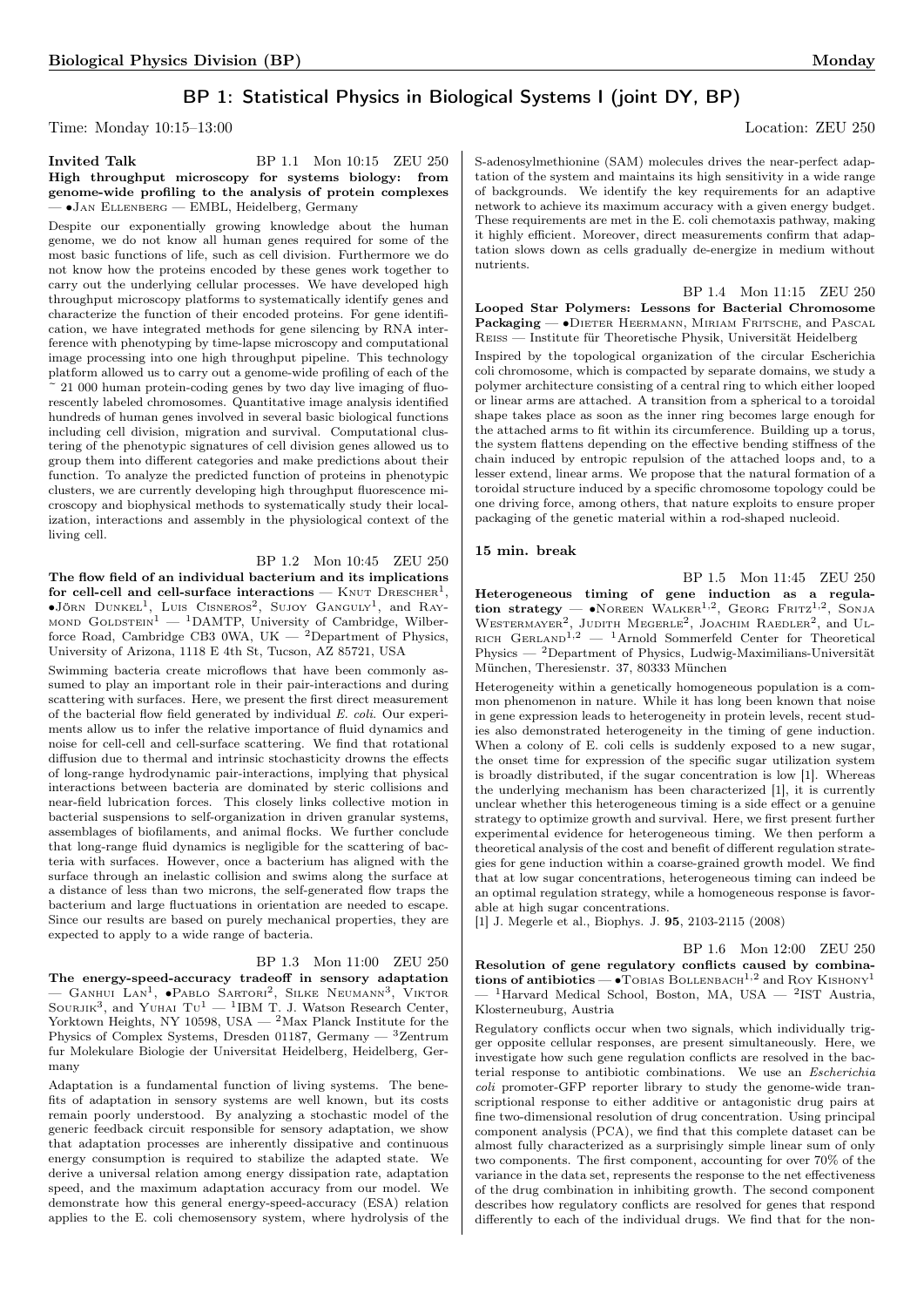interacting drug pair, conflicts are resolved by linearly interpolating the two single drug responses, while for the antagonistic drug pair, the drug that has the stronger impact on growth dominates the transcriptional response. Importantly, for a given drug pair, the same strategy of conflict resolution is used for almost all genes. These results provide a recipe for predicting gene expression responses to drug combinations, which may lead to a more rational design of combination treatments.

## BP 1.7 Mon 12:15 ZEU 250

Modelling the dynamics of micro-swimmers — •Eva BARESEL and RUDOLF FRIEDRICH — Insitute for Theoretical Physics, University of Münster, Wilhelm-Klemm-Str. 9, D-48149 Münster

The motion of self-propelled flagellated bacteria consists of two different modalities: "running" if all flagella rotate counter-clockwise or "tumbling" if at least one flagellum rotates clockwise. As a model for these bacterial motors we consider the dynamics of an ensemble of swimming objects which are composed of two rigidly connected point vortices. The single objects are able to show translation or rotation depending on the circulations of the single point vortices. We discuss the collective behaviour for several of these objects and the resulting velocity fields by means of numerical calculations.

#### BP 1.8 Mon 12:30 ZEU 250

Onset of Collective Motion due to Escape and Pursuit — ∙Pawel Romanczuk<sup>1</sup> , Vishwesha Guttal<sup>2</sup> , Lutz Schimansky-GEIER<sup>1</sup>, and IAIN D. COUZIN<sup>2</sup> — <sup>1</sup>Department of Physics, Humboldt Universität zu Berlin, Germany  $-2$ Department of Ecology and Evolutionary Biology, Princeton University, USA

Recent studies suggest that noncooperative behavior such as cannibalism may be a driving mechanism of collective motion in mass migrating insects such as desert locusts [1]. We have shown in a biologically motivated model of individuals interacting via escape and pursuit interactions associated with cannibalism the emergence of large scale collective motion [2]. Furthermore we were able to reproduce experimental results and make specific prediction from our modelling approach [3]. Here we focus on a generelized model of self-propelled particles interacting via selective attraction or repulsion to approaching or moving-away individuals. We identify conditions for large scale collective motion in our model and discuss the onset of collective motion as an evolutionary stable strategy (ESS) in the context of mass migration of desert locusts under threat of cannibalism.

[1] S. J. Simpson et. al., Proc. Natl. Acad. Sci. USA, 103, 4152 (2006)

[2] P. Romanczuk et. al., Phys. Rev. Lett., 102, 010602 (2009)

[3] S. Bazazi et. al., Proc. Roy. Soc. B, doi 10.1098/rspb.2010.1447

BP 1.9 Mon 12:45 ZEU 250 Spontaneous spiking in presence of an autaptic feedback  $loop - Y$ UNYUN LI<sup>1</sup>,  $\bullet$ GERHARD SCHMID<sup>1</sup>, PETER HÄNGGI<sup>1</sup>, and LUTZ SCHIMANSKY-GEIER<sup>2</sup> — <sup>1</sup>Universität Augsburg, Germany — <sup>2</sup>Humboldt Universität zu Berlin, Germany

The effect of intrinsic channel noise on the dynamics of a neuronal cell with a delayed feedback loop is investigated [1]. The loop is based on the so-called autapse phenomenon in which dendrites establish not only connections to neighboring cells but as well to its own axon. The modeling is achieved in terms of a stochastic Hodgkin-Huxley model containing such a built in delayed feedback. The fluctuations stem from intrinsic channel noise, being caused by the stochastic nature of the gating dynamics of ion channels. The delayed feedback manifests itself in the occurrence of bursting and a rich multimodal interspike interval distribution, exhibiting a delay-induced reduction of the spontaneous spiking activity at characteristic frequencies. Moreover, a specific frequency-locking mechanism is detected for the mean interspike interval.

[1] Y. Li, G. Schmid, P. Hänggi, L. Schimansky-Geier, Phys. Rev. E, in press (arXiv:1009.5198)

## BP 2: Protein Structure & Dynamics

Time: Monday 10:15–13:00 Location: ZEU 260

## **Invited Talk** BP 2.1 Mon 10:15 ZEU 260 Protein Structure and Dynamics from Low-Resolution Data — ∙Gunnar F. Schröder — Forschungszentrum Jülich

Structure determination of large proteins and protein assemblies is a major challenge in molecular biology. Experiments, such as X-ray crystallography or single particle Cryo-EM, on such complex systems often yield only low resolution ( $> 4\AA$ ) data, which are not sufficient to fully determine atomistic structures. The refinement of approximate initial models is typically significantly harder than at high resolution. We present an approach that makes use of additional prior information on homologous structures which guides the refinement and dramatically improves the obtained structures.

Single-particle Cryo-EM yields images of individual proteins in potentially different conformations and therefore yields a wealth of information on structural dynamics. This information is however very difficult to extract since each image is extremely noisy. The common approaches to reconstruct three-dimensional density maps average out any structural heterogeneity and the information on the dynamics is lost. We show how principal protein motions can be reconstructed from the variation contained in the single particle images.

BP 2.2 Mon 10:45 ZEU 260

Mechanism of signal transduction of the LOV2-J $\alpha$ photosensor from Avena sativa — ∙Emanuel K. Peter, Bernhard Dick, and Stephan A. Baeurle — Fakultaet für Chemie und Pharmazie, Universitaet Regensburg, 93040 Regensburg, Deutschland Fusion proteins containing light-activable protein domains possess great potential as molecular switches in cell signaling and for controlling enzymatic reactivity. This has recently been impressively demonstrated in living cell experiments through connecting the blue light-activable LOV2-J $\alpha$ -protein domain from phototropin1 of Avena sativa (AsLOV2-J $\alpha$ ) with the Rac1-GTPase, responsible for regulating the morphology and motility of metazoan cells. However, a target-oriented development of fusion proteins in conjunction with the AsLOV2-J $\alpha$ -photosensor is still very challenging, because a detailed understanding of its signal transduction pathway on a molecular level

is still lacking. In this presentation we elucidate the mechanism of signal transduction of this photosensor on a molecular level, which opens new perspectives for the creation of light-activable molecular switches and enzymes [1].

[1] E. Peter, B. Dick and S. A. Baeurle, Nature Communications 1 : 122 (2010); doi: 10.1038/ncomms1121 (2010)

BP 2.3 Mon 11:00 ZEU 260 Concurrent Enzymatic Reactions as a Source of Bistability in Single Protein Modification Cycles — ∙Ronny Straube — MPI for Dynamics of Complex Technical Systems, Magdeburg, Germany

It is well known that reversible protein modifications can generate ultrasensitivity when the modifying enzymes operate in saturation [1]. They can also exhibit bistability if the substrate protein is antagonistically modified at multiple sites [2]. However, in the mathematical description of such mechanisms it is often neglected that the activity and/or substrate affinity of the modifying enzymes (e.g. kinase and phosphatase) is often itself regulated through reversible binding of allosteric effectors which can inter convert the respective enzyme species between a high and a low catalytic activity form. Here, I show that the concurrent action of such different activity forms of an antagonistic enzyme pair can generate a bistable system response already at the level of a single protein modification cycle, i.e. without the requirement for multisite modifications. In contrast to other mechanisms [1,2] bistability is predicted to occur even when substrate molecules and enzymes are present in equal amounts. I further show that the same mechanism is also applicable to two component systems which are the most simple signal transduction systems in bacteria. Since the formation of enzyme sub populations is difficult to avoid both in vivo and in vitro concurrent enzymatic reactions might be a ubiquitous source for generating bistability in biological systems. [1] A. Goldbeter and D. E. Koshland Jr. PNAS 78, 6840 (1981). [2] N. I. Markevich, J. B. Hoek and B. N. Kholodenko J. Cell Biol. 164 353 (2004).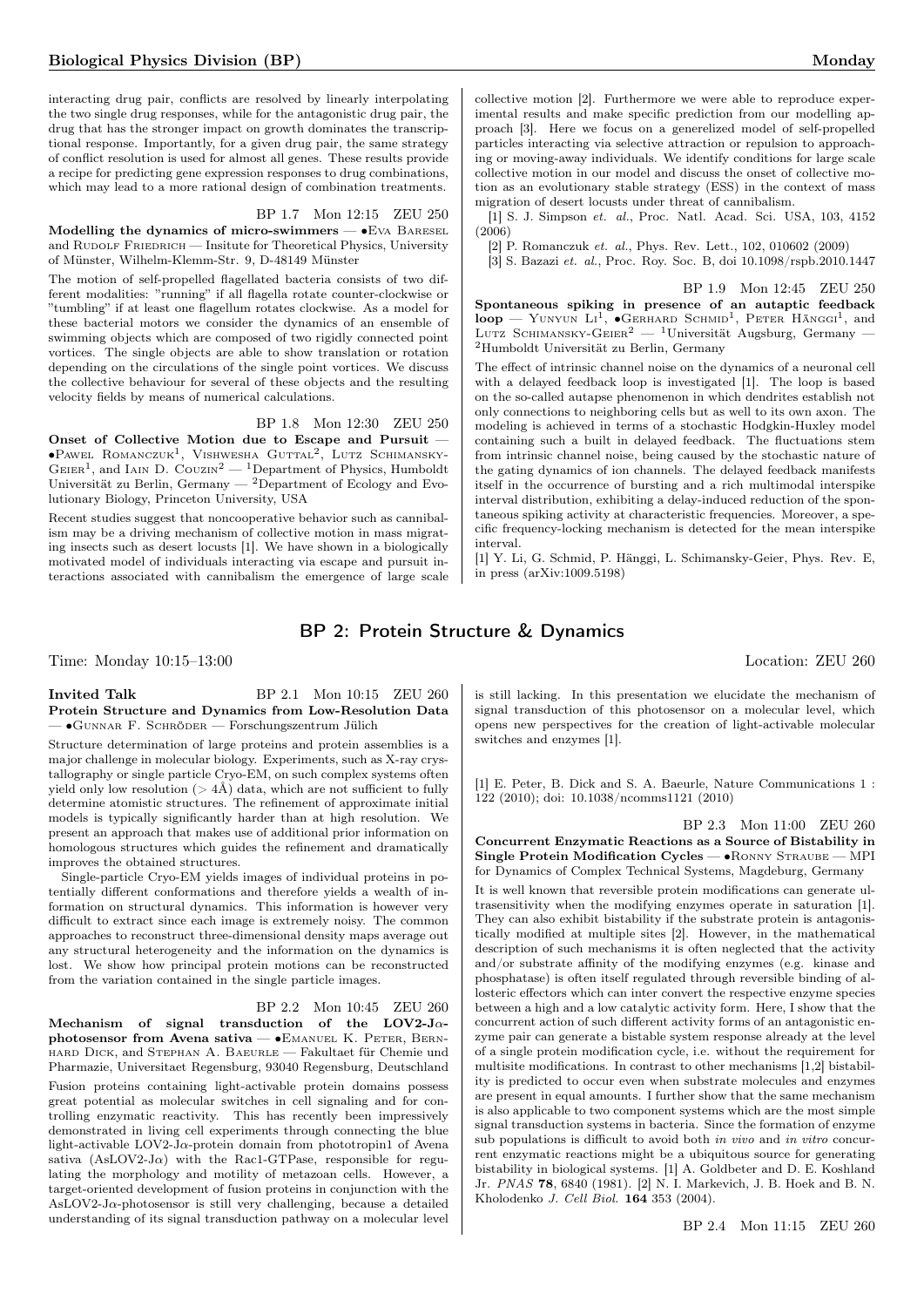Lateral Diffusion and Correlation of Membrane Anchored Proteins —  $\bullet$ Wasim Abuillan<sup>1</sup>, Andreas Hartel<sup>2</sup>, Nicola Jones<sup>2</sup>, Markus Engstler<sup>2</sup>, and Motomu Tanaka<sup>1</sup> -<sup>1</sup>Institute for Physical Chemistry, Heidelberg University, Germany — <sup>2</sup>Department of Cell and Developmental Biology, Würzburg University, Germany

Many Glycosylphosphatidylinositol (GPI) - anchored proteins are found on the plasma membrane.e.g.  $\sim 0.5$  % of cellular proteins in eukaryotes are GPI-anchored. For example, GPI-anchored Variant Surface Glycoprotein (VSG) is among the most abundant cell-surface proteins in trypanosoma protozoa, playing important roles in viability and defense against the host immune system. The lateral mobility of lipids and membrane proteins is essential for them to maintain their function. The lateral correlation and coupling of membrane proteins are studied by Grazing Incidence Small Angle X-ray Scattering (GISAXS) and high energy X-ray reflectivity (XRR) at the air/water and solid/water interfaces. Although this has been a challenge due to the low contrast in the scattering length density of proteins, we have successfully detect the two membrane anchored proteins using XRR and GISAXS: (i) engineered recombinant avidin coupled to biotinylated lipids, and (ii) GPI-anchored VSG purified from trypanosoma. XRR results revealed the uniform coupling/incorporation of proteins to the membrane surface, while the form- and structure factors of the proteins in the plane of membranes have been determined by GISAXS.

#### 15 min. break

BP 2.5 Mon 11:45 ZEU 260

Using Graph Measures to Observe Complex Formation in Multiparticle Simulations — FLORIAN LAUCK<sup>1,2</sup> and • TIHAMER  $G$ EYER<sup>1</sup> — <sup>1</sup>Center for Bioinformatics, Saarland University, Saar $b$ rücken — <sup>2</sup>Dep. of Bioengineering and Therapeutic Sciences, UC San Francisco, CA, USA

Modern simulation techniques are beginning to study the dynamic assembly and disassembly of multi-protein systems. In these manyparticle simulations it can be very tedious to monitor the formation of specific structures such as fully assembled protein complexes or virus capsids above a background of monomers and partial complexes. However, such analyses can be performed conveniently when the spatial configuration is mapped onto a dynamically updated interaction graph. On the example of Monte Carlo simulations of spherical particles with either isotropic or directed mutual attractions we demonstrate that this combined strategy allows for an efficient and also detailed analysis of complex formation in many-particle systems.

## BP 2.6 Mon 12:00 ZEU 260

Asymmetric folding pathways and transient misfolding in a coarse-grained model of proteins — •KATRIN WOLFF<sup>1</sup>, MICHELE VENDRUSCOLO<sup>2</sup>, and MARKUS PORTO<sup>3</sup> — <sup>1</sup>Institute for Condensed Matter and Complex Systems, University of Edinburgh, UK —  ${}^{2}$ Department of Chemistry, University of Cambridge, UK – <sup>3</sup>Institut für Theoretische Physik, Universität zu Köln, Germany

We investigate free energy landscapes and protein folding pathways in a coarse-grained protein model. Our model's two primary characteristics are a tube-like geometry to describe the self-avoidance effects of the polypeptide chain, and an energy function based on a one-dimensional structural representation which specifies the amino acids' connectivity for any given conformation. Such an energy function, rather than favouring the formation of specific native pairwise contacts, promotes the establishment of the native connectivity for each amino acid. Specifically, we look at the free energy landscape of the villin headpiece domain (Protein Data Bank (PDB) id. 1und) and show that in its distinctive asymmetry it resembles that found in computationally much more demanding atomistic molecular dynamics studies [1]. That the asymmetry is indeed a specific feature of the villin headpiece domain is demonstrated by studying the free energy landscape of another small three-helix bundle protein (PDB id. 1dv0), for which we find an essentially symmetric free energy landscape [2]. [1] H. Lei et al., Proc. Natl. Acad. Sci. USA 104, 4925 (2007) [2] K. Wolff et al., submitted

BP 2.7 Mon 12:15 ZEU 260 Impact of compatible solutes on the local water structure and the structural organization of lipid monolayers — ∙Jens SMIATEK<sup>1</sup>, RAKESH KUMAR HARISHCHANDRA<sup>2</sup>, OLIVER RUBNER<sup>1</sup>,

HANS-JOACHIM GALLA<sup>2</sup>, and ANDREAS HEUER<sup>1</sup> - <sup>1</sup>Institut für Physikalische Chemie, Westfälische Wilhelms-Universität Münster, D-48149 Münster, Germany — <sup>2</sup> Institut für Biochemie, Westfälische Wilhelms-Universität Münster, D-48149 Münster, Germany

We have performed Molecular Dynamics simulations of ectoine, hydroxyectoine and urea in explicit solvent. Special attention has been spent on the characteristics of the local ordering of water molecules around these compatible solutes. Our results indicate that ectoine and hydroxyectoine are able to bind more water molecules than urea on short scales. Furthermore we investigated the number and appearance of hydrogen bonds between the molecules and the solvent. The simulations show that some specific groups in the compatible solutes are able to form a pronounced ordering of the local water structure. Additionally, we have validated that the charging of the molecules is of main importance. Furthermore we show the impact of a locally varying salt concentration. Experimental results are shown which indicate a direct influence of compatible solutes on the liquid expanded-liquid condensed phase transition in DPPC monolayers. We are able to identify a variation of the local water pressure around the comaptible solutes by numerical calculations as a possible reason for an experimentally observed broadening of the phase transition.

BP 2.8 Mon 12:30 ZEU 260 Simulation of protein charge inversion by trivalent metal  $ion\ binding$   $-$  •Sara Leibfarth<sup>1</sup>, Felix Roosen-Runge<sup>1</sup>, Fa-JUN ZHANG<sup>1</sup>, NINA FISCHER<sup>2</sup>, OLIVER KOHLBACHER<sup>2</sup>, SOPHIE WEGG-LER<sup>3</sup>, MICHAEL ZILLER<sup>1</sup>, ANDREAS HILDEBRANDT<sup>3</sup>, ELENA JORDAN<sup>1</sup>, and FRANK SCHREIBER<sup>1</sup> — <sup>1</sup>Institut für Angewandte Physik, Universität Tübingen —  $2$ Zentrum für Bioinformatik, Universität Tübingen  ${\rm ^3Zentrum}$  für Bioinformatik, Universität des Saarlandes

Experiments indicate that the effective charge of proteins in solution can be inverted by binding trivalent metal ions [1]. In addition, Xray diffraction data show that metal ions bind to negatively charged carboxylic groups on the protein surface. In order to elucidate the binding of trivalent metal ions, two simulation approaches were carried out in the dilute protein limit for the case of  $Y^{3+}$ . Firstly, a classical protonation titration approach was adopted to trivalent ion binding [1, 2]. This approach yields binding probabilities for the binding sites of the protein. The effective charge of the protein as a function of yttrium concentration was calculated at different concentrations of monovalent salt. The results are in accordance with the experimentally observed phase transition in protein solution from the dissolved to the condensed phase. Secondly, a classical molecular dynamics simulation was performed, yielding the dynamic binding behavior of yttrium to the protein. With this approach, also the binding of several carboxylic groups to one yttrium ion is observed, which is consistent with the crystallographic findings. [1] Zhang et al., Proteins, 78:3450, 2010; [2] Zhang et al., Phys Rev Lett, 101:148101, 2008

BP 2.9 Mon 12:45 ZEU 260 Water soluble chlorophyll (Chl) binding protein (WSCP) of higher plants as model system for the investigation of pigment-pigment and pigment-protein interactions — ∙Franz-Josef Schmitt<sup>1</sup> , Jörg Pieper<sup>2</sup> , Christoph Theiss<sup>1</sup> , INGA TROSTMANN<sup>3</sup>, HARALD PAULSEN<sup>3</sup>, THOMAS RENGER<sup>4</sup>, HANS<br>JOACHIM EICHLER<sup>1</sup>, THOMAS FRIEDRICH<sup>1</sup>, and GERNOT RENGER<sup>1</sup>  $-$ <sup>1</sup>Berlin Institute of Technology, Germany  $-$  <sup>2</sup>University of Tartu, Estonia — <sup>3</sup>Johannes Gutenberg University Mainz, Germany — <sup>4</sup>Johannes Kepler University Linz, Austria

Spectroscopic studies on pigment-pigment and pigment-protein interactions of Chl a and b bound to the recombinant class IIa WSCP from cauliflower are presented. Two Chls form a strongly excitonically coupled open sandwich dimer within the tetrameric protein matrix giving rise to an upper excitonic state with a large oscillator strength.

Fluorescence lifetime measurements show that the unusually high photostability of Chls bound to WSCP most probably originates from a diffusion barrier to interaction of molecular dioxygen with Chl triplets. The spectra are well described by a Chl dimer modulated by the protein environment. These findings are in good agreement with recent hole-burning and fluorescence line narrowing results.

The presented results illustrate the great potential of WSCP as a model system for systematic experimental and theoretical studies on the functionalizing of Chls by the protein matrix. It opens the way for the application of pigment-protein complexes as photo-switchable protein coatings of medical drugs.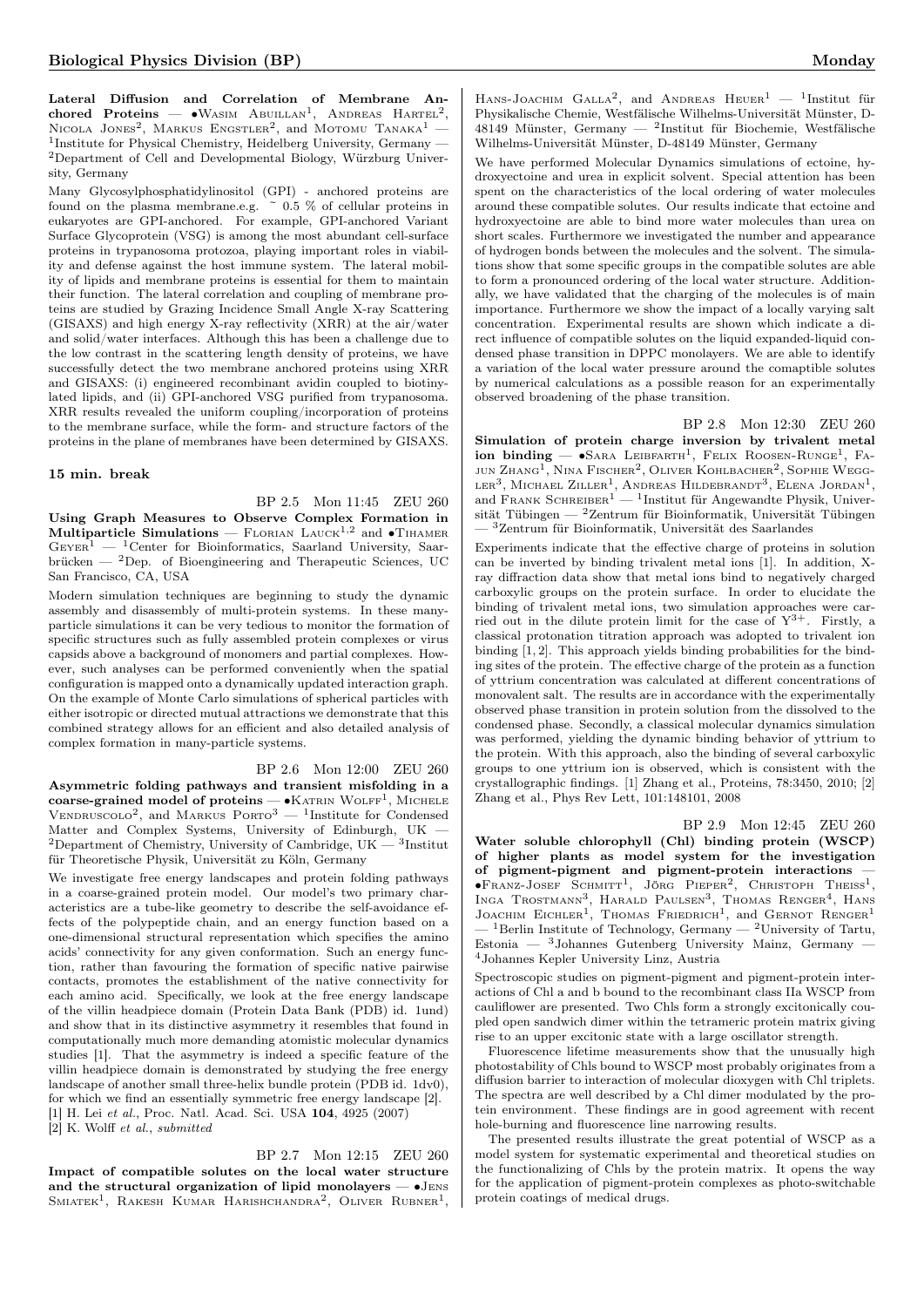## BP 3: Biopolymers and Biomaterials I (with CPP)

Time: Monday 10:30–13:00 Location: ZEU 222

**Topical Talk** BP 3.1 Mon 10:30 ZEU 222 Crayfish combine amorphous and crystalline mineral to build a functional tooth structure —  $\bullet$ Barbara Aichmayer<sup>1</sup>, Shmuel Bentov<sup>2,3</sup>, Ali Al-Sawalmih<sup>1</sup>, Admir Masic<sup>1</sup>, Paul  $Z$ aslansky<sup>1</sup>, Peter Fratzl<sup>1</sup>, Amir Sagi<sup>3,4</sup>, and Amir Berman<sup>2,4</sup> — <sup>1</sup>Department of Biomaterials, Max Planck Institute of Colloids and Interfaces, 14424 Potsdam, Germany  $-$  <sup>2</sup>Department of Biotechnology Engineering, Ben-Gurion University of the Negev, 84105, Israel — <sup>3</sup>Department of Life Sciences, Ben-Gurion University of the Negev, 84105, Israel — <sup>4</sup>The National Institute for Biotechnology in the Negev, Israel

Various strategies allow for the formation of functional tooth structures including examples as different as the self-sharpening teeth of sea-urchins and our durable human teeth. The freshwater crayfish Cherax quadricarinatus follows a unique approach of using amorphous and crystalline minerals to build the molar extension of its mandible, which serves as an efficient grinding tool. Mechanical properties with an astonishing similarity to human teeth are achieved by the combination of an enamel-like layer of oriented fluorapatite crystals and a graded structure of chitin and amorphous mineral with an increasing phosphate/carbonate ratio. The composition and structure of the crayfish molar, measured by state of the art techniques such as Raman imaging, synchrotron X-ray diffraction and micro-CT, are related to its mechanical properties and discussed with respect to the role of the calcium phosphate, which allows for the formation of the hard, crystalline coating and also helps to stabilize the amorphous mineral.

BP 3.2 Mon 11:00 ZEU 222

Structure-property relationships of natural silk fibers as studied by time-resolved Fourier-Transform Infrared Spectroscopy (FTIR) —  $\bullet$ Roxana Ene<sup>1</sup>, Periklis Papadopoulos<sup>2</sup>, and FRIEDRICH KREMER<sup>1</sup> — <sup>1</sup>Institüt für Experimentelle Physik I, Leipzig, Germany — <sup>2</sup>Max-Planck- Institut für Polymerforschung, Mainz, Germany

Polarized IR-spectroscopic and mechanical measurements are combined to analyse the conformational changes in hydrogenated and partially deuterated major ampullate spider silk of Nephila edulis[1].Crystal stress can be measured from the frequency shift of main-chain vibrations. The results show that in both states of silk a serial arrangement between the crystalline and amorphous phase dominates the nanostructure. The determination of the molecular order parameters of the different moieties proves that the amide hydrogen exchange is a selective process, taking place at the surface of  $\beta$ -sheet nanocrystals, implying that these regions are accessible by water[2].The mechanical properties are changing dramatically when the fiber is wet due to the fact that the pre-stress of the chains interconnecting the nanocrystals is irreversibly released. A three-component combined model of crystals in serial arrangement with amorphous chains and a fraction of chains bypassing them can describe all aforementioned states of spider silk[3]. [1] P. Papadopoulos, R. Ene, I. Weidner, F. Kremer Macromol. Rapid Commun 30,(2009). [2] R.Ene, P. Papadopoulos, F. Kremer Polymer 51,(2010) [3] R. Ene, P. Papadopoulos, F. Kremer, Soft Matter 5 (2009)

## BP 3.3 Mon 11:15 ZEU 222

Mechanical properties of fiber-fiber bonds in paper studied by atomic force microscopy —  $\bullet$  Franz Schmied<sup>1,4</sup>, Wolfgang FISCHER<sup>2,4</sup>, ULRICH HIRN<sup>2,4</sup>, ROBERT SCHENNACH<sup>3,4</sup>, and CHRIS-TIAN  $\mathrm{TEICHERT}^{1,4} = \mathrm{^{1}Institute~of~Physics,~University~of~Leoben,~8700}$ Leoben, Austria  $-$  <sup>2</sup>Institute for Paper, Pulp and Fiber Technology, Graz University of Technology, 8010 Graz, Austria — <sup>3</sup>Institute of Solid State Physics, Graz University of Technology, 8010 Graz, Austria — <sup>4</sup>CD-Laboratory for Surface Chemical and Physical Fundamentals of Paper Strength, Graz University of Technology, 8010 Graz, Austria Paper has been used as a packaging material and for printing purposes for a long time, however a fundamental quantitative understanding for the mechanisms of paper strength has not yet been worked out. A sheet of paper is a network of individual single fibers extracted from wood. During the production cycle, these single fibers need to approach close enough to form bonds between each other. The resulting network is than called paper. Here, we present a comprehensive AFM investigation of single fibers as well as fiber-fiber bonds to achieve a

deeper insight into the various mechanisms [1] that bind two single pulp fibers together. Beside morphological investigations, we present force versus distance curves to study the separation of two bonded fibers as distance and force controlled experiments. With these experiments it is possible to learn more about the mechanical properties of single fiber-fiber bonds. Supported by Mondi and the Christian Doppler Research Society, Vienna, Austria. [1] Lindström, T. et al., Proc. 13th Fundamental Research Symp, 2005.

BP 3.4 Mon 11:30 ZEU 222 Influence of temperature on the morphology of casein micellar films —  $\bullet$ Ezzeldin Metwall<sup>1</sup>, Alexander Diethert<sup>1</sup>, Joseph Adelsberger<sup>1</sup>, Robert Cubitt<sup>2</sup>, Ulrich Kulozik<sup>3</sup>, and PETER MÜLLER-BUSCHBAUM<sup>1</sup> — <sup>1</sup>TU München, Physik Department, LS Funkt. Mat., James-Franck-Str. 1, 85748 Garching, Germany — <sup>2</sup>ILL, 6 rue Jules Horowitz, b.p. 156, 38042 Grenoble, France  $-$  <sup>3</sup>TU München, Chair for Food Proc. Eng. and Dairy Tech., 85354 Weihnstephan, Germany

Casein micelles for non-food applications such as coatings, adhesives and cosmetics are the main drive to study casein micelles structure in the thin film format. The effect of temperature on the structure of casein micelle films is investigated using grazing incidence small angle neutron scattering (GISANS). GISANS has proved sensitivity to micellar structure due to a high contrast imparted by an outer shell of D2O on the objects [1]. At different temperatures, various average micelle sizes with large size distribution are due to an aggregation behavior of the casein proteins. For freshly prepared samples, the average micelle size is increasing from about 80 to 120 nm with increasing temperatures from 5 to 35 <sup>∘</sup>C. Aged casein micelles films for 100 days at room temperature indicate a continuous structural reorganization. The continuous aggregation between hydrated micelles in the film to reach equilibrated structures explains the high stability of casein-based coatings and adhesives by the ability to adapt itself to varying environmental conditions. [1] E. Metwalli et al., Langmuir 25, 4124 (2009)

## BP 3.5 Mon 11:45 ZEU 222

Thermodynamics of chondroitin sulfate solutions using fieldtheoretic methodologies — •STEPHAN A BAEURLE<sup>1</sup>, MICHAEL G KISELEV<sup>2</sup>, ELENA S MAKAROVA<sup>2</sup>, and EVGENIJ A NOGOVITSIN<sup>2</sup> -<sup>1</sup>Department of Chemistry and Pharmacy, Institute of Physical and Theoretical Chemistry, University of Regensburg, Universitätsstr. 31, D-93053 Regensburg, Germany  $-$  <sup>2</sup>Institute of Solution Chemistry, Russian Academy of Sciences, 153045 Ivanovo, Russia

Articular cartilage is predominantly composed of chondroitin sulfates, which are known to affect in a decisive way the mobility and flexibility of our joints. Progress in understanding their frictional-compressive behavior on the molecular level has been hindered due to the lack of reliable experimental data and the multitude of controlling parameters, influencing their structure and properties under physiological conditions. Here, we discuss the thermodynamic response of aqueous chondroitin sulfate solutions to changes in the monomer and added salt concentrations, using a recently developed field-theoretic approach beyond the mean-field level of approximation (S.A. Baeurle et al, Polymer 50, 1805-1813 (2009)). We compare our calculation results to experimental as well as molecular modeling data, and demonstrate that our field-theoretic approach provides useful estimates for important physical properties, affecting their frictional-compressive behavior.

BP 3.6 Mon 12:00 ZEU 222 The swelling/stability effect of hyaluron on a lipid multilayer system — • MARTIN KREUZER<sup>1</sup>, MARKUS STROBL<sup>2</sup>, MATTHIAS REINHARDT<sup>2</sup>, REINER DAHINT<sup>1</sup>, and ROLAND STEITZ<sup>2</sup> - <sup>1</sup>Universität Heidelberg, Physikalisch Chemisches Institut, 69120 Heidelberg, Germany — <sup>2</sup>Helmholtz-Zentrum Berlin GmbH, 14109 Berlin, Germany Hyaluron (HA) is a high molecular weight polysaccharide. HA is involved in a wide range of processes in the human body, such as wound healing, severe stress, tumor progression and invasion. It was possible to show, that HA also stabilizes lipid multilayer systems at physiological conditions: Neutron reflectometry measurements, carried out at V6 and BioRef neutron reflectometer at the Helmholtz-Zentrum Berlin, in excess D2O verified, that a oligolamellar DMPC lipid bilayer coating remains stable on a silicon substrate at 21°C in its ordered state  $(L\beta)$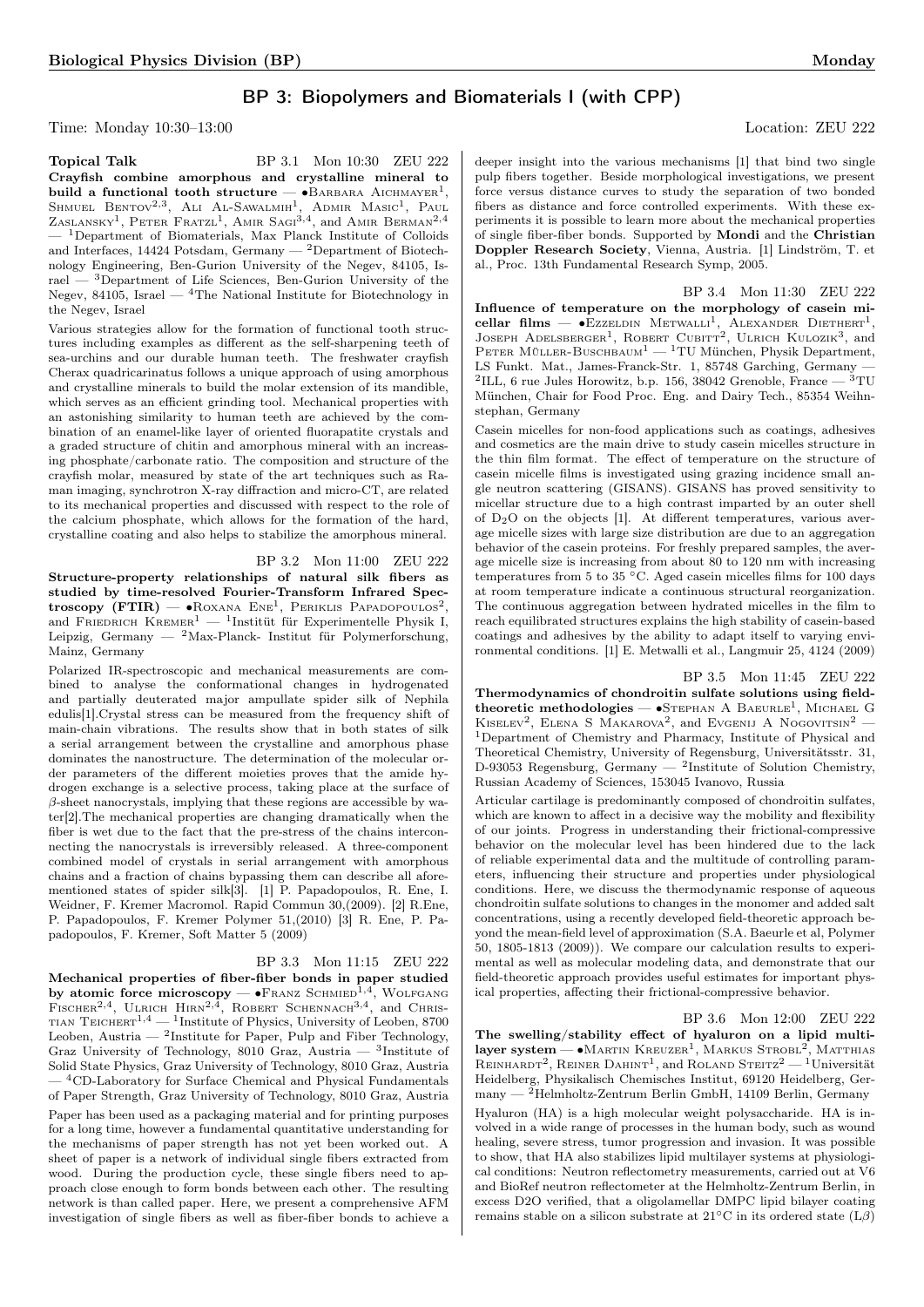with a d-spacing of 66Å, but detaches almost completely at 38∘C in its chain-disordered  $L\alpha$  state from the solid support - the origin of the loss of the oligolamellar DMPC bilayer stack at 38∘C is unclear. By contrast oligolamellar lipid bilayers remain stable on a substrate at 38∘C when incubated with a solution of HA in D2O: In an independent experiment, an oligolamellar lipid bilayers stack was measured against a solution of 3mg/mL HA in D2O. The sample was investigated shortly after incubating at 21∘C and after raising sample temperature to 38∘C. The oligolamellar lipid layer remained stable on the substrate, but an immense swelling occurred until a d-spacing of 209Å is reached. We will discuss a possible mechanism of the transformation of the oligolamellar lipid system with incubation time.

BP 3.7 Mon 12:15 ZEU 222 Influence of the intercalating fluorescent dye YOYO-1 on DNA properties —  $\bullet$ KATRIN GÜNTHER<sup>1</sup>, RALF SEIDEL<sup>2</sup>, and MICHAEL MERTIG<sup>1</sup> — <sup>1</sup>Technische Universität Dresden, Institut für Physikalische Chemie, Mess- und Sensortechnik, 01069 Dresden, Germany — <sup>2</sup>Technische Universität Dresden, Biotechnology Center, Tatzberg 47-51 01307 Dresden, Germany

Fluorescent dyes of the cyanine family are widely used for staining DNA in order to explore the statistical-mechanical properties and the dynamical behaviour of DNA, even though their impact on the mechanical and structural properties has not been reliably quantified so far.

The influence of the bis-intercalating fluorescent dye YOYO-1 on the mechanical and structural properties of the molecule duplex is investigated in a wide range of staining ratios. Magnetic tweezers were used to measure the persistence and the contour length as well as the dye-induced untwisting of DNA molecules. The ionic conditions were found to considerably affect the stability of YOYO-1 binding to DNA. In contrast to other intercalating dyes, we found the persistence length remaining constant independent on the amount of bound YOYO-1.

BP 3.8 Mon 12:30 ZEU 222

Stiffening effect of cholesterol on large unilamellar vesicles based on  $POPC - \bullet$ Thomas Hellweg<sup>1</sup>, LAURA RODRIGUEZ-Arriaga Rodriguez-Arriaga<sup>2</sup>, Ivan Lopez-Montero<sup>2</sup>, Bela<br>Farago<sup>3</sup>, and Francisco Monroy<sup>2</sup> — <sup>1</sup>Universität Bielefeld, PC III, Universitätsstr. 25 33615 Bielefeld, Germany — <sup>2</sup>Universidad Complutense, 28040 Madrid, Spain —  $^3$ ILL, 6 rue Jules Horowitz, BP 156, F-38042 Grenoble Cedex 9, France

In the present contribution the center of mass diffusion and shape fluc-

## BP 4: DNA & DNA Enzymes

Time: Monday 14:00–17:00 Location: ZEU 260

Invited Talk BP 4.1 Mon 14:00 ZEU 260 Single-molecule detection of DNA repair in real-time —  $\bullet$ Terence Strick<sup>1</sup>, Kevin Howan<sup>1</sup>, Nigel Savery<sup>2</sup>, Seth Darst<sup>3</sup>, and MM2M FP7 CONSORTIUM<sup>4</sup>  $-$ <sup>1</sup>CNRS Institut Jacques Monod Paris, France — <sup>2</sup>University of Bristol, UK — <sup>3</sup>Rockefeller Institute, NY, USA — <sup>4</sup>Erasmus Univ., Rotterdam

We describe the bottom-up reconstruction of DNA repair pathways using single-molecule nanomanipulation methods. This allows us to observe in real-time the initial steps of DNA repair and build up kinetic models for repair processes. We discuss a variety of DNA repair systems and show in which ways these systems are mechanosensitive or not.

BP 4.2 Mon 14:30 ZEU 260 Partitioning of RNA polymerases in bacterial cells — •STEFAN KLUMPP<sup>1</sup>, MARCO MAURI<sup>1</sup>, and TERENCE  $Hwa^2 - 1$ Max Planck Institute of Colloids and Interfaces,  $Potsdam - 2$ University of California, San Diego

How frequently a gene is transcribed depends not only on its regulation, but also on the availability of the necessary molecular machinery, RNA polymerases (RNAPs) and their associated factors. The concentration of free RNAPs and factors, i.e. those that are available for the initiation of transcription, depends also on the demand by other genes, such that genes may compete for the transcription machinery. We used a model for the partitioning of RNAPs into several functional classes to address the effect of this competition [1]. The model

tuations of unilamellar POPC vesicles are studied by means of neutron spin-echo (NSE) in combination with dynamic light scattering (DLS). The intermediate scattering functions were measured for several different values of the momentum transfer  $q$  and for different cholesterol contents in the membrane. The combined analysis of NSE and DLS data allows the calculation of the bending elastic constant  $\kappa$  of the bilayer. A stiffening effect monitored as an increase of  $\kappa$  with increasing cholesterol molar ratio is evidenced from these measurements [1]. At high values of  $q$  apparently intermonolayer friction modes can be resolved using NSE [2]. The presented approach could also be applied to study the influence of membrane proteins on  $\kappa$  or of substances like e.g. Gramicidine.

[1] Rodriguez Arriaga, L., I. Lopez-Montero, F. Monroy, G. Orts Gil, B. Farago und T. Hellweg: Biophys. J., 96, 3629–3637, 2009.

[2] Arriaga, L. R., R. Rodriguez-Garcia, I. Lopez-Montero, B. Farago, Th. Hellweg, und F. Monroy: Euro. Phys. J. E, 31, 105–113, 2010.

BP 3.9 Mon 12:45 ZEU 222

Investigation of L-Cysteine in aqueous solution using the RIXS-map approach —  $\bullet$ Frank Meyer<sup>1</sup>, LOTHAR WEINHARDT<sup>1</sup>, Monika  $BLUM^2$ , Marcus Bär<sup>3</sup>, Regan Wilks<sup>3</sup>, Wanli Yang<sup>4</sup>, Clemens Heske<sup>2</sup>, and Friedrich Reinerr<sup>1</sup> — <sup>1</sup>Exp. Physik VII, Universität Würzburg — <sup>2</sup>Department of Chemistry, University of Nevada Las Vegas, USA — <sup>3</sup>Solar Energy Research, Helmholtz-Zentrum Berlin für Materialien und Energie GmbH — <sup>4</sup>Advanced Light Source, Lawrence Berkeley National Laboratory, USA

Amino acids are the building blocks of many biologically relevant macro-molecules. Consequently, their electronic structure is of fundamental interest and hence has been the topic of many studies. Most investigations focus on solid-state samples, the study of amino acids in their native (i.e. aqueous) environment with core-level spectroscopy has only become possible as a result of the development of specialized experimental set-ups. In combination with a high-transmission soft x-ray spectrometer, our liquid flow through cell allows us to measure two-dimensional resonant inelastic x-ray scattering (RIXS) maps of liquids and solutions. RIXS maps display the x-ray emission intensity as a function of emission and excitation energy and hence provide a comprehensive picture of the electronic structure of the investigated material. In this contribution, we will present RIXS maps of aqueous cysteine solutions at various pH values. We observe a significant impact of the pH value and evidence for proton dynamics on the time scale of the RIXS process. The results are compared to RIXS and photoemission measurements of cysteine thin films and of related molecules.

has been tested against existing experimental data for the growth-rate dependence of constitutive transcription and the effects of RNAP overexpression. We find that the competition of genes for RNAPs generally plays a minor role, because a pool of RNAPs non-specifically bound to DNA buffers against such effects. For sigma factors, the component of the transcription machinery required for promoter recognition and binding, however, competition seems to play an important role and may actively be modulated by the cell during global switches in the

gene expression program, such as in stress responses. [1] S. Klumpp and T. Hwa, Proc Natl Acad Sci USA 105, 10245 (2008).

BP 4.3 Mon 14:45 ZEU 260

A model for the degradation of messenger RNA in bacteria — ∙Carlus Deneke, Angelo Valleriani, and Reinhard Lipowsky — Max-Planck-Institut für Kolloid- und Grenzflächenforschung, Department of Theory and Bio-Systems, Potsdam, Germany

In a cell, the amount of messenger RNA (mRNA) is kept in balance by the processes of transcription and degradation. In the bacterium E. coli, the stability of mRNA is limited due to the action of protein complexes called the degradosome. They consist of several endo- and exonucleases which cooperatively degrade the mRNA chain until it is eventually fully recycled.

In this contribution, we present a theoretical model that takes into account the stochastic nature of this process. To build the model, we have assumed that in bacteria the main degradation pathway is initiated by endonucleolytic cleavage, according to the standard view in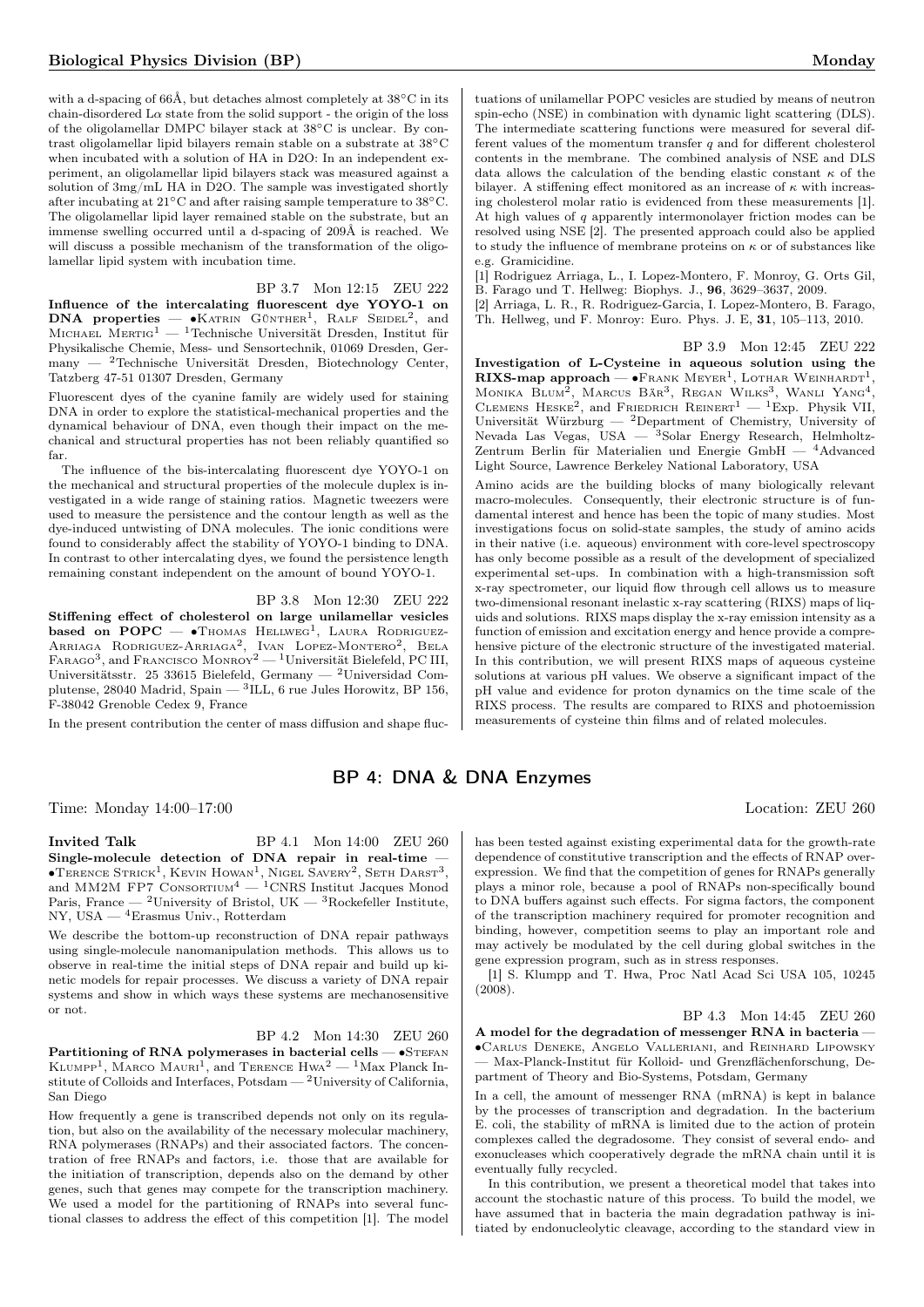the field. It exploits the fact that the coverage of mRNA with ribosomes depends on the age of the transcript and that ribosomes shield the transcript against degrading proteins.

One consequence of the model is that the mean life time of the transcripts decreases with the length of the coding sequence. This conclusion is in agreement with many experimental half-life measurements. We will show a comparison of our model to experimental half-life data and critically discuss the nature of these data.

BP 4.4 Mon 15:00 ZEU 260

A Stochastic Model of DNA Replication Dynamics — ∙Daniel Löb and Barbara Drossel — Institut für Festkörperphysik, TU Darmstadt

Inspired by detailed cell-biological data on the dynamics of DNA replication during S phase, we present a stochastic model of DNA replication dynamics that allows for a quantitative comparison between model parameters and data.

An important ingredient of the model is the structuring of DNA into zones of euchromatin and heterochromatin, which have different rates of replication initiation. The sizes of these zones affect the time course of replication of the two chromatin types.

Further important model features are the induced initiation of replication in the vicinity of replication forks and a limitation of the number of replication forks due to the limited availability of essential replication proteins.

BP 4.5 Mon 15:15 ZEU 260 Unfolding mechanisms and the free energy landscape of the DNA i-motif — ∙Jens Smiatek and Andreas Heuer — Institut für Physikalische Chemie, Westfälische Wilhelms-Universität Münster, D-48149 Münster, Germany

Since the discovery of the DNA i-motif, the formation and function of this specific structure has attracted broad interest. Actually the pHdependent reversible folding/unfolding mechanism has been nowadays used in technological applications like in the construction of nanocontainers. We investigate the unfolding mechanism in high temperature unfolding simulations and characterized it in terms of its eigenvectors. Furthermore we present the results of Molecular Dynamics simulations for the free energy landscape for different reaction coordinates which has been computed by a generalized version of the metadynamics approach. Our results indicate that at room temperature the planar hairpin structure is more stable than the totally stretched chain.

## 15 min. break.

BP 4.6 Mon 15:45 ZEU 260 Development of an inter-nucleotide potential for DNA based on Density Functional theory — • MARIA  $FYTA^{1,2}$ , GREG LAKATOS<sup>1</sup>, PIERFRANCESCO ROSINI<sup>3</sup>, AMANDA PETERS<sup>1</sup>, SI-MONE MELCHIONNA<sup>1,4</sup>, and EFTHIMIOS  $Kaxiras<sup>1</sup> - <sup>1</sup>Department$ of Physics and School of Engineering and Applied Sciences, Harvard University, Cambridge, MA, USA — <sup>2</sup>Physics Department, Technical University of Munich, 85748 Garching, Germany — <sup>3</sup>Laboratory for Multiscale Modeling of Materials, EPFL, Lausanne, Switzerland — 4 Istituto Applicazioni Calcolo, CNR, Rome, Italy

The structural and dynamical properties of double stranded DNA (ds-DNA) play a critical role in a range of fundamental biological and technological processes. These include DNA translocation through artificial or biological nanopores, the wrapping of DNA around histone proteins, and the use of DNA molecules as nanotethers in nanoscale devices. To understand the behavior of DNA in these contexts, it is desirable to have a computational model capable of treating oligomers with hundreds to thousands of base pairs, on time scales of microseconds or longer. Utilizing accurate density-functional electronic structure techniques, we are developing a coarse-grained molecular model of dsDNA capable of reproducing the molecule's structural and dynamical properties on these length and time scales. Validations of the model indicate that it reproduces a number of experimentally measured structural features of DNA, including the persistence length under physiologic conditions. The generated potential model will be capable to investigate the behavior of dsDNA in interesting biophysical processes.

BP 4.7 Mon 16:00 ZEU 260 Type III restriction enzymes use 1D diffusion to communicate the relative orientation of their distant target sites — •Friedrich W. Schwarz<sup>1</sup>, Julia Tóth<sup>2</sup>, Kara van Aelst<sup>2</sup>,

MARK D. SZCZELKUN<sup>2</sup>, and RALF SEIDEL<sup>1</sup>  $-$ <sup>1</sup>BIOTEC TU-Dresden  $^2$  University of Bristol, UK

Type III restriction enzymes sense the relative orientation of their distant target sites and cleave DNA only if at least two of them are situated in an inverted repeat. The communication process is strictly dependent on ATP hydrolysis catalyzed by their superfamily 2 helicase domains. Given the similarity to Type I restriction enzymes, which couple ATP hydrolysis to directed motion on DNA, unidirectional loop translocation has been the suggested communication mechanism for Type III enzymes. Based on magnetic tweezers single-molecule cleavage experiments and ATPase measurements we suggest an alternative inter-site communication mechanism using 1D diffusion along the DNA contour. In order to verify this hypothesis we directly visualized the motion of Q-dot labeled Type III restriction enzymes along DNA. For this we used a setup that combines magnetic tweezers with total internal reflection fluorescence microscopy. The enzymes undergo a fast diffusive motion along DNA, capable of scanning kb distances per second. We also found that the affinity of the enzymes to non-specific and specific DNA is regulated by the presence of ATP, suggesting that ATP hydrolysis acts as a trigger for diffusion. Thus Type III restriction enzymes are the first DNA-modifying enzymes which communicate target site orientations over long distances via 1D diffusion.

BP 4.8 Mon 16:15 ZEU 260

Probing the elasticity of DNA on short length scales by modeling supercoiled DNA under tension — • ROBERT SCHÖPFLIN<sup>1</sup>, HERGEN BRUTZER<sup>2</sup>, OLIVER MÜLLER<sup>1</sup>, RALF SEIDEL<sup>2</sup>, and GERO WEDEMANN<sup>1</sup> — <sup>1</sup>University of Applied Sciences Stralsund, 18435 Stralsund, Germany — <sup>2</sup>Biotechnology Center Dresden, University of Technology Dresden, 01062 Dresden, Germany

The worm-like-chain (WLC) is the most commonly used theoretical framework for modeling the flexibility of DNA. However, recently alternative so-called sub-elastic chain (SEC) models [1] were proposed that predict for large deflections a higher flexibility than the usual harmonic model. So far, no unambiguous verification of these models has been obtained since probing the elasticity of DNA on short length scales remains challenging. Here, we address this question by modeling single-molecule supercoiling experiments of DNA under tension [2] using high-resolution Monte Carlo simulations. DNA supercoiling under tension is accompanied by an abrupt buckling at the transition from the stretched to the superhelical, i.e. plectonemic, state. This transition is due to the extreme bending of the DNA in the end loop of the plectoneme and serves therefore as a sensitive benchmark for model evaluations. While simulations that employ regular WLC bending energetics quantitatively reproduce the buckling transition, the buckling almost disappears for SEC models. Thus, DNA bending is best described by a harmonic model down to bending radii of 3 nm.

[1] Wiggins, P., et al. Nat Nanotechnol. 1(2):137-41 (2006) [2] Brutzer, H., et al. Biophys J. 98(7):1267-76 (2010)

BP 4.9 Mon 16:30 ZEU 260 Optical Tweezers Force Spectroscopy of a Single DNA-bound Protein during Nanopore Translocation —  $\bullet$ ANDY SISCHKA<sup>1</sup>, ANDRE SPIERING<sup>1</sup>, SEBASTIAN GETFERT<sup>2</sup>, PETER REIMANN<sup>2</sup>, JA-NINE KÖNIG<sup>3</sup>, KARL-JOSEF DIETZ<sup>3</sup>, and DARIO ANSELMETTI<sup>1</sup> – <sup>1</sup>Experimental Biophysics and Applied Nanoscience, Bielefeld University, Germany  $-$  <sup>2</sup>Condensed Matter Theory, Bielefeld University, Germany  $-$  3Biochemistry and Plant Physiology, Bielefeld University, Germany

We investigated the translocation of single protein molecules (RecA, Peroxiredoxin and EcoRI) bound to dsDNA through a solid-state nanopore controlled by optical tweezers and an electric field (nanopore force spectroscopy). During threading, we found distinct asymmetric force signals depending on the protein charge, the DNA elasticity and the counter-ionic screening [1]. A theoretical model of an isolated charge on an elastic polyelectrolyte strand experiencing an anharmonic nanopore potential compares very well with the measured force curves and explains a linear voltage dependency and a small hysteresis during back and forth translocation cycles. Translocation dynamics reflects the stochastic nature of the thermally activated hopping between two adjacent states in the nanopore [2]. This opens new and fascinating applications for label-free localization and discrimination of DNA-binding ligands, where positional and structural binding phenomena can be investigated in real-time at the single molecule level.

[1] A. Sischka et al.: J. Phys - Condens. Matt. 22: 454121 (2010) [2] A. Spiering et al.: submitted (2010)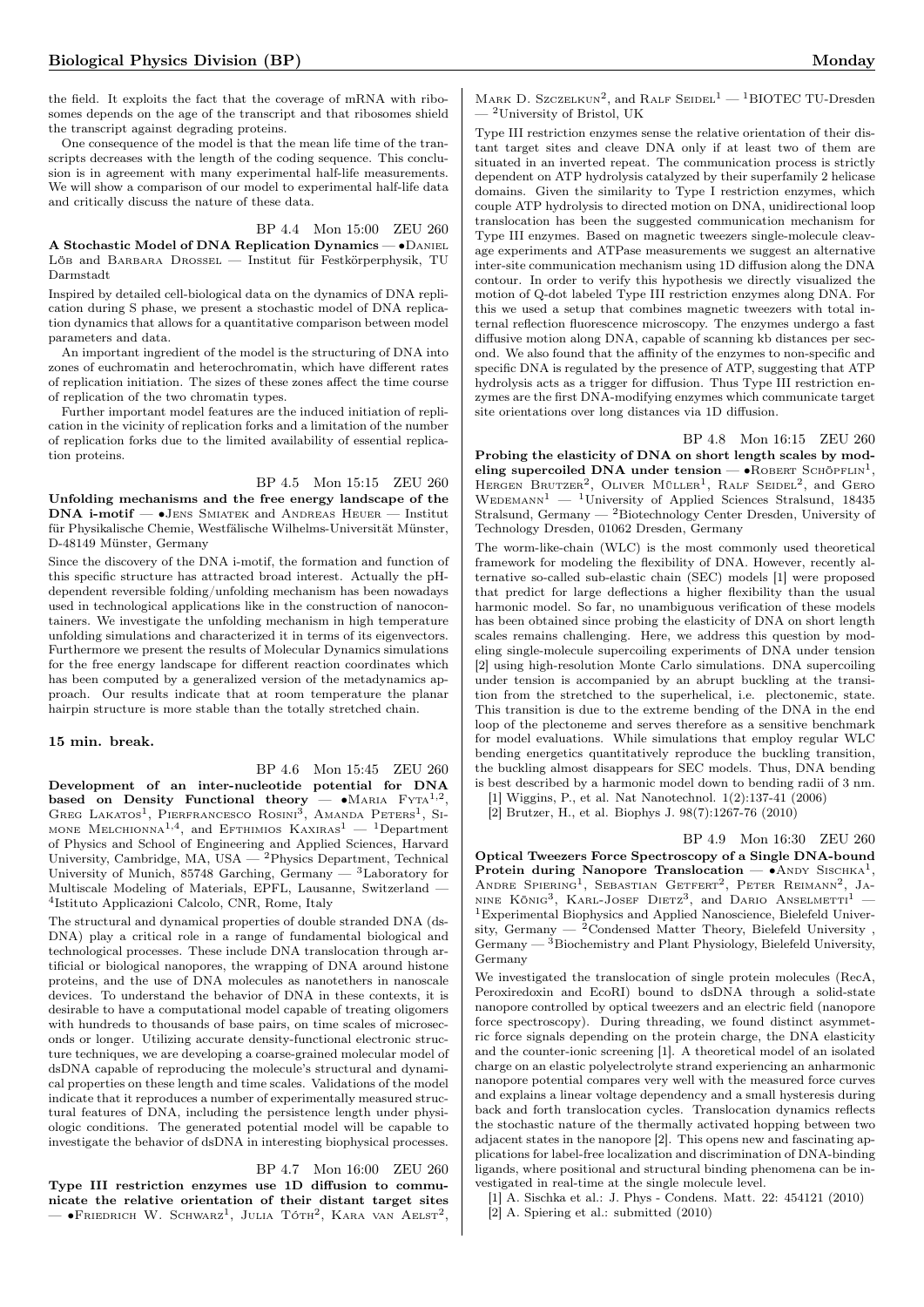BP 4.10 Mon 16:45 ZEU 260 The interplay of mutations and electronic properties in  $\operatorname{disease-associated~genes} -$  Chi-Tin Shih<sup>1,2</sup>, Stephen A Wells<sup>3</sup> disease-associated genes — Сні-Тім Ѕнін<sup>1,2</sup>, Ѕтернем A Wells<sup>3</sup>, Снімс-Lin Hsu<sup>4</sup>, Yun-Yin Cнемс<sup>1</sup>, and •Rudolf A Röмек<sup>3</sup> <sup>1</sup>Department of Physics, Tunghai University, 40704 Taichung, Taiwan  $-$  <sup>2</sup>The National Center for Theoretical Sciences, 30013 Hsinchu, Taiwan —  $^3$ Dept. of Physics and Ctr for Scientific Computing,University of Warwick, Gibbet Hill Road, Coventry, CV4 7AL, UK — <sup>4</sup>Department of Physics, Chung-Yuan Christian University, Chung-Li, Taiwan

The electronic properties of DNA molecules are believed to play a crucial role in many phenomena taking place in living organisms, for example the detection of DNA lesions by base excision repair (BER)

## BP 5: Tissue Dynamics & Developmental Processes

Time: Monday 14:00–16:45 Location: ZEU 250

## Invited Talk BP 5.1 Mon 14:00 ZEU 250 Are biomechanical changes necessary for tumor progression? - The impact of cell mechanics on cancer development -

∙Mareike Zink, Anatol Fritsch, Tobias Kießling, K. David Nnetu, Steve Pawlizak, Franziska Wetzel, and Josef Käs — Abteilung Physik der weichen Materie, Fakultät für Physik und Geowissenschaften, Universität Leipzig, Leipzig, Germany

With an increasing knowledge in tumor biology an overwhelming complexity becomes obvious which roots in the diversity of tumors and their heterogeneous molecular composition. Nevertheless in all solid tumors malignant neoplasia, i.e. uncontrolled growth, invasion of adjacent tissues, and metastasis, occurs. Physics sheds some new light on cancer by approaching this problem from a functional, materials perspective. Recent results indicate that all three pathomechanisms require changes in the active and passive cellular biomechanics. Malignant transformation causes cell softening for small deformations which correlates with an increased rate of proliferation and faster cell migration. The tumor cell's ability to strain harden permits tumor growth against a rigid tissue environment. A highly mechanosensitive, enhanced cell contractility is a prerequisite that tumor cells can cross its tumor boundaries and that this cells can migrate through the extracellular matrix. Insights into the biomechanical changes during tumor progression may lead to selective treatments by altering cell mechanics. Such drugs would not cure by killing cancer cells, but slow down tumor progression with only mild side effects and thus may be an option for older and frail patients.

## BP 5.2 Mon 14:30 ZEU 250

Blood flow and blood cell interactions and migration in microvessels — ∙Dmitry Fedosov, Julia Fornleitner, and Gerhard Gompper — Forschungszentrum Juelich, Institute of Solid State Research, Juelich 52425, Germany

Blood flow in microcirculation plays a fundamental role in a wide range of physiological processes and pathologies in the organism. To understand and, if necessary, manipulate the course of these processes it is essential to investigate blood flow under realistic conditions including deformability of blood cells, their interactions, and behavior in the complex microvascular network which is characteristic for the microcirculation. We employ the Dissipative Particle Dynamics method to model blood as a suspension of deformable cells represented by a viscoelastic spring-network which incorporates appropriate mechanical and rheological cell-membrane properties. Blood flow is investigated in idealized geometries. In particular, migration of blood cells and their distribution in blood flow are studied with respect to various conditions such as hematocrit, flow rate, red blood cell aggregation. Physical mechanisms which govern cell migration in microcirculation and, in particular, margination of white blood cells towards the vessel wall, will be discussed. In addition, we characterize blood flow dynamics and quantify hemodynamic resistance.

BP 5.3 Mon 14:45 ZEU 250 Cell flow reorients planar cell polarity in the developing wing epithelium of the fly — •Douglas B. Staple<sup>1</sup>,<br>Reza Farhadifar<sup>1</sup>, Benoît Aigouy<sup>2</sup>, Andreas Sagner<sup>2</sup>, Jens-<br>Christian Röper<sup>2</sup>, Suzanne Eaton<sup>2</sup>, and Frank Jülicher<sup>1</sup> — <sup>1</sup>Max Planck Institute for the Physics of Complex Systems, Dresden, glycosylases such as Endonuclease III and MutY and the regulation of tumor-suppressor genes such as p53 by detection of oxidative damage. However, the reproducible measurement and modelling of charge migration through DNA molecules at the nanometer scale, in vitro or in vivo, remains a challenging and controversial subject even after more than a decade of intense efforts. Here we show, by analysing 162 disease-associated genes from a variety of medical databases with a total of almost 20000 known pathogenic mutations, a significant difference in the electronic properties of the population of pathogenic mutations compared to the set of all possible mutations. Comparison of the results for different models of charge transport suggests that it is the electronic properties of the coding strand, rather than the conductance of the double helix, that is significant.

Germany  $-$  <sup>2</sup>Max Planck Institute of Molecular Cell Biology and Genetics, Dresden, Germany

Epithelia are two-dimensional sheets of cells. Cell polarity in epithelia typically forms large scale aligned patterns in the plane of the tissue. In the Drosophila wing, an important model system for the study of epithelial organization, this planar polarity is reflected in the pattern of wing-hairs and in the distribution of planar cell polarity (PCP) proteins at earlier stages during development. Here we investigate the mechanisms underlying the dynamic reorganization of planar cell polarity in the Drosophila wing using a combination of theory and experiment. Experimentally, we perform time-lapsed imaging during pupal development in order to extract both the time-dependent distribution of PCP proteins, and also the spatially and temporally inhomogeneous cell flow field in the tissue. The pattern of PCP proteins is found to reorient during development. We decompose the velocity field into patterns of local shear, compression, and rotation rates. Given the timedependent shear and rotation rates and an experimentally measured initial condition, the time-evolution of the polarity pattern is computed using a phenomenological hydrodynamic theory, and is found to be consistent with the experimentally observed time-evolution.

BP 5.4 Mon 15:00 ZEU 250 Fluidization of tissues due to cell division and apoptosis —  $\bullet$ Jonas Ranft<sup>1,2</sup>, Markus Basan<sup>1</sup>, Jens Elgeti<sup>1</sup>, Jean-François JOANNY<sup>1</sup>, JACQUES PROST<sup>3</sup>, and FRANK JÜLICHER<sup>2</sup> - <sup>1</sup>Institut Curie, 26 rue d'Ulm, 75005 Paris, France — <sup>2</sup>Max-Planck-Institut für Physik komplexer Systeme, Nöthnitzer Str. 38, 01187 Dresden, Germany  $-$  <sup>3</sup>ESPCI, 10 rue Vauquelin, 75005 Paris, France

Throughout development, tissues grow due to continuous cell division. In later stages, tissues can reach a homeostatic state in which cell division and cell death balance on average. In addition to genetic regulation, the mechanics of tissues play an important role in these processes. We develop a continuum description of tissue dynamics in order to account for the stress distribution and cell flows on large scales [1]. In the absence of cell division and apoptosis, we consider the tissue to behave as an elastic solid. Cell division and apoptosis introduce stress sources which in general are anisotropic. By combining cell number balance with dynamic equations for the stress source, we show that the tissue effectively behaves as a visco-elastic fluid with a relaxation time set by the rates of division and apoptosis. We find that close to the homeostatic state, the compressional modulus of the tissue vanishes on long time scales. We discuss the effects of fluctuations in cell division and apoptosis and compare our results to simulations of multicellular systems. This approach can be extended to a two-component description of tissues that takes the extracellular fluid explicitly into account.

[1] Ranft et al., PNAS, 2010 Nov 15. (Epub ahead of print)

BP 5.5 Mon 15:15 ZEU 250 Pattern formation in active fluids  $-$  •JUSTIN BOIS<sup>1,2</sup>, FRANK JÜLICHER<sup>1</sup>, and STEPHAN GRILL<sup>1,2</sup> — <sup>1</sup>Max Planck Institute for the Physics of Complex Systems, Dresden, Germany — <sup>2</sup>Max Planck Institute of Molecular Cell Biology and Genetics, Dresden, Germany

We discuss pattern formation in active fluids in which active stress is regulated by diffusing molecular components. Nonhomogeneous active stress profiles create patterns of flow which transport stress regulators by advection. Our work is motivated by the dynamics of the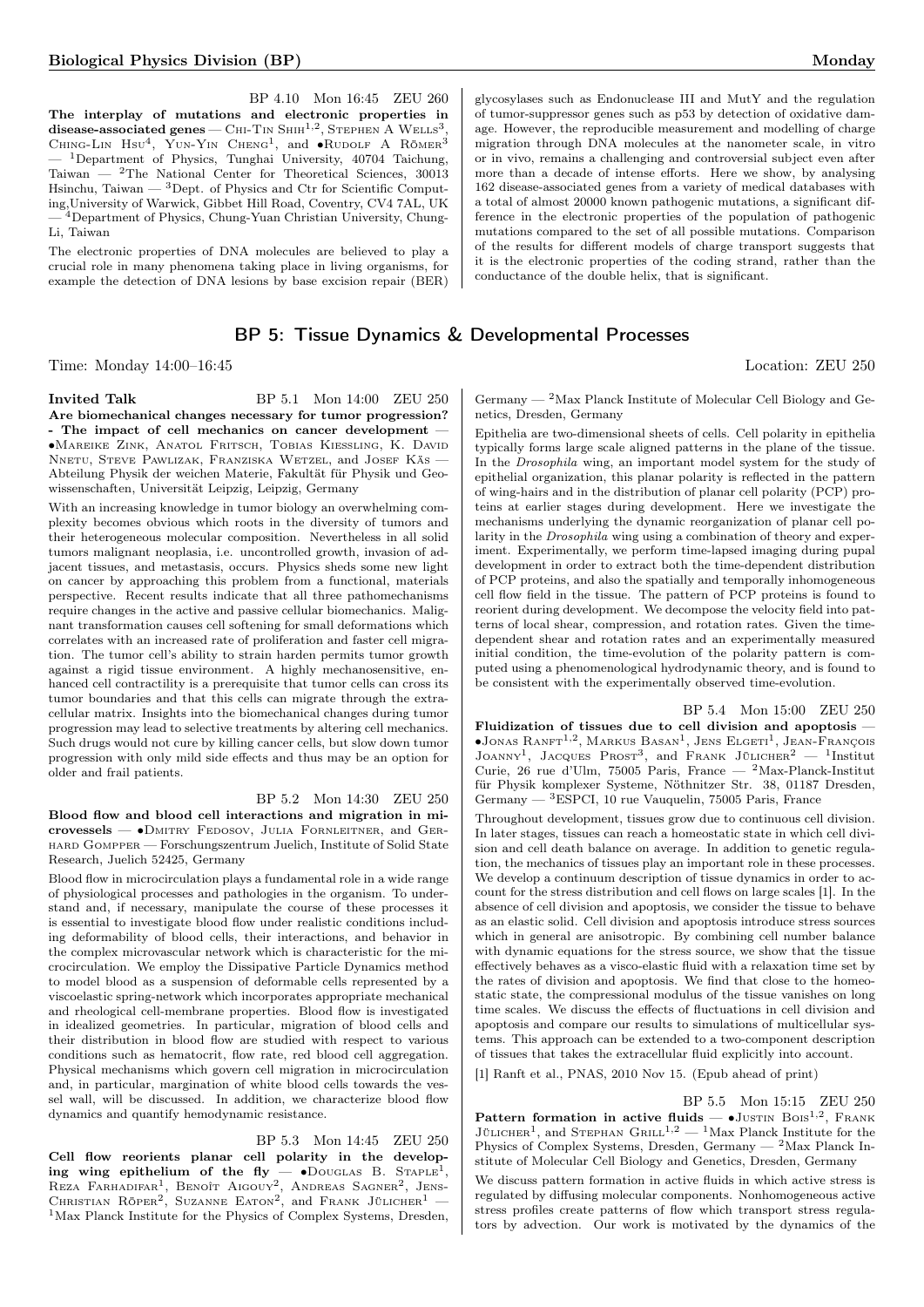actomyosin cell cortex in which biochemical pathways regulate active stress. We present a mechanism in which a single diffusing species up-regulates active stress, resulting in steady flow and concentration patterns. We also discuss general pattern-formation behaviors of reaction diffusion systems placed in active fluids.

## 15 min. break.

## BP 5.6 Mon 15:45 ZEU 250

General analysis of mathematical models for bone remodel- $\mathbf{ing}$  —  $\bullet$ Martin Zumsande<sup>1</sup>, Dirk Stiefs<sup>1</sup>, Stefan Siegmund<sup>2</sup>, and THILO  $G$ ROSS<sup>1</sup> — <sup>1</sup>Max Planck Institute for the Physics of Complex Systems, 01187 Dresden, Germany.  $-$  <sup>2</sup>Department of Mathematics, Dresden University of Technology, 01062 Dresden, Germany.

Bone remodeling is a complex process by which the skeleton of vertebrates is rebuilt continuously throughout their life. It is based on the interplay of two cell types, bone-resorbing osteoclasts and boneforming osteoblasts and regulated by various cytokines, hormones and other signaling agents. In this work, we apply the method of generalized modelling to systematically analyse a large class of mathematical models of bone remodeling that are based on ODEs. Our analysis shows that the precursors of osteoblast play an important role in the regulation of bone remodeling. Further, we find that stability of the steady state, which is required in the physiological state, is not a selfevident properties of the models. In contrast, the parameter regime that is most likely realized in nature based on experimental input is situated close to bifurcation lines, marking qualitative changes in the dynamics. Although proximity to a bifurcation facilitates adaptive responses to changing external conditions, it entails the danger of losing dynamical stability. These dynamical transitions can possibly be related to diseases of bone such as Paget's disease.

BP 5.7 Mon 16:00 ZEU 250 Oct4 kinetics predicts cell lineage patterning in the  $\textbf{early} \quad \textbf{mammalian} \quad \textbf{embryo} \ = \ \text{Nicolas} \ \ \text{PLACHTA}^{\text{I}}, \ \ \bullet \text{TOBIAS}$ BOLLENBACH<sup>2,3</sup>, SHIRLEY PEASE<sup>1</sup>, SCOTT E. FRASER<sup>1</sup>, and PERIK-LIS PANTAZIS<sup>1</sup> — <sup>1</sup>California Institute of Technology, Pasadena, CA, USA — <sup>2</sup>Harvard Medical School, Boston, MA, USA — <sup>3</sup> IST Austria, Klosterneuburg, Austria

Transcription factors (TFs) are central to sustaining pluripotency in mammalian development. Here, we establish a fluorescence decay after photoactivation (FDAP) assay to quantitatively study the nuclear transport kinetics of Oct4, a key TF controlling pre-implantation development in the mouse embryo. Combining FDAP measurements with a physical description of nuclear transport, we reveal that each cell in a developing mouse embryo exhibits one of two distinct Oct4 kinetic profiles, before there are any morphologically distinguishable differences or outwards signs of lineage patterning. By tracing the lineages of the cells in these two distinct sub-populations, we find that Oct4 kinetics predicts lineages of the early embryo. Cells in which FDAP reveals slower Oct4 kinetics are much more likely to contribute to the pluripotent cell lineage which creates the inner cell mass and later gives rise to the fetus. In contrast, cells with faster Oct4 kinetics contribute almost exclusively to the extra-embryonic lineages which later form the

placenta. Our findings identify Oct4 nuclear transport kinetics, rather than differences in total expression levels, as a predictive measure of cell lineage patterning in the early mouse embryo.

Reference: N. Plachta et al., Nature Cell Biology, accepted.

BP 5.8 Mon 16:15 ZEU 250 Mechanotaxis in the brain — •KRISTIAN FRANZE<sup>1,2</sup>, HANNO<br>SVOBODA<sup>2</sup>, POURIA MOSHAYEDI<sup>1,3</sup>, ANDREAS CHRIST<sup>1</sup>, JAMES<br>FAWCETT<sup>3</sup>, CHRISTINE HOLT<sup>2</sup>, and JOCHEN GUCK<sup>1</sup> — <sup>1</sup>Department of Physics — <sup>2</sup>Department of Physiology, Development and Neuroscience — <sup>3</sup>Brain Repair Centre, University of Cambridge, UK

Biophysics is just beginning to unravel important physical problems in biology and medicine that have been mostly overlooked for decades. While neuroscience has mainly focused on biochemical and molecular biological aspects of neuronal migration and growth, virtually nothing is known about mechanical aspects. Here we show that both neurons and glial cells, the basic building blocks of nerve tissue, respond to mechanical stimuli in their environment. Mechanosensing involves the application of forces driven by the interaction of actin and myosin II, and intracellular calcium signaling. Using culture substrates incorporating gradients of mechanical properties, we found that neuronal axons are repelled by stiff substrates while activated glial cells are attracted toward them. Applying a modified scanning force microscopy technique, we found mechanical gradients in nerve tissue along which neurons grow in vivo. Hence, our data suggest that cell growth and migration in the central nervous system are not only guided by chemical signals - as it is currently assumed - but also by the nerve tissue's mechanical properties.

BP 5.9 Mon 16:30 ZEU 250 Dynamics of asexual reproduction in planarians — Bryan Lincoln, Sofia Quinodoz, and ∙Eva-Maria Schoetz — 170 Carl-Icahn Laboratory, Princeton University, Princeton, NJ, USA

Planaria research has undergone a recent resurgence due to the development of molecular tools, the Planarian genome project and database resources. Despite the resulting progress in planarian biology research, an extensive study of their physical properties remains to be undertaken. We have developed a method to collect a large amount of data on the dynamics of clonal reproduction in the freshwater planarian S.mediterranea. The capability of planarians to regenerate from a minuscule body part on the order of 10000 cells is based on a homogeneously distributed stem cell population that comprises ~30% of all cells. Due to this stem cell contingent, planarians can further reproduce spontaneously by dividing into a larger head and smaller tail piece, which then will rebuild the missing body parts, including a central nervous system, within about a week. Time-lapse imaging allows us to characterize the fission process in detail, revealing its developmental stages and capturing the critical moment of rupture. A traction force measurement setup is being developed to allow us to quantify the forces planarians exert on the substrate during reproduction, a macroscopic analog to the Traction Force Microscopy setups used to determine local cellular forces. We are particularly interested in the molecular processes during division and the interplay between tissue mechanics and cell signaling.

## BP 6: Statistical Physics of Biological Systems II (joint DY, BP)

Time: Monday 14:00–17:00 Location: HÜL 186

Topical Talk BP 6.1 Mon 14:00 HÜL 186 Collective dynamics in the cytoskeleton and swimming bac- $\text{teria}$  —  $\bullet$ Falko Ziebert<sup>1,2</sup>, Sumanth Swaminathan<sup>3</sup>, Shawn  $\text{Ryan}^{4,5}$ , Leonid Berlyand<sup>4</sup>, and Igor Aranson<sup>5</sup> — <sup>1</sup>PCT - UMR CNRS Gulliver 7083, ESPCI, Paris, France — <sup>2</sup>Physikalisches Institut, Universität Freiburg —  ${}^{3}$ Engineering Sciences and Applied Mathematics, Northwestern University, Evanston, U.S. —  $4$ Department of Mathematics, Pennsylvania State University, U.S. — <sup>5</sup>Materials Science Division, Argonne National Laboratory, Argonne, U.S.

Collective dynamics in active biological materials has attracted much attention in recent years. I will focus on select topics on two systems: i) semi-dilute cytoskeletal solutions where molecular motors induce self-organization of filaments and ii) collective swimming of bacteria solutions. In the first system I propose a model for the semi-dilute case, i.e. the regime of multi-filament interactions. I discuss the order

of the isotropic-polar nematic transition - which can not be determined by macroscopic models - as well as the influence of motor fluctuations on the ordering and the respective defect patterns that form. In case of bacterial solutions, recent experimental studies evidenced a decrease in viscosity as a function of density/volume fraction of swimmers in case of pushers (e.g. B. subtilis). In contrast, pullers (e.g. chlamydomonas) lead to an increase in viscosity. To rationalize these findings we performed simulations and analytical work, demonstrating that the viscosity reduction in case of pushers is related to the onset of largescale collective motion due to interactions between swimmers.

BP 6.2 Mon 14:30 HÜL 186 Stochastic amplification in an epidemic model with seasonal forcing — ∙Andrew Black and Alan McKane — Theoretical Physics Group, University of Manchester, UK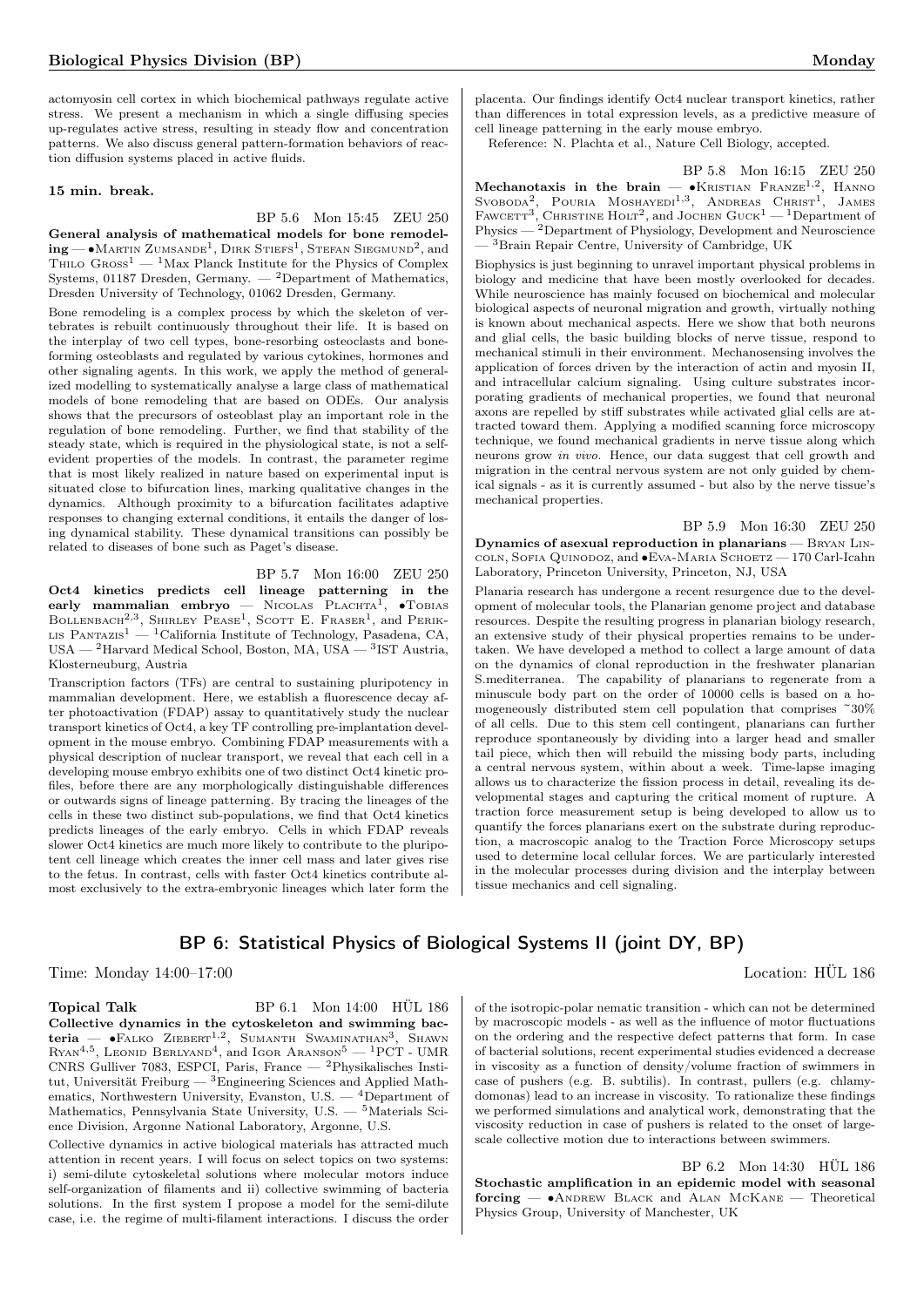Stochastic models, subject to external forcing, can capture the regular oscillatory patterns of childhood epidemics, such as measles and whooping cough, but so far the mechanisms generating these pattens have not been well understood. We study the stochastic susceptibleinfected-recovered (SIR) model with time-dependent forcing using analytic techniques which allow us to disentangle the interaction of stochasticity and external forcing. The model is formulated as a continuous time Markov process, which is decomposed into a deterministic dynamics together with stochastic corrections, by using an expansion in inverse system size. The forcing induces a limit cycle in the deterministic dynamics, and with the use of Floquet theory, a complete analysis of the fluctuations about this time-dependent solution is given. This analysis is applied when the limit cycle is annual, and after a period-doubling when it is biennial. The comprehensive nature of our approach allows us to give a coherent picture of the dynamics which unifies past work, but which also provides a systematic method for predicting the periods of oscillations seen in both whooping cough and measles epidemics.

## BP 6.3 Mon 14:45 HÜL 186

Strong Noise Effects in one-dimensional Neutral Populations  $-$  •Luca Dall'Asta<sup>1</sup>, Fabio Caccioli<sup>2</sup>, and Deborah Весне<sup>3</sup>  $-$  <sup>1</sup>ICTP, Trieste, Italy  $-$  <sup>2</sup>Santa Fe Institute, Santa Fe, NM  $-$ 

<sup>3</sup>Università di Parma, Parma, Italy The dynamics of well-mixed biological populations is studied using

mean-field methods and weak- noise expansions. Similar methods have been applied also in spatially extended problems, relying on the fact that these populations are organized in colonies with a large local density of individuals. We provide a counterexample discussing a onedimensional neutral population with negative frequency- dependent selection. The system exhibits a continuous phase transition between genetic fixation and coexistence that is unexpected from weak-noise arguments. We show that the behavior is a non-perturbative effect of the internal noise that is amplified by presence of spatial correlations (strong- noise regime).

## BP 6.4 Mon 15:00 HÜL 186

Active colloidal suspensions exhibit orientational order under gravity — ∙Mihaela Enculescu und Holger Stark — Technische Universität Berlin, Institut für Theoretische Physik, Hardenbergstr. 36, 10623 Berlin

Recently, the steady state of an active colloidal suspension under gravitational field was studied experimentally in [J.Palacci et al, Phys.Rev.Lett. 105, 088304 (2010)]. It was found that the sedimentation length depends strongly on the velocity of the active Brownian particles. We present a theoretical analysis for the sedimentation of an active colloidal suspension. We find that the change of the sedimentation length is coupled to a partial alignment of the suspension with the mean swimming direction oriented against the gravitational field. Our approach starts from Langevin equations of non-interacting active particles, from which a Smoluchowski equation for the particle distribution is derived. We determine the stationary particle distribution both numerically and by perturbation theory. It agrees very well with the experimental data. The predicted anisotropy in the particle orientational distribution is found to depend on the particle activity, as well as on the gravitational force.

## BP 6.5 Mon 15:15 HÜL 186

Fluctuations of intracellular filaments — •INES-KRISTIN WEBER and Ludger Santen — Department of Theoretical Physics, Saarland University, 66041 Saarbrücken

The cytoskeleton is an inhomogeneous network of polar filaments consisting of, amongst others, microtubules. These highly dynamic biopolymer filaments are involved in a wide variety of biological processes such as cell division and intracellular transport. Although they are very rigid and form a stiff structural network, it has been shown that they typically exhibit significant bending on all length scales. In this work we describe microtubules as semi-flexible polymers and investigate their fluctuations under thermal and non-thermal forces by means of computer simulations and phenomenological approaches.

## BP 6.6 Mon 15:30 HÜL 186

Modelling the African Trypanosome with stochastic rotation  $d$ vnamics —  $\bullet$ Sujin Babu and Holger Stark — Institut für Theoretische Physik Technische Universität Berlin

The dynamics of microorganisms in a viscous fluid has recently received

considerable attention in the physics community. It has been reported that the African Trypanosome makes use of hydrodynamic flow fields to evade attack from antibodies in the blood stream. The spindle-shaped flexible cell body of the African Trypanosome possesses some bending rigidity due to its cytoskeleton. A single flagellum runs from the thicker posterior end to the thinner anterior end of the cell body and is firmly attached to it. By propagating a wave along the flagellum from the anterior to the posterior end, the trypanosome moves forward. However, the details of this propulsion mechanism is still under debate. Our goal is to study a model trypanosome in its viscous environment. We model the cell body and the flagellum as a net of vertices connected by springs and also include some resistance to bending. A bending wave passing through the flagellum propels the trypanosome. We simulate the flow field around the model trypanosome using the method of stochastic rotation dynamics, which is an effective solver for the Navier-Stokes equations but also includes thermal fluctuations. We will demonstrate how the model trypanosome is coupled to the effective fluid particles of stochastic rotation dynamics. We will also discuss the propulsion mechanism of the microorganism and demonstrate that our modeling reproduces different shape conformations observed in experiments.

## BP 6.7 Mon 15:45 HÜL 186

Explicit Expressions for the Mean First Passage Time of a Diffusing Molecule in Different Two-Dimensional Geometries — ∙Ronny Straube — Systems Biology Group, Max Planck Institute for Dynamics of Complex Technical Systems, Magdeburg, Germany

The mean first passage time (MFPT) of a diffusing molecule is an important quantity that describes the first encounter between the molecule and a distant target site. For signaling molecules the MFPT can have a strong impact on the output of a signaling pathway and the inverse of the average MFPT can be used as the diffusion-limited association rate between the molecule and the target site. We have recently shown that in two dimensions the MFPT can be expressed in terms of an associated Neumann function [1] whose regular part can significantly contribute to the average MFPT. Here, I provide simple expressions for the average MFPT in different membrane patch geometries [2] including a square-shaped domain, a cylindrical domain and the surface of a sphere. I also discuss the impact of the presence of multiple target sites on the MFPT. These results can be used to estimate the average MFPT, the foward rate constant or the time scale of receptor clustering for biological membranes of various shapes.

[1] D. Coombs, R. Straube, M. J. Ward, SIAM J. Appl. Math. 70, 302–332 (2009). [2] F. Wei, D. Yang, R. Straube, J. Shuai, submitted to Phys. Rev. E

BP 6.8 Mon 16:00 HÜL 186 Perturbation analysis of a reduced model for collective motion: Effects of the initial condition —  $\bullet$ CHIU FAN LEE — Max Planck Institute for the Physics of Complex Systems, Dresden, Germany

In a system of noisy self-propelled particles with interactions that favor directional alignment, collective motion will appear if the density of particles increases beyond a certain threshold. We argue here that such a threshold may depend also on the profiles of the initial perturbation in the particle directions. Specifically, we perform mean-field, linear stability, perturbative and numerical analyses on an approximated form of the Fokker-Planck equation describing the system. We find that if an angular perturbation to an initially homogeneous system is large in magnitude, it will be amplified even if the density of the system is below the threshold density obtained from mean-field approximation.

Reference: C.F. Lee. Fluctuation-induced collective motion: A single-particle density analysis. Physical Review E 81, 031125 (2010).

#### BP 6.9 Mon 16:15 HÜL 186

Active Transport and Cluster Formation on Filament Networks —  $\bullet$ Maren Westkott<sup>1</sup>, Philip Greulich<sup>2</sup>, and Ludger  $SANTEN<sup>1</sup>$  — <sup>1</sup>Department of Theoretical Physics, Saarland University, 66041 Saarbrücken, Germany — <sup>2</sup>Department of Physics & Astronomy, University of Edinburgh, Edinburgh EH9 3JZ, UK

We introduce a model for active transport on inhomogeneous networks embedded in a diffusive environment which is motivated by vesicular transport on actin filaments. In the presence of a hard-core interaction, particle clusters are observed that exhibit an algebraically decaying distribution in a large parameter regime, indicating the existence of clusters on all scales. The scale-free behavior can be understood by a mechanism promoting preferential attachment of particles to large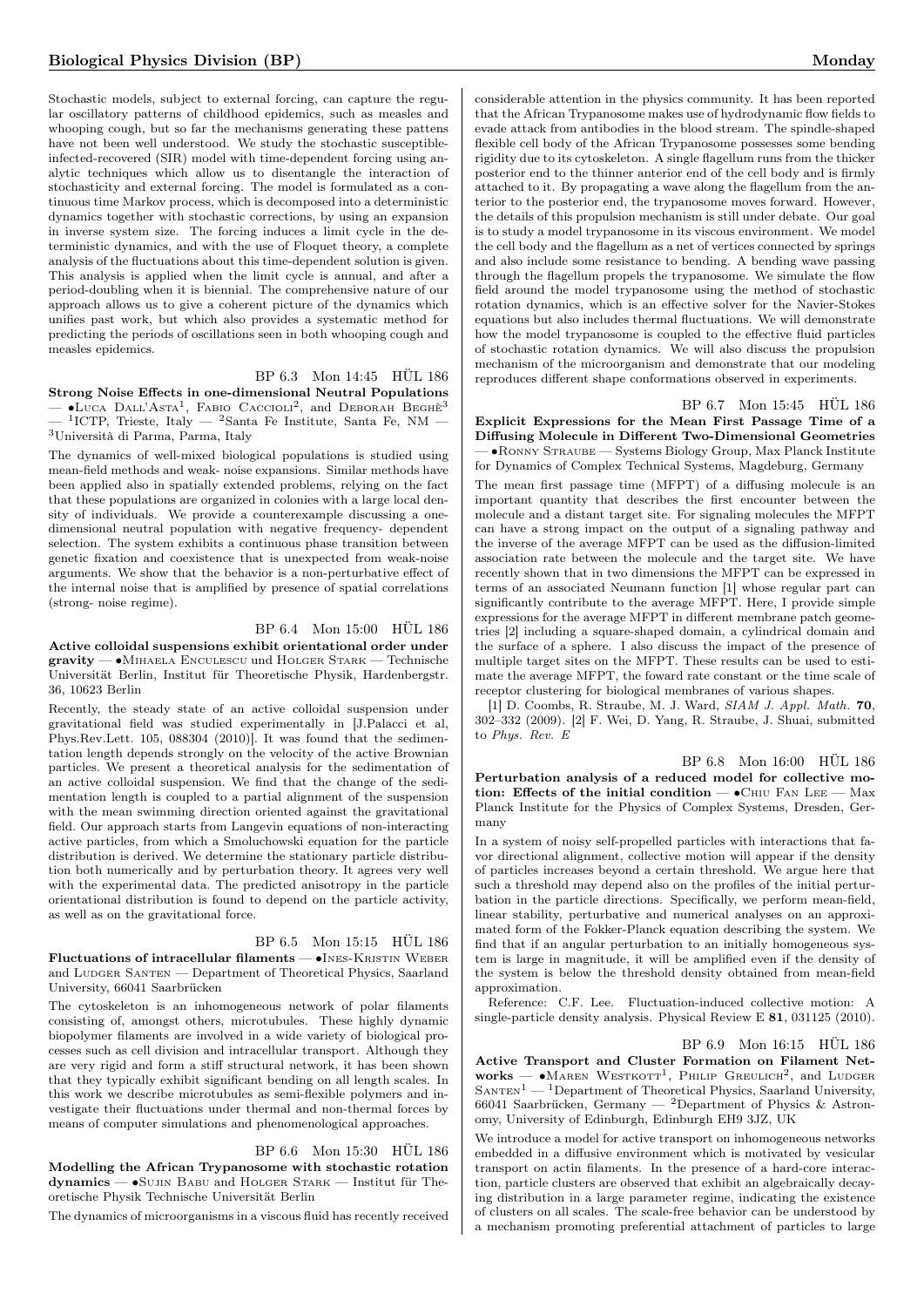clusters.

We also show that, by applying confining boundary conditions, a self-organization of the network toward a polarized structure is induced, even without explicit regulation and interactions. The polarity, can lead to separation of particle species adjusting to the enclosing geometry. The underlying mechanism can be understood by a linear theory similar to electrostatics. Finally we are discussing active transport phenomena on realistic cellular structures.

[1] P. Greulich and L. Santen, Eur. Phys. J. E 32, 191-208 (2010)

BP 6.10 Mon 16:30 HÜL 186

Modelling the adsorption of biofilms —  $\bullet$ OLAF LEIDINGER and LUDGER SANTEN — Department of Theoretical Physics, Saarland University, 66041 Saarbrücken, Germany

The very first step of the formation of a biofilm at a surface, the adsorption of proteins, is investigated. Therefore a colloidal model is used, in which proteins are described as polydisperse spheres interacting with each other via the framework of the DLVO theory – including steric repulsion, van der Waals and electrostatic interactions. Furthermore an internal degree of freedom, modelled as a change of geometry, is used to represent different conformations of a protein at the surface.

In qualitative agreement with experimental results, the adsorption kinetics of the initial biofilm formation was reproduced by means of Monte Carlo simulations [1,2]. The adsorption kinetics can be divided into three intervals: Initially the adsorption is limited by the flux of particles to the surface. At low concentrations the proteins spread at the surface in order to optimize the binding to the surface. At higher concentrations the adsorbed proteins are compacted due to particleparticle interactions and finally the surface coverage saturates. These dynamical regimes can be identified in experimental and theoretical investigations of the adsorbed amount. The comparison between experimentally and theoretically generated biofilms is completed by a detailed analysis of the point patterns connected to the adsorbed particles, which is carried out by means of integral measures.

[1] Y. Schmitt et al 2010 Biomicrofluidics 4, 032201

[2] A. Quinn et al 2008 EPL 81 56003

BP 6.11 Mon 16:45 HÜL 186

Thermally activated fragmentation of a homopolymer chain — ∙Simon Fugmann and Igor M. Sokolov — Humboldt-Universität zu Berlin, Department of Physics, Newtonstrasse 15, 12489 Berlin

We consider the thermally activated fragmentation of a homopolymer chain, which can exhibit strongly non-Markovian behavior on the timescale of interest. In our model the dynamics of the intact chain is a Rouse one until a bond breaks and bond breakdown is considered as a first passage problem over a barrier to an absorbing boundary. Using the framework of the Wilemski-Fixman approximation we calculate activation times of individual bonds for free and grafted polymer chains. We show that these times crucially depend on the length of the chain and the location of the bond yielding a minimum at the free chain ends. Going beyond the Wilemski-Fixman approximation we show that a generalized form of the renewal equation for barrier crossings serves to improve the quantitative agreement between numerical simulations and analytical predictions.

## BP 7: Posters: Statistical Physics in Biological Systems

Time: Monday 17:15–20:00 Location: P3

BP 7.1 Mon 17:15 P3

Boundary-induced polarity of random intra-cellular filament networks and vesicle agglomerations —  $\bullet$ PHILIP GREULICH<sup>1</sup> and LUDGER SANTEN<sup>2</sup> — <sup>1</sup>University of Edinburgh, Edinburgh, UK — <sup>2</sup>Universität des Saarlandes, Saarbrücken

The distribution of nutrients and metabolic products within cells is crucial for cell function. It is performed by active directed transport of vesicles along polarized intracellular filaments, mediated by motor proteins.

We present a model that captures basic features of active vesicle transport on randomly evolving filaments. The filaments form disordered random networks. Filament-filament interactions are neglected and dynamics are homogeneous and isotropic. Due to these symmetries, there is no net bias of filament orientations for periodic boundary conditions. However, symmetry breaking by confining boundary conditions induces a self-organization towards a polarized structure. This occurs despite unbiased dynamics and the absence of external gradients. It leads to a separation and accumulation of vesicle species, following the geometry of the cell volume. The phenomenon can be theoretically understood by using an analogy to Electrostatics. For realistic geometries the model reproduces vesicle agglomerations as can be experimentally observed.

| BP 7.2 Mon 17:15 |  |  | $_{\rm P3}$ |
|------------------|--|--|-------------|
|------------------|--|--|-------------|

Quorum sensing by yeast cells —  $\bullet$ ANDRÉ WEBER<sup>1</sup>, YURY PROKAZOV<sup>2</sup>, THOMAS MAIR<sup>1</sup>, WERNER ZUSCHRATTER<sup>2</sup>, and MARcus  $H$ Ause $R^1$  — <sup>1</sup>Abteilung Biophysik, Institut für Experimentelle Physik, Otto-von-Guericke-Universität Magdeburg, Universitätsplatz 2, 39106 Magdeburg, Germany — <sup>2</sup>Leibniz-Institut für Neurobiologie, Speziallabor Elektronen- und Laserscanmikroskopie, Brenneckestr. 6, 39118 Magdeburg, Germany

Glycolysis is a central pathway in the energy metabolism of cells, and it may display temporal and spatiotemporal self-organization, which can be observed in cell colonies of the yeast Saccharomyces carlsbergensis. The dynamics of the cell population dependens on the cell density: At high cell densities all cells of the population show synchronous and coherent oscillations, which can be detected as global oscillations in a population of yeast cells. The collective behaviour ceases at a critical, low cell density. This phenomenon is called 'quorum sensing'.

So far, little is known about the behaviour of the individual cells at concentrations below the quorum. Using highly sensitive single photon

counting fluorescence microscopy, we study the dynamics of individual, immobilized yeast cells at low cell densities. Our focus lies in elucidating the mechanism of the transition between individual and collective dynamics. At very low cell densities, the individual cells perform metabolic oscillations, the frequencies of which show a very broad distribution. As the cell density approaches the quorum, we observe that the frequency distribution narrows and synchronized collective behaviour sets in.

BP 7.3 Mon 17:15 P3

Universal clustering properties in bacteria — •FERNANDO PERUANI<sup>1</sup>, JOERN STARRUSS<sup>2</sup>, VLADIMIR JAKOVLJEVIC<sup>3</sup>, LOTTE SOGAARD-ANDERSEN<sup>3</sup>, MARKS BAER<sup>4</sup>, and ANDREAS DEUTSCH<sup>3</sup> – <sup>1</sup>Max Planck Institute for the Physics of Complex Systems, Dresden, Germany — <sup>2</sup>Center for Information Services and High Performance Computing - Technische Universität Dresden, Dresden, Germany — <sup>3</sup>Max Planck Institute for Terrestrial Microbiology, Marburg, Germany — <sup>4</sup>Physikalisch-Technische Bundesanstalt, Berlin, Germany

Collective behaviour of individual cells marks the onset of the transition to multicellularity. This transition is thought to rely on some specific intercellular communication between cells. In this talk, we will show that the transition from single cell to collective behaviour in a Myxococcus xanthus mutant can be understood as a dynamical self-assembly process where no biochemical communication is required. The transition is characterized by a scale-free cluster size distribution that emerges at a critical cell density. The experimental data is consistent with predictions from a mathematical model in which bacteria are described as self-propelled rods with merely steric interactions. Our findings provide a universal mechanism for pattern formation in bacteria that only depends on the physical properties of the system, in particular, on cell shape and cell density. Interestingly, similar results have been reported for Bacillus subtilis.

#### BP 7.4 Mon 17:15 P3

Species deletion stability of model food webs that include allometric scaling and adaptive foraging —  $\bullet$ LOTTA HECKMANN<sup>1</sup>, CHRISTIAN GUILL<sup>2</sup>, and BARBARA DROSSEL<sup>1</sup> — <sup>1</sup>Institut für Festkörperphysik, TU Darmstadt, Germany — <sup>2</sup>Systemic Conservation Biology, J.F. Blumenbach Institute of Zoology and Anthropology, Georg-August-University Göttingen, Germany

Ecosystems are subjected to various types of perturbations, many of which are due to human influence, including the extinction of species.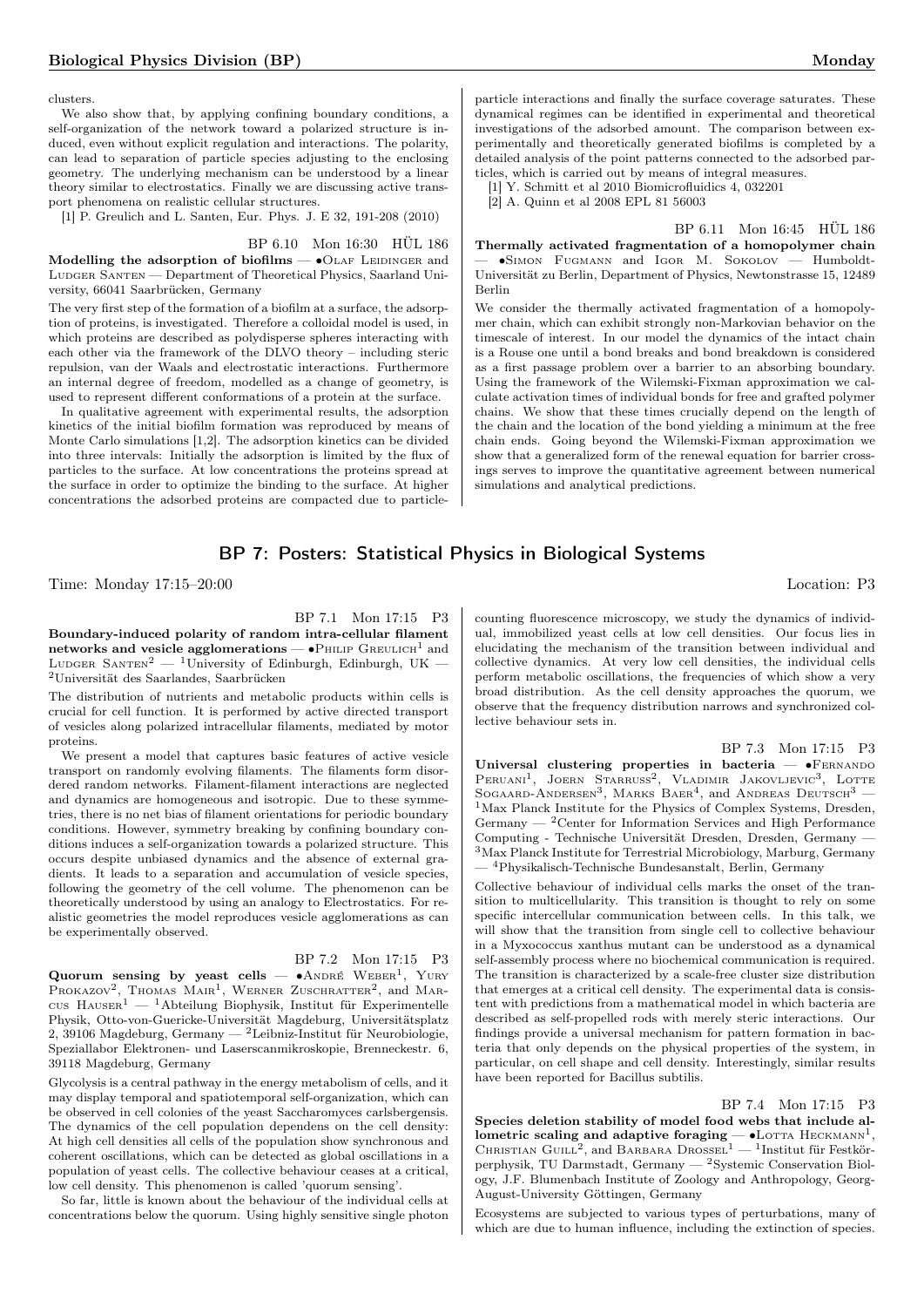Knowing the response of ecosystems to large perturbations is of importance for preservation politics, but also for a deeper understanding of the stabilizing mechanisms in ecosystems or food webs. We investigate numerically the response of model food webs that are dynamically stable to the deletion of a species. We quantify the species deletion stability by counting how many species survive after one species has been removed. The data are evaluated in dependence of the trophic function and properties of the eliminated species in order to determine which species are significant for the persistence of the whole food web. Our food web models include nonlinear population dynamics equations with Holling type II functional response, intraspecific competition, and adaptive foraging. The metabolic rates of the species scale allometrically with body mass, and we investigate the influence of different body mass ratios between predator and prey on the stability of the food webs.

## BP 7.5 Mon 17:15 P3

Coexistence of mass-selective predators feeding on a growing prey — ∙Laurin Lengert, Christian Guill, and Barbara Drossel — TU Darmstadt, Institut für Festkörperphysik

The body mass of an organism affects many ecologically relevant quantities, such as maximal food ingestion and respiration rate, population growth rate, carrying capacity, and prey choice.

Many empirical studies confirm that the body masses of predator and prey are positively correlated and the attack rate has been revealed as being a hump shaped function of the body mass ratio between predator and prey.

In natural food webs, species ontogeny, especially growth in body mass, alters body mass ratios. When considering seasonal species, the correlation between prey and predator body mass leads to a variation of the food web structure.

We present for the first time a model that includes several predator species, together with a prey that grows in size, leading to time dependent attack rates.

We will focus on the question how prey growth affects the coexistence of predators.

## BP 7.6 Mon 17:15 P3

Upstream swimming of a model micro-swimmer in a microchannel — ∙Andreas Zöttl and Holger Stark — TU Berlin Many microorganisms in the human body swim in confined environments like sperm cells in the Fallopian tube or E. coli bacteria in the colon. Also pathogens use narrow channels like the urethra to swim to their destinations. Micro-swimmers exhibit hydrodynamic interactions with bounding surfaces that change their swimming speeds and orientations. In particular, pushers and pullers show different behavior. Pushers such as sperm cells or bacteria propel themselves with flagella attached at the back of the cell body and get attracted by a wall. Pullers like the algae *Chlamydomonas* typically have a propelling apparatus in the front and are reflected by a wall.

As a simple model microorganism we use the so-called *squirmer*. It has a spherical shape with a prescribed axisymmetric tangential surface velocity, different for pushers and pullers. We model the hydrodynamics of squirmers including thermal noise using multi-particle collision dynamics. This method introduces ballistic and collision steps of effective particles in order to solve the Navier-Stokes equations. We systematically investigate the swimming behavior of both pushers and pullers in a cylindrical microchannel with an imposed Poiseuille flow. When the strength of the flow is sufficiently small, pushers swim upstream at the wall. Pullers can swim upstream between the walls when the channel width is small enough. Increasing the imposed flow strongly, pushers and pullers now swim downstream and tumble due to flow vorticity similar to passive particles.

## BP 7.7 Mon 17:15 P3

A Switch Like Response of Photosynthetic Bacteria to Changing Redox and Light Conditions —  $\bullet$  RAKESH PANDEY<sup>1</sup>, DIETRICH FLOCKERZI<sup>1</sup>, MARCUS J. B. HAUSER<sup>2</sup>, and RONNY  $\mathrm{Strawee}^1$  —  $^1\mathrm{Max}$  Planck Institute for Dynamics of Complex Technical Systems, Magdeburg, Germany — <sup>2</sup> Institute of Experimental Physics, Otto-von-Guericke University, Magdeburg, Germany

Facultative photosynthetic bacteria switch their energy generation mechanism from respiration to photosynthesis depending on oxygen tension and light. Part of this transition is mediated by the conserved transcriptional repressor PpsR which specifically represses components of the photosynthetic apparatus under aerobic conditions. In Rhodobacter sphaeroides the repressive action of PpsR is antagonized

by the redox and blue light sensitive flavoprotein AppA. At intermediate oxygen levels the interaction between AppA and PpsR leads to the repression of photosynthesis genes under high light illumination which is believed to reduce the risk of photo-oxidative stress. To elucidate the underlying mechanism for this phenotype we developed a simple mathematical model. Investigations of the steady-state behavior show that high light repression can indeed occur at intermediate oxygen levels if PpsR is reduced on a faster time scale than AppA. The model further shows that if AppA copy numbers exceed those of PpsR the low to high light transition can occur via a bistable switch which might help the bacterium to cope with changing light conditions, especially at intermediate oxygen levels.

BP 7.8 Mon 17:15 P3 The influence of stochastic fluctuations on the cyclic dominance of pacific salmon —  $\bullet$ Christoph Schmitt, Christian Guill, and Barbara Drossel — Institut für Festkörperphysik, TU Darmstadt

The four-year oscillations of the number of spawning sockeye salmon that return from the ocean to their native lake within the Fraser River basin in Canada are a striking example of population oscillations. A recently introduced three-species model for these fish, their predators and their prey, was able to reproduce the four-year oscillation as a stable attractor of the dynamics. This model describes the population dynamics in the lake between spring and fall by coupled differential equations, while the survival of the adult salmon in the ocean and the resulting initial condition in the lake at the beginning of each season are modeled by a discrete map. Since the sockeye populations are subject to various types of fluctuations due to the many factors affecting their growth and survival, we investigate now the behaviour of this model under several types of noise. In particular, we evaluate the frequency of phase shifts in the four-year oscillation, and the extent of synchronization between different sockeye populations.

#### BP 7.9 Mon 17:15 P3

Phase transitions in competitive foraging of bats — PIA BACKmann and ∙Alexander K. Hartmann — Universität Oldenburg

Foraging of animals is driven by competition, hence it can be seen as complex system of interacting individuals. Each animal has the aim to increase its profit by developing different foraging strategies.

We use an Individual Based Model to optimize the competitive foraging of bats feeding from nectar - a renewable resource - by improving the bats' ability to perceive, if the individual profit of a flower is high or not.

It shows, that a higher notice of flower quality yields to applying different foraging strategies and thus to individually and globally better harvesting results.

We use the Kullback-Leibler-Divergence to show that the more foraging is optimized, the more do bats divide their habitat into territories, several for each bat, so the intersection in resources is lower and flower-visits more efficient.

We find a phase transition between a solvable and a not-solvable phase for finding a given target amount of nectar. By applying finitesize scaling we find the critical exponent  $\nu = 1.9(3)$  describing the growing correlation when approaching the phase transition.

## BP 7.10 Mon 17:15 P3

Age dependent branching in phylogenetic trees — •STEPHANIE  $KL$ LER-SCHMIDT<sup>1</sup>, MURAT TUGRUL<sup>2,3</sup>, VICTOR M. EGUILUZ<sup>2</sup>, EMILIO HERNANDEZ-GARCIA<sup>2</sup>, and KONSTANTIN  $KLEMM$ <sup>1</sup> – <sup>1</sup>Bioinformatics Group, Leipzig University, Germany  $-$  <sup>2</sup>IFISC, Palma de Mallorca, Spain — <sup>3</sup>IST Austria, Klosterneuburg, Austria

The evolutionary diversification of biological species is a branching process reconstructed as phylogenetic trees. According to analysis of large databases (TreeBase and PANDIT), these trees have a shape (systematic imbalance) not explained by a process of uncorrelated branching events. Here we introduce the age model where the branching probability of a node (species) is inversely proportional to the time since the node was last involved in speciation. We find that the scaling of the average number of ancestors (called depth  $d$ ) with total number of species *n* scales as  $d \sim (\log n)^2$ . This result is in agreement with the scaling observed by exhaustive analysis of the databases Treebase and Pandit. Compared with a previously suggested model [1], the age model yields larger likelihood values on the trees in the databases with up to 20 leaves (where exact likelihood computation is feasible).

[1] M.G. Blum and O. François, Syst. Biol. 55, 685-691 (2006).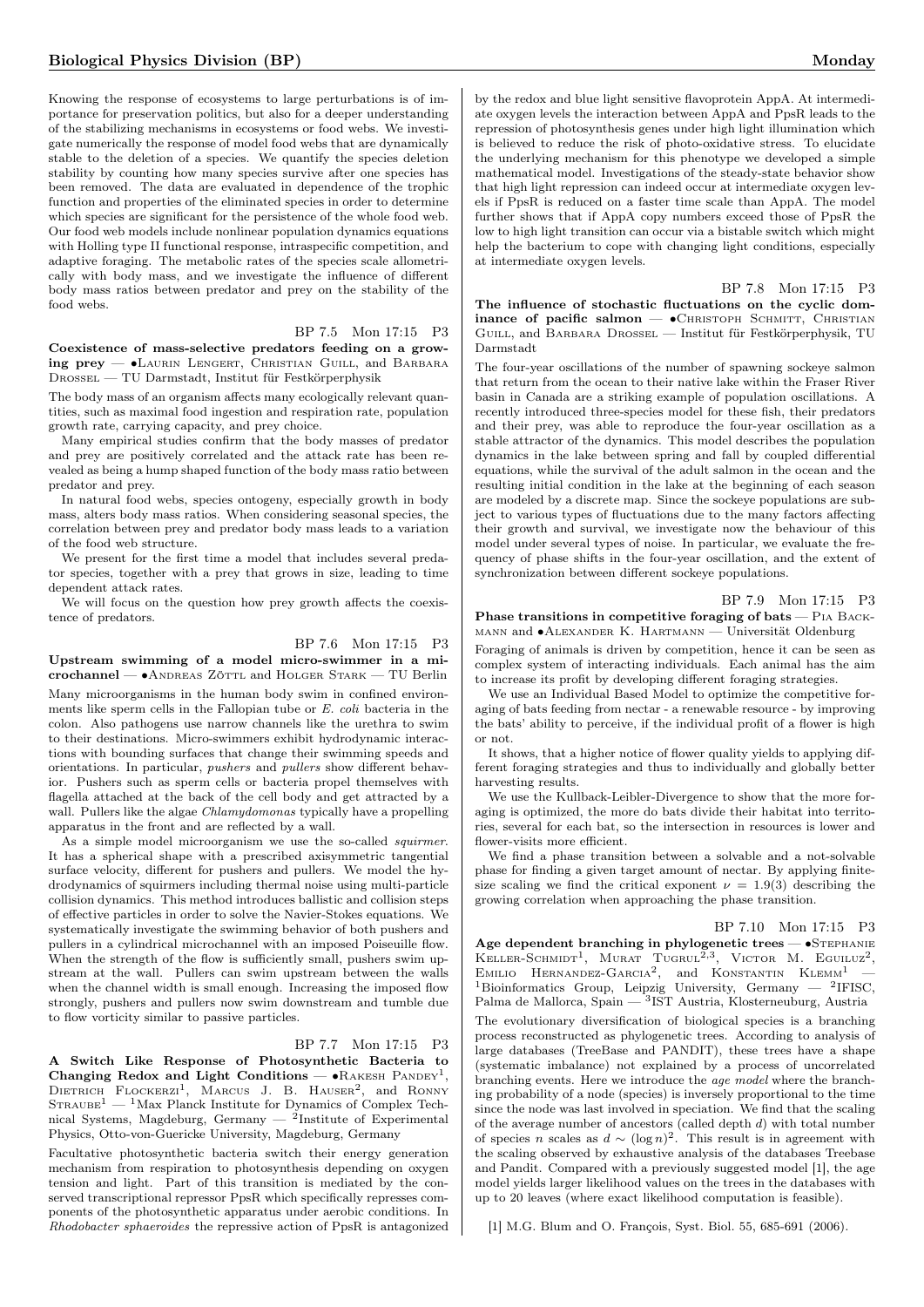## BP 7.11 Mon 17:15 P3

The Influence of local Symmetries on the Properties of large Complex Systems — • HELGE AUFDERHEIDE, LARS RUDOLF, and Thilo Gross — MPI-PKS, Dresden, Germany

The stability of large complex systems is a topic of intense scientific research. In this work, we investigated topological properties of their graph representations. In particular, we focused on local symmetries, called orbits, whose properties were connected to those of the whole network by applying results from graph theory. A powerful tool to study stability in this context is the generalized models approach, which can be used to study asymptotic stability properties of complex systems without being limited to the specific functional forms of a model. Combining graph theory arguments with generalized modeling we investigated the example of trophic food webs. Thereby we were able to establish a link between the occurrence of local symmetries and stability on the global level.

## BP 7.12 Mon 17:15 P3

Winning the marathon. Multiplayer games at the mutationselection equilibrium — •CHAITANYA GOKHALE and ARNE Traulsen — Research Group for Evolutionary Theory, Max-Planck-Institute for Evolutionary Biology, August-Thienemann-Str. 2, 24306 Plön, Germany

Evolutionary game theory is an abstract and simple, but very powerful way to model evolutionary dynamics. Even complex biological phenomena can sometimes be abstracted to simple two player games. But often, the interaction between several parties determines evolutionary success. In these cases, one can resort to multiplayer games, which are inherently more complicated than two-player games, yet can yield simple results. Another important evolutionary force is mutations, which has only recently yielded to analytical methods [1,2]. We derive the composition of a multiplayer, multiple strategy system in the mutation-selection equilibrium. We obtain the average frequencies of the strategies at this equilibrium. The result is a simple expression which can be obtained by recursions using coalescence theory [3]. This approach can be modified to suit a variety of contexts, e.g. to find the equilibrial frequencies of a finite number of alleles in a polymorphism or the equilibrial frequencies of different strategies in a social dilemma in a cultural context.

References: [1] T. Antal et al. Proc. Natl. Acad. Sci. USA, 106, 2009. [2] T. Antal, A. et al. J. Theor. Biol., 258, 2009. [3] J. Wakeley. Coalescent theory: an introduction. Roberts and Company Publishers, 2008.

## BP 7.13 Mon 17:15 P3

Interaction Dynamics of Colloidal Particles in Scanning Line Optical Tweezers — • BENJAMIN TRÄNKLE and ALEXANDER ROHRBACH — Lab for Bio- and Nano-Photonics, University of Freiburg, Germany

Inter-particle distances are of vital importance for the accomplishment of biological processes, e.g. the fusion of vesicles or drug delivery. Here, the vesicle motions are confined by compartments inherent to the cell structure and also determined by physical interactions, i.e. hydrodynamic and entropic forces. We mimic the biological system by observing the diffusive modes of silica spheres in an elongated potential, which is generated by an oscillating optical trap. The particle positions in 3D are obtained by back focal plane interferometry. Scanning frequencies up to 10 kHz and a spatial precision in the nanometer range are achieved. Our model system allows the particles to get in close contact to one another due to Brownian position fluctuations. Thus pair interactions and dynamics of microspheres can be investigated, e.g. by analyzing the particle trajectories in terms of correlated and anti-correlated motions. Here, the characteristic timescales, i.e. the interaction times are impaired by the shape and stiffness of the trapping potential. We use an acousto-optic deflector to control the laser intensity and hereby vary the trap properties in a broad range. This enables the study of different aspects of particle dynamics.

#### BP 7.14 Mon 17:15 P3

Evolution in Group-Structured Populations — ∙Jonas Cremer, Anna Melbinger, and Erwin Frey — Arnold Sommerfeld Center for Theoretical Physics, Department of Physics, Ludwig-Maximilians Universität München

Populations of microbial organisms show a very versatile evolutionary behavior. One very important factor co-determining the evolutionary dynamics is the structure of the population in a complex environment. In fact, the evolutionary outcome in highly structured populations can strongly alter from well-mixed ones; different sub-populations can evolve almost separately, only in weak contact to each other. Here, we study the evolution of cooperation in a population regularly forming new sub-colonies. While, due to their metabolic costs, cooperative traits have a selection disadvantage within each group, groups with a higher level of cooperation grow faster. As we show, there are two distinct evolutionary mechanism which allow for both, the evolution and maintenance of cooperation.

## BP 7.15 Mon 17:15 P3

Supertree construction using superparamagnetic clustering  $-$  •Pascal Fieth<sup>1</sup>, Alexander K. Hartmann<sup>1</sup>, and Olaf R.P.  $\text{Binim-A-Emon's}^2$  — <sup>1</sup>Institute of Physics, University of Oldenburg — <sup>2</sup>Department of Biology and Environmental Sciences, University of Oldenburg

Superparamagnetic clustering [1] is a non-parametric clustering method for a set of data points using the Potts model with a suitable distance definition. In a numerical simulation [2] of the data points represented as spins in a thermodynamic system, regions of aligned spins, corresponding to clusters, are detected. Here, this method is used for supertree construction, a phylogenetic approach to merge phylogenetic trees only according to their tree topologies, so that overlapping rather than identical taxon sets are needed [3].

The corresponding distance definition is empirically optimized for the used method. Further the dependency of the quality of the reconstruction of a known tree on the size and number of the used source trees is analyzed.

[1] M. Blatt, S. Wiseman and E. Domany, Superparamagnetic Clustering of Data, (Physical Review E, 1998)

[2] A.K. Hartmann, Practical Guide to Computer Simulations, (World Scientific, 2009)

[3] O.R.P. Bininda-Emonds The evolution of supertrees, (TRENDS in Ecology and Evolution, 2004)

#### BP 7.16 Mon 17:15 P3

Investigating intrinsic fluctuations in biochemical systems — ∙Joseph Challenger<sup>1</sup> , Juergen Pahle<sup>2</sup> , Alan McKane<sup>1</sup> , and Pe-DRO MENDES<sup>2</sup> — <sup>1</sup>School of Physics and Astronomy, The University of Manchester, Manchester, UK — <sup>2</sup>School of Computer Science, The University of Manchester, Manchester, UK

Mathematical models of biochemical reaction systems are usually constructed from determinstic rate equations. However, this approach is not appropriate when the number of molecules involved is low. Here the underlying stochasticity present in the system becomes important.

<span id="page-13-0"></span>The rate equations treat the molecular concentrations as smoothly varying functions. In this talk, a master equation approach is used, where the system is described by discrete states, namely the molecular populations of the chemical species involved. In the mean field limit the rate equations can be recovered. In addition to this, leading order corrections to the rate equations can be obtained by using the system-size expansion due to van Kampen.

We have incorporated these results into COPASI, a software package designed to simulate and study biochemical reaction systems. This allows the expansion procedure to be automated. Once the reaction system has been described, COPASI can calculate the covariance matrix associated with the fluctuations exhibited by the chemical species present in the system. We give examples of the application of the method to biologically relevant systems.

## BP 7.17 Mon 17:15 P3

Carpets of chiral motors  $-$  •Maria Strempel<sup>1,2</sup>, Sebastian FÜRTHAUER<sup>1,2</sup>, STEPHAN W. GRILL<sup>1,2</sup>, and FRANK JÜLICHER<sup>1</sup> -<sup>1</sup>Max Planck Institute for the Physics of Complex Systems, Dresden — <sup>2</sup>Max Planck Institute of Molecular Cell Biology and Genetics, Dres-

den We study the flows and stresses emerging in a two-dimensional ar-

rangement of chirally beating cilia close to a surface using a continuum theory for active polar fluids, including chiral terms. Our theory is generic, as it is based on conservation laws and the symmetries of the system. Considering the force and torque balance in the thin interfacial layer close to the surface, we identify a novel chiral friction term which is proportional to the cilias local rotation rate. This term is related to the difference of the forward and the backward stroke of the tilted cilia. Our generic approach allows us to relate the vorticity of the emerging flow to the local rotation rate of the cilia. Furthermore we confirm that in an arrangement of tilted cilia, the chiral symme-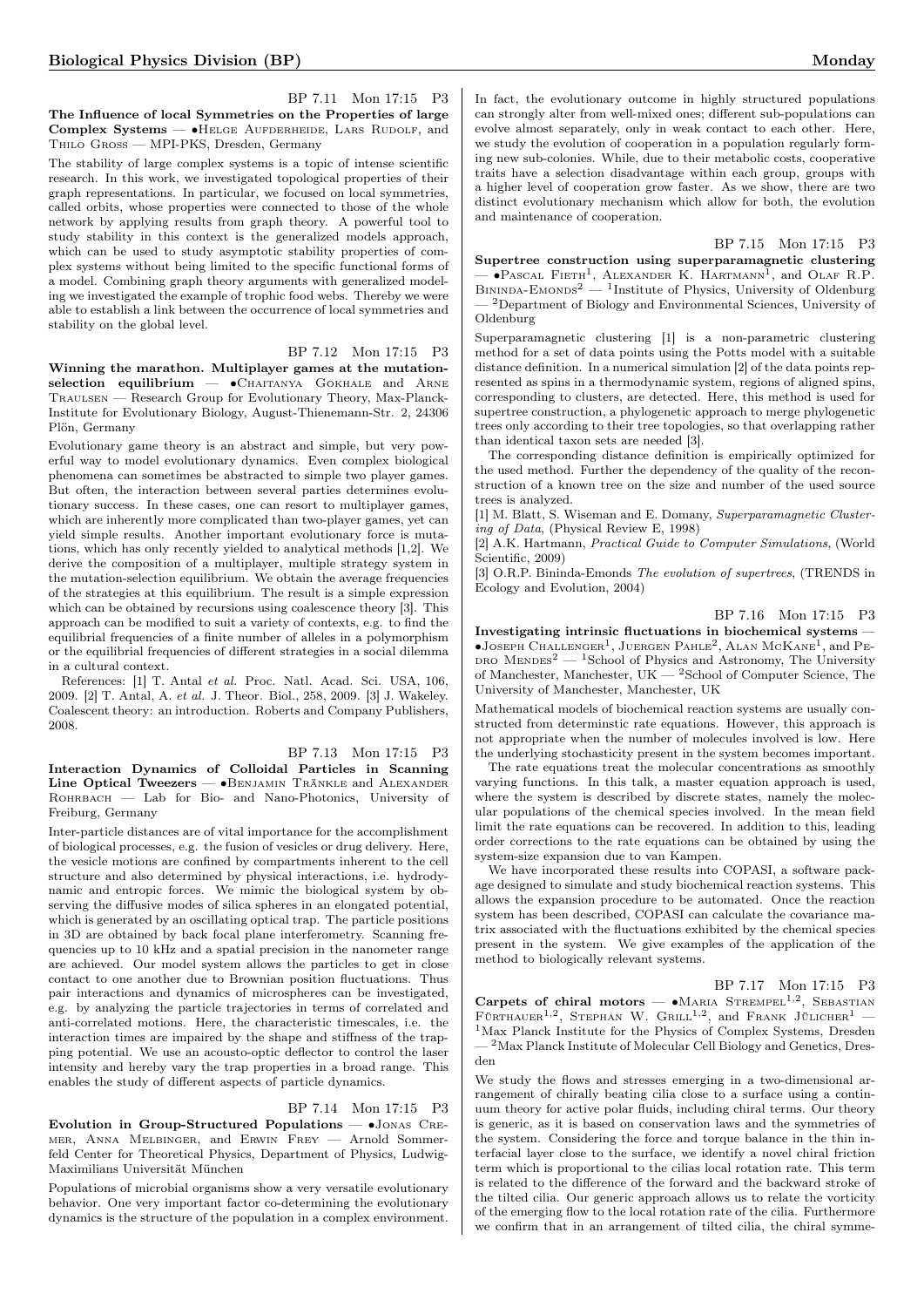try of the emerging flow is broken. Such symmetry breaking flows are observed in experiments on Kupfers vesicle in the zebrafish and the ventral node of mouse embryos and seem to play an important role in left-right symmetry breaking of the vertebrate body.

BP 7.18 Mon 17:15 P3 Active chiral fluids —  $\bullet$ Sebastian Fürthauer<sup>1,2</sup>, Stephan W. GRILL<sup>1,2</sup>, and FRANK JÜLICHER<sup>1</sup> — <sup>1</sup>Max Planck Institute for the Physics of Complex Systems, Dresden, Germany —  ${}^{2}$ Max Planck Intitute of Molecular Cell Biology and Genetics

Dynamic cellcular processes such as cell division and cell motility rely on the cytoskeleton, a meshwork of polar elastic filaments. Motor molecules provide active crosslinking between these filaments and exert internal forces in the network as they consume a chemical fuel (ATP). We extend previous continuum descriptions of active gels in the hydrodynamnic limit to take into account active chiral effects. Such chiral effects stem from the chirality of motor-filament interactions and are for example very prominent in the chiral beat of cilia. We derive generic constituve equations for a chiral active fluid. Our theory can describe generic behaviors on large scales in active chiral systems ranging from chiral swimmers to the collective motion generated by cilia that beat on surfaces.

## BP 7.19 Mon 17:15 P3

Evolution of increasingly complex molecules —  $\bullet$ PHILIPP ZIMMER<sup>1</sup>, CHRISTIAN LAY<sup>2</sup>, EVA WOLLRAB<sup>2</sup>, ALBRECHT OTT<sup>2</sup>, and KARSTEN KRUSE<sup>1</sup> — <sup>1</sup>Universität des Saarlandes, Theoretische Biologische Physik, Postfach 151150, 66041 Saarbrücken —  $^2$ Universität des Saarlandes, Biologische Experimentalphysik, Postfach 151150, 66041 Saarbrücken

Biological evolution started at the level of molecules. A long standing aim is to identify conditions under which molecules of increasing complexity can emerge. Such a process must necessarily be out of thermodynamical equilibrium. We consider a simple case, where the complexity of a molecule is given directly by its length. Starting from a fixed number of identical subunits, we consider two processes that can lead to molecules of increasing length: assisted and spontaneous catenation. Assisted catenation is achieved when the head-to-tail conformation of two molecules is stabilised by pairing these molecules with a third molecule. We find that below a critical rate of spontaneous catenations, the system produces "islands" of increasing complexity. We suggest that this situation can be realized experimentally using palindromic DNA sequences and ligases.

BP 7.20 Mon 17:15 P3 Protocells: From a Closed to an Opened System — • HANS K∪- $BITSCHKE$  and  $CLMIS$   $FijTTERER$  — Institut für Experimentalphysik I, Universität Leipzig, Linnéstraße 5, 04009 Leipzig

Nutrition and energy management is crucial for preventing an early protocell to run into the thermodynamic equilibrium with lethal consequences. But cell membranes per se are impermeable to many required molecules and hence a controlled passage possibility for nutritive substances as amino acids or nucleotides has to be realized to escape starvation. How this is accomplished is not only an indispensable element of the development of the first cells but also a surprisingly simple but very sensitive (since amplification due to feed-back is involved) bioreactor suited for high throughput screening of the properties of all components: transcription apparatus, membrane pore, phospholipids, co-expressed other proteins. The system can be used to measure processing rates of enzymes, flux and effective diffusion coefficients membrane pores. Noireaux and Libchaber published experimental results in 2004 integrating a transcription apparatus into a vesicle expressing pores getting spontaneously inserted into the vesicle membrane. This work inspired our basic model describing the dynamics of pore proteins and the transcription dynamics, which we present here. The set of ordinary non-linear differential equations balance membrane pore generation due to gene expression, allowing to keep metabolism alive, against its degradation due to blockage or chemical destruction. Integration of other properties allows to extend the model conveniently to various other assays.

## BP 7.21 Mon 17:15 P3

 $\mathbf{Tuning\ a\ genetic\ oscillator} - \mathrm{En{NSTO\ M\ .\ Nicola^1, \ S\text{AUL\ ARES}^2, }$ and •Luis G. MoreLLi<sup>3,2</sup> — <sup>1</sup>IFISC (CSIC-UIB), Campus Universitat Illes Balears, E-07122 Palma de Mallorca, Spain —  $^2$ Max Planck Institute for the Physics of Complex Systems, Dresden, Germany — <sup>3</sup>Max Planck Institute of Molecular Cell Biology and Genetics, Dres-

## den, Germany

Self regulatory elements are a fundamental component of cellular control systems. These elements can regulate their own abundance through closed feedback loops. A pure negative feedback loop can result in oscillations on the levels of gene products, while a positive feedback may lead to multi-stability. Recent work has recognized that network motifs combining both positive and negative feedback loops can be very robust oscillators, offering the possibility to tune the frequency of the oscillations without affecting their amplitude. In this contribution we propose a family of simple models that combine positive and negative feedback loops. We perform a detailed study to determine the conditions which ensure tunability. Our analysis of this generic models reveals general principles underlying the tunability of oscillations.

BP 7.22 Mon 17:15 P3

How is the timing of cell division influenced by variation in temperature? — • FEDERICO VAZQUEZ<sup>1</sup>, ABIGAIL KLOPPER<sup>1,2</sup>, MARIA BEGASSE<sup>2</sup>, and STEPHAN GRILL<sup>1,2</sup> - <sup>1</sup>Max Planck Institute for the Physics of Complex Systems — <sup>2</sup>Max Planck Institute for Molecular Cell Biology and Genetics

Accurate timing of early embryogenesis is crucial for the development of an organism, and is subject to sensitive dependence on fluctuations in temperature. We investigate the correlation between timing and temperature using C. elegans as a model organism, which benefits from rapid early cell divisions and an inability to maintain a constant body temperature independent of ambient conditions. We propose a simple model which attributes an observed Arrhenius temperature dependence to the combined dependence of individual chemical reactions involved in the cell cycle. We question whether the experimental results are best explained by just one limiting chemical reaction, as suggested in previous studies, or by a more complex sequence of reactions that function in synchrony. We compare the temperature dependence of C. elegans and C. briggsae, two closely related organisms known to differ in their optimal temperature range.

## BP 7.23 Mon 17:15 P3

Traveling Waves in Strong-Noise Reaction-Superdiffusion Systems — ∙Marc Szabo and Oskar Hallatschek — Biophysics & Evolutionary Dynamics Group, MPI for Dynamics and Self-Organization, Göttingen, Germany

Traveling waves resulting from reaction and diffusion of particles describe a wide range of phenomena like epidemic waves, range expansions of populations or the dispersal of a chemical concentration. In systems of discrete particles, number fluctuations are inevitable and significantly affect the velocity and shape of such traveling waves. Here we investigate the effect of anomalous diffusion on noisy traveling wave solutions of the Fisher- Kolmogorov equation. Instead of a regular random walk, particles perform scale free Lévy Flights leading to long-range migration. Latter concept has proven to successfully describe the dynamics of human travel [1] and can also be applied to expanding populations in the context of biological evolution. While this problem has already been studied in the regime where number fluctuations are small [2], we discuss here the case of strong noise. We analyze the dependence of the wave velocity on the Lévy exponent and noise strength. Our results show considerable differences to the weak noise regime. We confirm our analytical results with detailed simulations.

[1] D.Brockmann, L.Hufnagel, T. Geisel, Nature 439, 462-465 (2006). [2] D.Brockmann and L.Hufnagel, Phys. Rev. Lett. 98 178301 (2007).

## BP 7.24 Mon 17:15 P3

Microbial Stain Effect — • CHRISTOPHER J. SEEDIG and OSKAR HALLATSCHEK — Biophysics & Evolutionary Dynamics Group, MPI for Dynamics and Self Organization, Göttingen, Germany

Droplets of colloidal suspensions leave annular patterns after drying on solid surfaces [1]. This phenomenon is commonly observed in coffee stains, therefore the underlying effect has been termed coffee stain effect. If the suspended colloids have two different sizes, the coffee stains consist of separate rings: smaller beads end up further away from the droplet centre [2]. Here, we study the coffee stain effect using droplets of yeast suspensions on agar plates. These suspensions are mixtures of large and small cells, which can be distinguished by their fluorescent color. We find that, due to the initial positional head start, the small cells enjoy a significant advantage during the colony formation. As a consequence, the small cells occupy a disproportionally large frac-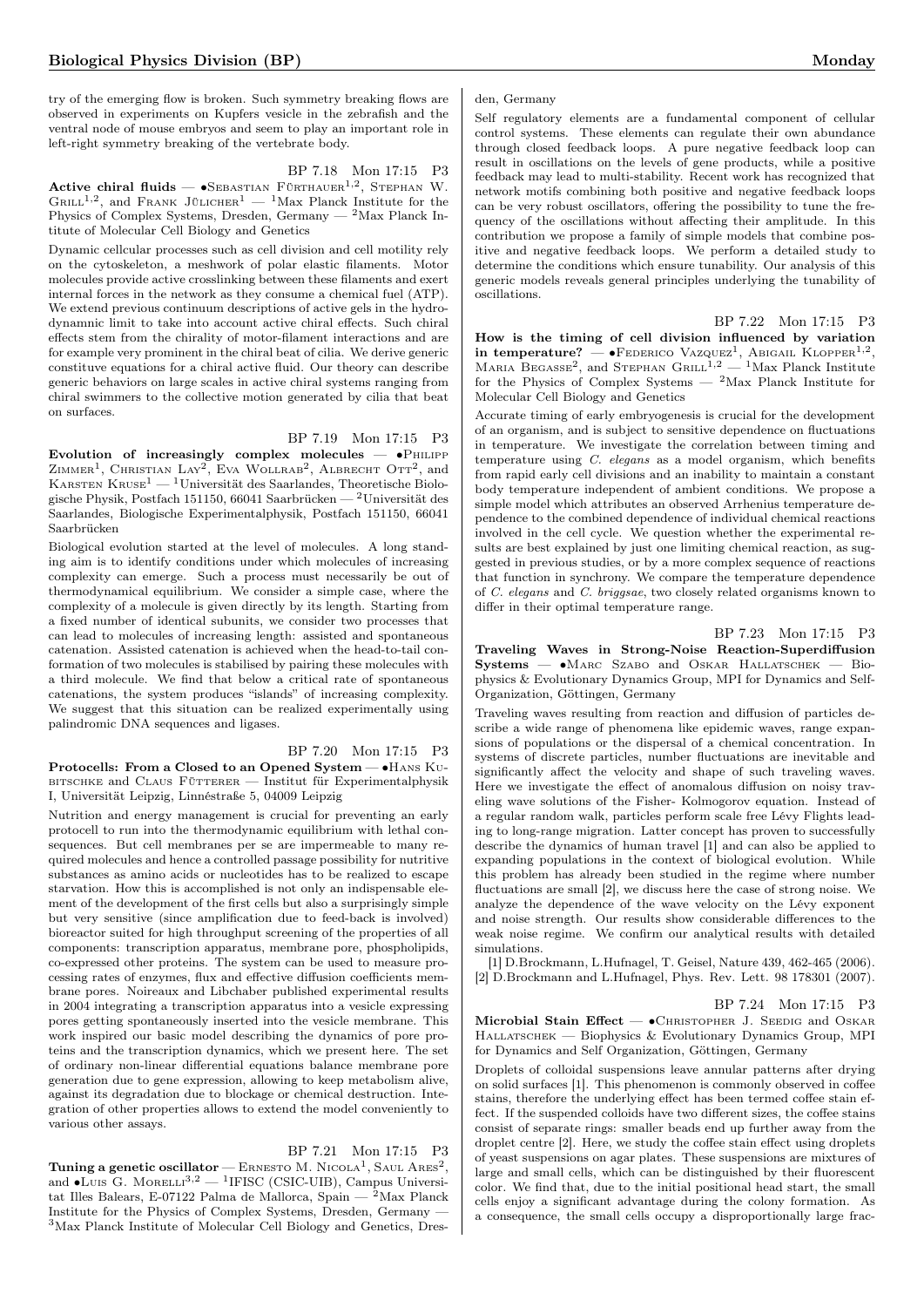tion of the final colony. We quantify this "selection advantage" as a function of important control parameters, such as cell size difference or cell density. We argue that the microbial stain effect may play an important role in molecular biology, as it occurs on a daily basis in most modern bio-labs.

[1] Deegan et al., Nature (London), 389, 827-29 (1997)

[2] Byung Mook Weon, Jung Ho Je, Phys Rev E, 82, 015305(R)  $(2010)$ 

BP 7.25 Mon 17:15 P3

Construction of Phylogenetic Trees Using a Clustering Ap- $\mathbf{proach} \boldsymbol{\mathcal{O}}$  •Johannes Josef Schneider<sup>1</sup>, Thomas Bukur<sup>2</sup> , and ANTJE  $K_{\text{RAUSE}}^2$  — <sup>1</sup>Department of Physics, Mathematics, and Computer Science, Johannes Gutenberg University of Mainz, Staudinger

## BP 8: Posters: Protein Structure & Dynamics

BP 8.1 Mon 17:15 P3

Conformational Adsorption Reaction of BSA on the Surfaces of Nanosilica and Nanodiamond — •VICTOR WEI-KEH Wu — Department of Chemical and Materials Engineering, National Kaohsiung University of Applied Sciences(KUAS), 80782 Kaohsiung City, Taiwan — Victor Basic Research Laboratory e. V.(VBR) Gadderbaumer-Str. 22, D-33602 Bielefeld, Germany

From the fluorescences (excitation at 280 nm) of BSA of 0-10000 nM in 7 mM PPBS at pH=4.70 before and after adsorption reactions on the surfaces of nanosilica(NS) and nanodiamond(ND) of diameter 100 nm as suspension solutions( $50\mu$ g/20 $\mu$ L), the adsorption thresholds, reaction constants as well as coverages have been obtained. Adsorption thresholds were located at 150 nM for both systems. The adsorbed BSA were 420 mg for two partices in g; 28.0 and 7.64 mg, on unit surface in  $m^2$  of NS and ND, respectively. Adsorption constants  $1.2x10^8$ and  $3.7x10^7$  (nM)<sup>-1</sup> for systems BSA+NS and BSA+ND, respectively, have been obtained. Comparing with the respective constants  $1.2 \times 10^7$  and  $6.5 \times 10^7$  for systems lysozyme+NS and lysozyme+ND, the biomolecular conformations as well as behaviors are different. The spatial fitting between depression or hole on the nanosurface as carrier, and dimension of the protein with significant activity should also be considered, besides the charge-charge interactions between the surface and protein, and among the proteins. Financial aids by groups 510 and NB11 of IAMS, Taipei, and VBR, Bielefeld; support with Fluorescence Spectrophotometer F-4500 FL, Hitachi, Japan, by KUAS are acknowledged. Ref. V. W.-K. Wu and F. Kure, Chin. J. Chem. 28(2010).

BP 8.2 Mon 17:15 P3

L-edge X-Ray Spectroscopy Revealing Structure and Dynamics of Metalloprotein Active Centers — • KATHRIN MARIA LANGE<sup>1</sup>, RONNY GOLNAK<sup>1</sup>, SEBASTIEN BONHOMMEAU<sup>2</sup>, and EMAD FLEAR  $Az\bar{z}^{1,3}$  — <sup>1</sup>Helmholtz-Zentrum Berlin für Materialien und Energie, Albert-Einstein-Str. 15, 12489 Berlin — <sup>2</sup> Institut des Sciences Moléculaires, UMR 5255 CNRS, 351 cours de la Libération, 33405 Talence Cedex, France — <sup>3</sup>Freie Universität Berlin, FB Physik, Arnimallee 14, D-14195 Berlin, Germany

Reactions catalyzed by metalloproteins occur at their active centre, accordingly determining its electronic structure allows drawing conclusions about the protein function. We revealed for the first time the electronic structure of metalloproteins in physiological media using L-edge X-ray absorption spectroscopy on the iron active centre.1 By comparing the electronic structure of haemoglobin and catalase, the origin of the high enzymatic activity of catalase could be revealed.2 Furthermore the preferential ligation of myoglobin was investigated recently.3 The electronic structure of its iron active centre upon binding to O2, CO, CN and NO were compared to the reduced form and metmyoglobin. For the interpretation of the data muliplet calculations were used.

1 E F Aziz et al., Phys. Rev. Let. 102, 68103 (2009)

2 N Bergmann et al., Phys. Chem. Chem. Phys. Vol. 12, 18, 4827-4832 (2010)

3 K M Lange et al., in preparation (2010)

BP 8.3 Mon 17:15 P3 Effect of thermostating and electrostatics on the wildtype

Weg 7, 55099 Mainz, Germany —  ${}^{2}$ Fachhochschule Bingen – University of Applied Sciences, 55411 Bingen, Germany

Recently, we introduced an extension of the Traveling Salesman Problem which we coined Traveling Salesman Problem with Clustering [1]. In this extension, the constraint that nodes close to each other should be visited contiguously in the tour is added to the original problem, thus minimizing the overall tour length and generating clusters in parallel. In this talk, we demonstrate how this approach is adopted to the problem of constructing phylogenetic trees, defining the distances between various species with the overlap between them.

[1] Johannes J. Schneider, Thomas Bukur, and Antje Krause, Traveling Salesman Problem with Clustering, J. Stat. Phys. 141, 767-784, 2010.

Time: Monday 17:15–20:00 Location: P3

LOV1 domain of phototropin and its mutants — ∙Emanuel Peter, Bernhard Dick, and Stephan A. Baeurle — Fakultät für Chemie und Pharmazie, Universität Regensburg, 93040 Regensburg, Deutschland

Phototropins are blue-light photoreceptors in plants and algae, which consist of 2 LOV-(light oxygen voltage sensitive)-domains and 1 kinase domain. Each LOV-domain contains a noncovalently bound flavinmononucleotide-(FMN)-chromophore, which after absorption of blue light at around 450 nm undergoes a photoreaction with a cysteineresidue attached to an apoprotein, inducing a signal in the organism via the kinase-domain. Both the signal transduction as well as the mechanism of the photoreaction of these domains are still only poorly understood. In this presentation we show results of molecular dynamics simulations, where we investigated the effect of electrostatics and thermostating on the solution structure and dynamics of signal transduction of the LOV1-domain. We compare the calculation results with various experimental data and demonstrate that these computational issues have an important influence on the equilibrium and time behavior of such systems.

BP 8.4 Mon 17:15 P3

Anomalous diffusion of oligomerized transmembrane proteins • ULRICH SCHMIDT<sup>1,2</sup> and MATTHIAS WEISS<sup>1,3</sup> — <sup>1</sup>Cellular Biophysics Group, German Cancer Research Center, c/o BIOQUANT, Im Neuenheimer Feld 267, 69120 Heidelberg — <sup>2</sup>Laboratory for Computational Cell Biology, Department of Cell Biology, Harvard Medical School, Boston, USA — <sup>3</sup>Experimental Physics I, University of Bayreuth, 95440 Bayreuth

Transmembrane proteins frequently form (transient) oligomers on biomembranes, e.g. while participating in protein sorting and signaling events. Using coarse-grained membrane simulations we show here that transmembrane proteins show a subdiffusive motion on short time scales when being part of a linear oligomer, i.e. a flexible polymer, embedded in a two-dimensional membrane. Our results are in agreement with previous experimental observations. They further indicate that polymers of transmembrane proteins are well described by predictions from Rouse theory in two dimensions even in the presence of hydrodynamic interactions

BP 8.5 Mon 17:15 P3

Rigidity analysis of HIV-1 protease - JACK HEAL, STEPHEN Wells, Emilio Jimenez-Roldan, and ∙Rudolf Roemer — Department of Physics and Centre for Scientific Computing, University of Warwick, Coventry, CV4 7AL, United Kingdom

We show the effect of different inhibitors on the rigidity profile of HIV-1 protease as it unfolds. A rigidity analysis of 40 protein crystal structures from the protein data bank is made using the software FIRST. The results are compared with and without inhibitors present. This study builds on a recent comparative study of protein structures using FIRST. In a simulated rigidity dilution, the unfolding pattern of the protein can be observed. The presence of an inhibitor slows the rigidity loss, in particular around the active site of the enzyme. FIRST is not computationally demanding and its results can be calculated on a timescale of CPU-minutes. We study protein mobility along lowfrequency normal modes of motion using the FRODA software and the elastic network model. The presence of an inhibitor changes the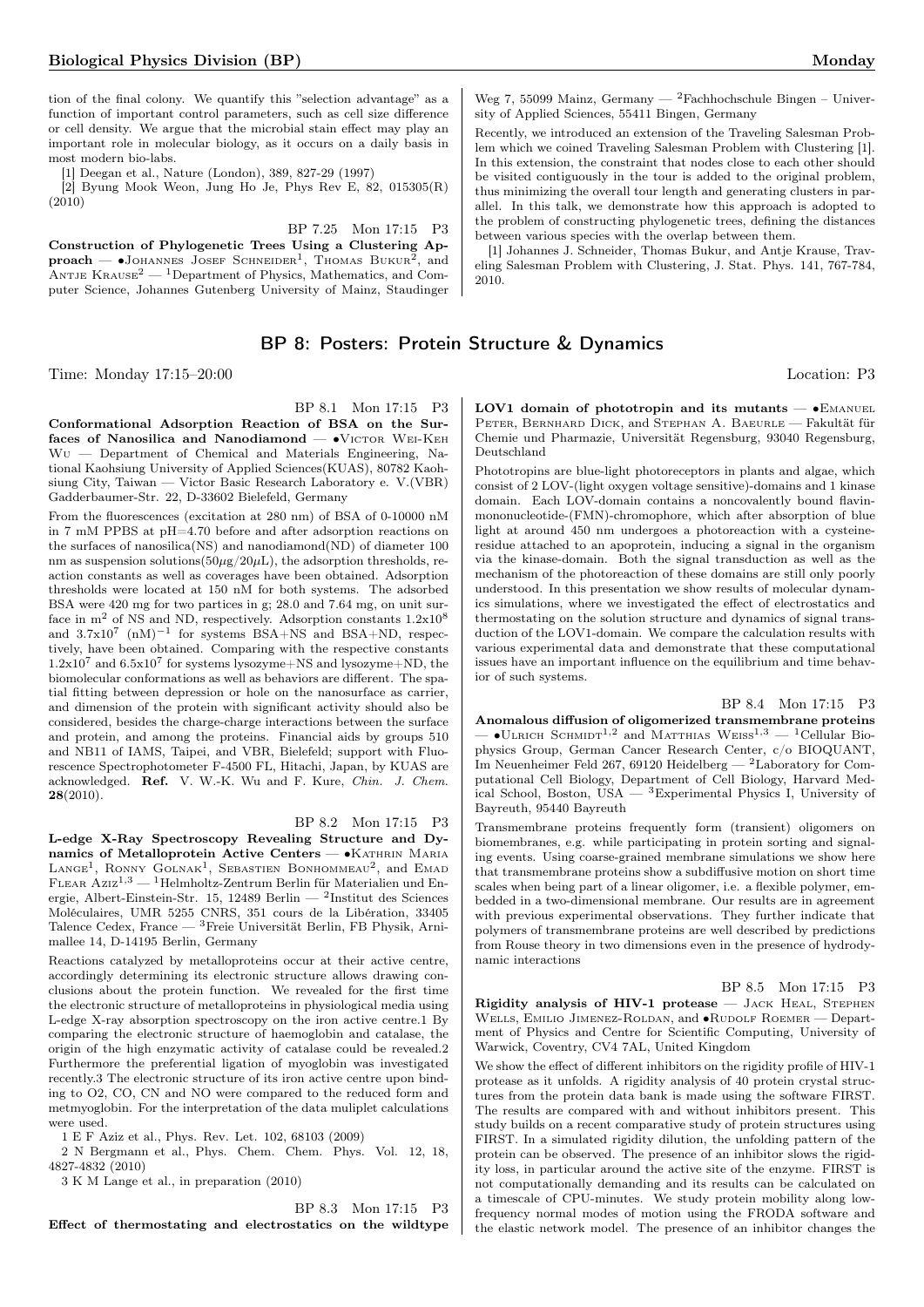extent to which the protein is able to move in these directions.

BP 8.6 Mon 17:15 P3 Investigation of self-assembled desmin filament networks by atomic force microscopy —  $\bullet$ Mareike Dieding<sup>1</sup>, Volker WALHORN<sup>1</sup>, ANDREAS BRODEHL<sup>2</sup>, HENDRIK MILTING<sup>2</sup>, and DARIO ANSELMETTI<sup>1</sup> — <sup>1</sup>Experimentelle Biophysik und Angewandte Nanowissenschaften, Fakultaet für Physik, Universitaet Bielefeld, Universitaetsstr. 25, D-33615 Bielefeld — <sup>2</sup>Herz- & Diabeteszentrum NRW, E. & H. Klessmann-Institut fuer Kardiovaskulaere Forschung und Entwicklung, Georgstr. 11, D-32545 Bad Oeynhausen

Arrythmogenic right ventricular cardiomyopathy (ARVC) is an inherited heart muscle disease, frequently accompanied by sudden cardiac death and terminal heart failure.

Various point mutations of the intermediate filament desmin are potential candidates for the trigger factor [1]. Desmin serves as a mechanical integrator of neighboring Z-discs in the sarcomere and also as an important structural component of the intercalated disc by binding to desmosomal plaque proteins.

We investigated the self-assembled desmin network structure by means of atomic force microscopy (AFM) under ambient conditions in topographic experiments. We were able to reveal various mutation specific structural defects in the desmin network. Our in vitro results are supporting additional in vivo confocal laser scanning microscopy (CLSM) studies of desmin-transfected cells.

[1] B. Klauke et al., De novo desmin-mutation N116S is associated with arrhythmogenic right ventricular cardiomyopathy, Hum. Mol. Genet. 19 (23), 2010

BP 8.7 Mon 17:15 P3 Winkelabhängige Ramanspektroskopie an Photosystem-II- $\mathrm{Kristallen} \mathrm{-}\bullet \mathrm{Ge}$ org Bens<sup>1</sup>, Katharina Brose<sup>1</sup>, Athina Zouni<sup>2</sup> und Janina Maultzsch $1 - 1$ Institut für Festkörperphysik, Technische Universität Berlin, Hardenbergstr. 36, 10623 Berlin, Germany — 2 Institut für Chemie, Technische Universität Berlin, Straße des 17. Juni 135, 10623 Berlin, Germany

Das Photosystem II ist als Ort der Wasseraufspaltung ein elementarer Bestandteil der Photosynthese. Im Reaktionszentrum des Photosystems II befinden sich drei  $\beta$ -Carotinmoleküle, deren Funktion bisher ungeklärt ist. Es wurde vorhergesagt, dass das Carotin CarD2 aus dem Reaktionszentrum am Elektronentransport nach der Wasserspaltung beteiligt ist [1] . Begründet wird dies durch das Vorhandensein eines Carotinkations im belichteten Reaktionszentrum. Da die Carotinmoleküle im Reaktionszentrum unterschiedliche Orientierungen aufweisen, versuchen wir mittels polarisationsabhängiger, resonanter Ramanspektroskopie und der winkelabhängigenen Signalcharakteristik zu bestimmen, welches der verschieden orientierten Carotinmoleküle ionisiert wird. Da das Carotinkation eine andere Resonanzfrequenz und ein anderes Ramanspektrum als neutrales  $\beta$ -Carotin hat, kann man es gut von den anderen Carotinmolekülen des Photosystems unterscheiden. Auf diese Weise soll identifi\*ziert werden, welches der Carotine ionisiert wird.

[1] Schenderlein, M.: Elektronentransferprozesse in den Photosystemen I & II, Dissertation TU Berlin, 2010

http://opus.kobv.de/tuberlin/volltexte/2010/2586/

BP 8.8 Mon 17:15 P3

Tip-Enhanced Raman Spectroscopy on Membrane Proteins — ∙Elmar Hassan Hubrich, Kenichi Ataka, and Joachim HEBERLE — Free University of Berlin, Department of Physics, Exp. Molecular Biophysics, Arnimallee 14, 14195 Berlin, Germany

Tip-enhanced Raman spectroscopy (TERS) combines high spatial resolution of atomic force microscopy (AFM) with structural sensitivity of surface-enhanced Raman spectroscopy (SERS). Using a gold-coated AFM tip, it is possible to measure Raman signals with high spatial resolution (∼30 nm).

The AFM allows imaging, measuring (e.g.: single-molecule force microscopy), and manipulating matter at the nanoscale. The information is gathered by "feeling" the surface with a mechanical probe.

Raman spectroscopy provides information about the molecular structure of proteins. In order to detect monolayer we use surfaceenhanced Raman spectroscopy (SERS). The SERS signal is enhanced in the vicinity of (usually) silver- or gold-coated surfaces (up to a factor of  $10^{9-12}$  compared to conventional Raman).

Up to now, this novel technique is mainly applied to surfaces modified with inorganic samples. However, TERS is a promising tool in investigation of membrane proteins since single molecules could be studied at atomic level by Raman spectroscopy under native biological conditions.

Here, we introduce the experimental setup and discuss the application of TERS to the investigation of membrane proteins.

BP 8.9 Mon 17:15 P3

Molecular docking study of histone deacetylases 1 and 3 in interaction with the benzamide histone deacetylase inhibitor MS-275 —  $\bullet$ Davoud Pouladsaz<sup>1</sup>, Azadeh Ebrahimi<sup>2</sup>, and MICHAEL SCHREIBER<sup>1</sup> — <sup>1</sup>Institut für Physik, Technische Universität Chemnitz — <sup>2</sup> Institut für Hirnforschung, Eberhard Karls Universität Tübingen

Numerous studies have shown that abnormal HDAC activity is associated with oncogenesis. On the other hand, HDAC inhibition has been reported in several studies to induce tumor cell differentiation, apoptosis, and cell cycle arrest. In this scheme, HDACs are considered potential targets for cancer therapy. One of the novel HDAC inhibitors is MS-275, a benzamide derivative with in vivo antitumor activity and selectivity against HDAC1 and HDAC3. However, the precise molecular and cellular mechanisms by which MS-275 acts to modulate HDAC activity have yet to be determined. In this work, we use molecular docking techniques to identify the active sites of HDAC1 and HDAC3 in interaction with MS-275. The results provide template structures for further drug experiments.

## BP 9: Posters: DNA & DNA Enzymes

Time: Monday 17:15–20:00 Location: P3

BP 9.1 Mon 17:15 P3

Formation of DNA Tubes and Attachment of Nanoparticles — Matthew Wiens, Awadesh Dwivedi, Nora Haufe, ∙Anja Henning, and Michael Mertig — Professur für Physikalische Chemie, Mess- und Sensortechnik, TU Dresden, 01062 Dresden

Synthesizing cylindrical nanostructures is an important goal in supramolecular chemistry, material science and nanotechnology. DNA is one of the most promising materials for such structures since its sequence can be designed to self-assemble into tubular structures through complementary base pairing. Different approaches have been reported showing DNA tube generation from either single stranded DNA or DNA building blocks, so called tiles [1]. Most of these methods have the drawback that side products such as 2D lattices are formed and the length of the structures periodically extend over tens of micrometers.

We used two-dimentional DNA origami procedure similar to Douglas et al. in order to create a six helix bundle with a well defined geometry [2, 3]. The design provides binding sites in periodic distances for functionalized nanoparticles. This is a promising feature for

possible applications of future nanoelectronic and -photonic devices or a template for the investigation of biomolecules.

[1] Sharma et al., Science 323, 112-116 (2009) [2] Rothemund, Nature 440, 297-302 (2006) [3] Douglas et al., PNAS 104, 6644-6648 (2007)

BP 9.2 Mon 17:15 P3

Synthesis of covalently linked DNA structures —  $\bullet$ Anja HENNING<sup>1,2</sup>, OFER I. WILNER<sup>2</sup>, BELLA SHLYAHOVSKY<sup>2</sup>, MICHAEL MERTIG<sup>1</sup>, and ITAMAR WILLNER<sup>2</sup> - <sup>1</sup>Professur für Physikalische Chemie, Mess- und Sensortechnik, TU Dresden, 01062 Dresden, Ger- $\text{many} = {}^{2}\text{Institute of Chemistry and The Center for Nanoscience}$ and Nanotechnology, The Hebrew University of Jerusalem, Jerusalem 91904, Israel

The ability of DNA as a material for bottom-up approaches has been shown already in an enormous number of experiments. Apart from some exceptions, the principle behind such DNA self-assemblies is the hybridization of complementary sequences through Watson-Crick base pairing which is unstable upon heating. We developed a new method to synthesize thermostable 2D and 3D DNA nanostructures by connecting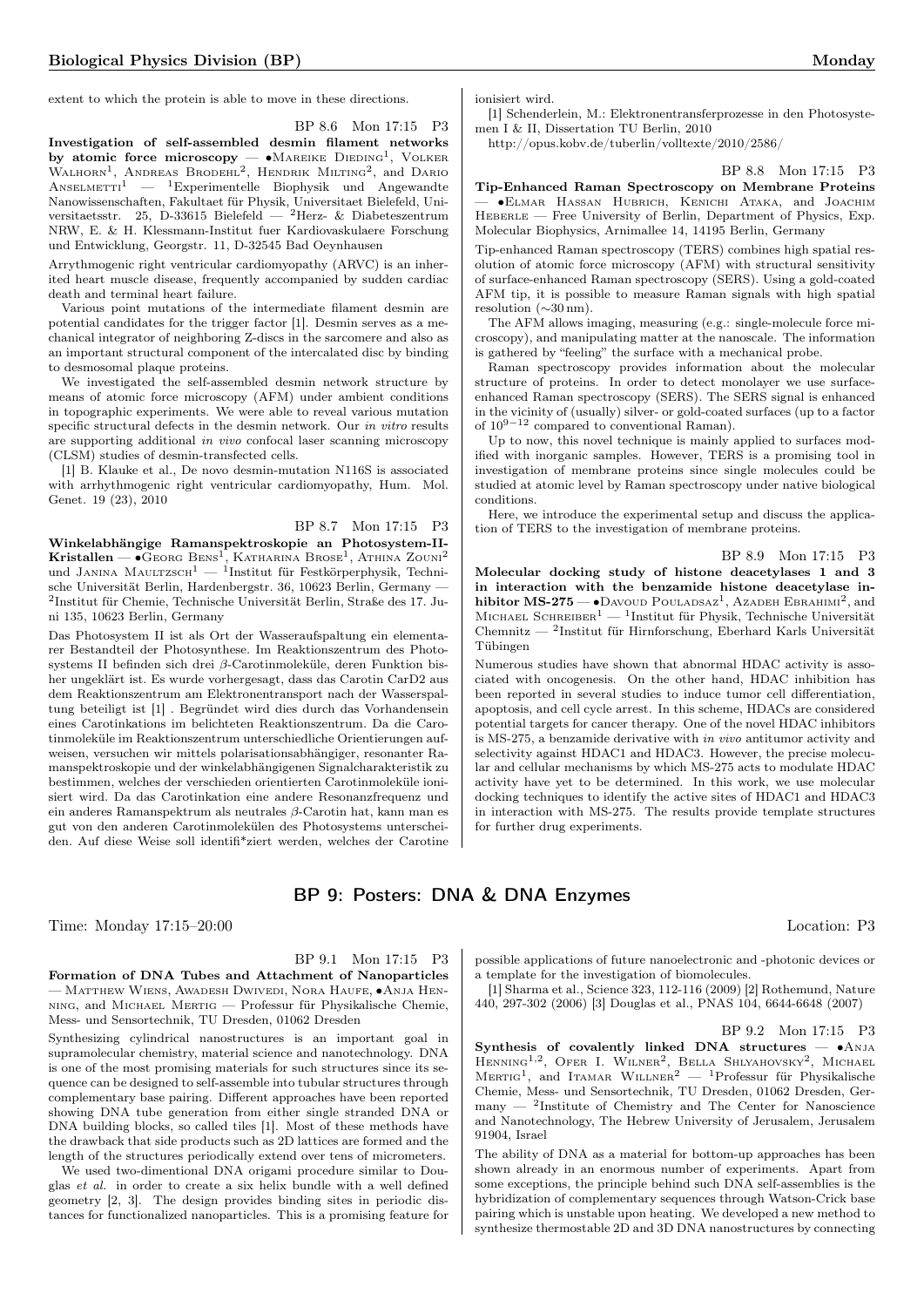single-stranded DNA (ssDNA) parts via covalent bonds. In order to demonstrate this approach, we used a ssDNA circle that contained four different internal modifications on its poles. These circles were crosslinked via the formation of covalent bonds with a ssDNA molecule that includes a modification on its 3' and 5' ends. We performed experiments using a circle with four amine functionalities and alternatively a circle, that contained thiol and amine functionalities at its opposite poles to yield DNA nanotubes. The single-stranded approach makes those structures suitable to guide patterning of nanoparticles, proteins and transition metals. Furthermore, the stability upon heating gives an outstanding erase/rewrite functionality, providing the possibility of a controlled release of the attached nanomaterials.

BP 9.3 Mon 17:15 P3 Die räumliche Synthese und Kodierung der DNA-Doppelhelix — •NORBERT SADLER — 85540 Haar; Wasserburger Str. 25a

Es kann gezeigt werden, dass die räumliche DNA-Synthese sowie die Kodierung und Speicherrung der Erbinformation durch eine räumliche Gruppen-Transformation der Basen- Tripletts und der assoziierten Aminosäure nach der harm. Streckenteilung erfogt. Die Transformation erfolgt über Drehspiegelung und Translation zwischen einem Ikosaeder und dem dualen Dodekaeder mittels lokaler Potentialfelder. Die Gruppe der 20 Basen-Triplette wird dabei aus den 60 Triplett-Kanten des 20-dreieckfläch. Ikosaeders gebildet, wobei die codierte Aminosäure mit dem zentralen C-Atom auf einem der 20 Ecken-Potentiale des Dodekaeders lokalisiert ist. Triplett und C-Atom bilden ein TranfertRNA Potential. Aufgrund der Pentagonstruktur erfolgt die Translation nach dem "Goldenen Schnitt"; Phi= 1,618. Am B-Typ der DNA kann dies bewiesen werden: Phi=(3,5nm;1Hel.Wind.+2,2nm;RNA-Abst.)/(3,5nm;1Hel.Wind.) Die Erbinformation und die Basensequenz kann in Form einer räumlichen Informationsspur auf und zwischen dem Dodekaeder und Ikosaeder, Computer unterstützt, zur Identifizierung der Primär-und Sekundärstruktur lokalisiert werden.

## BP 9.4 Mon 17:15 P3

Information transfer and readout in complex DNA mixtures — ∙Harish Bokkasam and Albrecht Ott — Institute for Biological Experimental Physics, University of Saarland, Saarbruecken, Germany Project: Development of an enzyme based method for the copy of oligos with predetermined length form biological template, given knowledge of the therein contained oligonucleotide sequence.

In this project, we modify the conventional PCR technique by using single primers to generate linearly amplified copies of single stranded oligos. This way the timescale of temperature cycle, which determines the length of the transcribed sequence is easier to control.

Results & Discussion: We find that single stranded DNA oligos of length b/w 40bp-200bp can be generated using this method. In order to determine the accuracy of the method the ssDNA is hybridised on a DNA coated surface with complementary sequence. We have shown that the time course of the hybridisation is almost identical to an error free sequence. This suggests the fidelity of the transcription.

Conclusion: Our method has given very promising results so far. Currently we are performing experiments along two lines: 1) Validate our technique by transcribing multiple single DNA sequences from a complex mixture. 2) Testing a different enzymes and polymerases for isothermal amplification and controlled extension of primers into short oligos. This will further improve the yield and also narrow the length distribution of the obtained products.

## BP 9.5 Mon 17:15 P3

A Probabilistic Polymer Model for Mitotic Chromosomes — ∙Yang Zhang and Dieter W. Heermann — Institute for Theoretical Physics, Heidelberg University, Heidelberg, Germany

Despite many years of extensive studies the structure of the mitotic chromosome still remains unclear. The present work introduces a new probabilistic polymer model for mitotic chromosomes. The key assumption of the model is the ability of the chromatin fibre to crosslink to itself due to the dyanmic binding of proteins to the fiber. These protein-chromatin interactions were included by a probabilistic and dynamic mechanism. This is motivated by the observation of high repulsive forces between ring polymers. Computer simulations were performed to examine the validity of the model. Our results show that the presence of loops leads to a tight compaction and contributes significantly to the bending rigidity of chromosomes. Moreover, its qualitative prediction of the force elongation behaviour are close to experimental findings. The dynamic loop model indicates the crucial role of loops in mitotic chromosomes and a strong influence of their number and size on the mechanical properties. This shows that changes of these mechanical characteristics under different conditions can be explained by an altered loop structure.

BP 9.6 Mon 17:15 P3

Modelling the recruitment of DNA repair enzymes — ∙Gregor Weiss, Daniel Löb, and Barbara Drossel — Institut für Festkörperphysik, TU Darmstadt

We investigate the recruitment dynamics of repair enzymes during Base Excision Repair (BER) of DNA damage. Our focus lies on the possible competition of the enzyme loading platforms XRCC1 and PCNA in short patch BER. We also include Poly(ADPribose)polymerase-1 (PARP-1) in the model, which is indispensable for XRCC1 association with the DNA lesion.

We construct different possible models for the recruitment to DNA damage and dissociation of these three proteins, and perform numerical simulations of the models. In order to decide which models are more realistic, the simulation data are compared to empirical data obtained in living cells obtained using GFP-tagged proteins. Furthermore, these models are used to simulate the effect of protein inhibition, and to obtain more generally a relation between various model ingredients and signatures of the protein recruitment data curves.

BP 9.7 Mon 17:15 P3 Computer simulation of chromatin: Modeling the influence of nucleosome repositioning —  $\bullet$  Oliver Müller<sup>1</sup>, René Stehr<sup>1</sup>, ROBERT SCHÖPFLIN<sup>1</sup>, RAMONA ETTIG<sup>2</sup>, NICK KEPPER<sup>2</sup>, KARSTEN  $R$ IPPE<sup>2</sup>, and GERO WEDEMANN<sup>1</sup> — <sup>1</sup>University of Applied Sciences Stralsund, 18435 Stralsund, Germany — <sup>2</sup>German Cancer Research Center & BioQuant, 69120 Heidelberg, Germany

The three-dimensional structure of chromatin is a key factor for controlling the DNA accessibility for protein factors, DNA replication and repair. However, it is still subject to extensive research since the interpretation of the experimental data is fraught with difficulties. Several structural models exist, many of which assume a strictly regular fiber. This regularity implies a highly periodical positioning as well as equal occupancy of the fiber nucleosomes, which is unlikely for in vivo chromatin. Recent studies indicate that only a small subset of nucleosomes seems to be strongly positioned whereas the majority of nucleosomes adhere to a statistical positioning mechanism. Other important factors, such as chromatin remodelers and transcription factors are also implicated in nucleosome repositioning and occupancy. Here, we carry out Monte Carlo simulations with a coarse-grained chromatin model incorporating elastic fiber properties as well as a detailed description of the electrostatic and internucleosomal interactions to investigate the effects of nucleosome repositioning. Depending on the extent of the displacements the fiber geometry changes significantly. This serves as a tentative explanation for the effects of different remodeling complexes on processes such as DNA transcription.

## BP 9.8 Mon 17:15 P3

Dynamics of RNA based transcription control — • MICHAEL FABER and STEFAN KLUMPP — Max Planck Institut für Kolloid- und Grenzflächenforschung Potsdam

Initiation of transcription is the main step at whcih gene expression is regulated. Bacteria often use a control mechanism called transcription attenuation that is at work immediately after the initiation of transcription. A transcribed sequence between the promoter and the coding region for the gene allows two, mutually exclusive structures the RNA transcript can form. The decision on whether transcription continues or is terminated, is made by choosing one of these structures which are therefore referred to as terminator and antiterminator. In recent years much efford has been expended to characterise such sequences. We have developed a structure-based model for studying the dynamics of RNA secondary structures, in particular, the dynamics of folding and unfolding of such competing structures. To simulate this dynamics, we use a Monte Carlo method with Metropolis rates, which are determined using the same parameters for the energy calculation as in models commonly used in RNA structure prediction like the individual nearest-neighbor model.

BP 9.9 Mon 17:15 P3 A unified model for statistical nucleosome positioning — ∙Brendan Osberg, Wolfram Moebius, and Ulrich Gerland — Ludwig Maximilians Universitaet, Munich, Germany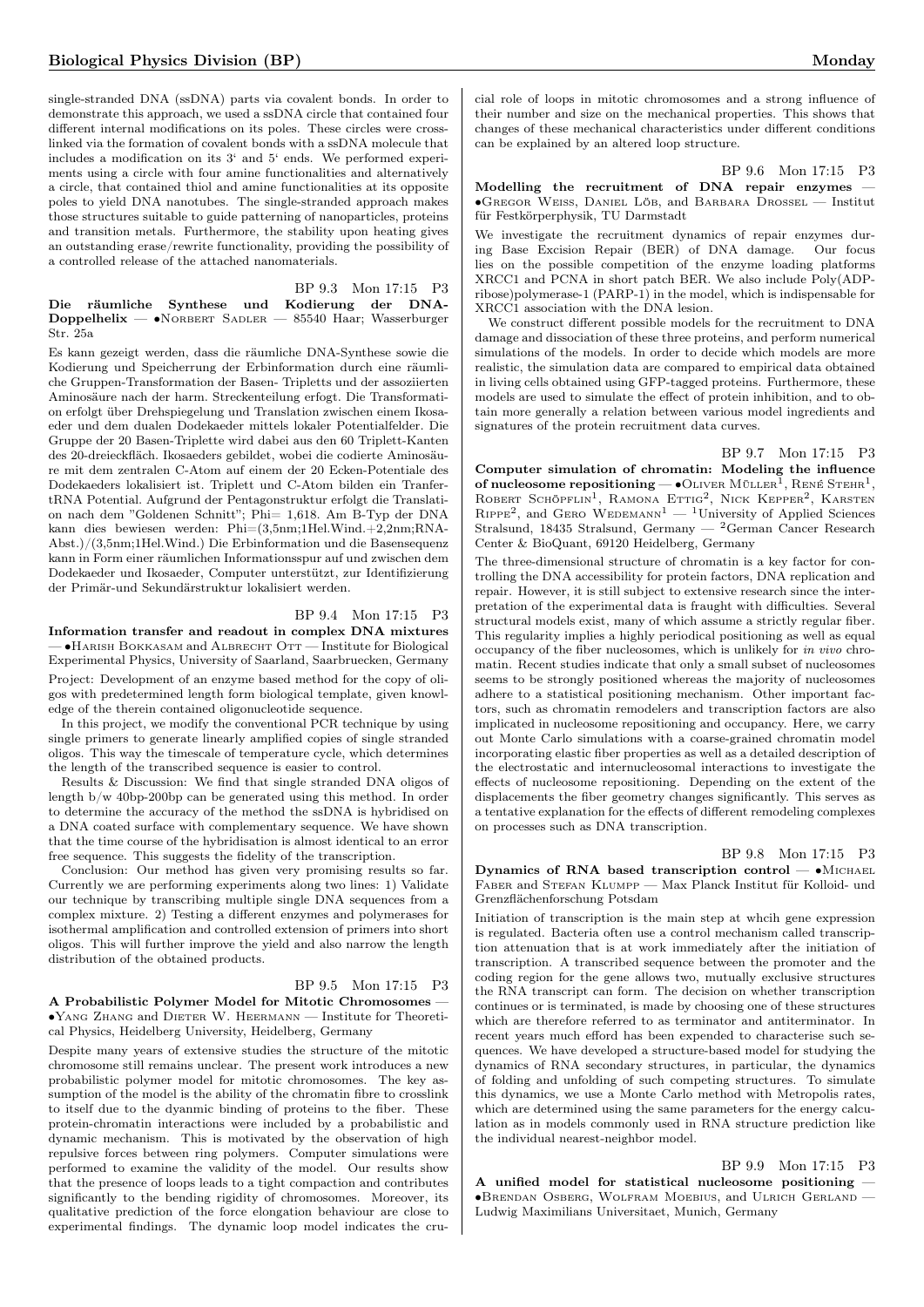## Biological Physics Division (BP) Monday

Recent genome-wide maps of nucleosome positions in different eukaryotes have revealed a common pattern around transcription start sites, involving a nucleosome-free region flanked by a pronounced periodic pattern in the average nucleosome density. For the yeast S. cerevisiae, a description of the periodic pattern has been established based on the statistical positioning mechanism of Kornberg and Stryer. This description derives from the physics of a dense one dimensional gas consisting of fixed-size particles. Here, we consider 12 Hemiascomycota yeast species, each of which displays a distinct nucleosome pattern. Since the chromatin constituents are highly conserved between species, and thus the mechanism underlying the formation of the patterns is expected to be related, we present a unified quantitative description.We

## BP 10: Posters: Tissue Dynamics & Developmental Processes

Time: Monday 17:15–20:00 Location: P3

BP 10.1 Mon 17:15 P3

Entwicklung eines Versuchsaufbaus zur räumlich aufgelösten in-vivo-Messung der viskoelastischen Eigenschaften der humanen Augenlinse — •STEPHAN REISS<sup>1</sup>, OLIVER STACHS<sup>2</sup>, RUDOLF GUTHOFF<sup>2</sup> und HEINRICH STOLZ<sup>1</sup> — <sup>1</sup>Institut für Physik, Universität Rostock, D-18055 Rostock — <sup>2</sup>Medizinische Fakultät, Augenklinik, Universität Rostock, D-18055 Rostock

Die Alterssichtigkeit steht in enger Verbindung mit dem Verlust der Akkommodationsfähigkeit und den viskoelastischen Eigenschaften der Augenlinse. Eine in-vivo-Bestimmung dieser mechanischen Eigenschaften würde ein besseres Verständnis des natürlichen Alterungsprozesses der Linse ermöglichen. Mit den bisher zur Verfügung stehenden Messtechniken ist eine derartige Messung nicht möglich [1]. Wir berichten über ein neues Messverfahren zur ortsaufgelösten in-vivo-Messung der rheologischen Eigenschaften der Augenlinse auf Grundlage der spektroskopischen Auswertung spontaner Brillouin-Streuung mittels eines hochauflösenden "Virtually Imaged Phased Array" [2], welches eine bis zu 20 mal größere Winkeldispersion als ein optisches Gitter besitzt [3], wobei durch die Verwendung eines Multipass-Aufbaus die Auflösung soweit verbessert wurde, dass Messungen an elastisch intensiv streuendem biologischen Gewebe möglich sind. Außerdem präsentieren wir erste ortsaufgelöste Messergebnisse an entnommenen tierischen Augen und Linsen, sowie erste in-vivo-Messungen an einem Kaninchenauge. [1] J. F. Greenlaf, M. Fatemi, and M. Insana, Ann. Rev. Biomed. Eng. 5, 57-78 (2003); [2] M. Shirasaki, Opt. Lett. 21, 366-368 (1996); [3] A. Vega,A. Weiner, and C. Lin, Appl. Opt. 42, No. 20, 4152-4155, (2003)

#### BP 10.2 Mon 17:15 P3

Novel Magnetic Tweezer with first Applications to Cell and Tissue Stimulation and Rheology —  $CLAUS$  FÜTTERER<sup>1</sup> and •RUI  $\text{CALDEIRA}^{1,2}$  — <sup>1</sup>University of Leipzig, Faculty of Physics and Earth Science Institute for Experimental Physics I, Soft Matter Physics Division, Developmental Biophysics, Leipzig, Germany  $-2$ Universidade de Lisboa, Faculdade de Ciencias, Departamento de Fisica, Lissabon, Portugal

Studying biological samples with laser tweezers releases cosiderable heat perturbing eventually the sample. AFM requires a cantilever to approach the tip to the object in question. Magnetic fields in contrast do not disturb biological samples at all and it is possible to apply forces directly between superparamagnetic micro and nanoparticles applied to the sample in question without the need of immobilization. Those nano and microparticles have been extensively used to measure the visco-elastic properties on the cell membrane plus actin cortex. By switching perpendicular fields we found a new way to assemble those particles to a rich variety of macro-objects and to disassemble them again. 1. We discuss the objects which we found and explain the mechanism of stability. 2. We further discuss applications to study rheology of Hydra Vulgaris tissues in order to find out about the relation of visco-elastic properties and influence of mechanical stimulation onto the symmetry breaking transition during its development. This approach is well suited for high throughput assays in other applications.

## BP 10.3 Mon 17:15 P3

Optimal morphogen profiles for combinatorial position determination in the Drosophila embryo — ∙Tiago Ramalho and ULRICH GERLAND — Arnold Sommerfeld Center, Dept. of Physics, Ludwig Maximilians Universität München, Theresienstr. 37 80333

extend the simple one-dimensional gas model account for transient unwrapping of short segments of nucleosomal DNA. Chromatin behavior in the majority of species is well described by this generalized gas model -only the average nucleosome density is a species-dependent variable. An exception is K. lactis, where we find an increased effective nucleosome width (potentially due to an increased use of linker histone H1 in this species). Together, our results provide a biochemically plausible role for nucleosome unwrapping in global chromatin behavior and establish a unified nucleosome gas model, providing a basis for quantitative analysis of chromatin effects on cis-regulatory transcription control.

#### München, Germany

Complex gene transcriptional networks control cell differentiation in the Drosophila embryo, however their behavior depends on the initial concentration profiles of a few morphogens. These morphogens convey positional information by regulating downstream target genes in a combinatorial way. Which combinations of profiles are best suited to accurately determine position anywhere within the embryo? We address this question using established thermodynamic models for combinatorial transcriptional regulation in combination with an optimization procedure based on a quantitative criterion for positional accuracy. We report the optimal profiles for different numbers of input morphogen profiles and discuss our results in the light of the experimentally known profiles for the anteroposterior axis of Drosophila embryos.

BP 10.4 Mon 17:15 P3

Two redundant negative feedback loops in the zebrafish segmentation  $clock - \bullet S$ aul Ares<sup>1</sup>, Luis G. Morelli<sup>2</sup>, Christian SCHRÖTER<sup>2</sup>, KORNEEL J. I. HENS<sup>3</sup>, SEBASTIAN J. MAERKL<sup>3</sup>, BART DEPLANCKE<sup>3</sup>, ANDREW C. OATES<sup>2</sup>, and FRANK JÜLICHER<sup>1</sup> - <sup>1</sup>Max Planck Institute for the Physics of Complex Systems, Dresden — <sup>2</sup>Max Planck Institute of Molecular Cell Biology and Genetics, Dresden — <sup>3</sup>École Polytechnique Fédérale de Lausanne, Switzerland

Rhythmic processes are widespread in biology and organisms have evolved different mechanisms to control them. The segmentation clock is a transcriptional oscillator that operates during development and organizes the segmentation of the vertebrate body axis. The hes6 gene has recently been shown to control the clock's period. However, its interaction with other components of the clock, as the cyclic genes her1 and her7, is not known. To study the role of hes6 in the zebrafish segmentation clock, we propose a theory of the gene network controlling the expression of cyclic genes her1 and her7. This gene network is motivated by experimental evidence from genetics, yeast one-hybrid and in vitro assays. The theory comprises two distinct, redundant negative feedback loops. One of these loops relies on a Her7/Hes6 heterodimer, and the other on a Her1 homodimer. Intercellular communication is mediated by two different Hes6 heterodimers and a Her1 protein homodimer. An intriguing finding in our experiments is the rescue of the strong her7 mutant phenotype by further mutating hes6. The theory describes this rescue as an effect of restoring the balance in intercellular communication, which is perturbed in the her7 mutant.

BP 10.5 Mon 17:15 P3

In situ uv/vis spectroscopic imaging of retina cell degenera- $\text{tion} - \bullet \text{Julia Hollander}^1$ , Julia Schweizer<sup>1</sup>, Gerald Steiner<sup>1</sup>, RICHARD H. W. FUNK<sup>2</sup>, LILLA KNELS<sup>2</sup>, and EDMUND KOCH<sup>1</sup> -<sup>1</sup>Dresden University of Technology, Faculty of Medicine, Clinical Sensoring and Monitoring, Dresden, Germany  $-$  <sup>2</sup>Dresden University of Technology, Faculty of Medicine, Anatomy, Dresden, Germany

In the western world retinal diseases like age-related macular degeneration have become an important cause of visual loss depending on increasing life expectancy and lifestyle habits. Since there is no sufficient treatment, early diagnosis and prevention are the only possibilities to preserve eyesight. The protein cytochrome c (cyt c) is a suitable marker for degeneration processes, because it is involved in the apoptosis pathway. In particular, the local distribution and oxidative state of cyt c are of clinical interest. Cyt c shows two overlapping absorption bands between 500 and 600 nm. Uv/vis spectroscopic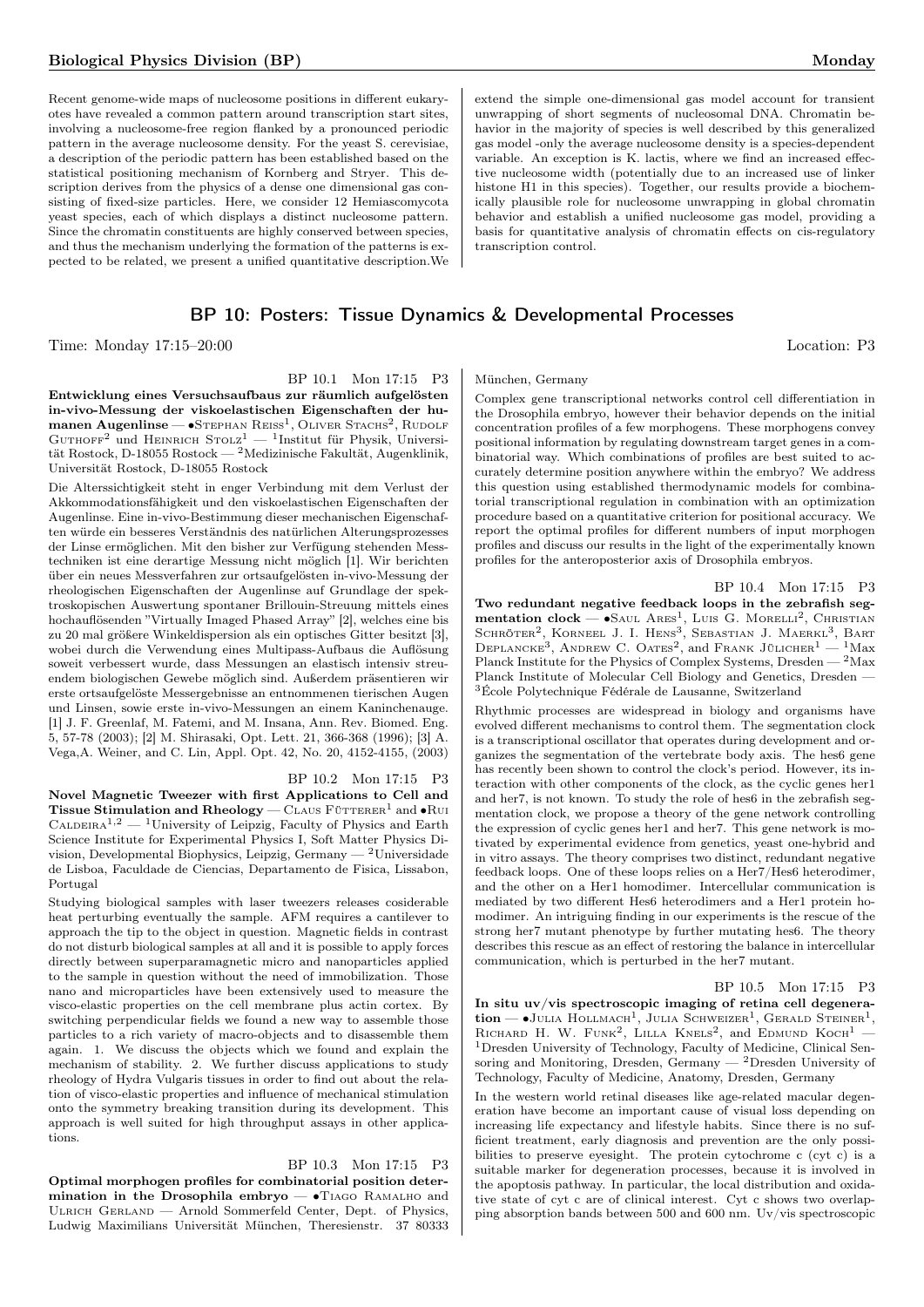imaging was used to characterize the oxidation state and the distribution of the protein in a layer of retina cells. The major challenge was the separation of molecular information from the scattering signal. Extended Multiplicative Scatter Correction in combination with Principal Component Analysis was performed to separate the signals in order to study spectral variances. After multivariate data analysis, cyt c could be identified. The imaging exhibits domains and 'hot spots' of cell degeneration processes. The results demonstrate that spectroscopic imaging in conjunction with sophisticated multivariate methods is a suitable tool to characterize degeneration processes under in situ conditions.

BP 10.6 Mon 17:15 P3

An experimental study of basic correlations of human cardiorespiratory system variables — •Heike Leutheuser<sup>1,3</sup>,<br>Thorsten Schaffer<sup>1,3</sup>, Christian Jeleazcov<sup>2,3</sup>, Chris-TIAN WEIGAND<sup>3</sup>, and BERNHARD  $H$ ENSEL<sup>1</sup> — <sup>1</sup>Max Schaldach-Stiftungsprofessur für Biomedizinische Technik, Universität Erlangen- $\textit{N}\xspace\ddots$  Mürnberg —  $\textit{2}\xspace\textit{An}\xspace\ddots\textit{as}$  <br/>klesiologische Klinik, Universitätsklinikum Erlangen — <sup>3</sup>METEAN, Fraunhofer IIS, Erlangen

The human cardiorespiratory system adapts its regulation parameters continuously to variations of physiological demand. The simultaneous and continuous recording of system variables is a necessary basis for a thorough mathematical analysis of the underlying parameters of the cardiorespiratory regulating system. In a experimental trial the most important non-invasively accessible physiological variables have been measured on 10 healthy volunteers during a dedicated exercise protocol. The recordings include ECG,  $SpO<sub>2</sub>$ ,  $etCO<sub>2</sub>$ , respiratory mechanics and continuous non-invasive blood pressure. The test record includes the Stroop Test as psychological stress test and several physiological exercises, like paced respiration with breathing rates from 4 to 25 breaths per minute, an active orthostatism manoeuvre, a stress test with a bicycle ergometer and the Valsalva manoeuvre. The recorded data are subjected to a variety of algorithms to reveal correlations of the underlying physiological parameters. First results of these investigations are presented. The ultimate goal of the projected work is to derive a cardiorespiratory state parameter that clearly reflects the state of health, respectively fitness, or the progression of disease.

#### BP 10.7 Mon 17:15 P3

Studying dynamical changes in lung parenchyma by using optical coherence tomography combined with confocal fluorescence microscopy —  $\bullet$ Maria Gaertner<sup>1</sup>, Peter Cimalla<sup>1</sup>, LILLA  $\rm{Knels}^2,$  Sven  $\rm{Merssner}^1,$  Wolfgang M.  $\rm{Kuebler}^3,$  and Ed-MUND  $KocH<sup>1</sup>$  – <sup>1</sup>TU Dresden, Faculty of Medicine Carl Gustav Carus, Clinical Sensoring and Monitoring, Dresden, Germany  $-$  <sup>2</sup>TU Dresden, Faculty of Medicine Carl Gustav Carus, Department of Anatomy, Dresden, Germany — <sup>3</sup>Institute for Physiology, Charité Berlin, Germany and and Department of Surgery, University of Toronto, Ontario Realistic lung dynamical investigations on the alveolar microscale are hardly obtainable with conventional techniques such as light microscopy of tissue sections, micro computer tomography or magnetic resonance imaging due to preparation artifacts and damages of the sample or insufficient spatial and temporal resolution, respectively. Optical coherence tomography (OCT) as well as intravital microscopy provide noninvasive, high-resolution  $(\mu m)$ , real-time (in 2D) imaging, capable of application to in vivo situations. Furthermore, OCT even extends the morphological information to three dimensions by successive recording of real-time two-dimensional cross-sections within a few seconds. As a new approach, the combination of OCT and confocal fluorescence microscopy shall not only provide 3D data of lung tissue but also localization of elastic fibers embedded in the biological structure through visualization of specifically binding fluorophores. Dynamic studies in an ex vivo mouse model allow for an estimation of overall elasticity as well as investigation of fiber rearrangements.

## BP 10.8 Mon 17:15 P3

Finite size corrections to scaling behavior in sorted cell aggre- ${\rm gates}\! =\! \bullet$ Abigail Klopper<sup>1,2</sup>, Gabby Krens<sup>3</sup>, Stephan Grill<sup>1,2</sup>, and CARL-PHILIPP HEISENBERG<sup>3</sup> — <sup>1</sup>Max Planck Institute for the Physics of Complex Systems, Nöthnitzer Straße 38, D-01187 Dresden, Germany —  $^{2}$ Max Planck Institute of Molecular Cell Biology and Genetics, Pfotenhauerstraße 108, D-01307 Dresden, Germany — 3 Institute of Science and Technology Austria, Am Campus 1, A-3400 Klosterneuburg, Austria

Cell sorting is a widespread phenomenon pivotal to the early development of multicellular organisms. In vitro cell sorting studies have been

instrumental in revealing the cellular properties driving this process. However, these studies have as yet been limited to two-dimensional analysis of three-dimensional cell sorting events. Here we describe a method to record the sorting of primary zebrafish ectoderm and mesoderm germ layer progenitor cells in three dimensions over time, and quantitatively analyze their sorting behavior using an order parameter related to heterotypic interface length. We investigate the cell population size dependence of sorted aggregates and find that the germ layer progenitor cells engulfed in the final configuration display a relationship between total interfacial length and system size according to a simple geometrical argument, subject to a finite size effect.

BP 10.9 Mon 17:15 P3

Active fluid: cell-substrate adhesion and cell density cooperatively drive and regulate collective cell migration. — ∙Kenechukwu David Nnetu, Melanie Knorr, Dan Strehle, THOMAS FUHS, FLORIAN HUBER, and JOSEF KÄS - Institut für Experimentelle Physik I, University of Leipzig, Linnéstr 5, 04103, Leipzig, Germany

The collective movement of cells is important for physiological processes such as embryogenesis, cancer metastasis and wound healing. Recent studies showed that marginal and sub-marginal cells drive sheet migrations by generating traction forces transmitted through cell-cell coupling while interfacial tension maintains cohesiveness. By studying the dynamics of sheet migration in 3 dimensions, we show for the first time that collectively, cells spread like a fluid with surface tension playing no role in maintaining dynamic collectivity. We observed further that, reductions in cell height and density led to a loss in cohesion. Moreover, in comparison to single-cell migration, neighboring cells in sheet migration ratify the randomness in single-cell migration into a ballistic motion. These findings together suggest that on 2 dimensional substrates, cell-substrate adhesion drives sheet migration while cell density and intercellular signaling predominantly regulate collectivity as the monolayer spreads like a fluid.

### BP 10.10 Mon 17:15 P3

Biochemical and Mechanical Regulation of Growth in Developing Epithelia —  $\bullet$ PEER MUMCU<sup>1</sup>, ORTRUD WARTLICK<sup>2</sup>, MARcos González-Gaitán<sup>2</sup>, and Frank Jülicher<sup>1</sup> — <sup>1</sup>Max Planck Institute for the Physics of Complex Systems, Dresden, Germany — <sup>2</sup>Department of Biochemistry and Department of Molecular Biology, Geneva University, Switzerland

Developing tissues possess intrinsic growth control mechanisms that determine the final size and shape. The basic principles of growth regulation are still poorly understood. However, there is a lot of evidence that certain morphogens act as growth factors and play a key role in this process. Morphogens are a special class of signaling molecules that are secreted from localized sources, spread throughout the tissue and form graded concentration profiles. We study growth regulation from a theoretical viewpoint using a two-dimensional vertex model that describes the organization of cells by a network of polygons, including the dynamics of morphogen distributions as additional variables. In this theoretical framework, we can study the consequences of specific growth rules according to which cells divide when subject to relative temporal changes of the cellular morphogen levels. We discuss a scenario that is consistent with experimentally observed growth curves obtained in the fruit fly Drosophila. We also discuss the role of mechanical stresses in this system, which can reduce spatial growth inhomogeneities and the rate of cell death.

BP 10.11 Mon 17:15 P3

Vertex model for planar cell polarity: emergence and reorientation of large scale polarity —  $\bullet$ MATTHIAS MERKEL<sup>1</sup>, Douglas B. Staple1 , Reza Farhadifar1,<sup>2</sup> , Benoît Aigouy<sup>3</sup> , Andreas SAGNER<sup>3</sup>, SUZANNE EATON<sup>3</sup>, and FRANK JÜLICHER<sup>1</sup> — <sup>1</sup>Max-Planck-Institut für Physik komplexer Systeme, Nöthnitzer Straße 38, 01187 Dresden, Germany — <sup>2</sup>FAS Center for Systems Biology, 7 Divinity Avenue, Cambridge MA 02138, USA —  ${}^{3}$ Max-Planck-Institut für molekulare Zellbiologie und Genetik, Pfotenhauerstr. 108, 01307 Dresden, Germany

Epithelia are two-dimensional sheets of cells, which often exhibit large scale patterns of planar cell polarity (PCP) in the tissue plane. Cell polarity is reflected in an anisotropic distribution of a class of proteins, called PCP proteins. This work is motivated by results in the Drosophila wing, where during development, large scale reorientation of PCP can be observed. We develop a vertex model in which cells are polygons and the local organization of PCP proteins is described by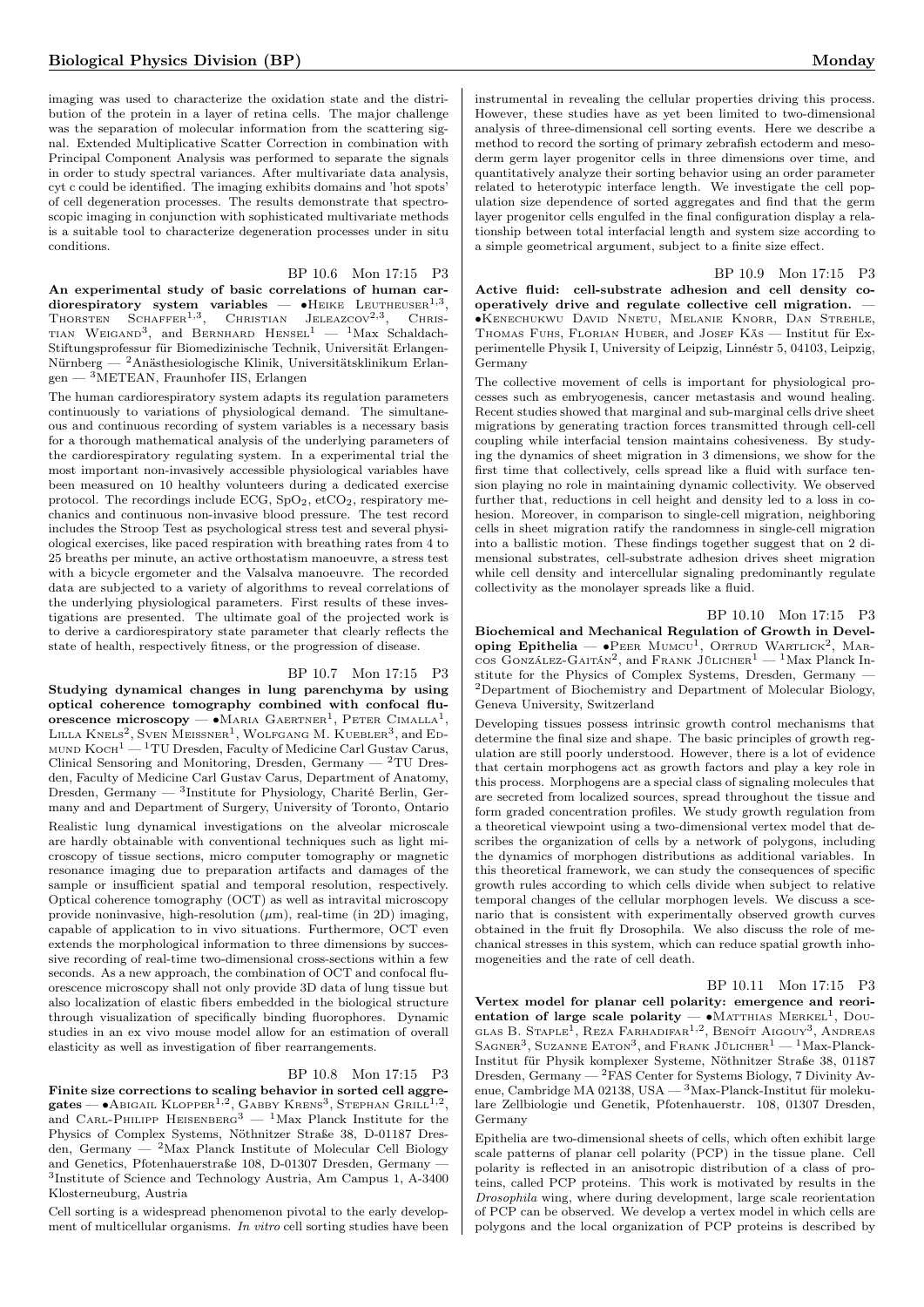variables on all bonds. The PCP dynamics is modeled by an attractive interaction within cells and a repulsive interaction across cell borders. Furthermore, we introduce a coupling between PCP and cell shape. We demonstrate how large scale polarity can arise and we study the effect of pure and simple shear on the reorientation of PCP.

[1] B. Aigouy, R. Farhadifar, D.B. Staple, A. Sagner, J.-C. Röper, F. Jülicher, and S. Eaton. Cell 142(5), 773-786 (2010).

## BP 10.12 Mon 17:15 P3

Amplitude equation description of vertebrate segmentation — •Аdrian Jacobo<sup>1</sup>, Damià Gomila<sup>2</sup>, Manuel Matías<sup>2</sup>, Saul<br>Ares<sup>1</sup>, Luis Morelli<sup>1</sup>, Andrew Oates<sup>3</sup>, and Frank Jülicher<sup>1</sup>  $-$ <sup>1</sup>Max Planck Institute for the Physics of Complex Systems, Dresden — <sup>2</sup>Institute for Cross-Disciplinary Physics and Complex Systems (IFISC), Palma de Mallorca, Spain — <sup>3</sup>Max Planck Institute of Molecular Cell Biology and Genetics, Dresden

The segmentation of the vertebrate body axis is a rhythmic and sequential process controlled by a multicellular clock. This clock has been described either by models of regulatory networks or by simpler descriptions in terms of phase oscillators. While phase oscillators do not consider amplitude effects, gene regulatory networks are too complex to draw any general conclusion about them. Here we address the effects of the amplitude of the oscillations in the segmentation clock. We propose a model based on the Complex Ginzburg-Landau equation. This equation describes an oscillatory medium close to a supercritical Hopf bifurcation, in agreement with accepted gene regulatory network models of the segmentation clock. We find that the amplitude introduces instabilities to the system which are not present in phase descriptions, and were not described by genetic regulatory networks. These instabilities can lead to distinct regimes, including spatiotem-

### BP 10.13 Mon 17:15 P3

Mechanics and Morphology of the Dorsal-Ventral compartment boundary in the developing wing of the fly — •MARYAM ALIEE<sup>1</sup>, CONSTANZE TEICHMAN<sup>2</sup>, KATHARINA LANDSBERG<sup>2</sup>, JENS<br>Röper<sup>2</sup>, Christian Dahmann<sup>2</sup>, and Frank Jülicher<sup>1</sup> — <sup>1</sup>Max Planck Institute for the Physics of Complex Systems, 01187 Dresden, Germany — <sup>2</sup>Max Planck Institute of Molecular Cell Biology and Genetics, 01307 Dresden, Germany

During the development of tissues cells organize into distinct compartments of different cell lineages. The interfaces between these compartments, called compartment boundaries, maintain straight and sharp morphologies. An important model system to study the morphology of compartment boundaries during development is the wing disc of the fruit fly Drosophila where two such boundaries exist: the anteriorposterior boundary and the dorsal-ventral (DV) boundary.

Here, we discuss general physical mechanisms by which compartment boundaries are shaped during the growth phase. Using a vertex model to describe cell mechanics in a growing tissue, we show that the roughness of the compartment boundary can be controlled by increased cell bond tension along the boundary. In addition a locally reduced cell division rate near the boundary leads to an effective interfacial tension and thereby reduced boundary roughness. We compare our results with the shape and mechanics of the DV boundary at different times during the fly wing development. We analyze the role of increased cell bond tension in the morphology of DV boundary and we speculate about the role of localized reduction in cell proliferation.

## BP 11: Posters: Single-Molecule Biophysics

Time: Monday 17:15–20:00 Location: P3

BP 11.1 Mon 17:15 P3

High Resolution Optical Tweezers for Single-Molecule Studies of Eukaryotic Transcription — •KORBINIAN PAUL, ADAM Muschielok, Noemi Maria Porcellato, and Jens Michaelis -Department für Chemie LMU München, Butenandstr. 5-13

Investigating mechanical aspects of single RNA polymerases will further our understanding of the molecular mechanism of transcription elongation. For these single-molecule experiments we establish a high resolution optical tweezers setup in the dual trap design, where one trap is moveable by a piezo-driven mirror. Experiments with 5 kbp DNA tethers attached to trapped beads have shown that our current resolution is about 0.5 nm for forces measured around 15 pN at a time resolution of approximately 0.1s. This is sufficient to study single base pair steps of RNA Polymerase II on DNA. In further experiments we will investigate the behavior of RNA Polymerases I and II from a mechanical perspective. In addition, we will study transcription regulation by performing experiments in presence of different transcription factors such as TFIIS and TFIIF.

## BP 11.2 Mon 17:15 P3

Dynamics of a Single DNA-bound Protein Translocating through a Nanopore — ∙Andre Spiering, Andy Sischka, Katja Toensing, Karsten Rott, Sebastian Getfert, Peter Reimann, and DARIO ANSELMETTI  $-$  Faculty of Physics, Bielefeld University, 33615 Bielefeld, Germany

In order to investigate the physical behaviour of DNA-bound ligands translocating through a nanopore, we threaded single DNA-protein complexes into a solid-state nanopore while simultaneously measuring the electrostatic forces and ionic currents through the pore. This controlled translocation was examined with pN force sensitivity, ms time resolution and pA ionic current sensitivity by a high precision 3D optical tweezers setup with backscattered light detection. We found that each ligand (RecA, EcoRI or 2-Cysteine-Peroxiredoxin-A) causes a reproducible and individual change of both the electrostatic force and the ionic current while dynamically threading and unthreading the complex [1]. Detailed studies of these charge-dependent translocation processes revealed a hopping between two states in the nanopore potential and a small hysteresis between threading and unthreading cycles. All experimental force response curves and the corresponding

effects can be theoretically modelled and verified within a framework of thermally activated transitions in a time-dependent nanopore potential (Kramers theory) and reflect the stochastic nature of such nanopore translocation events [2].

[1] A. Sischka et al.: J. Phys.: Condens. Matter 22, 454121 (2010) [2] A. Spiering et al.: submitted (2010)

BP 11.3 Mon 17:15 P3 Nano-Mechanics of Homologous Recombination — • MARCEL Ander and Erik Schäffer — Biotec TU Dresden, Tatzberg 47-51, Dresden

Homologous recombination is the key biological process for exchanging DNA segments between two DNA molecules. It serves to repair DNA double strand breaks, re-launch stalled replication forks, and maintains genetic diversity by mediating horizontal gene transfer mechanisms such as conjugation and meiotic recombination. In all of these processes, a segment of DNA is stably integrated into the recipient DNA. Utilizing optical tweezers we analyzed the DNA single-strand annealing mechanism of homologous recombination studying the phage lambda protein Red $\beta$ . Red $\beta$  is the key actor in a technique termed recombineering ensuring efficiency of the recombination process. We discovered that  $\text{Red}\beta$  can actually block annealing of complementary DNA strands, and is active towards the 3' end of a single-stranded DNA. If sufficient complementarity is given,  $\text{Red}\beta$  holds complementary DNA strands together. This sheds light onto the mechanism of DNA single-strand annealing and highlights force as a crucial item in molecular genetics.

BP 11.4 Mon 17:15 P3

Analysis of multivalent effects using single molecule force spectroscopy (SMFS) on pyridine coordination compounds — ∙Manuel Gensler<sup>1</sup> , Artur Galstyan<sup>2</sup> , Ernst-Walter Knapp<sup>2</sup> , and Jürgen P. RABE<sup>1</sup> — <sup>1</sup>Institut für Physik, Humboldt-Universität zu Berlin, Newtonstr. 15, 12489 Berlin — <sup>2</sup> Institut für Chemie und Biochemie, Freie Universität Berlin, Fabeckstr. 36a, 14195 Berlin

Multivalent interactions are of great importance in chemistry, nanotechnology and biochemistry. They strongly increase binding free energies and association kinetics between partners of appropriate geometry [1]. Thus it is important to obtain a deeper understanding of the basic factors influencing multivalent interactions.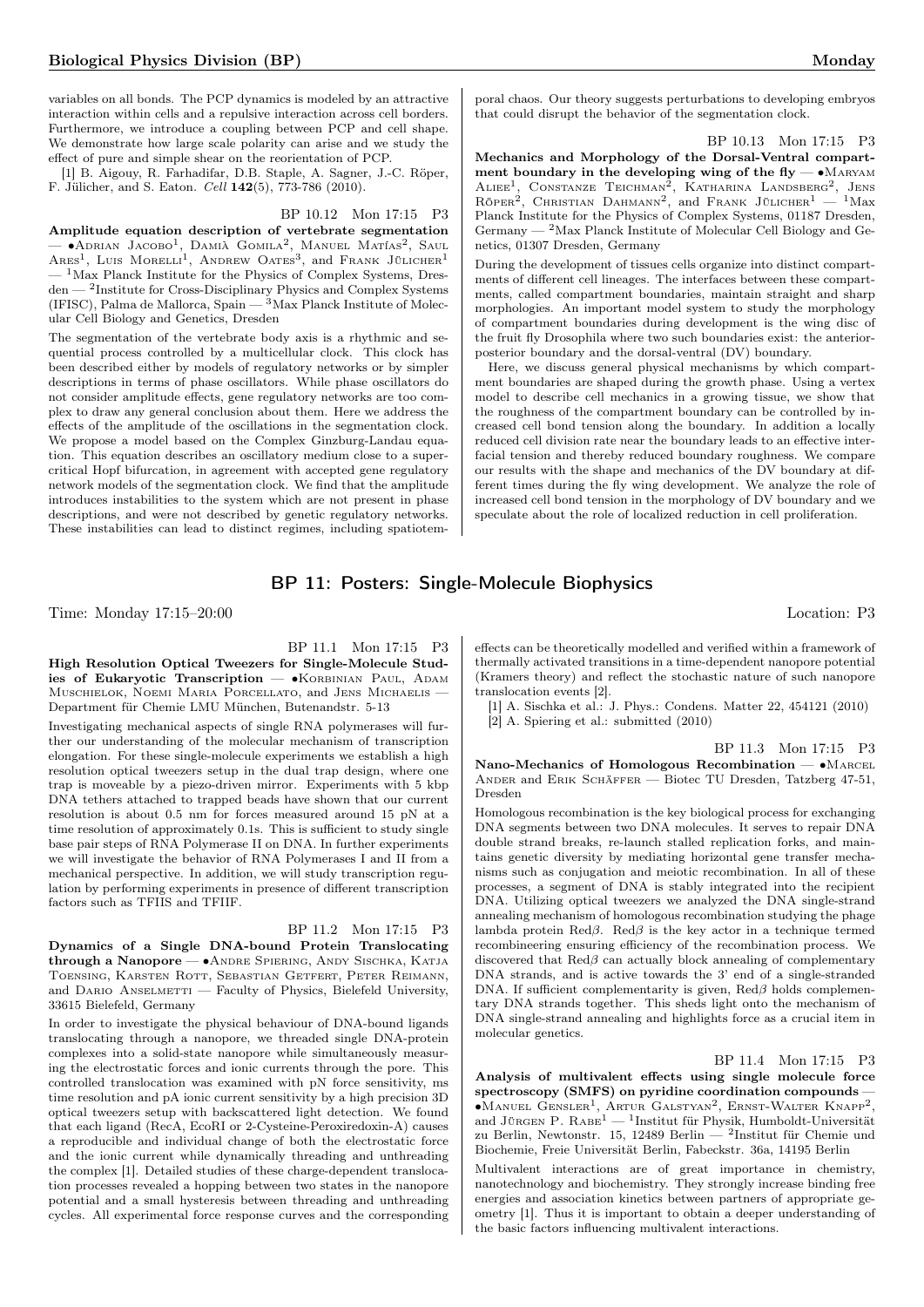We used SFM based SMFS [2] to measure interaction forces between mono- and multivalent coordination compounds of pyridine nanorods with different metal salts such as  $\text{Zn}(\text{NO}_3)_2$  and  $\text{CuSO}_4$ in aqueous solutions. Force-distance measurements were performed over a broad range of loading rates to estimate associated binding properties according to the Bell-Evans model [3]. In combination with computational calculations of the bond dissociation under force we propose different rupture mechanisms of the divalent complexes with Copper and Zinc. Our model system can be extended to various geometries and therefore provides essential knowledge about geometrical factors influencing multivalency.

[1] M. Mammen et al. Angew. Chem. Int. Ed. 1998, 37, 20, 2754- 2794. [2] M.I. Gianotti et al. ChemPhysChem 2007, 8, 2290-2307. [3] S. Guo et al. Biophys. J. 2008, 95, 3964-3976.

BP 11.5 Mon 17:15 P3

High-Resolution Scanning Near-Field Optical Microscopy of Dye Labelled Single Tobacco Mosaic Viruses — ∙Alexander HARDER<sup>1</sup>, SVEN DEGENHARD<sup>2</sup>, FABIAN EBER<sup>2</sup>, FANIA GEIGER<sup>3</sup>, JOACHIM SPATZ<sup>2</sup>, HOLGER JESKE<sup>2</sup>, CHRISTINA WEGE<sup>2</sup>, and DARIO ANSELMETTI<sup>1</sup> — <sup>1</sup>Experimental Biophysics & Applied Nanoscience, Bielefeld University, Germany — <sup>2</sup>Molecular Biology and Virology of Plant, Stuttgart University, Germany  $-3$  Max Planck Institute for Metals Research, Stuttgart, Germany

Scanning near-field optical microscopy (SNOM) is a fluorescence microscopy technique achieving optical resolution of better than 20 nm by means of strongly confined non-propagating electromagnetic fields. We investigated dye-labelled single Tobacco mosaic viruses (TMV) with apertureless SNOM by using standard Si-AFM tips illuminating their apex with a focused laser beam. Our home-built SNOM device system additionally allows simultaneous atomic force microscopy (AFM) tapping topographic measurements [1]. In the future concurrent high structural and optical resolution will allow the investigation of virus orientation as well as site-specific immobilization that is prerequisite for possible bioengineering applications of TMV based channels.

BP 11.6 Mon 17:15 P3 Friction dynamics of peptides at polar and non-polar surfaces — ∙Aykut Erbas, Dominik Horinek, and Roland R. Netz

— Technische Universitaet Muenchen, Physik Department, Garcing, Germany

The friction forces and mobilities for the  $C_{16}$  spider silk and various peptides on polar and non-polar surfaces are investigated using molecular dynamics simulations. For both surfaces, the velocity dependence of the monomer mobility is determined and interpreted with non-linear analytical models. The obtained diffusion coefficients are in good agreement with experiments. It is concluded that the reason for the high friction forces on polar surfaces is hydrogen bonding. It is further shown that each hydrogen bond contributes equally to the total friction force, independent of the concentration of surface-polar groups or the type of amino acid.

## BP 11.7 Mon 17:15 P3

Single-Molecule Force Spectroscopy Binding Studies of DNA Recognition by Transcription Factor Epitopes ∙Adeline Bieker<sup>1</sup> , Volker Walhorn<sup>1</sup> , Gesa Niemann<sup>2</sup> , Markus RITZEFELD<sup>2</sup>, NORBERT SEWALD<sup>2</sup>, and DARIO ANSELMETTI<sup>1</sup> – <sup>1</sup>Experimental Biophysics and Applied Nanoscience, Universität Bielefeld, Deutschland — <sup>2</sup>Organic and Bioorganic Chemistry, Universität Bielefeld, Deutschland

Interactions between proteins and DNA are essential for the regulation of cellular processes in all living organisms. In this context, it is of special interest to investigate and quantify the sequence-specific molecular recognition between peptidic transcription factors and their cognate DNA sequences [1].

We investigated protein epitopes and peptides originating from the DNA-binding domain (DBD) of the *Escherichia coli* transcription factor PhoB. By means of AFM-based Single Molecule Force Spectroscopy (SMFS) we investigated the specific binding forces and molecular elasticities to elucidate the DNA-protein complex stability. Based on the Bell-Evans-Model [2] we estimated the thermal dissociation rate constants  $(k_{off})$  an the molecular interaction length  $(x_{\beta})$ , that allowed a structure related interpretation of the physical binding mechanisms involved.

BP 11.8 Mon 17:15 P3 Permeation through nanochannels: Revealing fast kinetics

— Kozhinjampara R. Mahendran, Pratik Raj Singh, Ulrich Kleinekathöfer, and ∙Mathias Winterhalter — Jacobs University Bremen, Campusring 1, D-28759 Bremen

The permeation of water soluble molecules across cell membranes is controlled by channel forming proteins and particularly the channel surface determines the selectivity. An adequate method to study properties of these channels is electrophysiology and in particular analysing the ion current fluctuation in the presence of permeating solutes provides information on possible interactions with the channel surface. Due to the limited time resolution, fast permeation events are not visible. Here we demonstrate that miniaturization of the lipid bilayer, varying the temperature or changing the solvent may enhance the resolution. Although electrophysiology is considered as a single molecule technique, it does not provide atomic resolution. Molecular details of solute permeation can be revealed by combining experiments and computer modelling.

K.R. Mahendran et al. J Phys. Condensed Matter 22 (2010) 454131; E. Hajjar et al. Biochemistry 49 (2010) 6928-35; I. Biro et al. Biophys J 98 (2010) 1830-9.

BP 11.9 Mon 17:15 P3

Stochastic reconstruction of interactions within protein complexes from single-molecule force spectroscopy — ∙Magnus SCHWÖRER and ULRICH GERLAND — Arnold Sommerfeld Center for Theoretical Physics, LMU München, Munich, Germany

Dynamic Force Spectroscopy is a well-established technique where a pulling force is applied with a certain rate of loading to probe the (un)folding of biomolecules or the interaction between two biomolecules. The technique typically permits to extract information such as the barrier height and distance to the transition state, and ideally even the entire free energy landscape along the reaction coordinate of this process. Here, we explore theoretically which information could be obtained when this technique is applied to macromolecular complexes. Specifically, we consider the sequential application of dynamic force spectroscopy to all pairs of constituents within such a complex, and test to which extent the interactions between the constituents can be reconstructed. Our analysis is based on a simple toy model.

#### BP 11.10 Mon 17:15 P3

Stochastic enzymatic reactions with spatially arranged enzymes — ∙Fabienna Arends, Alexander Buchner, and Ulrich Gerland — Arnold Sommerfeld Center for Theoretical Physics (ASC) and Center for NanoScience (CeNS), Department of Physics, Ludwig-Maximilians-Universität München

To efficiently catalyze multi-step biochemical reaction pathways, cells have optimized the synergistic action of a multitude of enzymes. Not only do they carefully control the concentrations and activities of enzymes as a function of the external conditions, but in many known cases cells also coordinate the enzymes that catalyze different steps in the same biochemical reaction pathway by arranging them in selfassembled multi-enzyme complexes. In these complexes, single enzymes of several types are localized on well-defined spots. So far, the theoretical study of these systems has focused on the deterministic level. Here, we investigate the behaviour of spatially arranged enzymes in different configurations including stochastic effects.

## BP 11.11 Mon 17:15 P3

Coronavirus nsp7-nsp8 complex formation investigated by single-molecule methods —  $\bullet$ HENNING SEIDEL<sup>1</sup>, YIBEI XIAO<sup>2</sup>, ROLF HILGENFELD<sup>2</sup>, and CHRISTIAN G. HÜBNER<sup>1</sup> - <sup>1</sup>Institute of Physics, Ratzeburger Allee 160, 23562 Lübeck, Germany — <sup>2</sup> Institute of Biochemistry, Ratzeburger Allee 160, 23562 Lübeck, Germany

The self-organized structure building capabilities of proteins are fascinating biophysicists since decades. With the advent of single-molecule methods, namely fluorescence correlation spectroscopy (FCS) and fluorescence resonance energy transfer (FRET), the process of complex formation is becoming accessible to direct observation.

Coronaviruses are enveloped positive-stranded RNA viruses. For SARS-CoV, it was shown that coronaviruses encode a RNA-dependent RNA-polymerase (RdRp) build from non-structural protein 7 (nsp7) and non-structural protein 8 (nsp8). This hexadecameric nsp7-nsp8 complex is a hollow, cylinder-like structure assembled from eight copies of nsp8 and held together by eight nsp7 molecules. We are aiming at understanding the assembly process and conformational changes of the complex for the related Feline Coronavirus. The structural and functional examination of the nsp7-nsp8 complex formation should help in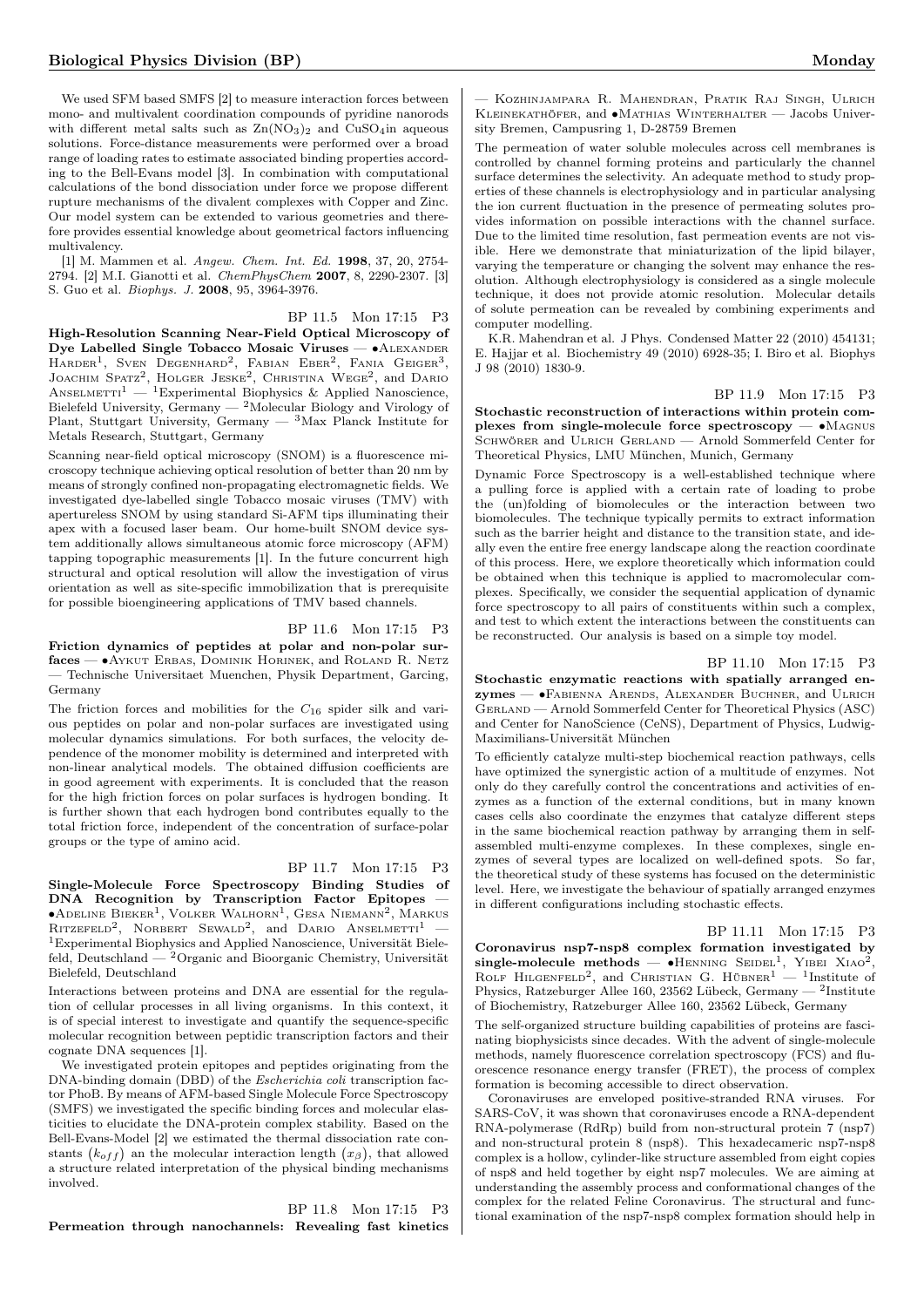understanding the replication and transcription mechanisms of Fe-CoV and other coronaviruses like SARS-CoV.

BP 11.12 Mon 17:15 P3 Hydrodynamic interaction destabilizes soft bonds. — Suman  $\text{Das}^1$ , Dimitri Pescia<sup>1</sup>, Mithun Biswas<sup>1</sup>, and •Anirban Sain<sup>1,2</sup> — <sup>1</sup>Physics Department, IIT Bombay. Powai, Mumbai 400076, India. — <sup>2</sup>MPI-PKS, Nothnitzer Str. 38, 01187, Dresden.

Weak bonds are ubiquitous in biological structures. They often act as adhesive contacts within an extended structure, for example, the internal bonds in a folded protein or a DNA/RNA loop. They also act as linkers between two structures, for example, a protein grafted in a cell membrane or a protein linking the cell membranes of two neighboring cells. Typically, the breakage of a bond depends on the strength of the binding potential and viscosity of the medium. But when extended structures couple to the bond, as in the above examples, the dynamics of the structure also has to be considered in order to understand the bond breakage phenomenon. Here we consider a generic model, a stretched polymer an extended structure tethered to a soft bond and study how the dynamics of the polymer, in addition to thermal noise, influences bond breakage. We also explore how the hydrodynamic interaction due to the fluid, which couples the distant parts of the polymer, change the bond breakage rate. We find that breakage rate is enhanced and also the motion becomes more coherent.

BP 11.13 Mon 17:15 P3 A theoretical description of the 3D orientation determination of dipoles near interfaces — ∙Richard Börner and Christian G. Hübner — Insitute of Physics, University of Lübeck, Ratzeburger Allee 160, 23562 Lübeck, Germany

One of the unique features of single molecule absorption/emission is their anisotropy due to the well-defined transition dipoles for both processes allowing the determination of the molecules 3d orientation. Therefore, several techniques have been proposed in order to determine the full three-dimensional orientation of dipole emitters on a single molecule level. One of these techniques proposed by Hohlbein and Hübner in 2005 combines emission distribution and polarization detection. The theoretical background of this approach assumes an optical homogenous surrounding. In order to overcome this limitation we want to indicate an extension of the theory for dipole emitters near optical interfaces e.g. glass/water. Moreover, we implement the dipole excitation probability. In conclusion, we present extensive simulations, which allow for the evaluation of the capabilities of this extended method.

BP 11.14 Mon 17:15 P3

The strong excitonic coupling is not an important factor in the fast excitation energy transfer in phycocyanin of A.marina. — ∙albert collins nganou assonkeng — Institute of Optics and Max-Volmer-Laboratory for Biophysical Chemistry, Technical University Berlin, Str. 17 Juni 135, 10623 Berlin, Germany

The Cyanobacterium Acaryochloris Marina (A.marina) is unique in nature because it contains Chl d instead of Chl a as major pigment. In addition to the Chl containing light harvesting antennas A.marina has also a Phycobiliprotein (PBP) antenna as a light harvesting complex that shows a more simple structure than phycobilisomes of other typical cyanobacteria. This PBP-antenna is a rod shaped complex consisting of three homo-hexamers containing Phycocyanin (PC) and one hetero-hexamer containing PC and Allophycocyanin (APC) absorbing in the spectral range between 560 nm and 630 nm, where the absorption of the chlorophylls is low. In order to get a better insight in the fundamental processes of excitation energy transfer (EET) in this antenna system we performed time resolved absorption studies as well as measurements of the transient anisotropy. The maximum anisotropy value of 0,37 that is close to theoretical limit for weak interaction of 0,4 indicates that strong excitonic coupling is not an important factor in the fast EET in PC of A.marina.

## BP 12: Posters: New Technologies

Time: Monday 17:15–20:00 Location: P3

## BP 12.1 Mon 17:15 P3

Spectrally-resolved identification of fluorescent probes at low concentration — •JENS WIEDEMANN, ZDENĚK PETRÁŠEK, and PEtra Schwille — Biophysics group, Biotechnologisches Zentrum, Technische Universität Dresden, Tatzberg 47/49, 01307 Dresden, Germany

We present a simple technique for the detection and identification of a large number of spectrally distinct fluorescent probes at low concentration, based on the differences in their emission spectrum shape. The fluorescence originating from immobilized beads containing a low number (100s or less) of fluorescent molecules is dispersed by a prism and imaged by a CCD camera. A line illumination of the sample leads to a pseudo-image with one coordinate corresponding to the spatial dimension and the other coordinate to the emission wavelength. To image the whole field of view, the excitation line has to be scanned across the sample.

The beads present within the illuminated line are automatically identified and their spectrum compared with a set of reference spectra. We investigate both theoretically and experimentally the limits of the ability to correctly identify the spectrum, depending on the spectral overlap and the noise level. The possibility of resolving beads with spectral signatures created by a combination of different fluorophores, including different concentration ratios, and the effects of the interference of the bead autofluorescence, are being explored.

## BP 12.2 Mon 17:15 P3

Biocompatibility of single crystalline  $Fe_{70}Pd_{30}$  ferromagnetic shape memory films for cell actuation —  $\bullet$ MAREIKE ZINK<sup>1</sup>, YANHONG  $MA^2$ , and S. G.  $MAYR^2 - 1$ Abteilung Physik der weichen Materie, Fakultät für Physik und Geowissenschaften, Universität Leipzig, Leipzig, Germany — <sup>2</sup>Leibniz-Institut für Oberflächenmodifizierung e.V., Translationszentrum für Regenerative Medizin, Fakultät für Physik und Geowissenschaften, Universität Leipzig, Germany

Ferromagnetic shape memory alloys (FSMAs) have received great attention as an exciting class of smart functional materials. They exhibit large reversible strains at moderate stresses with external controllability at constant temperatures which make them excellent candidates for biomedical actuation devices. FSMAs bear the significant potential for miniaturized devices for single cell actuation which is capable of yielding magnetically controllable shear strains and/or volume dilations. However, the biocompatibility of this material must first be well confirmed as it has not been done yet. Thus, our work focuses on the interaction of fibroblast cells with single crystalline  $Fe_{70}Pd_{30}$  FSMA films on MgO substrates. Additionally, corrosion resistance of the films was obtained employing simulated body fluid (SBF) tests. Calciumphosphate aggregates with granular microstructure were detected on the film surface after soaking in SBF. Cell viability and biocompatibility tests with NIH 3T3 cells revealed that the cells adhered and proliferated on the FSMA surface, whereas cells were smaller compared to cells on culture dish surfaces. Biocompatible polymer coatings on the Fe70Pd<sup>30</sup> film can be employed to improve cell-substrate interactions.

## BP 12.3 Mon 17:15 P3

Photobleichung höherer Ordnung - ein eng mit intrazellulärer Ablation verbundener Low-Density Plasma Prozess — ∙Stefan Kalies, Kai Kuetemeyer und Alexander Heisterkamp — Laser Zentrum Hannover e.V., Hollerithallee 8, D-30419 Hannover Photobleichung bei nichtlinearer Anregung, wie in der Multiphotonenmikroskopie, ist im Gegensatz zur Photobleichung bei linearer Anregung kaum charakterisiert. In diesem Fall spielen Prozesse mit teilweise höherer Ordnung als der Anregungsordnung eine Rolle. Wir untersuchten diese Photobleichung höherer Ordnung per Multiphotonenmikroskopie in lebenden Zellen in vitro. Verwendet wurde das in den Zellen exprimierte, mobile "Enhanced Green Fluorescent Protein" (EGFP) sowie das immobile, extrinsische Fluorophor Hoechst. Die Abhängigkeit der Photobleichungsrate von der Leistung war für das Fluorophor EGFP kubischer und ab einer bestimmten Grenzwellenlänge biquadratischer Ordnung, während für Hoechst eine quadratische in eine kubische Ordnung überging. Es zeigte sich, dass die Bleichung mit der Bildung reaktiver Sauerstoffspezies korreliert. Aus den durchgeführten Untersuchungen lässt sich schließen, dass neben der sequentiellen Anregung in höhere ionische Zustände eine Multiphotonenionisation zur Photobleichung höherer Ordnung führen kann. Im Gegensatz zur linea-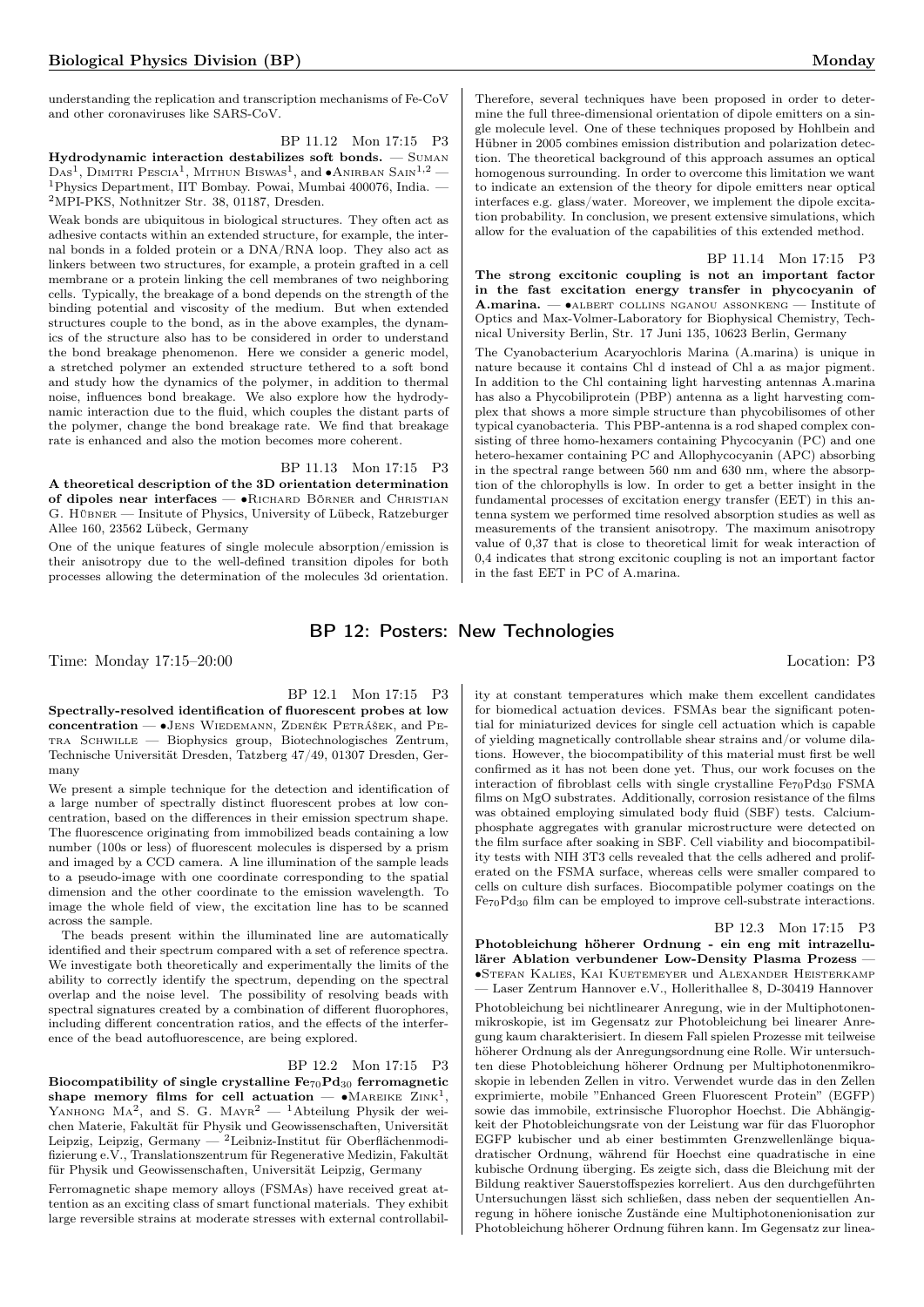ren Photobleichung spielen Triplett-Zustände und molekularer Sauerstoff eine vernachlässigbare Rolle. Die Photobleichung höherer Ordnung zeigt starke Parallelen zur intrazellulären Ablation, die durch die Erzeugung eines Plasmas geringer Elektronendichte ("Low-Density Plasma") und reaktive Sauerstoffspezies erreicht werden kann.

#### BP 12.4 Mon 17:15 P3

Characterization and compensation of fs-Laser pulse broadening in a photonic crystal fiber for multi-photon endomicroscopy — ∙Tobias Ehmke, Sabine Donner, Alexander Krueger, and Alexander Heisterkamp — Laser Zentrum Hannover e.V., Hollerithallee 8, D-30419 Hannover

Multi-photon excitation microscopy is a fluorescence imaging technique which allows deep tissue imaging with short pulse infrared laser light. The optics of conventional multiphoton microscopes is too bulky for endo-microscopy and the rigid setup is unfavourable for many in-vivo applications. In order to gain flexibility and reduce size a fiber based probe for multiphoton endomicroscopy is under development. As a first step towards the endomicroscope problems associated with the propagation of short pulses in the optical fibers have to be addressed. Therefore, a setup consisting of a Ti:Sa laser emitting 140fs pulses, a prechirp unit, a double clad photonic crystal fiber and focussing optics are used. The dispersion and nonlinear effects in the fiber are studied with an autocorrelator and a spectrometer. The coupling efficiency of the fiber is determined to be over 60%. Without the prechirp unit pulse broadening into the ps-regime and a reduction of the spectral width is observed. The dispersion could be compensated by a grating compressor, generating a negative chirp for the pulse and is designed to put the pulse length back into the fs-regime behind the fiber. This is an important step towards the utilization of a fiber based multi-photon microscope for in-vivo applications.

## BP 12.5 Mon 17:15 P3

Interdigitated micro-electrode arrays used as biosensors —  $\bullet$ ALIREZA MOUSAVI<sup>1,2</sup>, PATRIZA LAMBERTI<sup>2</sup>, VINCENZO TUCCI<sup>2</sup>, and veit wagner<sup>1</sup> — <sup>1</sup>Jacobs University Bremen, Campus Ring 1, D-28759, Bremen, Germany — <sup>2</sup>University of Salerno, Dept. of Electrical and Information Engineering, 84084, Fisciano,Salerno, Italy

Detection of bio-molecules and pathogens by a rapid, sensitive and cost-effective method is of great importance in healthcare, food industry, water/environmental monitoring and for elimination of biosecurity threats. In this contribution various interdigitated microelectrode array designs are tested for their functionality as biosensors. Such electrode arrays have the advantage of low cost, low power consumption and miniaturized structure size. Test devices are fabricated either on silicon wafers or on low cost PET-foils. The adsorbates to be sensed are detected in two ways, i) by their specific dielectric signature via impedance measurements at different frequencies, and ii) by measuring the conductivity change in an additionally deposited, semiconducting surface layer patterned on top of the electrodes (field-effect transistor design). Both concepts allow label-free detection of adsorbed bio-molecules or cells. The experimental finding of the dependence on the geometry parameters of the interdigitated micro-electrode array and the electrical operation conditions are compared with predictions based on electrostatic and electroquasistatic theoretical finite-element analysis.

## BP 12.6 Mon 17:15 P3

Microwave high-K based sensors for the analysis of liquids and molecules — ∙Eugen Hollmann, Roger Wördenweber, Thomas Grellmann, Kyrylo Greben, and Rolf Kutzner — Institute of Bio- and Nanosystems (IBN), Forschungszentrum Juelich, 52425

The aim of this work is the developement of microwave devises suitable for detection and alalysis of the properties of organic and biological solutions via microwave technology. Dielectric spectroscopy of liquids and molecules in liquid environment provides information about the mobility of molecules by probing its complex dielectric properties. The design of sensors is based on a number of thin film stripline topologies on different microwave suitable substrates (e.g., sapphire, LaAlO3)using high-k material for improvement of the devise sensitivity. Test measurements in a frequency regime up to 20GHz reveal the high resolution of this technology. Finally, it is demonstrated that the relaxation properties of water and aqueous solutions, alcohols and mixtures of alcohols with dipolar and non-polar solvents can be analyzed via these devices.

BP 12.7 Mon 17:15 P3 Combining Optical Trapping and Confocal Microscopy — ∙Constantin Spille, Florian Rehfeldt, and Christoph F.  ${\bf SCHMIDT-Drittes\ Physikalisches\ Institute, Georg-August-Universität}$ Göttingen, Germany

Mechano-sensing and force transduction play an essential role in many cellular processes but the microscopic mechanisms are not yet understood. Acto-myosin stress fibers are key players in the physical response to the mechanical micro-environment. Optical trapping allows us to accurately measure forces exerted by the cell on trapped silica beads with pN accuracy and high time resolution. However, the cellular processes responsible for the forces cannot be resolved with a normal epifluorescence microscope due to the spherical shape of the cells when suspended in solution. We therefore built a dual optical trap into a commercial confocal microscope to be able to combine confocal scanning with optical trapping. We here discuss basic design considerations and show proof-of-principle data.

## BP 12.8 Mon 17:15 P3

Using an ultrastable AFM to measure pN-forward forces of a growing neuronal Growth Cone — •Thomas Funs and Joser A. Käs — Universität Leipzig, Soft matter physics, Leipzig, Germany We have already shown how to use an AFM to measure forward pushing protrusion forces of fast moving fish keratocytes on glass substrates at room temperature. But when trying this technique to measure slow moving neuronal growth cones at 37∘C, one can no longer assume a drift-free system because of thermally induced artifacts. Therefore we incorporated an optical trap into our AFM-setup to measure, and correct for, the substrate's drift. Yet the scan head of the AFM does not allow using the forward scattered signal of the optical trap. To get position information nonetheless we use the backscattered light of our marker bead. With this we can still reduce the drift of the AFM scan head with respect to the substrate to less than 50 nm/h in all 3 dimensions. Using this stabilization we can realize the necessary observation times of 1h and even longer, while still being sensitive in the pN force range.

## BP 12.9 Mon 17:15 P3

## The FIRST project: Fragmentation cross sections for hadron  $thera$ py —  $\bullet$ Christoph Schuy — GSI, on behalf of the FIRST collaboration

Motivation: The possibility to treat highly radio-resistant tumors while sparing OAR (organs-at-risk) has led to an increasing importance of hadron therapy. To further optimize treatment planning and benchmark Monte Carlo codes, a detailed characterization of the interaction of carbon ions in biological tissue and other relevant materials is necessary. The FIRST (Fragmentation of Ions Relevant for Space and Therapy) experiment, performed by an international collaboration (France, Germany, Italy, Spain), aims at studying nuclear fragmentation processes for therapy and space relevant ion beams and measure double-differential cross sections for high energy fragmentation reactions.

Methods: A complex detector array will be used to measure charge, mass, angular distribution and energy of all fragments plus high-energy neutrons in forward direction. The experimental setup consists of Aladin detectors (Aladin magnet, TP-MUSIC IV, ToF wall) and LAND (Large Area Neutron Detector) as well as newly designed detectors in the interaction region.

Outlook: The first experiment with 200MeV/u and 400MeV/u carbon beams on a carbon target is scheduled for late summer 2011 and will be performed in cave C at the GSI Helmholtz Centre for Heavy Ion Research in Darmstadt, Germany.

BP 12.10 Mon 17:15 P3

The Nature of Water at Material Interfaces — ∙Kai F. HODECK<sup>1</sup>, KATHRIN M. LANGE<sup>1</sup>, ULRICH SCHADE<sup>1</sup>, ANDREI P. SOMMER<sup>2</sup>, DAN ZHU<sup>2</sup>, ALEXANDER KOTHE<sup>1</sup>, and EMAD F. Aziz<sup>1,3</sup> — <sup>1</sup>Helmholtz-Zentrum Berlin für Materialien und Energie —  $^2$ Universität Ulm —  $^3$  Freie Universität Berlin

We studied the hydrogen bonding of water at the interface to sample materials of different polarity using soft X-ray absorption (XA) and Fourier transform infrared (FT-IR) spectroscopy. We show that the electronic structure of isolated water molecules in liquid solvents is neither like in the gas phase nor like in the bulk liquid phase, but rather like in ice [1]. Increasing the concentration gives rise to a solventspecific clustering of the water molecules and the formation of dis-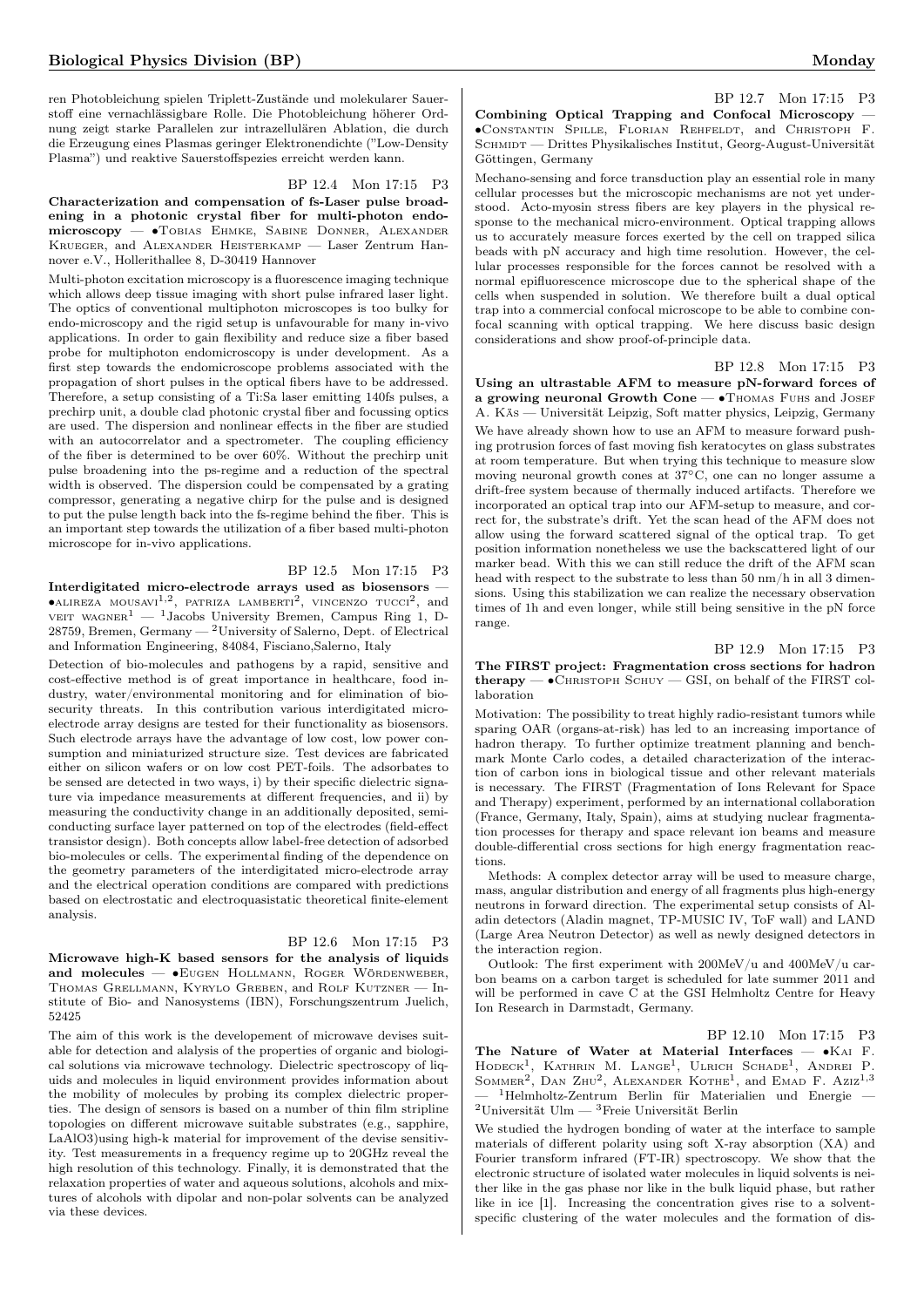tinct structures of the hydrogen bonding network: While in the polar acetonitrile environment, a shared solvation leads to string-like water structures, the less polar chloroform solvent facilitates an immediate phase separation, and a clustering of the water molecules. At the interface to the non-polar benzene solvent, a preferential orientation of the water molecules is found, which we interpret in terms of a formation of cage-like structures [1]. Upon going to the layering structure of water at extended hydrophobic interfaces we provide evidence for a strong, direct interaction with visible light as it is unknown for the bulk liquid [2, 3]. [1] K. Lange et al.: The Nature of the Hydrogen Bond of Water in Solvents of Different Polarities, The Journal of Physical Chemistry B; in print, DOI: 10.1021/jp109790z [2] A. Sommer et al.: Tuning Nanoscopic Water Layers with Laser Light. Langmuir, 24, 635

## BP 12.11 Mon 17:15 P3

Electrical characterization of single nanopores in 30 nm thick silicon membranes —  $\bullet$ Vedran Bandalo<sup>1</sup>, Yael Liebes<sup>2</sup>, Nurit ASHKENASY<sup>2</sup>, and MARC  $To know<sup>1</sup> - 1$ Institut für Halbleitertechnik, TU Braunschweig, Germany  $-$  <sup>2</sup>Ben-Gurion University of the Negev, Beer Sheva, Israel

We present the fabrication of silicon nanopore devices and their electrical characterization for DNA translocation measurements. The devices are based on Silicon-On-Insulator (SOI) substrates, where a 30-50 nm thick Si membrane is released using highly anisotropic reactive ion etching, followed by direct pore drilling using a novel FEBIE (focused electron beam induced etching) process. We measured the ionic conductance through individual pores in 100 mM KCl electrolyte solution at a typical noise level of about 3,7 pA RMS and 37 pA p-p, at 100 mV bias. The observed, approximately linear current-voltage characteristics with resistances in the range of 140 to 160  $\text{M}\Omega$  correspond to pore diameters of about 20 nm, according to a simple cylindrical shape model for the pore and in good agreement with the diameter measured by SEM. Furthermore, first results of the translocation of lambda-DNA through the Si nanopores, as well as novel concepts for integrating an Ag/AgCl electrode on-chip, in a closed cavity-like nanopore device, will be presented.

## BP 12.12 Mon 17:15 P3

Interferometric nanoparticle tracking with few photons -∙Dennis Müller and Rainer G. Ulbrich — IV. Physikalisches Institut, Georg-August-Universität Göttingen, Germany

We report interferometric tracking of nanoparticles with subwavelength accuracy in the limit of low light intensities. With only few photons contributing to the far-field interferogram the ultimate accuracy of a position measurement which can be achieved from phase reconstruction is limited by shot noise of the detected photons. By means of Monte Carlo simulations we have studied the precision of interferometric tracking as a function of the number of contributing photons and compared it with other tracking methods. The results were experimentally confirmed by tracking a single gold nanosphere, which was immobilized and moved in a controlled way by a piezo actuator.

## BP 12.13 Mon 17:15 P3

Electron cryo-microscopy of biological specimens on ultrathin graphene-like conductive carbon nanomembranes — ∙Daniel Rhinow<sup>1</sup> , Matthias Büenfeld<sup>2</sup> , Nils-Eike Weber<sup>2</sup> , ANDRÉ BEYER<sup>2</sup>, JANET VONCK<sup>1</sup>, MICHAEL SCHRANZ<sup>3</sup>, ARMIN Gölzhäuser<sup>2</sup>, Werner Kühlbrandt<sup>1</sup>, Norbert Hampp<sup>3</sup>, and An-DREY TURCHANIN<sup>2</sup> — <sup>1</sup>Max-Planck-Institut für Biophysik, Max-von-Laue-Str. 3, 60438 Frankfurt — <sup>2</sup>Universität Bielefeld, Fakultät für Physik, 33615 Bielefeld — <sup>3</sup>Universität Marburg, Fachbereich Chemie, Hans-Meerwein-Str., 35032 Marburg

We have tested ultrathin carbon nanomembranes (CNM) comprising cross-linked biphenyl precursors as support films for transmission electron microscopy of biological specimens. Due to their low thickness of 1 nm CNM add virtually no phase contrast to the transmission pattern thus allowing background-free structural analysis of biological samples, which comprise mainly light elements. Furthermore, we have tested conductive carbon nanomembranes (cCNM) comprising nanocrystalline graphene, obtained by thermal treatment of CNM, as supports for cryoEM of frozen-hydrated biological samples. cCNM are graphene-like substrates, which ideally match all requirements for cryoEM of electrically insulating biological specimens. To analyze the performance of cCNM support films we used purple membranes from Halobacterium salinarum and tobacco mosaic virus as test specimens.

BP 12.14 Mon 17:15 P3 Three-Focus-Fluorescence-Correlation-Spectroscopy (3fFCS) — ∙Lars Kreutzburg, Richard Börner, and Christian G. Hübner — Insitute of Physics, University of Lübeck, Ratzeburger Allee 160, 23562 Lübeck, Germany

Intracellular transport is achieved by the combination of diffusive and directed motion. FCS and its variants are well suited for the study of such processes. One of these variants presented by Dittrich and Schwille is the spatial-two-photon FCCS for one-dimensional flow measurements by shifting two detection volumes spatially in the precences of one large excitation volume. The later development of two-focus FCS (2fFCS) by Dertinger et al. allows for the determination of exact diffusion coefficients by splitting the optical pathways of two orthogonally polarized excitation beams via a DIC prism, which leads to two spatial shifted overlapping confocal volumes. Following these approaches, we propose a new variant, called three-focus FCS, which enables for the determination of the direction of directed motion of molecules by shifting three or more detection volumes relatively to one excitation spot. We will present a theoretical description of 3fFCS. Moreover, extensive simulations allow for the evaluation of the capabilities of this method. The simulations are compared with the first experimental results.

BP 12.15 Mon 17:15 P3 Detection of conformational states of proteins in C. elegans in vivo by confocal fluorescence anisotropy –<br>●Volker Christoph Henschel<sup>1</sup>, Alessandro Esposito<sup>2</sup>, Eu-GENIA BUTEKEVICH<sup>1</sup>, CHRISTOPH FRIEDRICH SCHMIDT<sup>1</sup>, FRED SYLVESTER WOUTERS<sup>3</sup>, and DIETER ROBERT KLOPFENSTEIN<sup>1</sup> -<sup>1</sup>Drittes Physikalisches Institut, Biophysics, Georg-August-University Göttingen, Göttingen, Germany —  ${}^{2}\text{MRC}$  Cancer Cell Unit, Hutchison/MRC Research Centre, Cambridge, UK — <sup>3</sup>Laboratory of Cellular and Molecular Systems, Department of Neuro- and Sensory Physiology, Georg-August-University, Göttingen, Germany

The study of protein-protein interactions in vivo is often hindered by the limited acquisition speed of typical instrumentation used, for instance, for lifetime imaging microscopy. Anisotropy polarization is altered by the occurrence of Foerster Resonance Energy Transfer (FRET) and anisotropy imaging was shown to be comparatively fast and simple to implement. Here, we present the adaptation of a spinning disc confocal microscope for fluorescence anisotropy imaging that allowed to achieve in vivo imaging at high spatial and temporal resolution. We demonstrate the capabilities of this system and in-house developed analysis software by imaging living Caenorhabditis elegans expressing constitutive dimeric and monomeric proteins that were tagged with GFP.

## BP 12.16 Mon 17:15 P3

Upgrading a Commercial Confocal Microscope to CW-STED Super-Resolution — •TIL DRIEHORST, FLORIAN REHFELDT, and CHRISTOPH F. SCHMIDT — Drittes Physikalisches Institut, Georg-August-Universität Göttingen, Germany

Fluorescence microscopy is one of the most commonly used imaging techniques in the life sciences, particularly when investigating living organisms at the sub-cellular level. A major drawback is the diffractionlimited resolution. This limit has been overcome by several new methods such as stimulated emission depletion (STED) microscopy. Here we describe the upgrade of a Leica TCS SP5 X confocal microscope to super-resolution by implementing a custom-built STED system. Fluorophore excitation is done with a pulsed white light laser (WLL) source, while a 592 nm continuous wave (CW) laser is used for STED. The combination of a WLL source and 592 nm STED laser is wellsuited for commonly used fluorescent markers such as the FITC and the yellow fluorescent protein (YFP) family.

BP 12.17 Mon 17:15 P3 Real-time 3-dimensional particle tracking with subnanometer accuracy at 5,000 frames per second — ∙Alexander Huhle, Sihwa Joo, Daniel Klaue, and Ralf Seidel — Biotechnologisches Zentrum, TU Dresden, Tatzberg 47/49, 01307 Dresden

Tracking the position of single spherical micrometer-sized particles in all 3 dimensions is crucial for modern force sensing techniques, such as optical and magnetic tweezers. It can be realized using either position sensitive devices in combination with focused laser illumination or a camera and wide-field illumination. While camera-based detection is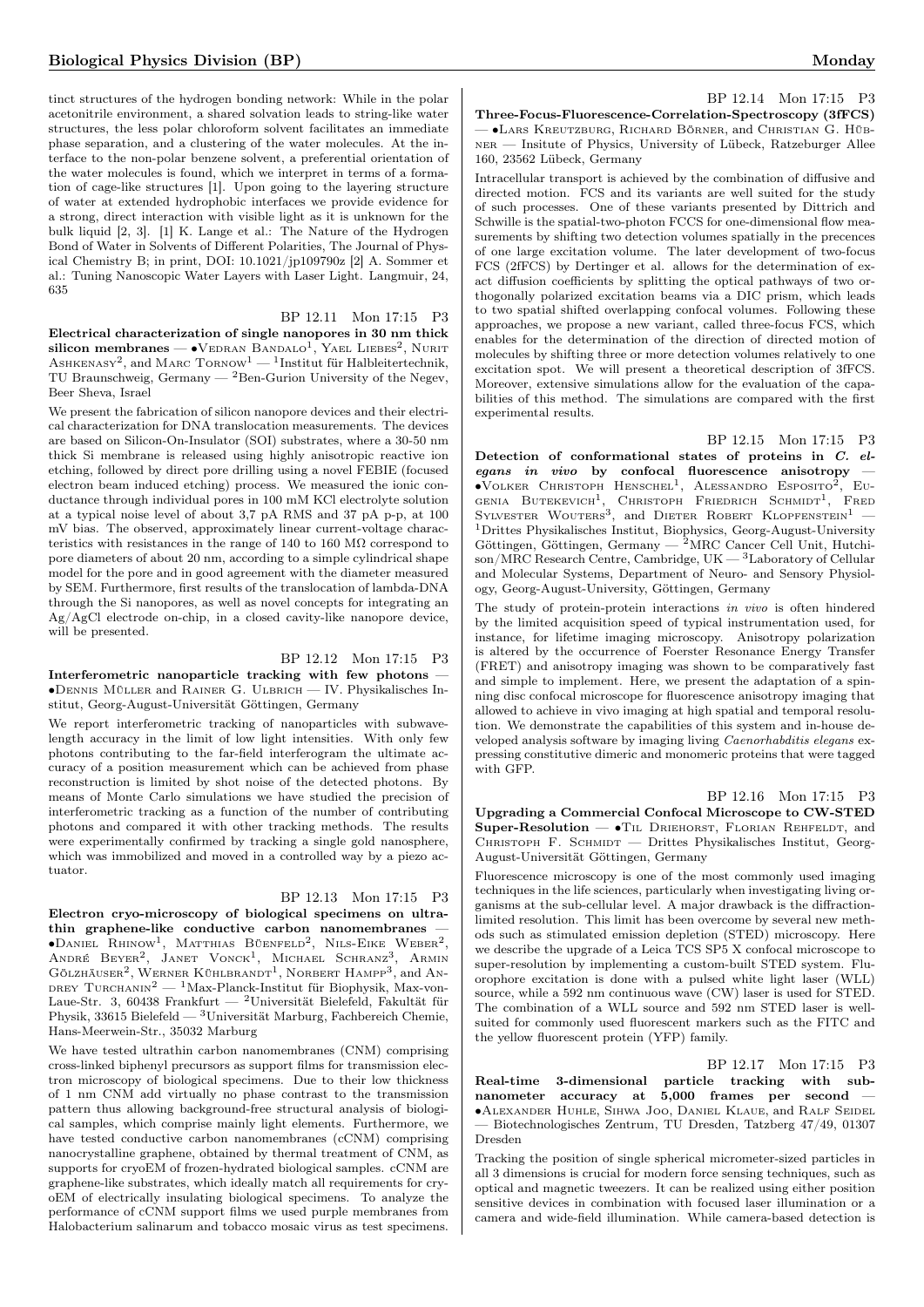very simple to implement and offers the attractive possibility to determine the positions of many particles in parallel, real-time tracking rates have so far been limited to several tens of frames per second due to the high computational effort of the employed software routines. Here we demonstrate 3 dimensional real-time tracking at 5,000 frames per second with sub-nanometer accuracy using a fast CMOS camera for image acquisition and employing GPU based computing. Computationally demanding parts of the tracking algorithm are carried out in the GPU that is specialized for highly parallelized execution. Tracking of the lateral particle positions is obtained by cross-correlating the image with its mirror image. The axial position is obtained from the radial intensity profile of the particles diffraction pattern when imaged in overfocus. High tracking rates are crucial to overcome the shot-noise limitations of camera-based detection at the second time scale and to resolve fast, dynamic processes.

BP 12.18 Mon 17:15 P3

## Analytic solution for image analysis in localization microscopy with full accuracy —  $\bullet$ FREDERIK GRÜLL, MANFRED KIRCHGESSNER, and UDO KEBSCHULL — Kirchhoff Institute für Physics, Heidelberg University, Germany

In localization microscopy the resolution limit is improved by calculating the centroid of the image of each fluorescent point-like object. Current solutions obtain the center by fitting a Normal Distribution and optimize the maximum likelihood or least squares iteratively. Faster analytical approaches exist, but come with a reduced precision in noisy environments. We propose an algorithm that is based on maximum likelihood, but solves the problem analytically. Results show that we maintain full accuracy also for noisy images with a speedup of more than 100 compared to numerical fits, and provide an accurate error estimation for each localization. As a consequence image analysis for localization microscopy becomes real-time capable on standard computer hardware.

## BP 13: Posters: Biological Membranes

Time: Monday 17:15–20:00 Location: P3

## BP 13.1 Mon 17:15 P3

Physical description of endosome dynamics — •JONATHAN EDWARD DAWSON<sup>1</sup>, LIONEL FORET<sup>2</sup>, ROBERTO VILLASEN<sup>3</sup>, YAN-NIS KALAIDZIDIS<sup>3</sup>, LUTZ BRUSCH<sup>4</sup>, ANDREAS DEUTSCH<sup>4</sup>, MARINO<br>ZERIAL<sup>3</sup>, and FRANK JÜLICHER<sup>2</sup> — <sup>1</sup>Max Planck Institute for the Physics of Complex Systems, Dresden, Germany —  ${}^{2}$ Ecole Normale Superieure, LPS, Paris, France — <sup>3</sup>Max Planck Institute of Molecular Cell Biology and Genetics, Dresden, Germany —  $^4{\rm ZIH-TUD},$  Dresden , Germany

We present a theoretical study describing the collective dynamics of a endosomal population in a cell. Endosomes are vesicular structures that sort and transport cargo molecules internalized into the cell by endocytosis. Dynamics of endosomal trafficking and sorting involves large number of individual endosomes which exchange material by fusion and fission thereby establish a network. In particular, using fluorescence microscopy with image analysis we quantify cargo distributions in a specific endosomal network and present a general theory that presents a quantitative understanding of experimental data. The steady state distribution of total fluorescence intensity of cargo molecules in endosomes strikingly display a broad power law, which is robust. Our theory can quantitatively reproduce the shape of steady distribution and their time dependence. We determine the kinetic parameters of early endosomal network in HeLa cells. Our theory predicts various scaling properties which have been observed in the experimental data.

## BP 13.2 Mon 17:15 P3

Physical description of endosome dynamics — •JONATHAN EDward Dawson<sup>1</sup>, Lionel Foret<sup>2</sup>, Claudio Collinet<sup>3</sup>, Roberto Villasen<sup>3</sup>, Yannis Kalaidzidis<sup>3</sup>, Lutz Brusch<sup>4</sup>, Andreas  $\tt D$ eutsch<sup>4</sup>, Marino Zerial<sup>3</sup>, and Frank Jülicher<sup>1</sup> — <sup>1</sup>Max Planck Institute for the Physics of Complex Systems, Dresden, Germany — <sup>2</sup>Ecole Normale Superieure, LPS, Paris, France —  ${}^{3}$ Max Planck Institute of Molecular Cell Biology and Genetics, Dresden, Germany — <sup>4</sup>ZIH-TUD, Dresden , Germany

We present a theoretical study describing the collective dynamics of a endosomal population in a cell. Endosomes are vesicular structures that sort and transport cargo molecules that are internalized into the cell by endocytosis. Dynamics of endosomal trafficking and sorting involves a large number of individual endosomes which exchange material by fusion and fission thereby establish a dynamic network. Using fluorescence microscopy and automated image analysis we quantify cargo distributions in a specific endosomal network and present a general theory that provide a quantitative description of cargo trafficking in the network. The steady state distribution of total fluorescence intensity of cargo molecules in endosomes display a power law. Our theory can quantitatively reproduce the shape of steady distribution and their time dependence. We determine the kinetic parameters of early endosomal network in HeLa cells. Our theory predicts various scaling properties which have been observed in the experimental data.

## BP 13.3 Mon 17:15 P3

Shape and fluctuations of a membrane pinned to a patterned  ${\bf substrate}\,$ – $\bullet$ Daniel Schmidt<sup>1</sup>, Udo Seifert<sup>1</sup>, and Ana-Sunčana

 $S$ MITH<sup>2</sup> — <sup>1</sup>II. Institut für Theoretische Physik, Universität Stuttgart — <sup>2</sup> Institut für Theoretische Physik and Excellence Cluster: Engineering of Advanced Materials, Universität Erlangen-Nürnberg

We study the interplay between tension and nonspecific adhesion of a fluctuating phospholipid bilayer by pinning the membrane on a squarepatterned substrate. The membrane itself is described by the Helfrich Hamiltonian. The membrane-substrate nonspecific interaction, which is in our model approximated by a harmonic potential, has a minimum at a finite distances from the substrate and thus induces membrane deformations. By minimizing the total free energy and using the equipartition theorem, we determine the shape and the roughness of the membrane, and follow the behavior of the membrane over the whole range of tensions.

By applying the theoretical results to the data acquired in experiments on an analogous in-vitro system, we can unambiguously determine the strength of the potential and the tension in the measurements.

## BP 13.4 Mon 17:15 P3

Dynamics of specific adhesion — • TIMO BIHR<sup>1</sup>, ANA-SUNČANA SMITH<sup>2</sup>, and UDO SEIFERT<sup>1</sup> — <sup>1</sup>II. Institut für Theoretische Physik, Uni Stuttgart — <sup>2</sup>Institut für Theoretische Physik and Excellence Cluster: Engineering of Advanced Materials, Universität Erlangen-Nürnberg

We perform dynamic Langevin simulations of a membrane specifically adhering to the substrate. The membrane is modeled by a Hamiltonian that apart from the Helfrich term contains a harmonic contribution accounting for the nonspecific membrane-substrate potential and a term associated with the formation of ligand-receptor bonds. During the simulation the receptors are immobilized on the substrate, whereas the ligands diffuse freely through the membrane. Ligand-receptor binding and unbinding is modeled by time-dependent rate constants that satisfy detailed balance.

We find that when the correlations between the bonds are weak. sparse arrangement of bonds are observed and the increase of the number of bonds in time is associated with a squeezed exponential. When the correlations between the bonds are strong, a domain grows radially out of a nucleation center. In the reaction limited regime, this behavior is analytically modeled and the results compare well to those arising from several experimental studies.

BP 13.5 Mon 17:15 P3

Pore-spanning lipid bilayers on microchips — ∙Theresa KAUFELD and CHRISTOPH F. SCHMIDT — Drittes Physikalisches Institut, Georg-August-Universität Göttingen

Pore-spanning lipid bilayers (nano- or micro-black-lipid membranes (BLM)) are useful for reconstituting and studying ion channels. These bilayers combine the stability of solid-supported membranes and the accessibility to both sides of the bilayer of classical BLMs. Due to defects in the bilayers it is, however, difficult to create fully electrically isolating membranes. In order to make experiments more effective it is desirable to construct several small arrays of pore-spanning lipid bilayers, which are individually addressable for electrical recordings.

We have therefore designed microchips for simultaneous electrical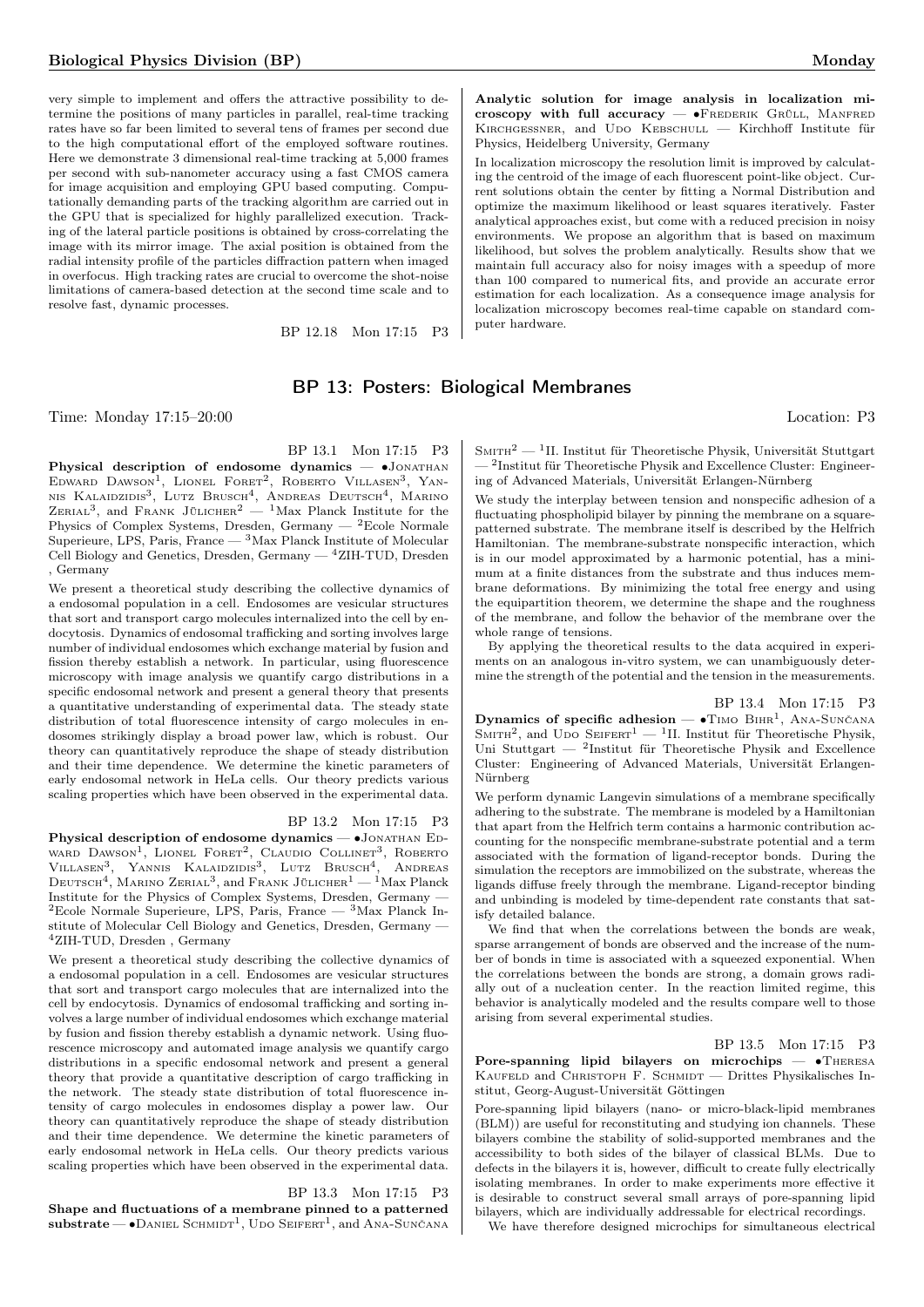recording and fluorescence microscopy to study ion channels. The substrates were produced using standard clean-room techniques. Apertures of micrometer size were etched into silicon nitride membranes forming several porous microarrays. Integrated Ag/AgCl electrodes surrounding each microarray were fabricated by chemical vapour deposition to make them individually addressable for electrical recordings and to be able to switch between the microarrays during the measurement. The substrates were further functionalized by depositing a titanium/gold layer on the microporous arrays. A self-assembled octadecane-thiol monolayer was grown via thiol-gold interaction to stabilize the lipid bilayers. Lipid bilayers were formed by GUV-spreading. The substrates and lipid bilayers were visualized by fluorescence microscopy and atomic force microscopy.

BP 13.6 Mon 17:15 P3

The process of symmetry break on two-dimensional, biofunctionalized surfaces —  $\bullet$ Alexander Körner<sup>1</sup>, Fernanda ROSSETTI<sup>1</sup>, CHRISTINA DEICHMANN<sup>2</sup>, ALMUT KÖHLER<sup>2</sup>, DORIS<br>WEDLICH<sup>2</sup>, and MOTOMU TANAKA<sup>1</sup> — <sup>1</sup>Institut of Physical Chemistry, University of Heidelberg, Germany —  $^2$ Institut of Zoology 2, Institut of Technology Karlsruhe, Germany

A challenge in developmental biology is to understand how tissue structures evolve from uniform cell ensembles. The initial step can be generalized as the break of symmetry, which can be characterized by changes in cell polarity. In-vivo studies suggested that a change in cell polarity is induced by the gradient of morphogens (e.g. Wnt), little is known about the quantitative mechanisms. The main focus of this study is to design a model system for the formation of central nerval systems in Xenopus. Our strategy is to use two-dimensional, model membranes functionalized with cell adhesion molecules (Xcadherin 11) to give a cue that guides the symmetry break in tissue explants (animal caps) in a quantitative manner. The precise control of the lateral density of cadherin on the membrane surface was confirmed from changes in the mass density detected by a Quartz Crystal Microbalance. The thickness, roughness, and electron density of supported membranes in the presence and absence of cadherin molecules were determined by high energy X-ray reflectivity measurements. After confirming the quantitative functionalization, we placed Xenopus animal cap onto supported membranes exposing Xcadherin 11, and found that cells injected with a promoter gene showed a sign of the change in their polarity.

## BP 13.7 Mon 17:15 P3

Characterization of polymer-supported lipid membranes by X-ray and neutron reflectivity —  $\bullet$ FERNANDA F. ROSSETTI<sup>1</sup>, EMANUEL SCHNECK<sup>1</sup>, GIOVANNA FRAGNETO<sup>2</sup>, OLEG KONOVALOV<sup>3</sup>, and MOTOMU  $\mathrm{TanAKA}^1$  —  $^1\mathrm{Physical}$  Chemistry of Biological Systems, University of Heidelberg, 69120 Heidelberg, Germany — <sup>2</sup>Institut Laue-Langevin, 6 rue Jules Horowitz, BP 156, 38042 Grenoble, France  $-$ <sup>3</sup>European Synchrotron Radiation Facility, Beamline ID 10B, 38043 Grenoble, France

Polymer-supported lipid membranes recently attracted increasing interest as planar models of cell membranes. Their major advantage over solid-supported membranes is a reduced frictional coupling between transmembrane proteins and the solid support, which reduces the risk of protein denaturation. However, the structures of such two-dimensional model membranes on the molecular level are still unknown. Here, we present a quantitative study–performed by X-ray and neutron reflectivity at the solid-liquid interface–of artificial and native lipid membranes prepared on polymer cushions made of ultrathin films of regenerated cellulose. The reflectivity results were consistent with the formation of homogeneous membranes over a macroscopically large area and allowed us to extract the properties of both the membrane and the cellulose layer. The interfacial forces acting between the membranes and the substrates were calculated by including contributions from Van der Waals, Helfrich and hydration forces. The resulting membrane-substrate equilibrium distance was found to coincide with the measured thickness of the hydrated cellulose films.

#### BP 13.8 Mon 17:15 P3

Confocal Raman Microscopy of Ternary Phase Domains in Model Membrane Systems — ∙Guillermo Beltramo, Magret Giesen, and Agnes Csiszár — Institute für Complexe Systeme Biomechanik ICS-7, Forschungszentrum Jülich, D 52425 Jülich, Germany

Recently lipid micro domains in cellular membranes as well as in model membranes like lipid bilayers and vesicles have been extensively investigated. The micro domains are formed due to a phase separation

between areas of different cholesterol and lipid concentration. These membrane structures have been frequently studied using confocal fluorescence microscopy. Fluorescent dyes, however, may alter the properties of the molecules of interest. With the recent development of microscopic techniques, based on vibrational optical spectroscopy, novel means appeared to characterize lipid micro domains in model systems. Molecular vibrations are excited by non-elastically scattered photons. This is known as Raman effect: Laser light interacts with molecular vibrations in the molecule, resulting in a red-, respectively, blue-shift of the laser light. The energy shift gives detailed information on the chemical components in a membrane with high spatial and time resolution. In confocal Raman microscopy, the laser beam scans a sample volume and the membrane is imaged based on its vibrational properties. Hence, information about the membrane chemical composition is achieved bypassing the need for any staining procedures. In our work we present confocal Raman microscopy studies on model membranes composed of sphingomyeline, phospholipid, and cholesterol.

#### BP 13.9 Mon 17:15 P3

Self Organized Criticality and Fractal characteristics in Ion Channels: studies on Voltage Dependent Anion Channel — ∙Subhendu Ghosh<sup>1</sup> , Jyotirmoy Banerjee<sup>2</sup> , Smarajit Manna<sup>2</sup> , MAHENDRA K. VERMA<sup>3</sup>, NAVEEN K. BHATRAJU<sup>4</sup>, and MRINAL K.  $\text{Das}^2$  — <sup>1</sup>Max Planck Institute for the Physics of Complex Systems, 01187 Dresden, Germany — <sup>2</sup>Department of Biophysics University of Delhi South Campus New Delhi 110021, India.  $-$ <sup>3</sup>Indian Institute of Technology, Kanpur Kanpur 208016, India. — <sup>4</sup>School of Life Sciences University of Hyderabad Hyderabad, 500046, India

Self Organized Criticality (SOC) is a phenomenon which is highly talked about in various fields. We discuss the existence of SOC in the electrical behavior of the artificial and cell membranes, specifically in ion channels. We have measured the single-channel and multichannel currents (with noise) through Voltage Dependent Anion Channel (VDAC) isolated from rat brain mitochondria, reconstituted into Bilayer Lipid Membrane (BLM) under various applied voltages. Power Spectrum analysis of Open Channel current time series data indicates power-law noise of 1/f nature. We argue that the origin of 1/f noise in open ion channels is self-organized-criticality as evident from waiting time statistics of big events. In addition we demonstrate that the experimental time series data of gating of VDAC at selected membrane potentials have Fractal behavior. On the other hand, we demonstrate that the multi-channel VDAC current (open) shows Multi-fractal properties. We conclude that Self-Organized-Criticality and Fractals are the realities of Ion Channels.

BP 13.10 Mon 17:15 P3 Biophysical applications of Brewster angle microscopy and imaging ellipsometry - an overview —  $\bullet$ PETER H. THIESEN<sup>1</sup>, DIRK HÖNIG<sup>1</sup>, and MICHAEL HOWLAND<sup>2</sup> - <sup>1</sup>Accurion GmbH, Stresemannstr. 30, 37079 Göttingen — <sup>2</sup>UC Davis, USA

Ellipsometry is a very sensitive optical method, which has been used for about a hundred years to derive information about surfaces. It makes use of the fact that the polarization state of light may change when the light beam is reflected from a surface. If the surface is covered by a thin film (or a stack of films), the entire optical system of film  $\&$  substrate influences the change in polarization. It is therefore possible to deduce information about the film properties, especially the film thickness. By using imaging technology, one can extend the classical ellipsometer to a new form of visualization tool or a microscope with extreme sensitivity to thin films. The following examples give an idea about the capability of imaging ellipsometry in the field of lipid layers. One focus will be the current developement in Brewster angle microscopy.

## BP 13.11 Mon 17:15 P3

Crystallinity of purple membranes comprising the chloridepumping bacteriorhodopsin variant D85T — ∙Daniel RHINOW<sup>1</sup>, IVAN CHIZHIC<sup>2</sup>, ROELF-PETER BAUMANN<sup>2</sup>, FRANK NOLL<sup>2</sup>, and NORBERT HAMPP<sup>2</sup> — <sup>1</sup>Max-Planck-Institut für Biophysik, Maxvon-Laue-Str. 3, 60438 Frankfurt — <sup>2</sup>Philipps-Universität Marburg, Fachbereich Chemie, Hans-Meerwein-Str., 35032 Marburg

Purple membranes (PM) from Halobacterium salinarum comprise bacteriorhodopsin (BR) and lipids only and form a 2-D crystalline lattice in the cell membrane. In PMs comprising the chloride-pumping BRvariant D85T we have observed a tuneable tendency to form crystalline domains, which depends on pH-value and chloride ion concentration. We have combined small angle X-ray scattering, atomic force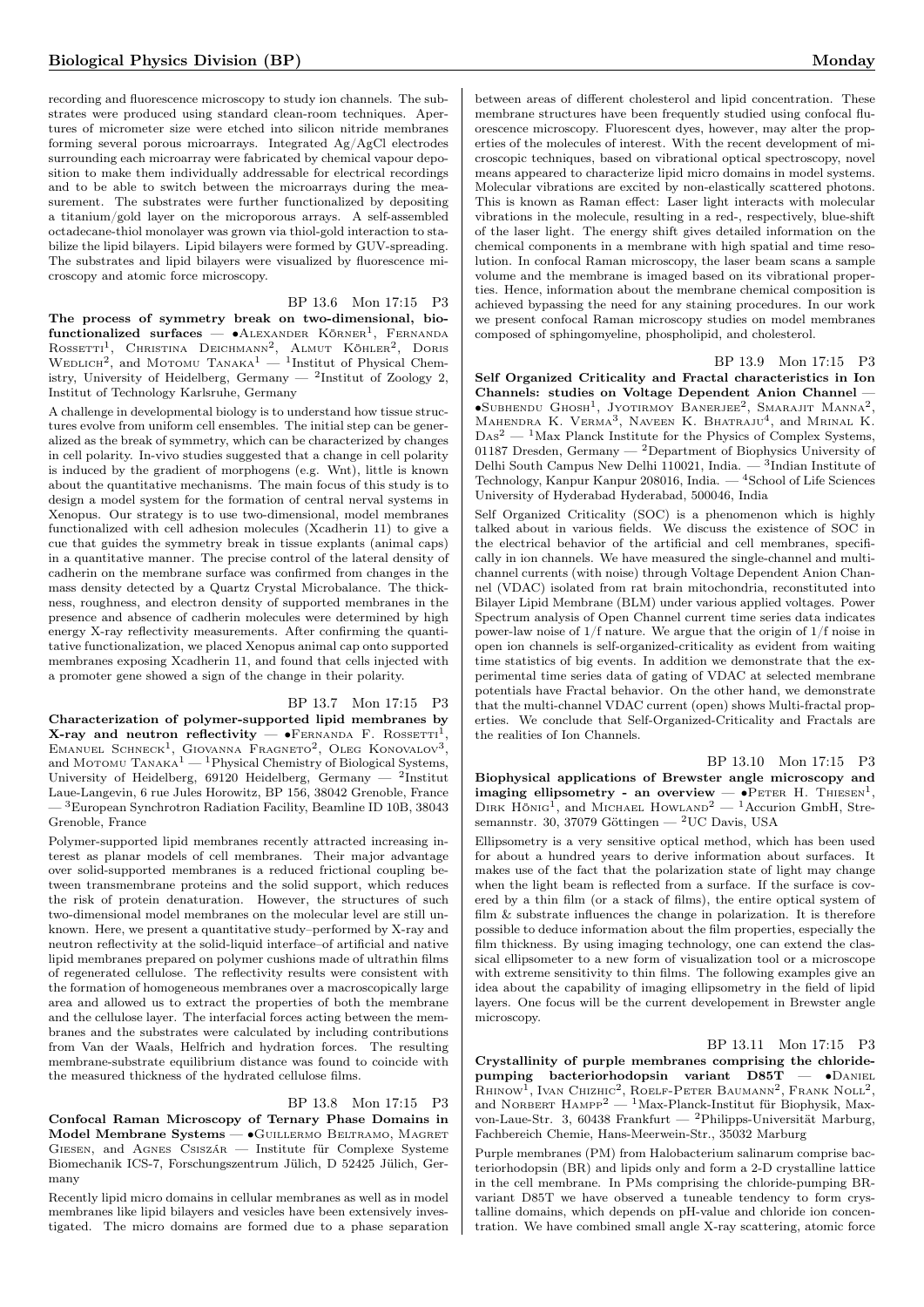microscopy and freeze-fracture electron microscopy to analyze structural transitions within PM-D85T statistically as well as on the single membrane level. PM-D85T is a model system to study membrane protein association upon substrate binding in a native environment.

## BP 13.12 Mon 17:15 P3 Atomistic Simulations of Hydration Forces between Biological Surfaces — • EMANUEL SCHNECK, FELIX SEDLMEIER, and Roland Netz — Technical University of Munich

Biological surfaces interact via a complex interplay of various forces, some of which still elude a quantitative theoretical description. For instance, the experimentally observed repulsion between hydrophilic surfaces at short distances, known as hydration repulsion, is not yet fully understood, despite its crucial role in controlling the equilibrium distance between biomembranes. In this study we use atomistic molecular dynamics simulations to quantify the water-mediated repulsion between extended hydrophilic surfaces as a function of their distance. By using a novel method, based on the determination of the pressuredependent chemical potential of water between the surfaces, we obtain pressure-distance relationships with very high accuracy. For rigid surfaces we find oscillations in the repulsion strength, originating from the discrete nature of water molecules. For soft surfaces we find a monotonic increase in the repulsion strength with decreasing water layer thickness. The latter case resembles the interaction of soft, hydrophilic biomembrane surfaces. Here, our results show quantitative agreement with experiments over the whole data range.

## BP 13.13 Mon 17:15 P3

Membrane Adhesion via Homophilic Saccharide-Saccharide Interactions Investigated by Neutron Scattering — ∙Emanuel SCHNECK<sup>1</sup>, BRUNO DEMÉ<sup>2</sup>, CHRISTIAN GEGE<sup>1,3</sup>, and MOTOMU  $T_{ANAKA}^{1,4}$  — <sup>1</sup>University of Heidelberg — <sup>2</sup>Intitut Laue-Langevin, Grenoble —  $\rm^3$ University of Konstanz —  $\rm^4$ Karlsruhe Institute of Technology

Solid-supported membrane multilayers doped with membraneanchored oligosaccharides bearing the LewisX motif (LeX lipid) were utilized as a model system of membrane adhesion mediated via homophilic carbohydrate-carbohydrate interactions. Specular and offspecular neutron scattering in bulk aqueous electrolytes allowed us to study multilayer structure and membrane mechanics at full hydration at various Ca2+ concentrations, indicating that membrane-anchored LeX cross-links the adjacent membranes. In order to estimate forces and energies required for cross-linking, we theoretically modeled the interactions between phospholipid membranes and compared this model with our experimental results on membranes doped with LeX lipids. We demonstrated that the bending rigidity, extracted from the offspecular scattering signals, is not significantly influenced by the molar fraction of LeX lipids, while the vertical compression modulus and thus the inter-membrane confinement increases with the molar fraction of LeX lipids.

## BP 13.14 Mon 17:15 P3

Electroformation of super-giant unilamellar vesicles containing cationic lipids — •Снвизторн Неводр, Ретва Schwille, and Eugene P. Petrov — Biophysics, BIOTEC, TU Dresden, Tatzberg 47/49, 01307 Dresden, Germany

Super-giant unilamellar vesicles (SGUVs) of sizes  $> 100 \mu$ m are a convenient model system for freestanding lipid bilayers with a negligible curvature at a scale of tens of microns. This facilitates the investigation of dynamics and conformation of molecules/polymers interacting with the non-supported membrane by means of single molecule tracking [1].

Electroformation on indium-tin-oxide (ITO) coated glass slides is a standard method to produce GUVs [2]. When applied to lipid mixtures containing cationic lipids (e.g. DOTAP, EDOPC, etc.) the standard electroformation method frequently produces GUVs with sizes not exceeding  $10-20 \mu m$ , which are additionally surrounded by a dense network of lipid tubules.

We demonstrate that annealing of the ITO slides at t  $\sim 150$  °C before the electroformation procedure allows one to reliably produce samples containing cationic SGUVs with diameters of 100 to 300  $\mu$ m not contaminated by lipid tubular structures.

[1] C. Herold, P. Schwille, E.P. Petrov, Phys. Rev. Lett. 104, 148102 (2010)

[2] M. I. Angelova, S. Soleau, P. Meleard, J. F. Faucon, P. Bothorel, Prog. Colloid Polym. Sci. 89, 127 (1992).

BP 13.15 Mon 17:15 P3 Lipid layer studies at the LISA liquid interface diffractometer at PETRA III —  $\bullet$ Klaas Loger<sup>1</sup>, Annika Elsen<sup>1</sup>, Lars JOERGENSEN<sup>2</sup>, BENJAMIN RUNGE<sup>1</sup>, CHRISTIAN KOOPS<sup>1</sup>, MATTHIAS GREVE<sup>1</sup>, OLIVER SEECK<sup>3</sup>, BEATE KLOESGEN<sup>2</sup>, OLAF MAGNUSSEN<sup>1</sup>, and BRIDGET MURPHY<sup>1</sup> — <sup>1</sup>IEAP, Christian-Albrechts-Universität zu Kiel, Leibnizstr. 19, D-24098 Kiel, Germany — <sup>2</sup>MEMPHYS, University of Southern Denmark, Campusvej 55, DK-5230 Odense M, Denmark — <sup>3</sup>PETRA III at DESY, Notkestr. 85, D-22603 Hamburg, Germany

Lipid monolayers and bilayers at liquid-air and liquid-liquid interfaces are important model systems for biological membranes. The study of their molecular structure and properties by x-ray scattering methods requires special diffractometers, capable of tilting the beam at precise angles down onto the interface. The new liquid interface scattering apparatus (LISA) for the High Resolution Diffraction Beamline at PE-TRA III uses a non-dispersive tilting double crystal monochromator which allows reflectivity measurements without moving the sample. Here we present dedicated instrumentation for model membrane studies, specifically a newly developed experimental sample environment and first results on lipid layers at liquid interfaces.

BP 13.16 Mon 17:15 P3

Phase separation and near-critical fluctuations in twocomponent lipid membranes: Monte Carlo simulations on experimentally relevant scales — ∙Jens Ehrig, Eugene P. PETROV, and PETRA SCHWILLE - Biophysics, BIOTEC, TU Dresden, Tatzberg 47/49, 01307 Dresden, Germany

By means of lattice-based Monte Carlo simulations, we address properties of two-component lipid membranes on the experimentally relevant spatial scales of order of a micrometer and time intervals of order of a second, using DMPC/DSPC lipid mixtures as a model system. We find that, within a certain range of lipid compositions, the phase transition from the fluid phase to the fluid-gel phase coexistence proceeds via near-critical fluctuations. The line tension characterizing lipid domains in the fluid-gel coexistence region is found to be  $\sim 2$  pN. When approaching the critical point, the line tension, the inverse correlation length of fluid-gel spatial fluctuations, and the corresponding inverse order parameter susceptibility of the membrane vanish. All these results are in agreement with recent experimental findings for model lipid membranes. We observe transient subdiffusive behavior of lipids in the presence of near-critical fluctuations, which is a new result important for understanding the origins of subdiffusion in cell membranes. The effects of the interaction of the membrane with the cytoskeleton will be discussed as well.

[1] J. Ehrig, E. P. Petrov, and P. Schwille, Biophys. J. 99 (2010), doi:10.1016/j.bpj.2010.11.002.

[2] J. Ehrig, E. P. Petrov, and P. Schwille, arXiv:1009.4860.

BP 13.17 Mon 17:15 P3

Interaction of charged colloidal beads with oppositely charged freestanding lipid membranes — ∙Markus Anton, CHRISTOPH HEROLD, EUGENE P. PETROV, and PETRA SCHWILLE -Biophysics, BIOTEC, TU Dresden, Tatzberg 47/49, 01307 Dresden, Germany

Membrane-mediated interactions are believed to be important in lateral organization of membrane proteins and peptides. A system consisting of charged (sub)micrometer-sized colloidal particles interacting with an oppositely charged lipid membrane can serve as a simple model of a membrane with interacting inclusions.

Previously it was reported [1] that negatively charged micron-sized latex beads can form stable ordered clusters at oppositely charged surfactant membranes. In contrast, no mutual attraction between smaller (< 100 nm in diameter) negatively charged polystyrene beads on cationic freestanding lipid membranes was observed [2]. To resolve this controversy, we carry out a systematic investigation of the interaction of negatively charged polystyrene beads with positively charged lipid membranes as a function of the bead size, surface density of membrane-attached beads, and the membrane charge density using fluorescence video microscopy with a sub-second time resolution.

[1] H. Aranda-Espinoza et al., Science 285, 394 (1999); L. Ramos et al., Science 286, 2325 (1999)

[2] C. Herold, P. Schwille, E. P. Petrov, Phys. Rev. Lett. 104, 148102 (2010)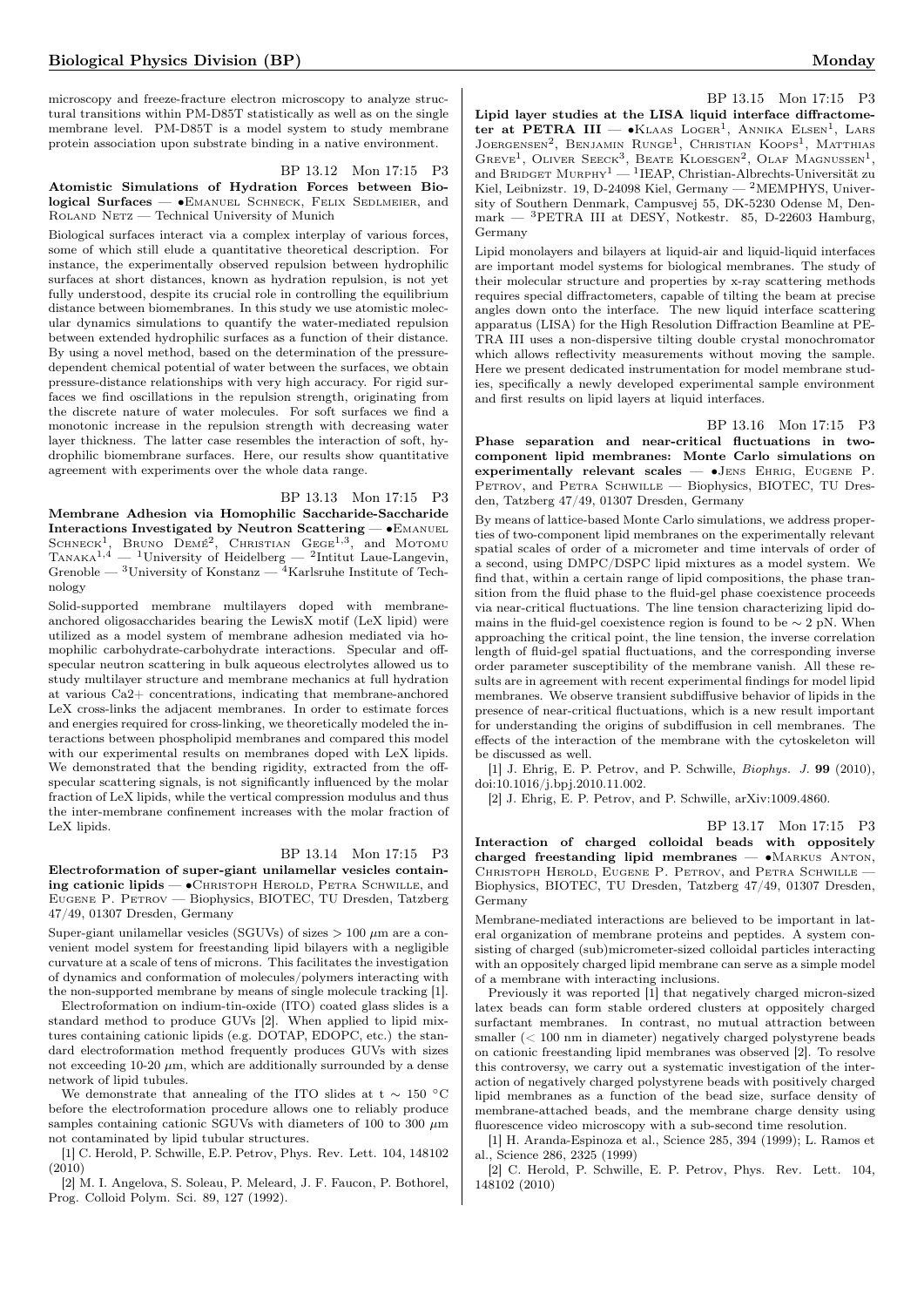## BP 14: Posters: Neurobiophysics, Theoretical Neuroscience, Sensory Transduction

Time: Monday 17:15–20:00 Location: P3

BP 14.1 Mon 17:15 P3 Optical properties of cells in the vertebrate retina — ∙Silke  $\rm{Agre}^{1,2},$  Sabrina Matthias<sup>1</sup>, Stephan Junek<sup>3</sup>, Elke Ulbricht<sup>1</sup>, INES ERDMANN<sup>1</sup>, DETLEF SCHILD<sup>3</sup>, JOSEF KÄS<sup>2</sup>, and ANDREAS  $\rm R$ EICHENBACH<sup>1</sup> — <sup>1</sup>Paul-Flechsig-Institute for Brain Research, Department of Neurophysiology, Jahnallee 59, 04109 Leipzig, Germany — <sup>2</sup> Institute of Physics, Department of Soft Matter Physics, Linnèstrasse 5, 04103 Leipzig, Germany  $-$ <sup>3</sup> Center of Physiology and Pathophysiology, Department of Neurophysiology and Cellular Biophysics, Humboldtallee 23, 37073 Göttingen, Germany

In vertebrate eyes, images are projected onto an inverted retina where photons must pass most of the retinal layers before they are captured by the light-sensitive cells. Scattering in the retinal layers the light passes should obstruct clear vision yet our eye displays splendid visual abilities. This contradiction can be resolved by the function of radial glial (Müller) cells as effective light-guiding fibers in the living retina. For light that hits a Müller cell endfoot, intraretinal light scatter is minimized, and the beam diameter is conserved suppressing divergence such that the photon intensity arriving at the photoreceptors is high. Thus, an optimized signal-to-noise ratio overcomes the visual obstacle of retinal layers light has to pass through and increases visual sensitivity and contrast. Moreover, by quantitative evaluation we show that the ratio between Müller cells and cone photoreceptors - responsible for acute vision - is roughly one. This suggests that high spatiotemporal resolution may be achieved by each cone receiving its part of the image via its 'individual' Müller cell-light guide.

BP 14.2 Mon 17:15 P3 Noise reduction in systems of coupled hair bundles — ∙Kai Dierkes, Benjamin Lindner, and Frank Jülicher — Max Planck Institute for the Physics of Complex Systems, Dresden

Auditory signal detection relies on amplification to boost soundinduced vibrations within the inner ear. Active motility of sensory hair-cell bundles has been suggested to constitute a decisive component of this amplifier. The responsiveness of a single hair bundle to periodic stimulation, however, is limited by intrinsic fluctuations. In

vivo, hair bundles are often attached to overlying membranes. Such elastic coupling can synchronize hair-bundle motions and lead to an effective noise reduction, thus enhancing a hair bundle's sensitivity and frequency selectivity (Dierkes et al. (PNAS, 2008), Barral et al. (PNAS, 2010)). Here, we discuss the mechanism underlying this coupling-induced noise reduction within the framework of a mean-field type argument. In particular, we show that for strong coupling, fluctuations limiting a hair bundle's responsiveness are effectively reduced in proportion to the number of coupled hair bundles.

## BP 14.3 Mon 17:15 P3

Analyzing Multi-electrode Array Measurements of Neurons  $-$  •Stephan Kramer<sup>1</sup>, Kai Bröking<sup>2</sup>, and Annette Witt<sup>2</sup>  $-$ </sup> 1 Institut f. Numerische u. Angewandte Mathematik, Uni Göttingen — <sup>2</sup>Max-Planck-Institut f. Dynamik u. Selbstorganisation, Göttingen Measurements from neuronal networks cultured on multi-electrode arrays (MEAs) yield noisy time series of the extracellular potential. As each electrode records signals from multiple neurons a principle component analysis followed by a cluster finding analysis is performed to be able to assign spikes to neurons [1]. Although this procedure can be formulated by means of the basic linear algebraic subroutines (BLAS) library the large amount of raw data requires to investigate non-standard hardware like GPUs to achieve best performance. Due to the inherent

hardware-dependence of most BLAS libraries programming effort can only be minimized by abstracting the algorithm employed from BLAS and hence hardware specifics. We show how to resolve this dependency by designing a C++-based domain-specific embedded language [2] so that algorithms can be stated in a hardware-independent, compact vectorized form. We discuss the performance of the algorithm proposed in [1] on different kinds of hardware architectures for a particular example (10000 spikes emitted by several hundred neurons).

[1] S. Shoham et al., 2003. Robust, automatic spike sorting using mixtures of multivariate t-distributions. JNM 127 (2), 111 - 122

[2] D. Abrahams, A. Gurtovoy, 2004. C++ Template Metaprogramming: Concepts, Tools, and Techniques from Boost and Beyond, Addison-Wesley

## BP 15: Single-Molecule Biophysics I

Time: Tuesday 10:15–13:00 Location: ZEU 250

**Invited Talk** BP 15.1 Tue 10:15 ZEU 250 Single-molecule mechanics: theory, analysis, interpretation — ∙Olga Dudko — UC San Diego, La Jolla, California, USA

Single-molecule biophysical tools permit measurements of the mechanical response of individual biomolecules to external load, revealing details that are typically lost when studied by ensemble methods. An analytical theory of single-molecule force experiments will be presented. The proposed theoretical procedure, based on a picture of diffusive crossing of a free energy barrier, provides estimates of the intrinsic rate coefficient, the location of the transition state, and the free energy of activation. A quantitative, model-free relation between the data collected in two types of measurements - under constant force and under constant force ramp speed - is established. The theoretical procedure of analyzing and interpreting experimental data will be illustrated with the unzipping of individual nucleic acid-based structures by nanopores and optical tweezers and with the unfolding of individual proteins by an atomic force microscope. Effects of multidimensionality of the free energy landscape of the biomolecule on the nature of its response to force will be explored. The theory is applicable to biological contexts ranging from protein folding to ligand-receptor interactions.

BP 15.2 Tue 10:45 ZEU 250

A versatile first passage framework for the theoretical analysis of nanopore translocation experiments with structured **polynucleotides** — • SEVERIN SCHINK<sup>1</sup>, KAREN ALIM<sup>2</sup>, and ULRICH  $G$ ERLAND<sup>1</sup> — <sup>1</sup>ASC and CeNS, Ludwig-Maximilians-Universität Munich, Germany — <sup>2</sup>Harvard School of Engineering and Applied Sciences, Harvard University, USA

Probing the structures and folding dynamics of DNA or RNA molecules

by translocation through nanopores is an emerging new experimental approach of single-molecule biophysics. The nanopore allows singlebut not double-strands to pass and thereby couples translocation to unfolding (and refolding) of the molecule. For the quantitative interpretation of these measurements, analysis based on theoretical models for the translocation process is required. The spectrum of available theoretical approaches ranges from generic Kramers rate theory to detailed simulations of both the basepairing and translocation dynamics. Here, we present a versatile mesoscopic framework, which is based on the construction of squence-dependent one-dimensional free energy landscapes starting from the known free energy parameters for RNA and DNA secondary structure formation. This approach has only a small number of adjustable parameters which can be calibrated using translocation experiments with simple sequences. The model then yields a baseline prediction for other sequences, based on which the corresponding experiments can be interpreted, both for constant force measurements as well as nanopore force spectroscopy data. We illustrate the use of our framework with several examples.

BP 15.3 Tue 11:00 ZEU 250 Folding quantization of a biopolymer translocating through nanopores based on multiscale simulations — •MARIA  $FYTA^{1,2}$ , SIMONE MELCHIONNA<sup>1,3</sup>, MASSIMO BERNASCHI<sup>4</sup>, SAURO SUCCI<sup>4,5</sup>, and Efthimios Kaxiras<sup>1,5</sup> — <sup>1</sup>Department of Physics and School of Engineering and Applied Sciences, Harvard University, Cambridge, MA, USA — <sup>2</sup>Physics Department, Technical University of Munich, 85748 Garching, Germany  $-$  <sup>3</sup>INFM-SOFT, Department of Physics, University of Rome La Sapienza, Rome, Italy — <sup>4</sup>Istituto Applicazioni Calcolo, CNR, Rome, Italy  $-$  <sup>5</sup>Initiative in Innovative Computing,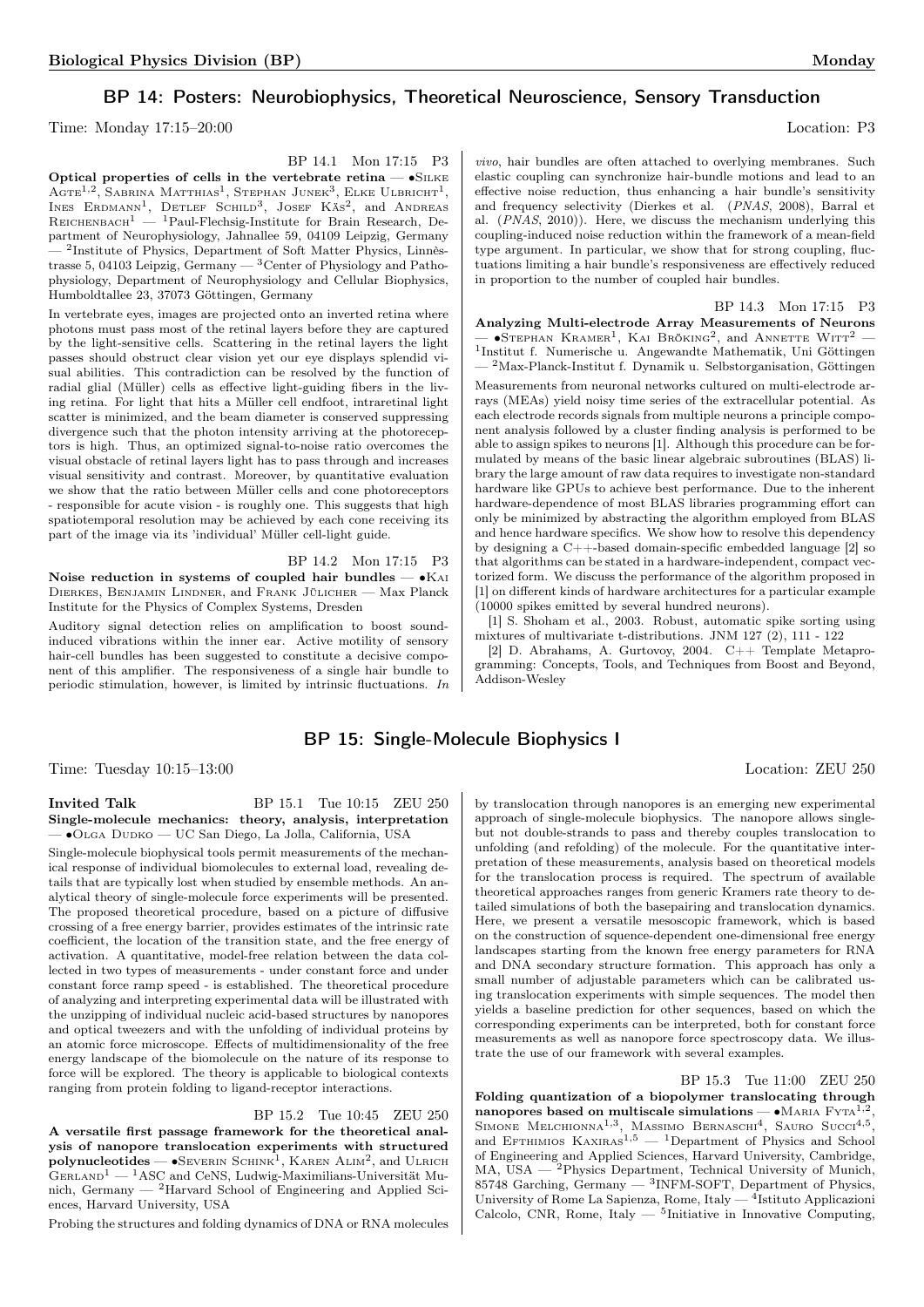## Harvard University, Cambridge, MA, USA

Our recently developed novel multiscale approach which concurrently couples a mesoscopic fluid solvent with molecular motion has been efficiently applied to the problem of biopolymer translocation through narrow and wide pores. Our results of up to 10\$^4\$ biopolymers provide valuable insight into the cooperation of the biopolymer and hydrodynamic motion. For wide pores, capable of hosting multiple polymer strands, there is clear evidence of folding quantization, leading to a deviation from the single-exponent power-law characterizing the single-file translocation through narrow pores. The translocation proceeds through multi-folded configurations, characterized by a welldefined integer number of folds. In this case, the translocation time acquires a dependence on the average value of the folding number, leading to a deviation from the single-exponent power-law characterizing the single-file translocation through narrow pores. We discuss some recent results when electrokinetic effects are also considered.

BP 15.4 Tue 11:15 ZEU 250 Magnetic Torque Tweezers: Probing the torsional properties of DNA, RNA, and DNA filaments — ∙Jan Lipfert, Gary Skinner, Matthew Wiggin, Jacob Kerssemakers, and Nynke  ${\tt DekkER}$  — Department of Bionanoscience, Delft University of Technology, The Netherlands

The double-stranded nature of DNA links cellular processes such as replication, transcription, and repair to rotational motion and torsional strains. Here we present a novel implementation of magnetic tweezers, magnetic torque tweezers (MTT), that enables the direct measurement of torque [1]. The MTT torque measurement is based on a tracking protocol that monitors x, y, z, and angle and on a redesigned magnet configuration. We have applied the MTT to DNA, RNA, and RecA-DNA heteroduplex filaments. We find the effective torsional stiffness of dsDNA to be significant force-dependent, reconciling previous partially conflicting measurements. Torque measurements on RecA-DNA heteroduplex filaments reveal an initial torsional stiffness about twofold higher than that of DNA. However, at relatively moderate torques further build-up of torsional strain is prevented by structural transitions in the filament. Preliminary results on the torsional properties of fully double-stranded RNA indicate static properties overall similar to dsDNA, but significantly different dynamics of supercoil formation. Finally, we present a related magnetic tweezers approach that allows straight-forward measurements of free rotation, termed freely-orbiting magnetic tweezers [2]. [1] Lipfert, et al. Nature Methods (2010) [2] Lipfert, Wiggin, et al. Nature Methods, under review

#### 15 min. break.

BP 15.5 Tue 11:45 ZEU 250

Single-molecule spectroscopy on pigment proteins and bionano hybrids —  $\bullet$ Marc Brecht<sup>1</sup>, Robert Bittl<sup>2</sup>, Jana NIEDER<sup>2</sup>, and MARTIN HUSSELS<sup>1</sup> — <sup>1</sup>Universität Tübingen Institut für Physikalische und Theoretische Chemie Auf der Morgenstelle 18 72076 Tübingen — <sup>2</sup>FU Berlin Fachbereich Physik Arnimallee 14 14195 Berlin

I will present low temperature single-molecule fluorescence experiments on photosystem I (PSI) and PSI coupled to nano structures. The spectra show even at low temperature changes of the fluorescence emission during time like line hopping, anti-correlated intensity fluctuation or line broadening. Those changes are due to small conformational changes within the binding site of the pigments [1]. The influence of metal-nanostructures on the fluorescence properties of photosystem I, serving as an example for a multi-chromophore FRET-coupled system, will be shown [2]. Beside fluorescence-enhancement significant changes of the characteristic fluorescence emission from PSI were observed. These changes indicate altered energy transfer within the multi-chromophore assembly affecting the functionality of this protein complex. The observed spectral changes are discussed in a general framework of plasmonic interaction with multi-chromophore systems.

[1] Brecht, M. Radics, V. Nieder, J.B. and Bittl, R. (2009), PNAS, 106 (29):11857-11861 [2] Nieder, J.B. Bittl, R. Brecht, M. (2010) Angewandte Chemie,dx.doi.org/10.1002/anie.201002172

BP 15.6 Tue 12:00 ZEU 250 Scanning evanescent fields in TIRF microscopy using a single point-like light source and a DNA worm drive — • HERGEN BRUTZER, FRIEDRICH W. SCHWARZ, and RALF SEIDEL - Biotechnologisches Zentrum, TU Dresden, Tatzberg 47/49, 01307 Dresden

Total internal reflection fluorescence (TIRF) microscopy is an elegant technique that limits the dimension of the excitation volume along the z-direction to the hundred nanometer-scale. The method makes use of the evanescent field arising when light is totally internally reflected at the boundary to a medium of lower refractive index. Often the penetration depth of this exponentially decaying field is left undetermined limiting the reproducibility in different experiments. We directly measure this quantity by using a quantum dot as a point-like light source and a Holliday junction as a drive to move the fluorescent probe with nanometer precision along the z-direction. The junction serves as a worm drive, which couples rotation into translational movement, while the DNA pitch serves as an intrinsic ruler. The junction is forced to migrate by adding negative turns to the DNA stretched perpendicular to the surface using magnetic tweezers. This causes the quantum dot, which is attached upstream of the junction, to decrease its height above the surface by 3.4 nm per turn. Thus it can be moved continuously through the excitation field while monitoring its height-dependent fluorescent signal. Since the quantum dot is a point-like light source, the intensity decay of the evanescent field can be obtained by dividing the signal recorded in TIRF illumination by the one recorded in conventional epi-illumination without further corrections.

BP 15.7 Tue 12:15 ZEU 250 Weak kinesin-8 steps and slips on Microtubules — • ANITA JANNASCH<sup>1</sup>, MARKO STORCH<sup>2</sup>, JONATHON HOWARD<sup>2</sup>, and ERIK SCHÄFFER<sup>1</sup> — <sup>1</sup>Nanomechanics Group, Biotechnology Center, TU Dresden, Tatzberg 47-51, 01307 Dresden, Germany — <sup>2</sup>Max Planck Institute of Molecular Cell Biology and Genetics, Pfotenhauerstr. 108, 01307 Dresden, Germany

The budding yeast kinesin-8 motor, Kip3p, is a very processive plusend directed motor protein. In addition, Kip3p is a microtubule lengthdependent depolymerase. Here, we studied the operation of Kip3p under load using optical tweezers as a force and position sensitive tool. We expressed and purified the recombinant Kip3p-GFP fusion protein and attached it to a microsphere surface via a polyethylenglycol linker preserving its full functionality. Our studies show that single Kip3p can carry cargo with a stall force of 1.2 pN while moving with 8 nm steps along the microtubule. The velocity of the motor strongly depended on the load force. Furthermore, the motor started to slip under load. Compared to conventional kinesin, Kip3p is a slow and weak motor, which might be a trade-off for its high processivity.

BP 15.8 Tue 12:30 ZEU 250 CXCR4-SDF1 mediated chemotaxis on the single molecule level — •Susanne Fenz<sup>1</sup>, Cassandra Verheul<sup>1</sup>, Ewa Snaar- $J_{AGALSKA}^2$ , and Thomas SCHMIDT<sup>1</sup> — <sup>1</sup>Leiden Institute of Physics, Leiden University, The Netherlands — <sup>2</sup>Leiden Institute of Biology, Leiden University, The Netherlands

Directed cell movement in a chemical gradient, chemotaxis, is not only a prerequisite for many vital processes like the immune response, but also the basis for cancer spreading in metastasis. Chemotaxis is governed by extracellular gradients of small molecules, the chemokines. The receptor CXCR4 and its chemokine SDF1 play a crucial role in directing migration of tumor cells to neighbouring tissue as well as in metastasis to distant sites in the body. Two potential ordering parameters, the receptor mobility and cytoskeleton-induced membrane domains, were investigated on a molecular level in living fibroblasts and endothelial cells. We applied single-molecule fluorescence microscopy to characterize the diffusion behaviour of CXCR4-eYFP in resting cells and upon stimulation with SDF1. Particle Image Correlation Spectroscopy yields two fractions of receptors prior to stimulation: half of the receptors are immobile while the other half exhibits free diffusion with  $D = 0.3$  mum $2/s$  on short timescales (up to 100 ms). At longer timescales the receptors show confined diffusion within micrometer domains. Global stimulation with SDF1 switches a subset of the receptors from the immobile to the mobile fraction. We hypothesize that the impact of a gradient of SDF-1 might lead to asymmetric receptor diffusion and subsequently polarized cell behavior.

BP 15.9 Tue 12:45 ZEU 250 Tracking single FoF1-ATP synthases in a living E. coli cell — ∙Marc Renz, Torsten Rendler, Andrea Zappe, Jörg WRACHTRUP, and MICHAEL BÖRSCH — 3.Physikalisches Institut, Universität Stuttgart, Pfaffenwaldring 57, 70569 Stuttgart, Germany

We measured the diffusion of single fluorescence-marked FoF1-ATP synthases in the plasma membrane of living E. coli bacteria. The biological questions of temporary clustering and interactions with other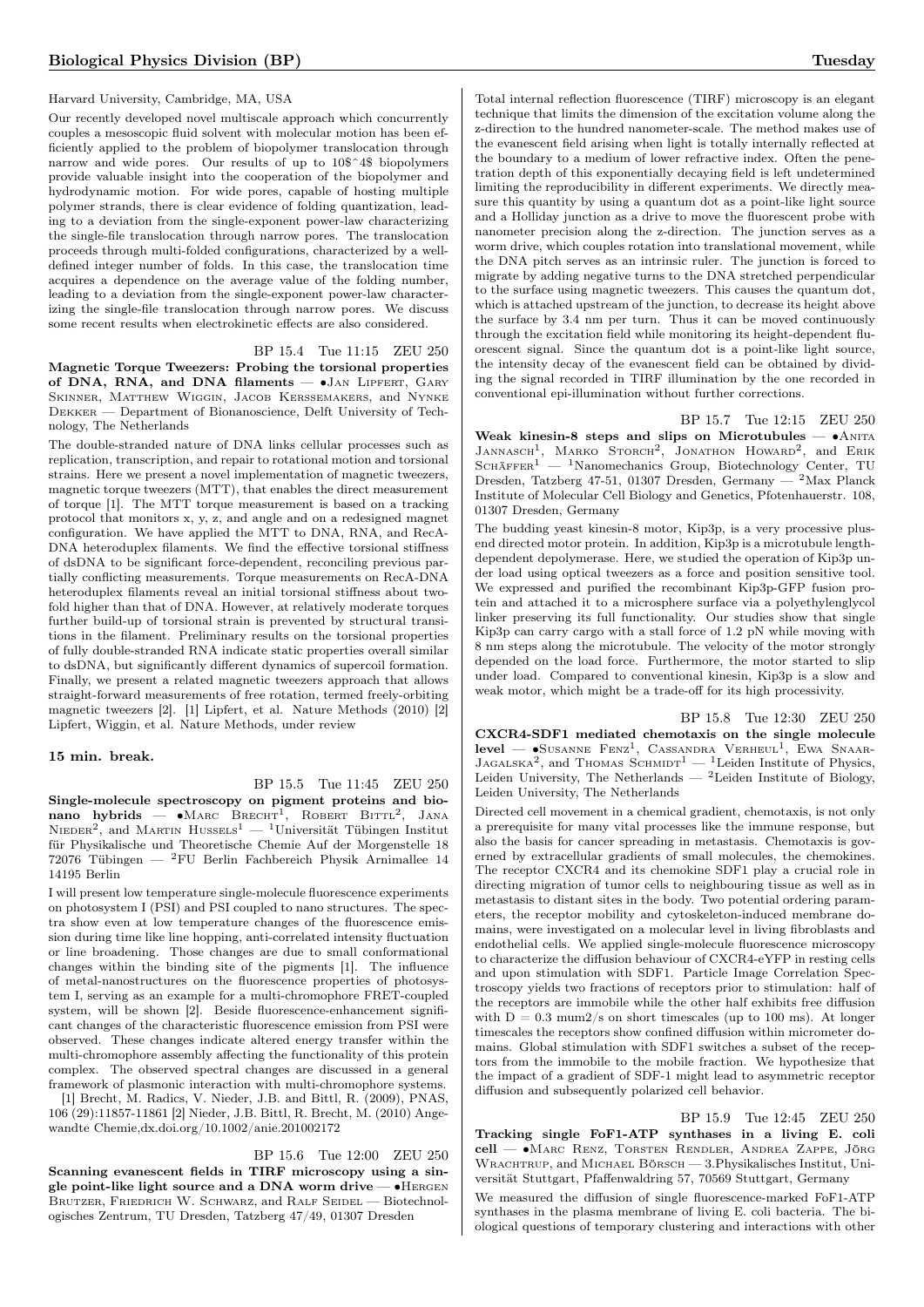membrane proteins are investigated. We have built a total internal reflection fluorescence microscope for imaging single molecules in Iiving cells. The membrane protein FoF1-ATP synthase has been fluorescently labeled by two different approaches using small fusion proteins. Because of the size (2000 nm x 500 nm) and the shape of the bacterial membranes data analysis of the diffusing proteins is complicated. The

algorithm used to extract the Mean Square Displacement (MSD) from the processed raw data will be discussed which allows to calculate a diffusion coefficient. The influence of the finite size of the observation area on the statistics of the measured MSD will be discussed and compared to Monte Carlo simulations.

## BP 16: Biological Membranes I

Time: Tuesday 10:15–13:00 Location: ZEU 260

#### **Invited Talk** BP 16.1 Tue 10:15 ZEU 260 The dynamic organization in the membrane of a G-proteincoupled receptor is related to its functional state — ∙Laurence Salomé — IPBS, Toulouse, France

The analysis of membrane diffusion is the most promising approach to investigate the compartmentalization of G-protein-coupled receptors, particularly as relevant to receptor signalling processes. We developed two complementary techniques: the fluorescence recovery after photobleaching (FRAP) performed at variable spot radius and the single particle tracking (SPT). We report the results of our study of a Gprotein-coupled receptor involved in pain treatment, the human muopioid receptor (hMOR), using these techniques. We will survey the effects of the presence of distinct agonist ligands, antagonist ligand or the activation of other receptors on the diffusional behaviour of the receptor. Our observations suggest that the functional state of a receptor is correlated to its dynamic organisation in the plasma membrane.

#### BP 16.2 Tue 10:45 ZEU 260

 $\begin{minipage}[c]{0.9\linewidth} \textbf{Dynamic} & \textbf{structure} & \textbf{formation} & \textbf{ of} & \textbf{membrane} & \textbf{proteins} \end{minipage}$  $\bullet$ Gernot Guigas<sup>1</sup>, Diana Morozova<sup>2</sup>, and Matthias Weiss<sup>1</sup> — <sup>1</sup>Experimental Physics I, University of Bayreuth — <sup>2</sup>Cellular Biophysics Group, German Cancer Research Center, Heidelberg

Cellular membranes are not mere passive envelopes but act as a reaction space for a multitude of vital cellular processes. While it is generally anticipated that biomembranes are highly dynamic and selforganizing entities, molecular mechanisms that underlie structure formation on lipid bilayers are still far from being fully understood. Here, we show by means of coarse-grained membrane simulations that proteins can form higher-order structures due to membrane-mediated interactions. Structure formation originates from characteristic proteininduced bilayer perturbations that particularly affect the coupling between membrane leaflets. Examining transmembrane proteins as well as peripheral membrane proteins, we observe the formation of protein oligomers and templates, even between proteins residing in different membrane leaflets. Also raft-like cross-leaflet associations of proteins and lipid patches are observed. Key parameter of this structure formation is the protein geometry. Apart from their potential influence on the organization of biomembranes, these effects may also support the formation of templates for signaling processes, the assembly of transport intermediates, or protein sorting events.

## BP 16.3 Tue 11:00 ZEU 260 Spatio-temporal modeling of MARCKS protein binding at biological membranes — ∙Sergio Alonso and Markus Bär — Physikalisch-Technische Bundesanstalt

Proteins inside the cell strongly interact with biological membranes. Depending on the lipid composition of the membrane and the interaction with other proteins, they can spontaneously bind by an electrostatic interaction with acidic phospholipids. We consider a simple model of membrane organization into domains based on a cyclic binding and unbinding of the unfolded MARCKS protein at membranes composed by acidic lipids known as myristo-electrostatic (ME) switch. The function of such proteins is the protection of the phospholipids from hydrolysis by enzymes. Membrane-bound MARCKS may be phosphorylated by Protein kinase C (PKC), which produces the unbinding of the protein. This process is activated by Calcium. Finally, phosphatases dephosphorylate the MARCKS proteins in the cytoplasm, which may bind again at the membrane.

The model describes the formation of membrane domains under nonequilibrium conditions, because the ME switch consumes ATP and leads to non-vanishing currents of proteins. Two main mechanisms of domain formation are obtained: a long-wave instability and a mechanisms based on the bistability of two spatially homogeneous steadystates.

Finally, we compare the predictions of our model with experiments in living cells obtained from the literature and with experimental measurements obtained in vitro.

BP 16.4 Tue 11:15 ZEU 260 Bending and breaking the influenza lipid envelope —  $\bullet$ SAI LI<sup>1</sup>, FREDERIC EGHIAIAN<sup>1</sup>, CHRISTIAN SIEBEN<sup>2</sup>, ANDREAS HERRMANN<sup>2</sup>, and Iwan Schaap<sup>1</sup> — <sup>1</sup>Drittes Physikalishes Institut, Georg-August-Universität Göttingen, Germany  $-$ <sup>2</sup>Division of Molecular Biophysics, Humboldt-Universität zu Berlin, Germany

Lysosomes, enveloped viruses, synaptic and secretory vesicles are all examples of natural nano-containers (diameter ~100 nm) which specifically rely on their lipid bilayer to protect and exchange their contents with the cell. We have used Atomic Force Microscopy (AFM) and Finite Element Modeling to investigate the mechanical properties of the influenza virus lipid envelope. The mechanical properties of small, spherical vesicles made out of PR8 influenza lipids were probed by an AFM tip applying forces up to 0.2 nN, which led to an elastic deformation up to 20% on average. We found that influenza liposomes were much softer than what would be expected for a gel phase bilayer and highly deformable. We observed that the stiffness of the influenza envelope increased weakly (within one order of magnitude) with temperature, which is consistent with previous suggestion that influenza lipids do not undergo a major phase transition. Influenza liposomes were in most cases able to withstand wall-to-wall deformation, and forces over 1 nN were generally required to rupture the influenza envelope. In contrast to other viruses that pack their contents in stiff protein shells, the influenza virus seems to rely mainly on its highly flexible lipid envelope to protect its genome.

## 15 min. break

BP 16.5 Tue 11:45 ZEU 260 Structure Formation in Membranes with Quenched Protein Obstacles — ∙Timo Fischer and Richard Vink — Institut für Theoretische Physik, Georg-August-Universität Göttingen, Friedrich-Hund-Platz 1, 37077 Göttingen

There is growing consensus that membrane lateral structure is heterogeneous, and characterized by micro-domains of different size and compositions. From equilibrium thermodynamics, the formation of micro-domains could be explained by critical fluctuations near a critical point of a demixing transition. Away from the critical point, one would either have a homogeneous mixture or a macroscopic demixing of the membrane components. Such a phase transition is indeed seen in model membranes, and was shown to belong to the Ising universality class. In the membranes of living cells, however, no macroscopic demixing is seen.

Using Monte-Carlo simulations of a simple model of a twocomponent membrane we investigate how randomly-distributed static obstacles, such as trans-membrane proteins coupling to the inner structure of the cell, influence the fate of the demixing transition. Our findings are compatible with a change in universality from Ising to random-field Ising (RFIM) [1]. This change in universality class elegantly accounts for the non-observation of macroscopic demixing in living cells, since the RFIM does not phase separate in two dimensions. Instead, we find equilibrium micro-structures, which suit well to the expected heterogeneous structure of the membrane.

[1] T. Fischer, RLC Vink, arXiv:1011.0538v1

BP 16.6 Tue 12:00 ZEU 260 Atomistic Simulations of Hydration Forces between Biological Surfaces — • EMANUEL SCHNECK, FELIX SEDLMEIER, and Roland Netz — Technical University of Munich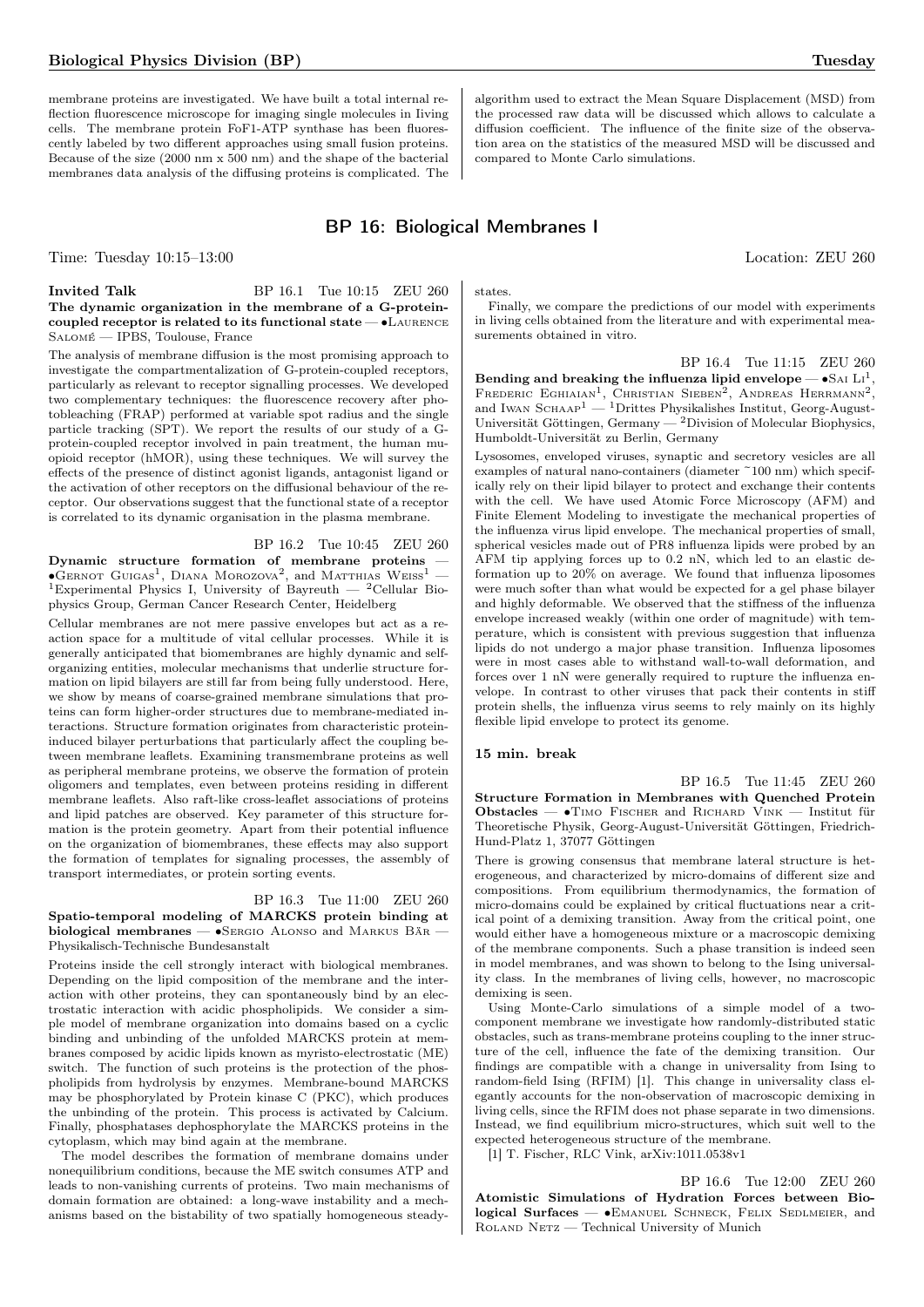Biological surfaces interact via a complex interplay of various forces, some of which still elude a quantitative theoretical description. For instance, the experimentally observed repulsion between hydrophilic surfaces at short distances, known as hydration repulsion, is not yet fully understood, despite its crucial role in controlling the equilibrium distance between biomembranes. In this study we use atomistic molecular dynamics simulations to quantify the water-mediated repulsion between extended hydrophilic surfaces as a function of their distance. By using a novel method, based on the determination of the pressuredependent chemical potential of water between the surfaces, we obtain pressure-distance relationships with very high accuracy. For rigid surfaces we find oscillations in the repulsion strength, originating from the discrete nature of water molecules. For soft surfaces we find a monotonic increase in the repulsion strength with decreasing water layer thickness. The latter case resembles the interaction of soft, hydrophilic biomembrane surfaces. Here, our results show quantitative agreement with experiments over the whole data range.

BP 16.7 Tue 12:15 ZEU 260 Molecular Dynamics simulations of phase separation of ternary lipid-cholesterol structure — •DAVIT HAKOBYAN and Andreas Heuer — WWU Münster, Institut für Physikalische Chemie, Corrensstraße 30, 48149 Münster, Germany

This project is supported by SFB 858

The separation of liquid-ordered and liquid-disordered phases of lipids in membranes is a subject of continued experimental and theoretical investigations. Yet, the driving force of phase separation is still to be understood. Comparison of energetic and entropic components between cholesterol-saturated lipid and cholesterolunsaturated lipid complexes [1] indicates that phase separation is the consequence of a cooperative effect of lipids and cholesterols interactions. Here we present the results of coarse-grained (CG) simulations using MARTINI potential [2] for binary dipalmitoyl phosphatidylcholine (DPPC) /dilinoleyl phosphatidylcholine (DUPC) and ternary DPPC/DUPC/CHOL systems. Investigation of temporal evolution of order parameters as a function of nearest-neighbors shows rather clear distinction between systems with and without CHOL. For the former case the order parameter for the saturated DPPC is differentiated among nearest neighbors while for the latter case it is not, which might be thought of as a distinctive property of phase separated and mixed systems. The numerical analysis is complemented by studying a more detailed united atom model of the same system.

[1] Z. Zhang, et al., J. Phys. Chem. B, 111, 12888-12897, 2007.

[2] S.J. Marrink, et al., J. Phys. Chem. B, 111, 7812-7824, 2007.

BP 16.8 Tue 12:30 ZEU 260

Calculating Partition Coefficients From Atomistic Computer Simulations —  $\bullet$  Axel Arnold<sup>1</sup>, Thorsten Köddermann<sup>2</sup>, and DIRK REITH<sup>2</sup> — <sup>1</sup>ICP, Universität Stuttgart, Germany — <sup>2</sup>Fraunhofer SCAI, St. Augustin, Germany

The partition coefficient (log POW) of a substance measures its solubility in octanol compared to water. This can be seen as a simple model for its solubility in biological membranes, which is a rough estimate for toxicity. If a substance is hardly soluble in octanol, it is practically impossible for it to enter (human) cells, and therefore it is less likely to be toxic. On the other hand, for novel drugs it might be important to penetrate the cell through the membrane, or even integrate into it.

Being able to determine the log POW a priori from computer simulations would therefore be an important step towards virtual drug design. Up to now, heuristic approaches based on functional groups are mostly used to estimate the log POW, and only there were only a few computer simulations studies trying to calculate the partition coefficient ab initio.

We present a method to reliably calculate log POW values from atomistic computer simulations. It is based on the calculation of solvation free energies using thermodynamic integration. First results demonstrate that this generic approach is able to predict log POW values for alcohols better than the classical heuristic methods.

BP 16.9 Tue 12:45 ZEU 260 The pico- to nanoscond dynamics in phospholipid bi- and  $\text{monolayers}$  —  $\bullet$ SEBASTIAN BUSCH<sup>1</sup> and TOBIAS UNRUH<sup>2</sup> – <sup>1</sup>Technische Universität München, Forschungs-Neutronenquelle Heinz Maier-Leibnitz (FRM II) and Physik Department E13, 85748 Garching bei München, Germany — <sup>2</sup>Friedrich-Alexander-Universität Erlangen-Nürnberg, Lehrstuhl für Kristallographie und Strukturphysik, 91058 Erlangen, Germany

The dynamics of phospholipid molecules on the pico- to nanosecond time scale was studied with incoherent quasielastic neutron scattering.

Looking at stacks of bilayers [1], it was found that the observed motions of the molecules agree very nicely with preceding MD simulations [2]. The effect of several additives (except cholesterol) was negligible on this time scale [3].

In this contribution, we will concentrate on the evolution of the dynamics of the phospholipid molecules when going from stacks of bilayers to single bilayers (vesicles) and monolayers (as a stabilizing layer on oil-in-water dispersions).

[1] S. Busch et al., JACS 132(10):3232, 2010

 $[2]$ E. Falck et al., JACS $130(1).44, \, 2008$ 

[3] S. Busch et al., BBA Biomembranes, in print,

doi:10.1016/j.bbamem.2010.10.012

## BP 17: Biophysics I: Bionics and Biomaterials (joint AG jDPG, BP)

Time: Tuesday 10:30–12:10 Location: HSZ 201

## **Invited Talk** BP 17.1 Tue 10:30 HSZ 201 Quo vadis Bionik? Möglichkeiten und Grenzen naturinspirierter Technologie — ∙Christoph Neinhuis — Technische Universität Dresden, Institut für Botanik, Dresden, Deutschland

Die Bionik oder Biomimetik hat in den vergangenen Jahren eine erhebliche Popularität erlangt und wird, nachdem sie über Jahrzehnte ein Schattendasein geführt hat, heute mit erheblichen Mitteln gefördert. Es hat sich eine lebendige Wissenschaftsgemeinschaft der Erforschung biologischer Prinzipien zum technischen Nutzen verschrieben. Tatsächlich ist, trotz aller Anstrengungen, weltweit bis heute nur ein winziger Bruchteil der Organismen auf seine Eigenschaften hin untersucht und das wird auch auf absehbare Zeit so bleiben. Auf der anderen Seite ist trotz aller Förderung und der zunehmenden Anzahl von Forschern auf dem Gebiet die Zahl der tatsächlich realisierten Produkte relativ gering. Und es bleibt selbst bei den bekannten Beispielen immer die Frage, ob es sich tatsächlich um Bionik handelt.

Der Vortrag soll zum einen diesen Konflikt beleuchten, auf der anderen Seite aber die Möglichkeiten, die in der Suche nach Lösungen aus der Natur liegen beleuchten.

Invited Talk BP 17.2 Tue 11:00 HSZ 201 Mikrostrukturierte Haftoberflächen - Vom Vorbild Natur zu praktischen Anwendungen — • EDUARD ARZT, DADHICHI PARET-

kar und Elmar Kroner — INM - Leibniz-Institut für Neue Materialien und Universität des Saarlandes, Saarbrücken, Deutschland

Die Evolution hat verschiedene Oberflächen hervorgebracht, die spezielle Funktionen in optischer, thermodynamischer, hydrodynamischer oder mechanischer Hinsicht erfüllen. Beispiele sind der Mottenaugen-Effekt, der Lotus-Effekt, der Haifischhauteffekt und neuerdings der Gecko-Effekt. Das gemeinsame physikalische Prinzip ist die gezielte Mikro- und Nanostrukturierung, die inzwischen auch im Labor nachgebildet werden kann. Dieser Vortrag behandelt grundlegende Prinzipien der physikalischen Haftung von fibrillären Haftoberflächen und beleuchtet die Mechanismen aus der Sicht der Kontaktmechanik. Schwerpunkt sind die Erfolge bei der Entwicklungen künstlicher Gecko-Oberflächen, die interessante Anwendungen im Haushalt, in der Biomedizin, sowie bei Hygiene- und Sportartikeln versprechen.

D. R. Paretkar, M. Kamperman, A. S. Schneider, D. Martina, C. Creton and E. Arzt, Bioinspired pressure actuated adhesive system, Mat. Sci. Eng. C, in press

M. Kamperman, A. del Campo, R. McMeeking and E. Arzt, Functional adhesive surfaces with Gecko effect: the concept of contact splitting, Adv. Eng. Mats. 12, 335-348 (2010)

G. Guidoni, D. Schillo, U. Hangen, G. Castellanos, E. Arzt, R. M. Mc-Meeking, and R. Bennewitz, Discrete contact mechanics of a fibrillar surface with backing layer interactions, J. Mech. Phys. Sol., in press (2010)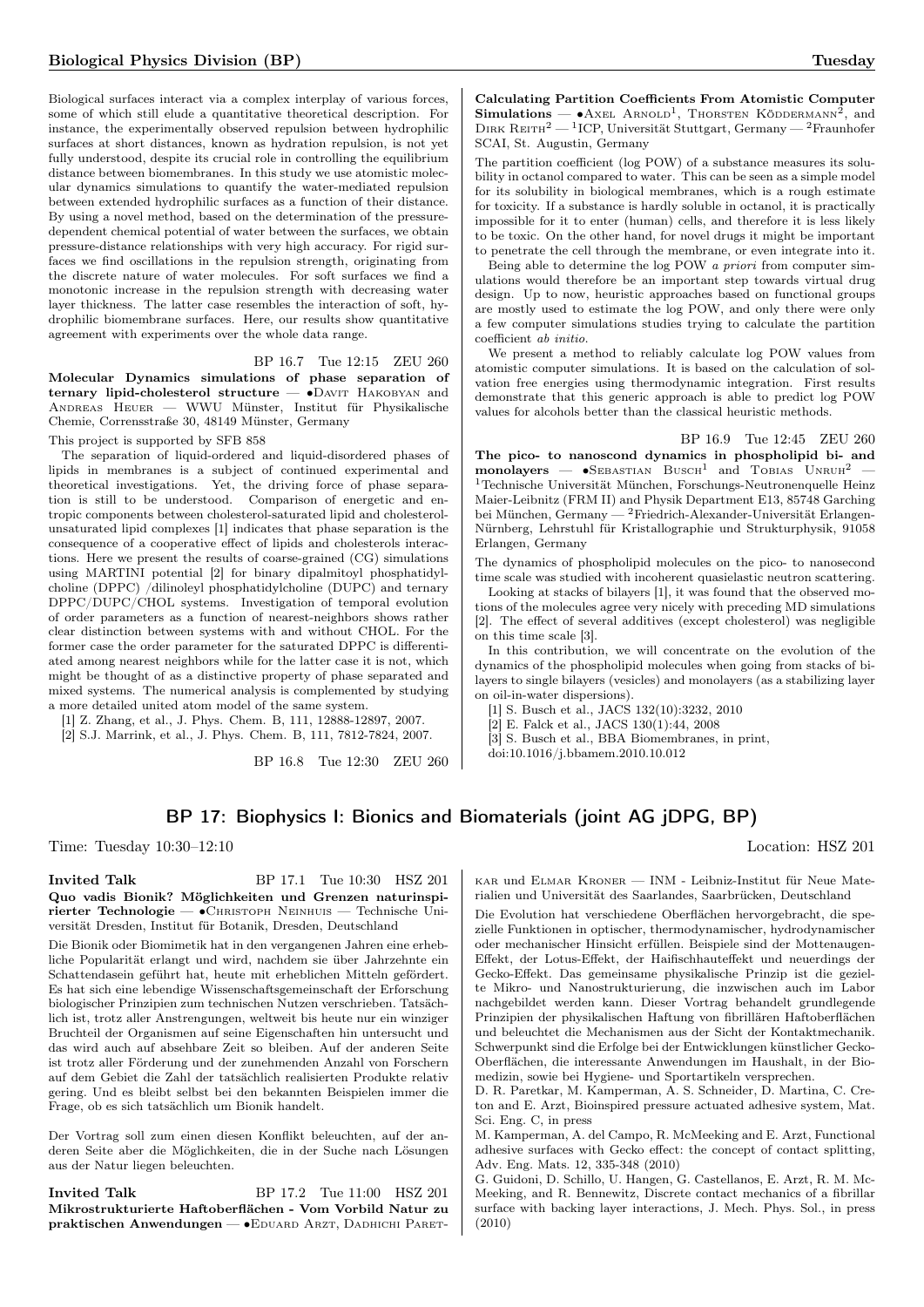C. Greiner, R. Spolenak and E. Arzt, Adhesion design maps for fibrillar adhesives: the effect of shape, Acta Biomater. 56, 597-606 (2009) A. del Campo, C. Greiner and E. Arzt, Contact shape controls adhesion of bioinspired fibrillar surfaces, Langmuir 23, 10235-10243 (2007).

## Break (10 min)

**Invited Talk** BP 17.3 Tue 11:40 HSZ 201 Plant movements and biomimetic actuators — •PETER FRATZL, Sebastien Turcaud, John Dunlop, Matt Harrington, and Ingo BURGERT — Max Planck Institute of Colloids and Interfaces, Potsdam, Germany

The secondary plant cell wall is a composite of cellulose nano-fibrils and a water-swelling matrix containing hemicelluloses and lignin. Re-

## BP 18: Single-Molecule Biophysics II

Time: Tuesday 14:00–15:15 Location: ZEU 250

**Invited Talk** BP 18.1 Tue 14:00 ZEU 250 Amyloid at the nanoscale: single molecule and ensemble studies of amyloid-lipid interactions — •VINOD SUBRAMANIAM Nanobiophysics, MESA+/MIRA, University of Twente, Enschede, The Netherlands

Misfolding and aggregation of proteins into nanometer-scale fibrillar assemblies is a hallmark of many neurodegenerative diseases. Despite decades of research, the underlying biophysics remains a mystery. A particularly interesting and relevant question is the role of early aggregates in modulating the dynamics of protein nucleation and aggregation, and the mechanism of interactions of these species with lipid membranes. The transient nature, inherent heterogeneity, and low numbers of early stage aggregates necessitate single molecule spectroscopy approaches and other methods that can detect distributions of structures in ensembles.

We have worked extensively on the conformational dynamics and self-assembly of the human intrinsically disordered protein alphasynuclein, involved in the etiology of Parkinson's disease. In this talk, I will summarize recent work using a broad repertoire of quantitative single molecule and ensemble biophysical techniques to characterize, at nanometer length scales, conformational and morphological details of alpha-synuclein amyloid nanostructures, and their interactions with lipid membranes.

## BP 18.2 Tue 14:30 ZEU 250

Magnetic force driven dissociation kinetics in case-mixed protein interaction assays — ∙Asha Jacob, Leo J. van IJzendoorn, ARTHUR M. DE JONG, and MENNO W.J. PRINS - Eindhoven University of Technology, The Netherlands

We quantify dissociation kinetics in assays with mixed specific and non-specific protein interactions. Ligand coupled superparamagnetic particles are incubated on surfaces coated with a mixture of specific receptors and non-specifically interacting proteins. Consequently, a casemixed population of surface bound particles is formed with different binding strengths. Magnetic field gradients were used to apply translational forces on the bound complexes, either constant or increasing in time (applying a loading rate). Using a multi-component dissociation analysis, we observe case-dependent dissociation mechanisms of the particles. The classical Bell and Evans model successfully describes bond dissociation from the deep potential well of a specific bond. Bond characteristics in terms of rate constants, energy barriers and minima's in the dissociation pathway are revealed for the anti-biotin/biotin and streptavidin/biotin bond; and are in good agreement with values from SPR, other force clamp techniques, and molecular dynamics calculations. The particles bind non-specifically via interactions that show a force induced dissociation mechanism distinctly different from that cent experiments showed that this swelling capacity helps generating growth stresses, e.g., in conifer branches or in the stem when subjected to loads. A similar mechanism also provides motility to wheat seeds. A simple mechanical model for the cell wall predicts that - depending on the detailed architecture of the cellulose fibrils - swelling may lead either to significant compressive or tensile stresses or to large movements at low stresses. The model reproduces most of the experimental observations in the wood cells and in the awns of wheat seeds. The general principle is based on the modification of the isotropic swelling of a gel by embedded oriented fibres, or on a non-symmetric distribution of swelling elements in an elastic body. More generally, actuation systems in plants provide guidelines for designing material architectures suitable to convert isotropic swelling into complex movements and forces of various kinds and directions.

of the specifically bound particles. The ability to rapidly differentiate and characterize specific and non-specific protein interactions in parallel, and affinity-rank different protein-ligand interactions on the basis of their binding pocket characteristics, will find various applications.

BP 18.3 Tue 14:45 ZEU 250 Friction dynamics of peptides at polar and non-polar surfaces — ∙Aykut Erbas, Dominik Horinek, and Roland R. Netz — Technische Universitaet Muenchen, Physik Department, Garcing, Germany

The friction forces and mobilities for the  $C_{16}$  spider silk and various peptides on polar and non-polar surfaces are investigated using molecular dynamics simulations. For both surfaces, the velocity dependence of the monomer mobility is determined and interpreted with non-linear analytical models. The obtained diffusion coefficients are in good agreement with experiments. It is concluded that the reason for the high friction forces on polar surfaces is hydrogen bonding. It is further shown that each hydrogen bond contributes equally to the total friction force, independent of the concentration of surface-polar groups or the type of amino acid.

BP 18.4 Tue 15:00 ZEU 250 Getting closer to the nature of specific bonds: Dynamic force spectroscopy on the binding of monoclonal antibodies and tau peptides —  $\bullet$ WAGNER CAROLIN<sup>1</sup>, SINGER DAVID<sup>2</sup>, HOFFMANN  $\text{RALF}^2$ , and KREMER FRIEDRICH<sup>1</sup> — <sup>1</sup>Leipzig University, Department of Molecular Physics, Leipzig, Germany — <sup>2</sup>Leipzig University, Center for Biotechnology and Biomedicine, Leipzig, Germany

Optical tweezers-assisted dynamic force spectroscopy (DFS) is employed to investigate specific receptor/ligand-bonds on a single contact level. Here, the specific binding of two monoclonal antibodies (mAbs), HPT-110 and HPT-104, to synthetic tau-peptides with different phosphorylation pattern is analyzed. The specificity of HPT-110 to the taupeptide containing a phosphorylation at Ser235 and of HPT-104 to the tau-peptide containing a phosphorylation at Thr231 is confirmed. Additionally, our approach allows for a detailed characterization of the unspecific interactions that are observed between HPT-104 and the peptide phosphorylated only at Ser235 and between HPT-110 and the peptide phosphorylated only at Thr231. By analyzing the measured rupture-force distributions it is possible to separate unspecific from specific interactions. Thereby for the latter characteristic parameters like the lifetime of the bond without force t0, the characteristic length xts and the free energy of activation DG are determined. The results are in accordance with conventional ELISA tests but offer a much more refined insight.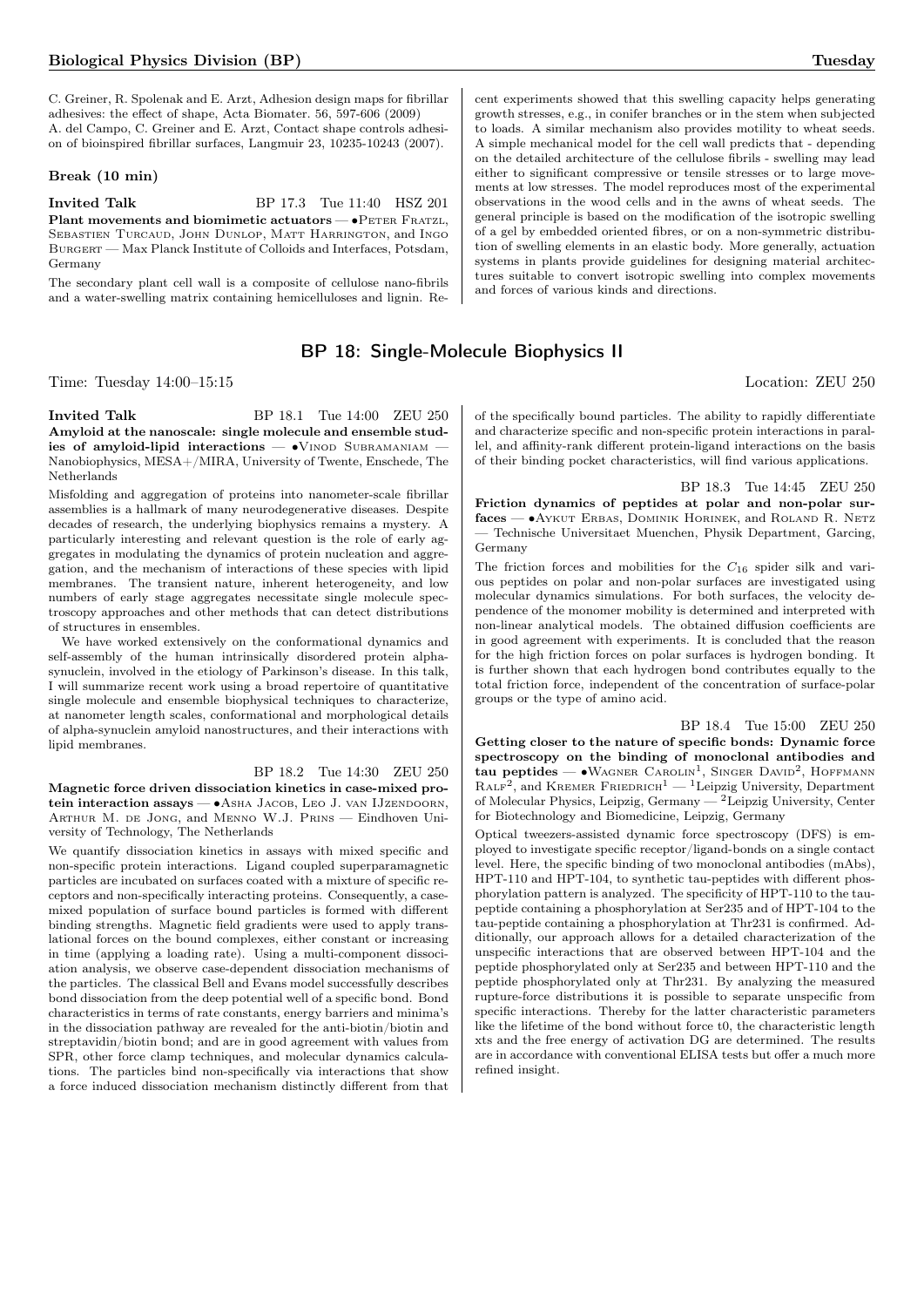## BP 19: Biological Membranes II

Time: Tuesday 14:00–15:15 Location: ZEU 260

# pear in the coarse-grained dynamics as dissipation and thermal noise.

BP 19.1 Tue 14:00 ZEU 260 Lipid Bilayer Membranes on Multistimuli-Responsive  $Poly(N-isopropylacrylamide)$  Copolymer Cushions ∙Martin Kaufmann<sup>1</sup> , Yunfei Jia<sup>1</sup> , Carsten Werner1,<sup>2</sup> , and TILO POMPE<sup>1</sup> — <sup>1</sup>Leibniz Institute for Polymer Research Dresden,

 $\rm{Germany} \xrightarrow{~~} 2\rm{Center}$  of Regenerative Therapies Dresden, Germany To mimic the native environment of a lipid bilayer in respect to the extracellular matrix or intracellular structures, we pursue the approach to use a thin polymer film as bilayer cushion support in order to prevent transmembrane proteins from pinning to the support. With the aim to actively tune transmembrane protein mobility, we first studied the characteristics of a bilayer membrane formed on a stimuli-responsive polymer cushion. Swelling characteristics of thin films of poly(Nisopropylacrylamid-co-carboxyacrylamid) were probed by ellipsometry and quartz crystal microbalance (QCM) and found to switch in thickness between 15 nm and 150 nm depending on monomer composition,  $pH$  and temperature. The mobility of lipid bilayer on top of the cushions, as analyzed by fluorescence recovery after photobleaching (FRAP), yielded higher lipid diffusion coefficients ((6.3 - 9.6)  $\mu$ m<sup>2</sup>s<sup>-1</sup>) in comparison to solid glass supports  $((3.0 - 5.9) \ \mu \text{m}^2 \text{s}^{-1})$  independent of the swelling state of the polymer cushion. This finding revealed a very weak coupling of the lipid bilayer with the polymer cushion. Further, focus of interest is set on the impact of the tunable frictional drag between transmembrane adhesion receptors (integrins) and cushion support, which is expected to influence mobility, activation, and receptor clustering.

BP 19.2 Tue 14:15 ZEU 260

Lipid bilayers interacting with polymer chains — ∙Marco WERNER<sup>1,2</sup> and JENS-UWE SOMMER<sup>1,2</sup>  $-$ <sup>1</sup>Leibniz-Institut für Polymerforschung Dresden, Germany — <sup>2</sup>Technische Universität Dresden - Institut für Theoretische Physik

We apply the bond fluctuation model [I. Carmesin and K. Kremer, Macromol. 21, 2819 (1988)], a lattice-based Monte Carlo method, to study amphiphile bilayers and their interactions with polymers. Hydrophobic interactions are induced by explicit solvent. This allows us to simulate self assembling planar bilayers, vesicles and hydrophobic polymers avoiding artificial freezing effects. We focus on the spectrum of effects which arise when bringing together fluctuating bilayers and flexible polymers of various compositions and hydrophobic interactions. Particular effects like translocation of polymers through membranes [T. Goda, Y. Goto and K. Ishihara, Biomaterials 31, 2380 (2010)] and changes in membrane-permeability [A.L. Lynch, R. Chen, P.J. Dominowski, E.Y. Shalaev, R.J. Yancey Jr. and N.K.H. Slater, Biomaterials 31, 2380 (2010)] have been observed experimentally and might become relevant for drug delivery and cell reprogramming. In our simulations we use the local permeability of the membrane as a measure for the perturbation due to interacting polymers. We found that homopolymers with moderate hydrophobicity get weakly adsorbed hence inducing larger fluctuations. This enhances the permeability for solvent locally. On the other hand, strongly hydrophobic chains are trapped in the hydrophobic layer where they act as stoppers for permeating solvent.

BP 19.3 Tue 14:30 ZEU 260 Surface viscosity and intermonolayer friction in a soft, solvent-free model of lipid bilayers — •MARTIN HÖMBERG and Marcus Müller — Institut für Theoretische Physik, Georg-August-Universität, 37077 Göttingen, Germany

In coarse-grained models of lipid bilayers one integrates out several microscopic degrees of freedom so that the study of membranes comprising thousands of lipids becomes feasible in computer simulations. Thermodynamical, structural, and mechanical properties of biological bilayers can be accurately reproduced in these models. However, the coarse-graining also eliminates degrees of freedom that should apHence, the coarse-grained and the actual dynamics may differ severely.

Here we employ a solvent-free, coarse-grained model to analyze two dynamical quantities: the surface viscosity and the intermonolayer friction. We compare the surface viscosity obtained within a Green-Kubo approach with the one obtained from reverse NEMD simulations. The measurement of the intermonolayer friction differs from experiments and simulations with an explicit solvent, therefore we are using a modified version of the SL-theory of the dynamics of bilayer undulations and another Green-Kubo approach for obtaining it.

Finally, we discuss how to map our bead-spring model onto a twodimensional model of coupled monolayers where the lipids are represented by point particles. The interactions and the thermostat are tuned so that it reproduces the RDF and the structure factor, but more importantly also the surface viscosity and the intermonolayer friction.

BP 19.4 Tue 14:45 ZEU 260

Chemical oscillations in cell membranes —  $\bullet$ CHRIS HÄNDEL<sup>1</sup>, UNDINE DIETRICH<sup>2</sup>, SERGIO ALONSO<sup>3</sup>, MARKUS BÄR<sup>4</sup>, and JOSEF  $K\ddot{a}s^5$  — <sup>1</sup>Division of Soft Matter Physics, University of Leipzig, Germany — <sup>2</sup>Division of Soft Matter Physics, University of Leipzig, Germany — <sup>3</sup>Physikalisch-Technische Bundesanstalt, Berlin, Germany — <sup>4</sup>Physikalisch-Technische Bundesanstalt, Berlin, Germany — <sup>5</sup>Division of Soft Matter Physics, University of Leipzig, Germany

The MARCKS protein is an actin filament cross-linking protein which has relevant functions in different organisms. It is located at the plasma membrane and interacts via electrostatic forces with PIP2 containing cell membranes. In a model membrane, designed by a mixed DPPC/PIP2- monolayer, the binding of MARCKS peptide to the membrane increases the lateral pressure. The unbinding dynamics modulated by PKC generates a reaction-diffusion system. This leads to oscillations of the lateral pressure which can be attributed to changes in the liquid condensed domain size. An adequate and sensitive tool for monitoring these oscillations is the Langmuir trough technique combined with a film balance. The present work confirms the theoretical calculations of this reaction-diffusion system by using model membranes. These calculations describe the dynamic distribution of acidic lipids in response to cytosolic proteins and regulating enzymes. We obtained oscillations in lateral pressure and analyzed the images of the domains depending on the lateral pressure. Furthermore, our results indicate that the oscillations correlate with changes in shape and size of the domains.

BP 19.5 Tue 15:00 ZEU 260 Minimalistic model for bilayer membranes hydrophobic inclusions: application to membrane fusion —  $G_{IOVANNI}$  MARELLI<sup>1</sup>, JELGER RISSELADA<sup>2</sup>, and •Marcus Mueller<sup>1</sup> — <sup>1</sup>Insitut für theoretische Physik Frederich Hund Platz 1 37077 Goettingen — <sup>2</sup>Max Planck Institute for Biophysical Chemistry, Fassberg 11 37077 Göttingen

We develop a coarse-grained solvent free model to study the interactions of a hydrophobic inclusion with a lipid membrane. For different sets of system's parameters we have calculated the mechanical properties of the self-assembled structures (eg., bending rigidity and line tension of a pore) as well as the phase behavior (lamellar vs inverted hexagonal morphology). We propose two alternative methods to describe a hydrophobic inclusion: a rigid cylinder or a collection of tightly coupled particles and place it in the hydrophobic shell of the membrane. The inclusion induces in the membrane a local ordering of the lipids (e.g. packing effects) and a long-range distortion of the membrane thickness. The surface tension induced by the protein induce pore formation at a certain distance away from its center and the superposition of many proteins result in a stable pore and we present the local pressure profile. This is a first step towards studying the role of the proteins in the fusion process and to understand how their radius and surface tension can select different fusion pathways.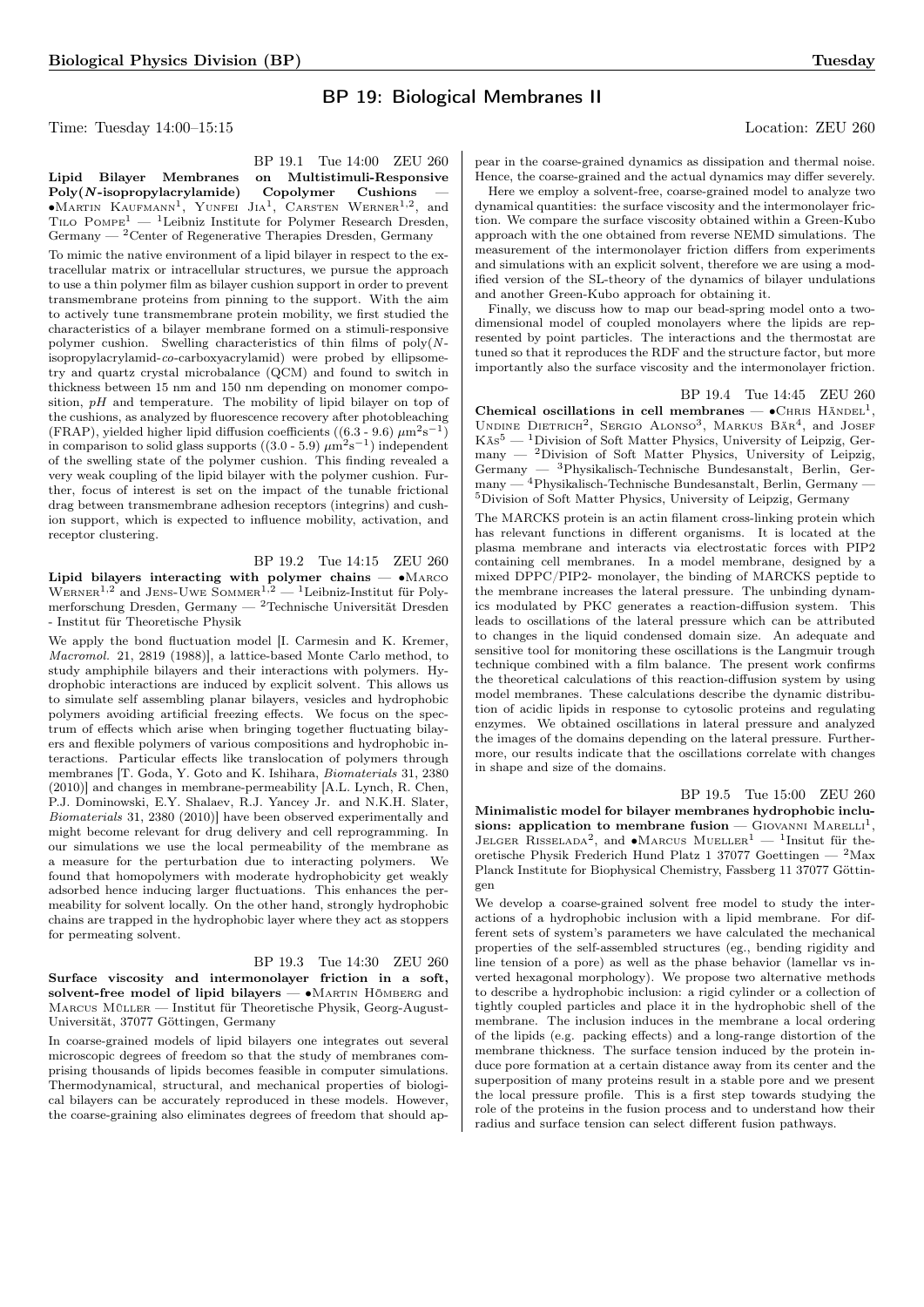## BP 20: Neurobiophysics

Time: Wednesday 10:15–13:00 Location: ZEU 250

**Invited Talk** BP 20.1 Wed 10:15 ZEU 250 Quantitative universality and non-local interactions in neural pattern formation — •MATTHIAS KASCHUBE — Lewis-Sigler Institute for Integrative Genomics and Physics Department, Princeton University, Princeton NJ, USA

The occurrence of universal quantitative laws in a strongly interacting multi-component system indicates that its behavior can be elucidated through the identification of general mathematical principles rather than by the detailed characterization of its individual components. In this talk I show that universal quantitative laws govern the spatial layout of orientation selective neurons in the visual cortex in three mammalian species separated in evolution by more than 65 million years. Most suggestive of a mathematical structure underlying this universality, the average number of pinwheel centers per orientation hyper-column in all three species is statistically indistinguishable from the constant  $\pi$ . Mathematical models of neural pattern formation can reproduce all observed laws if non-local interactions are dominant, indicating that non-local interactions are constitutive in visual cortical development. The spatial layout adheres to these laws even if visual cortical organization exhibits marked overall inhomogeneities and when neuronal response properties are experimentally altered. These results demonstrate that mathematical principles can shape the organization of the brain as powerfully as an organism's genetic make-up.

## BP 20.2 Wed 10:45 ZEU 250

**Optically Clamping Neurons in vitro** — •KAI BRÖKING<sup>1,3,5</sup>, AHMED ELHADY<sup>1,2,4,5</sup>, RAGNAR FLEISCHMANN<sup>1</sup>, THEO GEISEL<sup>1,3,4,5</sup>, WALTER STÜHMER<sup>2,4,5</sup>, and FRED WOLF<sup>1,3,4,5</sup> — <sup>1</sup>Max-Planck-Inst. für Dynamik und Selbstorganisation, Göttingen, Germany —  $^2$ Max-Planck-Inst. für experimentelle Medizin, Göttingen — <sup>3</sup>Fakultät für Physik, Georg-August-Universität Göttingen —  $\frac{4}{3}$ Bernstein Center for Computational Neuroscience, Göttingen —  $5$ Bernstein Focus for Neurotechnology, Göttingen

Transfecting neurons to express the light-gated ion channel Channelrhodopsin2 (ChR2) makes it possible to influence their activity noninvasively, by means of photostimulation [1]. We have implemented a feedback control system using optical stimulation at  $\lambda \approx 480$  nm which can be used to regulate the firing rate of neural networks cultured on multielectrode arrays. Our system allows closed loop feedback on timescales comparable to those of synaptic response (1−5 ms). We present an experimental setup for adjusting the average firing rate of neurons by means of feedback controlled photostimulation, thus devising a way of optically clamping an ensemble of cells. [1] Boyden, E., et al., Nat Neurosci 8, 1263-1268, doi:10.1038/nn1525

#### BP 20.3 Wed 11:00 ZEU 250

A nonlinear oscillator underlies flight control in flies — ∙Jan BARTUSSEK<sup>1</sup>, KADIR MUTLU<sup>1</sup>, MARTIN ZAPOTOCKY<sup>2</sup>, and STEVEN N. Fr $x^3$  — <sup>1</sup>Institut für Neuroinformatik, Uni/ETH Zürich, Schweiz — <sup>2</sup>Akademie der Wissenschaften der Tschechischen Republik, Prag, Tschechien — <sup>3</sup>FB Bionik, Hochschule Rhein-Waal, Deutschland

Flies serve as model organisms for research on neuromotor control since decades. Despite huge efforts, it is still unclear how such complex and robust behavior emerges from a relatively small number of motorneurons. Especially, theoretical control principles that relate to the known neuromotor feedback circuits remain largely elusive. In our approach we consider the stretch activated thorax-power muscle system as a nonlinear oscillator (NLO) and the steering muscles as an external forcing, whose magnitude depends on the perceived mechanosensory feedback. We developed an experimental setup, in which a piezoelectric actuator oscillated a tethered fly's body to stimulate its mechanoreceptors. A laser Doppler vibrometer was used to measure the stimulation amplitude and phase relative to the wingbeat, while simultaneously recording the induced response of the fly. We determined regions of synchronization within the amplitude-frequency parameter space, the so-called Arnold tongues. As expected for NLOs, synchronization occurred at various ratios n/m of wingbeat frequency n and stimulation frequency m. Moreover, we show that flies display adaptive entrainment consisting of phase and frequency locking. The results emphasize the importance of the inherent nonlinearity of the musculoskeletal dynamics for understanding flight control in flies.

BP 20.4 Wed 11:15 ZEU 250

Spatio-temporal encoding of sound in the inferior collicu- $\text{lus}$   $\text{-}\text{Dominika}$  Lyzwa<sup>1</sup>, HUBERT H. LIM<sup>2</sup>, and J. Michael  $H$ ERRMANN<sup>3</sup> — <sup>1</sup>Dept. Nonlinear Dynamics, MPI for Dynamics and Self-Organization, Göttingen, Germany — <sup>2</sup>Dept. Otolaryngology, Hanover Medical University, Germany — <sup>3</sup> IPAB, School of Informatics, University of Edinburgh, U.K.

The inferior colliculus (IC) is an important stage in the auditory pathway. We study the spatio-temporal encoding taking place in the laminated central inferior colliculus. We analyze multi-unit activity (MUA) recorded from the IC in cats during acoustic stimulation with pure tones and in guinea pigs during stimulation with vocalizations of these animals as an example of natural stimulation.

Using linear discriminant analysis we obtain that for pure tone stimuli the classification into different stimulus categories is best for time intervals of the recording that contain the onset activity. The latency of the classification is found to be 5-10 ms, increasing from low to high stimulus tones. The information about the stimulus frequency is mostly contained in the first principal component of the response and at early latencies. In the recordings from the vocalization stimulation the dynamic correlations of the response properties from neuron populations along the tonotopic axis and in particular within an isofrequency lamina are investigated. The results from pure tone and natural stimulation are combined to give a phenomenological model of spatio-temporal encoding in the ICC.

## 15 min. break

BP 20.5 Wed 11:45 ZEU 250

Up-Down state stimulation of a cortical model for slow waves in sleep — Arne Weigenand, Thomas Martinetz, and ∙Jens Christian Claussen — Neuro- und Bioinformatik, Univ. zu Lübeck Neural systems exhibit complex dynamics on several time scales that can be significantly longer that that of single neuron spikes. The cortical slow oscillation is such an example where awake-like bursts (Up-states) are interrupted by Down states: low activity and absence of bursts. Up-Down state transitions are the dominant dynamical phenomenon manifesting mammalian slow wave sleep, and occur as macroscopic oscillations over the whole cortex. To model their minimal constituting dynamical mechanism still remains a challenge. An important means of model testing is to investigate perturbations of the model which correspond to an electrical stimulation in the experiment. A paradigmatic recent experiment [1] investigated the onand off switching of bursting activity in ferret brain slices. We use a conductance-based model [2] following the approach of [3] to reproduce the spike-burst dynamics and the triggering of up states as observed in [1]. We also investigate the phase diagram of the qualitatively different network states depending on the coupling strength and network noise intensity [4]. While designed for the cortical up- down switching, it could be seen as a generic model of a driven fast-slow dynamical system.

[1] Y. Shu, A. Hasenstaub, and D. A. McCormick, Nature 423, 288 (2003). [2] A. Weigenand et al, Proc. Biosignal 2010 [3] A. Compte, M.V. Sanchez-Vives, D.A. McCormick, and X. Wang, J. Neurophysiol. 89, 2707 (2003). [4] A. Weigenand et al., in preparation

BP 20.6 Wed 12:00 ZEU 250 How stochastic adaptation currents shape interspike interval statistics - theory vs experiment —  $\bullet$ TILO SCHWALGER<sup>1</sup>, KARIN FISCH<sup>2</sup>, JAN BENDA<sup>2</sup>, and BENJAMIN LINDNER<sup>1</sup> — <sup>1</sup>MPI Physik komplexer Systeme, Dresden, Germany — <sup>2</sup>Biozentrum der LMU, Department Biologie II, Planegg-Martinsried, Germany

Trial-to-trial variability and irregular spiking is an ubiquitous phenomenon throughout the nervous system. In many cases, the origin of this neural noise is not known and difficult to access experimentally. Here, we explore the possibility to distinguish between two kinds of intrinsic noise solely from the interspike interval (ISI) statistics of a neuron. To this end, we consider an integrate-and-fire model with spike-frequency adaptation in which fluctuations (channel noise) are either associated with fast ionic currents or with slow adaptation currents. We show by means of analytical techniques that the shape of the ISI histograms and the ISI correlations are markedly different in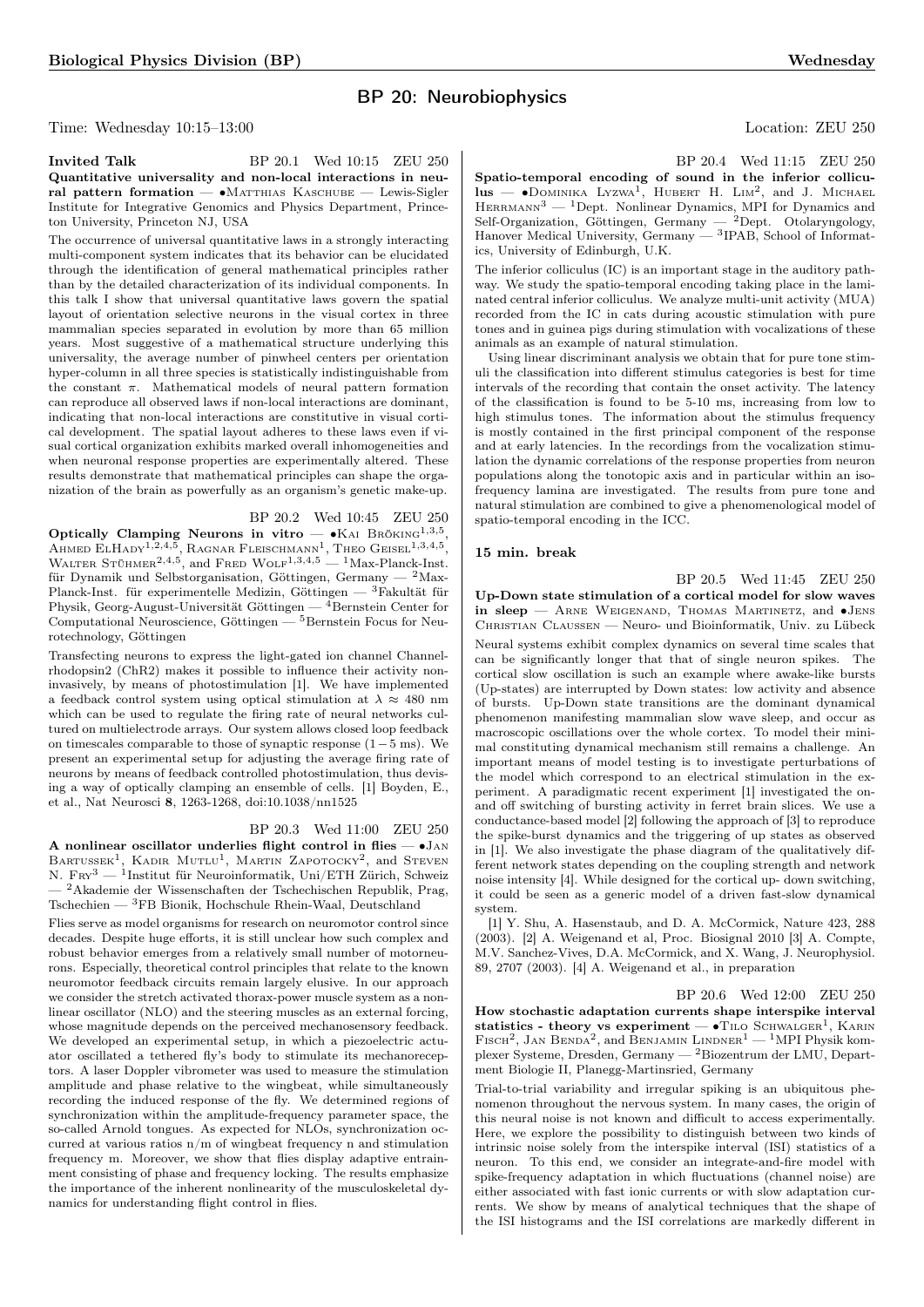both cases: for a deterministic adaptation current, ISIs are distributed according to an inverse Gaussian density and the ISI correlations are negative. In contrast, for stochastic adaptation currents, the ISI density is more peaked than an inverse Gaussian density and the serial correlations are positive. We applied these measures to intracellular recordings of locust auditory receptor cells in vivo. By varying the stimulus intensity, we observed intriguingly similar statistics corresponding to both cases of the model. The results suggest that stochasticity of slow adaptation currents may contribute to neural variability in sensory neurons. Ref.: Schwalger T, Fisch K, Benda J, Lindner B, PLoS Comp Biol 2010

BP 20.7 Wed 12:15 ZEU 250 Interspike Interval Statistics of Neurons Driven by Stochastic Oscillations: Theory vs. Experiment — • CHRISTOPH BAUERMEISTER<sup>1</sup>, TILO SCHWALGER<sup>1</sup>, ALEXANDER NEIMAN<sup>2</sup>, and BENJAMIN LINDNER<sup>1</sup> — <sup>1</sup>Max-Planck-Institut für Physik komplexer Systeme, Dresden, Germany  $-$  2Department of Physics and Astronomy, Ohio University, Athens, Ohio 45701, USA

Stochastic oscillations are a ubiquitous phenomenon in neural systems. We study the role of these oscillations in an analytically tractable model, the stochastic perfect integrate-and-fire neuron with narrowband (harmonic) noise. The latter represents stochastic oscillations. We obtain approximations for the firing statistics including interspike interval density, serial correlations and power spectrum of the spike train. We apply our formulas to experimental data of electro-sensory receptors in the paddlefish and show how to infer intrinsic parameters of this system from its firing statistics.

BP 20.8 Wed 12:30 ZEU 250 Sensitive dependence on single spike perturbations in the dynamics of cortical circuits — MICHAEL MONTEFORTE<sup>1,2,3</sup> and  $\bullet$ FRED WOLF<sup>1,2,3</sup> — <sup>1</sup>Max Planck Institute for Dynamics and Self-Organization, Göttingen, Germany — <sup>2</sup>Bernstein Center for Computational Neuroscience, Göttingen, Germany — <sup>3</sup>Georg-AugustUniversity, Göttingen, Germany

London et al. [1] recently showed that triggering a single additional spike in a cerebral cortical neuron can cause an exponentially growing cascade of extra spikes in the network that largely decorrelate the network's microstate. The network mechanism involved in this extreme sensitivity of cortical networks is currently not well understood. Here, we show in a minimal model of cortical circuit dynamics that exponential state separation after single spike and even single synapse perturbations can occur although the dynamics is stable to infinitesimal perturbations and rate responses are extremely weak. We present a conciliatory picture of exponentially separating flux-tubes around unique stable trajectories constituting the networks' state spaces. [1] M. London, A. Roth, L. Beeren, M. Häusser and P. E. Latham, Nature 466, 123 (2010);

BP 20.9 Wed 12:45 ZEU 250 Plasticity in a Spiking Neural Network Model — • CORNELIA PETROVIC and RUDOLF FRIEDRICH - Westfälische Wilhelms-Universität Münster, Institut für Theoretische Physik

We study the influence of spike-timing-dependent plasticity (STDP) in a spiking neuronal network which consists of pulse-coupled phase oscillators introduced by Haken as the lighthouse model [1]. It is a single neuron model that falls between spiking neuron models and firing rate descriptions and thus combines "best of both worlds". In the limit of slow synaptic interactions it can be reduced to the classic Wilson-Cowan and Amari type firing rate models [2,3,4]. For fast synaptic dynamics, it shows some of the complex properties of spiking neural networks.

[1] H. Haken, Brain Dynamics, Springer-Verlag, New York, Berlin, 2002.

[2] H.R. Wilson and J.D. Cowan, Biophys. J., 12 (1972), pp. 1-24.

[3] S. Amari, IEEE Trans. Systems Man Cybernet., 2 (1972), pp.

643-657. [4] C.C. Chow and S. Coombes, SIAM J.Appl. Dyn. Syst., 5 (4) (2006), pp. 552-574.

## BP 21: Biopolymers and Biomaterials II (with CPP)

Time: Wednesday 10:15–13:00 Location: ZEU 260

**Invited Talk** BP 21.1 Wed 10:15 ZEU 260 Stretching Proteins out of equilibrium: how extracellular matrix proteins serve as mechanotransducers — ∙Viola Vogel — Department of Materials, ETH Zürich, Switzerland

While physical factors and material properties regulate many cell functions, the underpinning mechanisms how cells and tissues sense mechanical stimuli and convert them into biochemical signals are not well understood. As cells explore their environments, they pull on extracellular matrix and thereby stretch those proteins that physically connect the exterior microenvironment with the contractile cytoskeleton. Detailed mechanisms will be discussed how the stretching of proteins can switch their functional display. Deciphering how proteins can serve as mechano-chemical signaling switches is not only essential to learn how cells probe and respond to their environments, but it has also far reaching implications in tissue engineering, systems biology and medicine.

## BP 21.2 Wed 10:45 ZEU 260

Formation and Confinement of Actin Networks in Mi- ${\rm\bf crochambers}\! =\! {\rm\bf s}$ Iddharth Deshpande $^1,$  Dagmar Steinhauser $^2,$ and Thomas  $P_{F}$ OHL<sup>1,2</sup> — <sup>1</sup>Chemistry Department, University of Basel, Switzerland —  $2$ Max Plank Institute for Dynamics and Self Organization, Göttingen, Germany

Our aim is to study the spatiotemporal evolution of biopolymer networks (e.g. actin, collagen, fibrin) with the aid of microfluidics and using a bottom-up approach. We have designed microfluidic devices consisting of microchambers of different shapes and sizes connected to the main channel by narrow connecting channels. High flow conditions can be achieved in the main channel to control the concentration and composition of the aqueous solution while the transport of molecules into the microchambers is governed by diffusion.

Rhodamine labeled actin monomers are used for the experiments and visualized by fluorescence microscopy. Once polymerized, the actin filaments formed inside the chamber are confined and form an entangled

actin network, which can be analyzed for various network properties such as connectivity distribution of nodes, length distribution of links, node fluctuations, link fluctuations and fluctuations in the mesh size.

The experiments with actin bundles in confinement show that the persistence length of actin bundles  $(L_p)$  increases proportionally with the number of filaments present in a bundle (*n*) as:  $L_p \approx n^{1.3}$ . In the next step, we try to form more complex networks using cross-linking proteins such as  $\alpha$ -actinin, filamin, HMM and use FRET microscopy to analyze it.

BP 21.3 Wed 11:00 ZEU 260 Mechanics and Dynamics of Individual Intermediate Filaments — ∙Bernd Nöding, Susanne Bauch, and Sarah Köster — Courant Research Centre Nano-Spectroscopy and X-Ray Imaging, University of Göttingen, Germany

The mechanical rigidity of a polymer is characterized by its persistence length  $L_P$ . In the case of the intermediate filament (IF) protein vimentin,  $L_P$  was found to be on the order of one micrometer using static measurement methods. In contrast, we perform dynamic measurements on fluorescently labeled IFs confined in microchannels, thereby realizing the Odijk confinement regime. Since IFs can be classified as semiflexible polymers  $(L \approx L_P)$  we assume the worm-like chain model for our fluctuation analysis. The channel walls are included as a parabolic potential in our calculations. Interaction of the filament and the confining microchannel gives rise to an additional length scale, the deflection length  $\lambda$ . We combine IF data with literature data for actin. Thereby we can access both the channel dimension  $d$  and  $L_P$ . which define the scaling law connecting  $\lambda$  and  $L_P$ ,  $\lambda = a \cdot d^{2/3} \cdot L_P^{1/3}$ . The scaling law is fully confirmed by our experiments. Additionally our dynamic measurements yield  $L_P$  on the order of one micrometer for vimentin filaments.

BP 21.4 Wed 11:15 ZEU 260 A constitutive law for cross-linked actin networks by ho-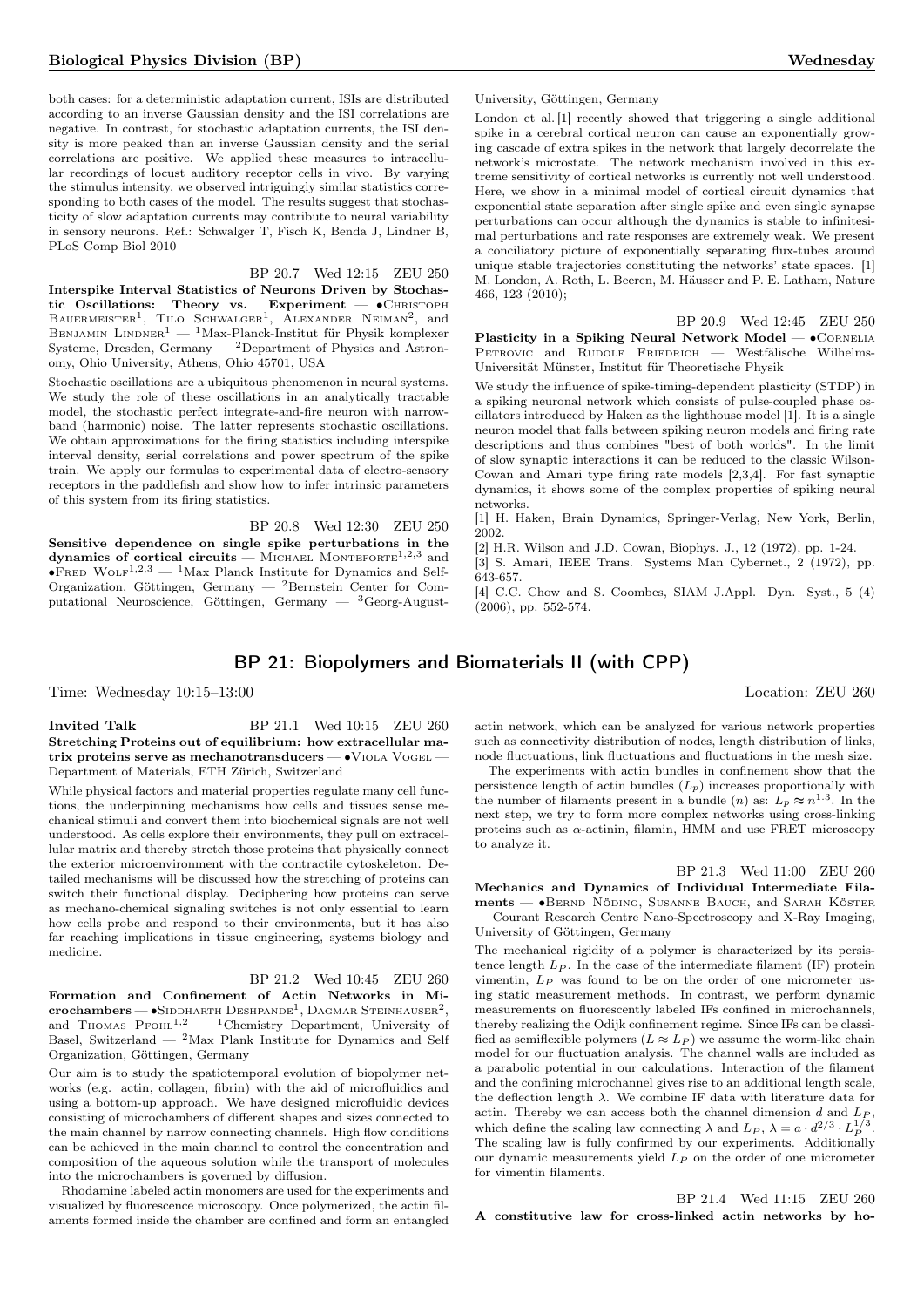mogenization techniques — DENIS CAILLERIE<sup>1</sup>,  $\bullet$ KARIN JOHN<sup>2</sup>, Chaouqi Misbah<sup>2</sup>, Philippe Peyla<sup>2</sup>, and Annie Raoult<sup>3</sup> — <sup>1</sup>L3S-R, BP 53 - 38041 Grenoble Cedex 9, France — <sup>2</sup>LSP, UJF Grenoble & CNRS, BP 87 - 38402 Saint-Martin-d'Hères, France — <sup>3</sup>LMAP5, Université Paris Descartes, 45 rue des Saints Pères, 75270 Paris Cedex 06, France

Inspired by experiments on the actin driven propulsion of micrometer sized beads we develop and study a minimal mechanical model of a two-dimensional network of stiff elastic filaments grown from the surface of a solid circle. Starting out from a discrete model of the network structure and of its microscopic mechanical behavior we derive a macroscopic constitutive law by homogenization techniques. We calculate the axisymmetric equilibrium state and study its linear stability depending on the microscopic mechanical properties. We find that thin networks are linearly stable, whereas thick networks are unstable. The critical thickness for the change in stability depends on the microscopic elastic constants. The instability is induced by the increase in the compressive load on the inner network layers as the thickness of the network increases. The here employed homogenization approach combined with more elaborate microscopic models can serve as a basis to study the evolution of polymerizing actin networks and the mechanism of actin driven motion.

#### 15 min. break

BP 21.5 Wed 11:45 ZEU 260

Dynamics and mechanics of formin mediated actin bundles — ∙Florian Rückerl, Timo Betz, and Cécile Sykes — UMR168, Institut Curie, Paris

In our experiments actin filaments and actin bundles are produced by polymerization by the formin mDia1(FH1FH2). To probe their dynamics and mechanics, we use a state of the art optical tweezers setup and create multiple traps (2 to 5) with acousto-optical deflectors (AODs). Digitally controlled AODs in time sharing mode allow to position and move several traps simultaneously. Employing a four quadrant diode as a position detector results in high temporal and spatial resolution,  $10\mu s$  and  $\langle 1 \text{nm} \rangle$ , respectively. This allows to investigate the polymerizing dynamics of mDia1 by directly observing the deflection of formin coated beads inside the optical trap. Preliminary results indicate single monomer addition events at infrequent intervals.

By attaching several beads to individual bundles we can create pico-Newton forces in arbitrary directions. The mechanical properties of the bundle are then probed by bending, pushing and pulling on the bundle. We find that pulling on a bundle leads to its elongation, presumably by relative sliding of the bundle filaments to each other.

Furthermore, the setup can be used for the direct manipulation of the bundles without beads attached to it, allowing for an in situ non invasive measurement. Correlating the local fluctuations at several positions on the bundle yields its persistence length and gives an estimate of the number of filaments in the bundle.

## BP 21.6 Wed 12:00 ZEU 260

Network Formation of Cytoskeletal Proteins — •CHRISTIAN Dammann, Bernd Nöding, Susanne Bauch, and Sarah Köster — Courant Research Centre Nano-Spectroscopy and X-Ray Imaging, University of Göttingen, Germany

The structure and function of biological systems is determined by their bio-environment. Therefore, a drop-based microfluidic device is tailored to probe context-sensitivity of biological systems. In this device a series of monodisperse aqueous drops is created and used as picoliter bio-compartments. The composition of the drops is varied from drop to drop. Thus, the biological system is encapsulated in drops with tunable chemical content. These drops are then stored in the device for long-time observations. The content composition of each individual drop can be reconstructed. Possible applications of this tool are manifold. The device proves to be suitable for in vitro studies on cytoskeletal proteins. We focus on the assembly and network formation of vimentin intermediate filament. The assembly of vimentin depends on the ionic strength. We are able to directly image the networks of the fluorescently tagged protein and show that divalent ions induce compaction of these networks.

BP 21.7 Wed 12:15 ZEU 260

Functionalized lipid bilayers for rapid cell attachment — ∙Samira Hertrich, Martin Huth, and Bert Nickel — Ludwig-Maximilians-Universität, Department für Physik and CeNS, Geschwister-Scholl-Platz 1, 80539 München

The behaviour of cells in contact to interfaces varies significantly depending on the surface properties. Bioadhesive coatings can act as an interlayer between cells and anorganic interfaces tuning the interaction of cells with the surface. Here, a multilayer system consisting of a supported lipid bilayer and two protein layers is used to produce a surface favoring neural stem cell attachment. Biotin and streptavidin act as a layer of linkers in between the lipid bilayer and the cell adhesive polypeptide AK-cyclo[RGDfC].

The trilayer system was characterised by x-ray reflectometry (D4, HASYLAB) and neutron reflectometry (N-REX, FRM2) measurements, which allowed for the determination of the layers thicknesses and the hydration of both lipids and proteins. Cell attachment to the coated surface was verified via fluorescence microscopy [1]. Microscopy confirms rapid attachment of stem cells while reflectometry indicated a dense on edge configuration of the AK-cyclo[RGDfC] thus maximizing the number of exposed RGD groups. Experiments have been performed in collaboration with E. Madarasz and G. Menzo from the Hungarian Academy of Science (HAS).

[1] Huth, M, et al., Materials 2010, 3, 4994-5006.

BP 21.8 Wed 12:30 ZEU 260 Two-component Polymer Scaffolds for Controlled Threedimensional Cell Culture —  $\bullet$ Benjamin Richter<sup>1,2</sup>, Franziska KLEIN<sup>1</sup>, THOMAS STRIEBEL<sup>1</sup>, CLEMENS FRANZ<sup>1</sup>, GEORG VON FREYMANN<sup>3</sup>, MARTIN WEGENER<sup>2</sup>, and MARTIN BASTMEYER<sup>1</sup> -<sup>1</sup>Zoologisches Institut, Karlsruher Institut für Technologie, 76131 Karlsruhe — <sup>2</sup>Angewandte Physik, Karlsruher Institut für Technologie, 76131 Karlsruhe —  ${}^{3}$ AG Optische Technologien und Photonik, Technische Universität Kaiserslautern, 67663 Kaiserslautern

Fibrous collagen or matrigel matrices are commonly used to study three-dimensional (3D) cell behaviour, but these matrices have a random pore size and are structurally and chemically ill defined. We and others have recently shown that direct laser writing (DLW) is a versatile technique to fabricate tailored 3D cell-culture scaffolds in the micrometer to nanometer range. By using an adequate photoresist, elastic 3D scaffolds for cell-force measurements have also been realized. These DLW scaffolds have been homogeneously coated with ECM molecules. Ideally, they should rather have an adjustable distribution of cell-substrate contact sites to manipulate cell adhesion and cell shape in all three dimensions. By sequential DLW of two different photoresists, composite-polymer scaffolds with distinct protein-binding properties are fabricated and selectively bio-functionalised thereafter. Cells cultured in these scaffolds selectively form cell-adhesion sites with the functionalised parts, allowing for controlling cell adhesion and cell shape in 3D - forming the basis for future designer tissue-culture scaffolds.

## BP 21.9 Wed 12:45 ZEU 260

Characterizing bacterial adhesion: The role of van der Waals forces — ∙Nicolas Thewes, Peter Loskill, Sebastian Hümbert, and KARIN JACOBS — Deparment of Experimental Physics, Saarland University, 66041 Saarbrücken, Germany

Bacterial adhesion to surfaces is a complicated process that not only depends on the type of bacterium and the type of surface, but also on subsurface composition, as we have shown in a recent study. To probe the adhesion of s. carnosus, various surfaces have been prepared, ranging from hydrophilic to hydrophobic, from smooth to rough surfaces. To probe the effect of subsurface composition on the adhesion strength, Si wafers with different Si oxide layer thicknesses have been used. Clearly, the adhesion is stronger on wafers with thin Si oxide layer, irrespective if the wafer was hydrophobized by a monolayer of silanes or not, which is a clear evidence that long-range van der Waals forces play a crucial role for bacterial adhesion. It moreover shows that subsurface composition must be taken as characteristics of a sample, much in the same way chemical composition, wetting properties or surface roughness are taken into account. An additional parameter to control is the proper immobilization of the bacteria on the AFM tip, with the help of which force/distance curves have been performed.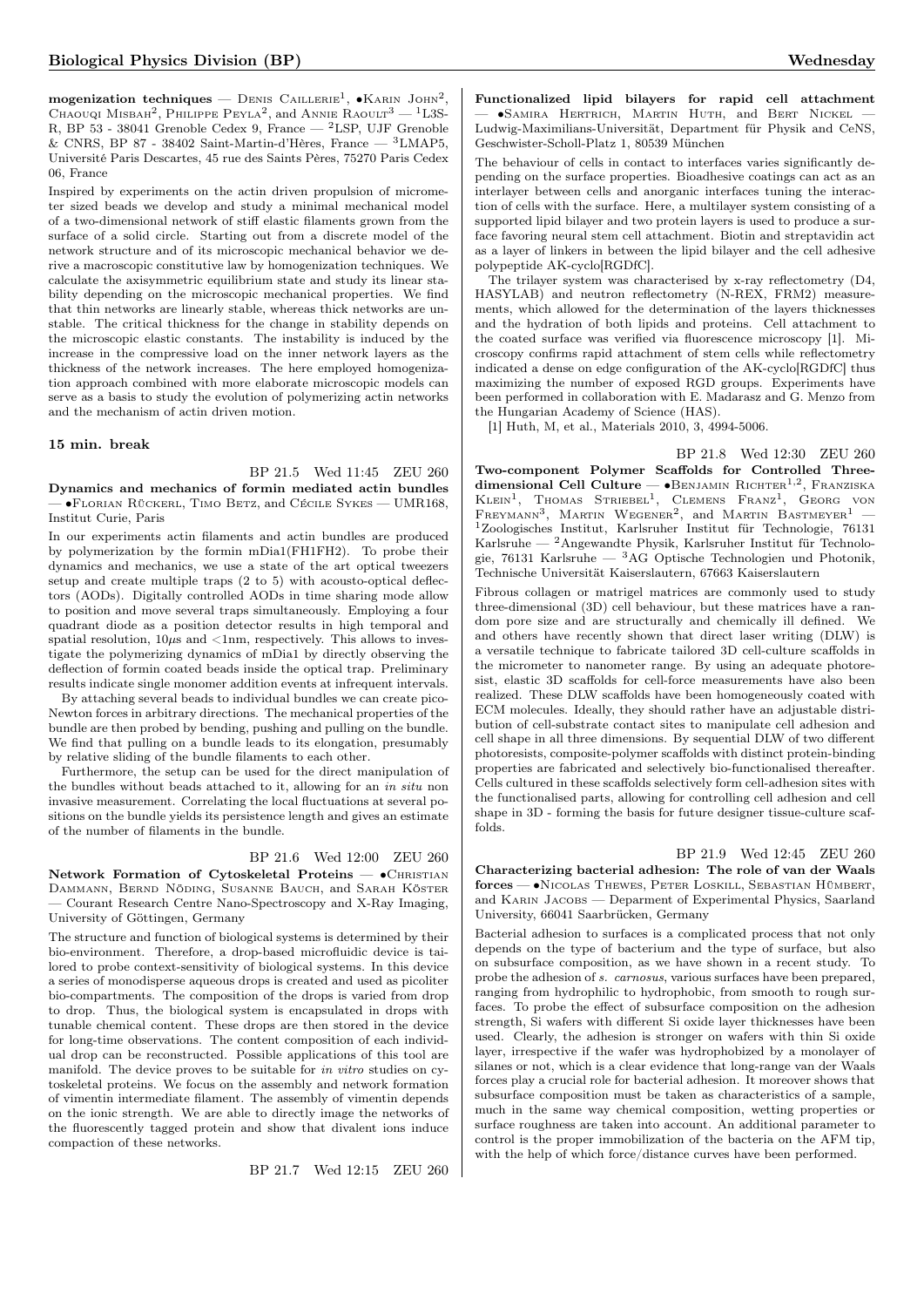## BP 22: Physics of Cells I

Time: Wednesday 15:00–17:45 Location: ZEU 250

**Invited Talk** BP 22.1 Wed 15:00 ZEU 250 The interplay between actin dynamics and membrane tension determines the shape of moving cells — •KINNERET KEREN -Department of Physics, Technion- Israel Institute of Technology, Haifa, Israel.

A central challenge in cell motility research is to quantitatively understand how numerous molecular building blocks self-organize to achieve coherent shape and movement on cellular scales. We focus on one of the classic examples of such self-organization, namely lamellipodial motility, in which forward translocation is driven by a treadmilling actin network. We combine detailed measurements of lamellipodial morphology, spatio-temporal actin dynamics and membrane tension, with mathematical modeling to explain how global shape and speed of the lamellipodium emerge from the underlying assembly and disassembly dynamics of the actin network within an inextensible membrane bag.

BP 22.2 Wed 15:30 ZEU 250

A common mechanism connects diverse reaction-diffusion models of cellular symmetry breaking — •ЕRNESTO М.<br>Nicola<sup>1</sup>, Philipp Khuc Trong<sup>2,3</sup>, Nathan W. Goehring<sup>2</sup>, and STEPHAN W. GRILL<sup>2,3</sup>  $-$  <sup>1</sup>IFISC, Institute for Cross-Disciplinary Physics and Complex Systems (CSIC-UIB), Campus Universitat Illes Balears, E-07122 Palma de Mallorca, Spain. — <sup>2</sup>Max-Planck Institute of Molecular Cell Biology and Genetics, Pfotenhauerstrasse 108, 01307 Dresden, Germany.  $-$  <sup>3</sup>Max-Planck Institute for the Physics of Complex Systems, Noethnitzer Strasse 38, 01187 Dresden, Germany.

Polarity, the asymmetry in shape present in many cells, is a common feature of many different cell types and is a important mechanism to achieve functional specialization. The initial establishment of cell polarity can be considered as a symmetry-breaking process and has attracted much attention during the last years.

We study a minimal mathematical model for polarization in massconserved systems. We find that the symmetry-breaking mechanism leading to cell polarization is similar to a Turing instability and typically divides the system in two regions as observed in experiments. We also find that the topology of the bifurcations present in the parameterspace of our minimal model is equivalent to the parameter-spaces of a number of more realistic mass-conserved reaction-diffusion models proposed in the literature. This equivalence suggests that the conservation of mass, a rapid cytoplasmic diffusion and bistability are sufficient and necessary conditions to generate cell polarity.

BP 22.3 Wed 15:45 ZEU 250

Influence of cell shape on organelle organization —  $\bullet$ NINA MALCHUS<sup>1</sup> and MATTHIAS WEISS<sup>1,2</sup> - <sup>1</sup>DKFZ c/o BIOQUANT, Heidelberg, Germany — <sup>2</sup>University of Bayreuth, Bayreuth, Germany

Cells within a tissue often display a well-defined geometry in contrast to culture cells that adopt a wide variety of phenotypes. Using patterned substrates, we have forced cells into distinct geometries and examined the subcellular organization of organelles. To this end, we quantified the positions and shapes of organelles like the nucleus and the Golgi apparatus and determined correlations of these features within an ensemble of cells and in single cells as a function of time. In particular, we find that positions and sizes of organelles show fairly large varitions in an ensemble of cells despite a common geometry and symmetry-dependent correlations between features of different organelles.

## BP 22.4 Wed 16:00 ZEU 250

Single cell motility in flow: how parasites invade tissue — ∙Sravanti Uppaluri<sup>1</sup> , Niko Heddergott<sup>2</sup> , Eric Stellamanns<sup>1</sup> , STEPHAN HERMINGHAUS<sup>1</sup>, MARKUS ENGSTLER<sup>2</sup>, and Thomas  $P_{\text{FOHL}}^{1,3}$  — <sup>1</sup>Max Planck Institute for Dynamics and Self Organization, Göttingen, Germany — <sup>2</sup>University of Würzburg, Germany – <sup>3</sup>University of Basel, Switzerland

Foreign cells in the mammalian blood stream have to navigate through a dense and rapid stream of red blood cells to invade host tissue. Trypanosomes, parasites responsible for devastating disease in Africa, are found in the mammalian bloodstream and penetrate the central nervous system during late stages of African Sleeping Sickness. Using microfluidics as a tool to mimic blood vessels, we investigate single

cell trypanosome motility. In flow, trypanosomes experience a velocity dependent lift force away from vessel walls and migrate to the centre. Purely hydrodynamic effects arising from the trypanosome's shape and density are distinguished from effects of cell motility by comparing with immobilised trypanosome behaviour. While immobilised trypanosomes are aligned parallel to the vessel walls in flow, self propelling cells orient themselves perpendicular to the wall. Typical blood vessels have a cell free layer near the channel walls due to the migration of red blood cells toward the centre of the vessel. We confirm that in high flow velocities active trypanosomes are found in the depletion layer near the . Our studies show that despite relatively high flow velocities both hydrodynamic interactions and cell motility play a strong role in the overall swimming behaviour of parasites.

#### 15 min. break

BP 22.5 Wed 16:30 ZEU 250 High-Precision Dynamics of Membrane Protrusions and Dorsal Ruffles in Mouse Fibroblasts —  $\bullet$ Erik Bernitt<sup>1</sup>, Pritpal SINGH<sup>2</sup>, CHRISTINA OETTMEIER<sup>1</sup>, CHENG-GEE KOH<sup>2</sup>, and HANS-Günther Döbereiner<sup>1</sup> — <sup>1</sup>Institut für Biophysik, Universität Bremen, Germany —  $^2$ School of Biological Sciences, Nanyang Technological University, Singapore

High-contrast microscopy techniques like total internal reflection fluorescence microscopy allow to accurately locate cellular structures. Cell dynamics can thus be precisely described using advanced localization algorithms in combination with an appropriate tracking method. We implemented a novel velocity chart method and applied it to spreading NIH 3T3 fibroblast cells. We could clearly identify a difference in cell spreading velocities of wildtype cells and cells that overexpress the PAK phosphatase POPX2. The precision of the method is thereby only limited by spatial and temporal resolution of the micrographs and thus superior to the traditional method of kymographs that relies on a preserved direction of structure propagation. We give a detailed analysis of experimental error in measuring membrane protrusion speeds. Further, we report on our latest advances in the quantification of the dynamics of dorsal ruffles that are a characteristic feature of POPX2 overexpressing cells. Function and mechanism of dorsal ruffles are still under discussion and quantitative dynamic data is missing. Therefore our data provides the basis for the establishment of models describing dorsal ruffle dynamics.

BP 22.6 Wed 16:45 ZEU 250 Spatio-Temporally Controlled Cues Mediating Cell Migration — Börn Meier and ∙Doris Heinrich — Faculty of Physics and Center for NanoScience (CeNS), Ludwig-Maximilians-Universität München, Geschwister-Scholl-Platz 1, 80539 München, Germany

Cell migration relies on iterative pseudopod extension, which is based on internally controlled actin polymerization. In the chemotactic model organism Dictyostelium discoideum, robust intracellular feedback systems of complex protein interactions ensure directed cell migration towards an external chemotactic stimulus. Here, we investigate how external, spatiotemporally varying cues influence pseudopod generation and intracellular actin distribution in living cells. To relate the dynamics of pseudopod formation to the spatial distribution of chemotactic key players, we developed a microfluidic chamber with three independently tunable inlets to generate large scale spatiotemporally controlled gradient fields. For a quantitative description of cellular repolarization dynamics, we reverse the chemotactic gradient direction on freely tunable timescales. In response, we observe the time-resolved spatial distribution of actin polymerization in the evolving external gradient field. We can control cell migration by increasing the switching frequency of the gradient direction up to the point, where we chemically trap the cells.

BP 22.7 Wed 17:00 ZEU 250 Actin network growth in the tail of small propelled particles — ∙Julian Weichsel and Ulrich S. Schwarz — ITP and Bioquant, University of Heidelberg

In the lamellipodium of migrating animal cells, the growth of the actin network against the plasma membrane generates the work required to push the cell envelope forward. The same mechanism is exploited by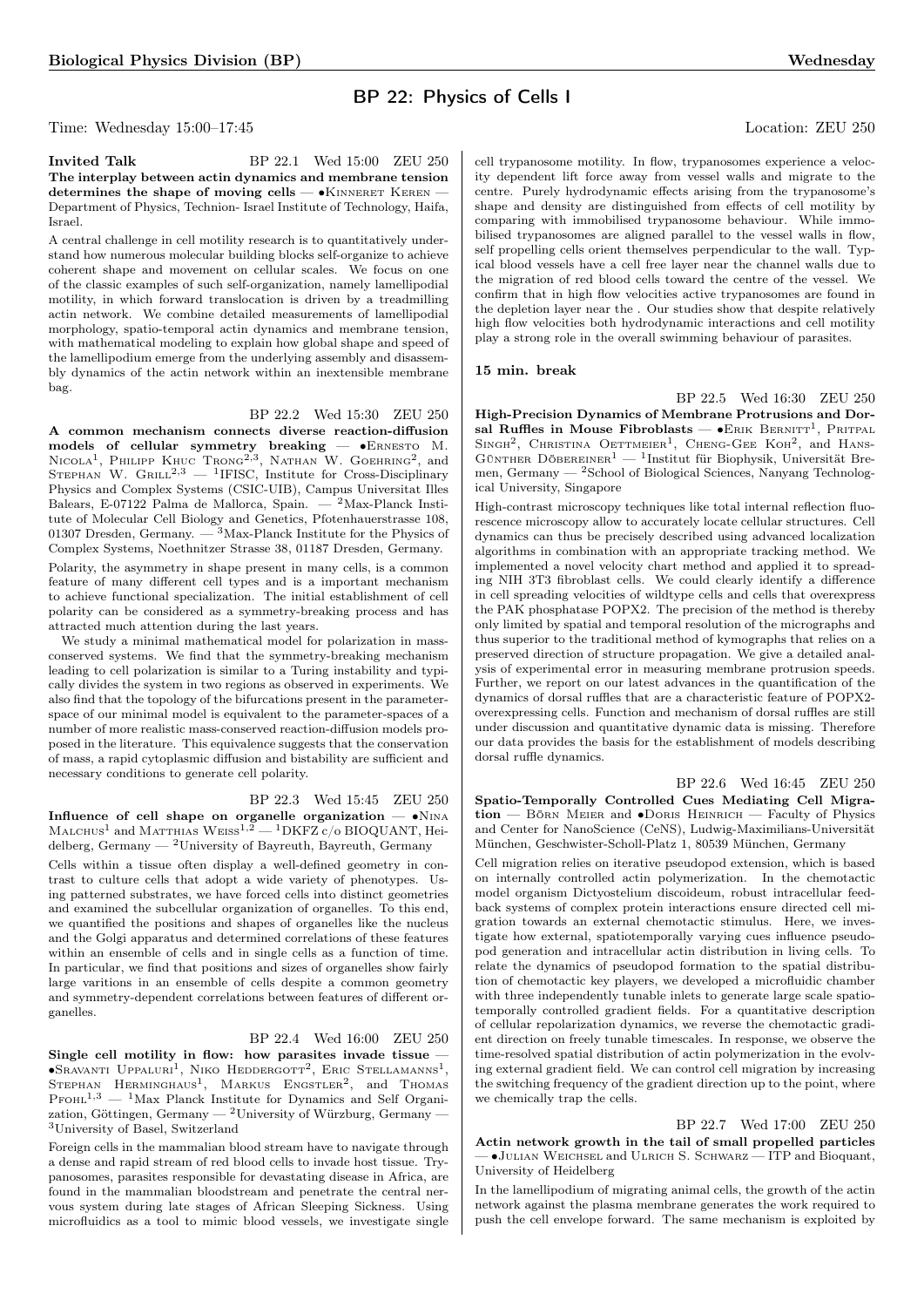pathogens like the Listeria bacterium and the Vaccinia virus as they propel themselves forward in the cytoplasm of the infected host cell. In fact even plastic beads, vesicles or oil droplets can be propelled in this way in in-vitro assays. We have shown before with stochastic network simulations and a rate equation theory that the steady state structure of the growing actin network in the lamellipodium can dramatically change as a function of network growth velocity [1]. Here we extend this description to curved obstacles in a piecewise-linear approximation in two dimensions. By using adequately rotated reference frames, we again find similar transitions in the actin network behind small propelled particles.

[1] Weichsel, J., and Schwarz, U. S. Two competing orientation patterns explain experimentally observed anomalies in growing actin networks. PNAS 107, 14 (2010), 6304–6309.

BP 22.8 Wed 17:15 ZEU 250 Cell-substrate impedance analysis of cellular motility — ∙Helmar Leonhardt, Matthias Gerhardt, and Carsten Beta — Institute of Physics and Astronomy, University of Potsdam, Germany

Electric cell-substrate impedance sensing (ECIS) measures the frequency dependent impedance of a small disc-shaped electrode to ac current in the presence of cells. Cells on the electrode restrict the current path, forcing it to pass through the gaps between neighboring cells or through the cell membranes. We have applied ECIS to motile cells of the social amoebae Dictyostelium discoideum. During starvation, Dictyostelium forms multicellular aggregates, which eventually turn into a migrating slug and later into a fruiting body to facilitate spore dispersal. The chemotactic motility of Dictyostelium cells requires the formation and retraction of pseudopodia, resulting in cyclic changes of cell shape and size, which lead to distinct periodicities in the impedance signal. Thus, while shape oscillations of single cells and small ensembles are often difficult to detect by optical microscopy, ECIS can serve as a biosensor for detection of spatiotemporal changes on the nanometer scale such as shape, size, junctional resistance, or cell-substrate separation.

BP 22.9 Wed 17:30 ZEU 250 Mechanical energetics of helical bacteria trapped in a light tube — Matthias Koch and ∙Alexander Rohrbach — University of Freiburg, Georges-Koehler-Allee 102, 79110 Freiburg, Germany

The wall-less, helical bacterium spiroplasma melliferum has an extreme structural simplicity and is among the smallest cells in size (~200nm thin,  $3-5\mu m$  long). However, they infect various plants and insects and thereby do tremendous harm to agriculture industry. It has been hypothesized only recently that spiroplasms are responsible for mad cow disease and Creutzfeldt-Jakob-disease. Their motility, defined by helicity changes, kinking and propelling is very complex, and enables propagation in complex environments.

However, it is unclear how this ~500 gene machine works. Which molecular machines work at which forces on which time scales? What are the energetic of this apparatus and how do they change during external disturbances. We try to answer these questions by optically trapping the whole bacterium in a light tube, which consists of a high speed scanning line optical trap. Although propelling and kinking, the bacterium remains in the focal plane and can thereby be observed with video microscopy. In addition, trapping light scattered at the slopes of the helix gives precise 3D information about its dynamics, which is analyzed and modelled with Fourier-techniques. We show experimental results, including energies and forces involved in its motility, and compare them to simulation data. Further, we present a first model of how this minimal machine could work and which amount of power it needs for self-propulsion.

## BP 23: Biopolymers and Biomaterials III (with CPP)

Time: Wednesday 15:00–17:45 Location: ZEU 260

BP 23.1 Wed 15:00 ZEU 260

Spontaneous Flows of Active Polar Gels between two Rotat- $\log \text{Cylinders} - \text{Marc NeeF}^1, \text{Sebastian Fürthauer}^2, \bullet \text{STEPHAN}$ GRILL<sup>2</sup>, FRANK JÜLICHER<sup>3</sup>, and KARSTEN  $\text{Kruse}^{1} - \text{1}$ Theoretische Physik, Universität des Saarlandes, 66041 Saarbrücken — <sup>2</sup>Max Planck Institute of Molecular Cell Biology and Genetics, 01307 Dres $den - 3$ Max-Planck-Institute for the Physics of Complex Systems, 01187 Dresden

Active Biological matter, e.g. cell tissues or the cytoskeleton can flow spontaneously. In situations, where the material is confined, the flow pattern depends on the geometry of the domain and the boundary conditions, as well as on the system's active properties. We investigate the influence of these factors by theoretically analyzing the equations of motion for active polar fluids in the space between two coaxial cylinders that rotate at a given frequency. In striking contrast to the behavior of uniform flows in open geometries, we find that in the confined case, activity can also stabilize uniform flow patterns.

BP 23.2 Wed 15:15 ZEU 260

Brownian motion of stiff filaments in confined media — ∙Nikta Fakhri1,<sup>4</sup> , Fred MacKintosh<sup>2</sup> , Brahim Lounis<sup>3</sup> , Lau-rent Cognet3 , and Matteo Pasquali<sup>4</sup> — <sup>1</sup>Fakultät für Physik, III. Physikalisches Institut - Biophysik , Georg-August-Universität, Göttingen, Germany  $-$  <sup>2</sup>Department of Physics and Astronomy, Vrije Universiteit, Amsterdam, The Netherlands —  ${}^{3}$ Centre de Physique Moléculaire Optique et Hertzienne, Université Bordeaux, and CNRS, Talence, France — <sup>4</sup>Department of Chemical and Biomolecular Engineering, The Smalley Institute for Nanoscale Science and Technology, Rice University, Houston, Texas, USA

The thermal motion of stiff filaments in a crowded environment underlies the behavior of such disparate systems as polymer materials, nanocomposites, and the cell cytoskeleton. Despite decades of theoretical study, the fundamental dynamics of such systems remains a mystery. Using near-infrared video microscopy, we study the thermal diffusion of individual single-walled carbon nanotubes (SWNTs) confined in porous agarose networks. Surprisingly, we find that even a small bending flexibility strongly enhances their motion: the rotational

diffusion constant is proportional to the filament bending compliance and is independent of the network porosity. This study establishes definitively the reptation dynamics of stiff filaments and provides a framework to tailor the mobility of SWNTs in confined environments.

BP 23.3 Wed 15:30 ZEU 260 Depletion forces between single actin filaments  $-$  MARTIN STREICHFUSS<sup>1,2</sup>,  $\bullet$ Tamas Haraszti<sup>1,2</sup>, and Joachim P. Spatz<sup>1,2</sup> – <sup>1</sup>Max-Planck Institute for Metals Reseach, Stuttgart, Germany <sup>2</sup>Biophysical Chemistry, University of Heidelberg, Heidelberg, Germany

Filamentous actin is one of the most investigated components of the cytoskeleton in cells. The polymerization process forming the filaments from their globular actin subunits is well known to play a crucial role in cell protrusion, such as the formation of filopodia and lamellopodia.

Recent theoretical predictions suggested that the process of bundle formation of the newly polymerized actin filaments may also contribute to the forces pushing the cell membrane ahead in such protrusions. Rheology experiments reported during the last two decades on in-vitro actin gels have provided indirect information on the interactions with or without various crosslinker agents present.

We have measured the forces acting between two actin filaments using holographic optical tweezers during the bundling process in the presence of divalent cations  $(\text{Mg}^{\text{}}/2+\text{)}$ , 25-200 mM) or polyethylene glycol (PEG) polymer as depletion agents. The results indicate forces up to about 0.1 - 0.2 pN in a saturation manner, independent of the concentration of the magnesium ions above 50 mM.

The magnitude of these forces is comparable to the forces produced by the polymerization ratchet, providing a direct hint that the bundling forces may contribute to the formation of cellular protrusions significantly.

BP 23.4 Wed 15:45 ZEU 260 Coarse Grained Simulations of Biopolymers: Effects of Finite Damping and Hydrodynamic Interactions — Uwe Winter and ∙Tihamer Geyer — Center for Bioinformatics, Saarland University, Saarbrücken

In the coarse grained Brownian Dynamics simulation method the many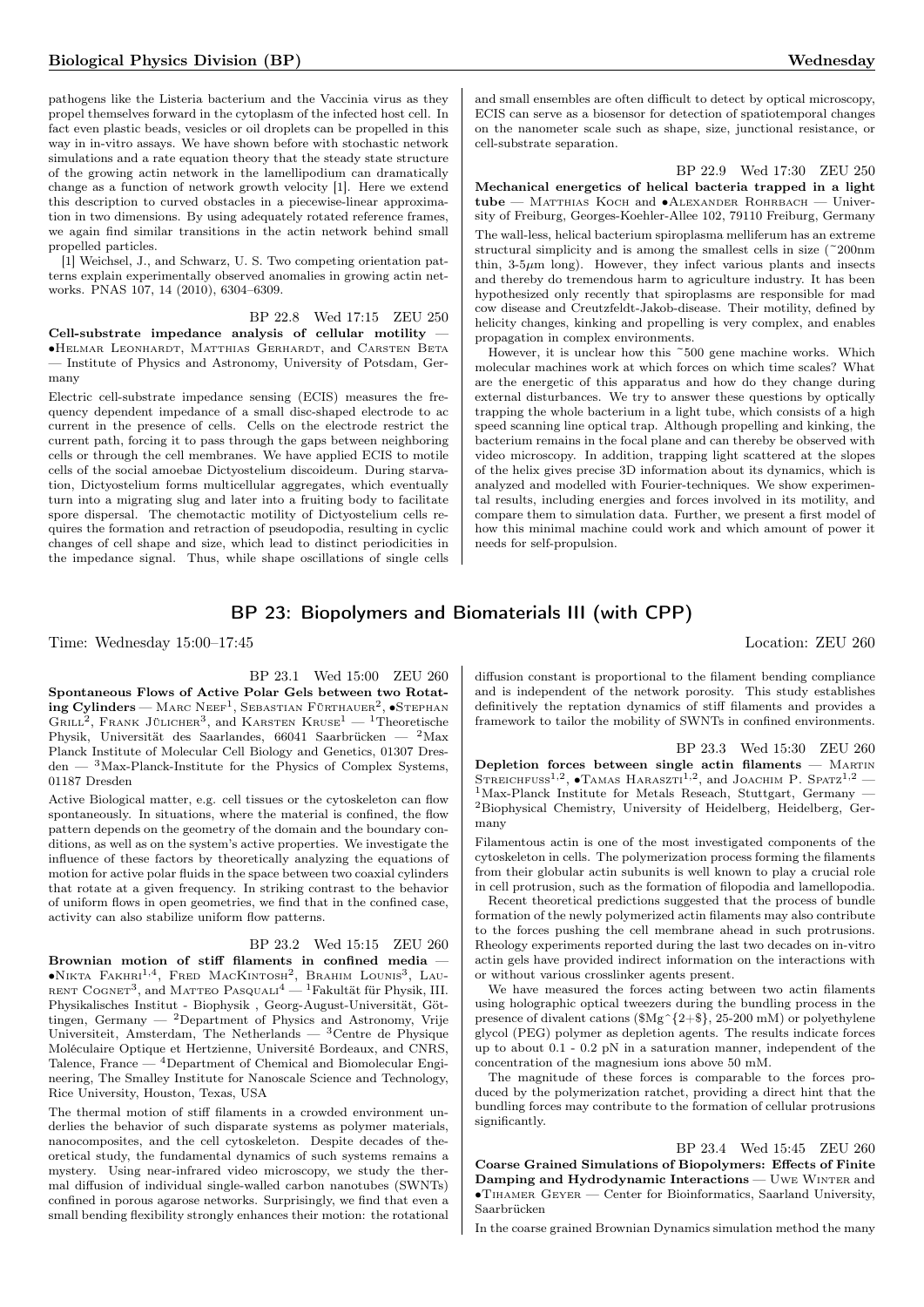solvent molecules are replaced by random thermal kicks and an effective friction acting on the particles of interest. For Brownian Dynamics the friction has to be so strong that the particles' velocities are damped much faster than the duration of an integration timestep. Here we show that this conceptual limit can be dropped with an analytic integration of the equations of damped motion. In the resulting Langevin integration scheme our recently proposed approximate form of the hydrodynamic interactions between the particles [1] can be incorparated conveniently, leading to a fast multi-particle propagation scheme, which captures more of the short-time and short-range solvent effects than standard BD. Comparing the dynamics of a bead-spring model of a short peptide, we recommend to run simulations of biological molecules and polymers with the Langevin type finite damping and to include the hydrodynamic interactions [2].

[1] Geyer, Winter, J. Chem. Phys. 130 (2009) 114905

[2] Winter, Geyer, J. Chem. Phys. 131 (2009) 104102

## BP 23.5 Wed 16:00 ZEU 260

Transport of a semiflexible filament in a network — ∙Teresa  $B$ AUER<sup>1</sup>, FELIX HÖFLING<sup>2</sup>, ERWIN FREY<sup>1</sup>, and Thomas Franosch<sup>3</sup> <sup>1</sup> Arnold Sommerfeld Center (ASC) for Theoretical Physics and Center for NanoScience (CeNS), Fakultät für Physik, Ludwig-Maximilians-Universität München, Germany — <sup>2</sup>Max-Planck-Institut für Metallforschung, Stuttgart and Institut für Theoretische und Angewandte Physik, Universität Stuttgart, Germany —  ${}^{3}$ Institut für Theoretische Physik, Universität Erlangen-Nürnberg, Germany

The cytoskeleton of a cell is comprised of a network of various biopolymers. A prominent example is the filamentous actin, a semiflexible polymer studied extensively also in vitro. The transport of a single semiflexible filament in a strongly entangled network is highly directed along the confining tube formed by the surrounding network.

We have investigated the dynamics of a semiflexible filament in a plane in the presence of immobilized obstacles mimicking the constraints of the crosslinked network. The inextensibility constraints are encoded via a bead-rod-algorithm extended by a suitable collision rule and extensive simulations are performed. In particular we quantify the translational and rotational diffusion investigated for a broad density range and visualize the dynamics using representative animations. Furthermore we discuss issues of numerical stability.

## 15 min. break

BP 23.6 Wed 16:30 ZEU 260 Interplay of conformational degrees of freedom and crosslink binding in filamentous biopolymer bundles —  $\bullet$ CLAUS Heussinger — Institute for Theoretical Physics, University of Goettingen, Germany

Crosslinked F-Actin bundles constitute principal components of a multitude of cytoskeletal processes and play key roles in many cellular functions. Much of the special properties of crosslinked biopolymer bundles derives from the interplay of bundle conformational degrees of freedom with the internal binding status of the crosslinking agent. Depending on probing time- and length-scales this interplay can lead to interesting dynamical effects as well as non-trivial elasto-plastic phase-behavior. By employing theoretical considerations combined with Monte-Carlo simulations, we will discuss some aspects of the internal dynamics of the cross-linker whose binding affinity serves to stabilize the bundle. We show how an imposed bundle deformation modifies the equilibrium binding constant and even allows for the coexistence of different bundle states.

#### BP 23.7 Wed 16:45 ZEU 260

Interfacial effects on amyloid fibrilization —  $\bullet$ Chiu Fan Lee $^1,$ Létitia Jean<sup>2</sup>, Chongsoo Lee<sup>2</sup>, Michael Shaw<sup>2</sup>, and David J.  $V_{AUX}^2$  — <sup>1</sup>Max Planck Institute for the Physics of Complex Systems, Dresden, Germany — <sup>2</sup>Sir William Dunn School of Pathology, Oxford, UK

Amyloid accumulation is associated with pathological conditions, including type II diabetes and Alzheimer's disease. Lipids influence amyloidogenesis and are themselves targets for amyloid-mediated cell membrane disruption. Amyloid precursors are surface active, accumulating at hydrophobic-hydrophilic interfaces (e.g., air-water), where their biophysical and kinetic behaviors differ from those in the bulk solution with significant and underappreciated consequences. Using a combined experimental and theoretical approach, we demonstrate amyloid fibrilization is critically dependent on the presence of air-water interface

(AWI). Furthermore, we showed that the role of membranes in amyloidogenesis has been previously underestimated; in an in vivo-like situation (with no AWI), anionic liposomes (containing dioleoylphosphatidylglycerol) enhanced islet amyloid polypeptide (IAPP) fibrilogenesis far more than described previously in conventional assay conditions (in the presence of an AWI). These findings have implications for the protein misfolding field and in assay design to target toxic protein aggregation.

Reference: L. Jean, C. F. Lee, C. Lee, M. Shaw, D. J. Vaux. FASEB J. 24, 309 (2010).

BP 23.8 Wed 17:00 ZEU 260 Keratin homogeneity in the tail feathers of peacocks — •SILVIA PABISCH<sup>1,2</sup>, STEPHAN PUCHEGGER<sup>1</sup>, INGRID M. WEISS<sup>3</sup>, HELMUT O. KIRCHNER<sup>3</sup>, and HERWIG PETERLIK<sup>1</sup> — <sup>1</sup>University of Vienna, Faculty of Physics, Vienna, Austria — <sup>2</sup>Vienna University of Technology, Institute for Materials Chemistry, Vienna, Austria — <sup>3</sup> INM-Leibniz Institute for New Materials, Saarbrücken, Germany

X-ray diffraction studies successfully clarified the structure of avian feathers: Each filament has a helical structure with four repeating units per turn.[1] The structure of avian feathers is very stable though their relative density is low. The keratin structure in the cortex of peacocks' feathers is studied by X-ray diffraction along the feather, from the calamus to the tip. It changes considerably over the first 5 cm close to the calamus and remains constant for about 1 m along the length of the feather. We attribute the X-ray patterns to a shrinkage of a cylindrical arrangement of beta-sheets, which is not fully formed initially. In the final structure, the crystalline beta-cores are fixed by the rest of the keratin molecule. The hydrophobic residues of the beta core are locked into a zip-like arrangement. Tensile and compression tests are additionally performed in-situ to follow the structural change as consequence of varying load.

[1] R.D.B. Fraser and D.A.D. Perry, J. Struct. Biol. 162 (2008) 1-13.

BP 23.9 Wed 17:15 ZEU 260 Thermophoresis quantifies the Conformation and Stability of Biomolecules — ∙Christoph Jens Wienken, Philipp Baaske, STEFAN DUHR, and DIETER BRAUN - Systems Biophysics, LMU München, Germany

Stability and conformation of biomolecules is important in the field of biology, medical diagnostics and biotechnology. We developed a method which measures both parameters using Microscale Thermophoresis, an all-optical technique which only uses 250nl of sample. Thermophoresis is the directed movement of molecules in a temperature gradient. It depends on surface characteristics of the molecule, such as size, charge and hydrophobicity [1]. Its sensitivity for small changes in above parameters was recently shown by analyzing the binding reactions of DNA aptamers and a variety of proteins [2,3].

When measuring thermophoresis over temperature, information about the thermal stability of biomolecules are accessible. We find clear melting transitions and resolve intermediate conformational states. With this it is possible to analyze single nucleotide polymorphisms, DNA modifications and conformational states. The thermophoretic melting analysis is also applicable to proteins where unfolding patterns comparable to scanning calorimetry are found.

[1] Duhr,S & Braun,D Proc. Natl Acad. Sci. USA 103, 19678 (2006).

- [2] Baaske,P et al. Angew. Chem. Int. Ed. 49, 2238 (2010).
- [3] Wienken,CJ et al. Nat. Commun. 1:100 (2010).

BP 23.10 Wed 17:30 ZEU 260 Liquid-liquid phase separation in protein solutions induced by multivalent counter ions — ∙Marcell Wolf, Fajun Zhang, FELIX ROOSEN-RUNGE, ANDREA SAUTER, and FRANK SCHREIBER -Institut für Angewandte Physik, Auf der Morgenstelle 10, Universität Tübingen, 72076 Tübingen, Germany

The liquid-liquid phase separation (LLPS) in concentrated protein solutions plays an important role for protein crystallization as well as protein-association related diseases, such as the sickle cell anemia and eye cataracts, etc [1]. Here, we show that the LLPS can be induced in protein solutions by using a multivalent salt like Yttrium Chloride (YCl<sub>3</sub>). The phase diagram of proteins with YCl<sub>3</sub> in the  $c_p$  (protein concentration) -  $c_s$  (salt concentration) plane is determined. The protein solution undergoes a phase-separation upon adding salt up to a critical value  $c^*$ . Further increasing  $c_s$  to  $c^{**}$  the precipitates dissolve and the system turns back to a homogenous solution. This is a reentrant phase behavior [2]. In the condensed regime between c\* and c\*\* the system is thermodynamically equivalent to the phase behavior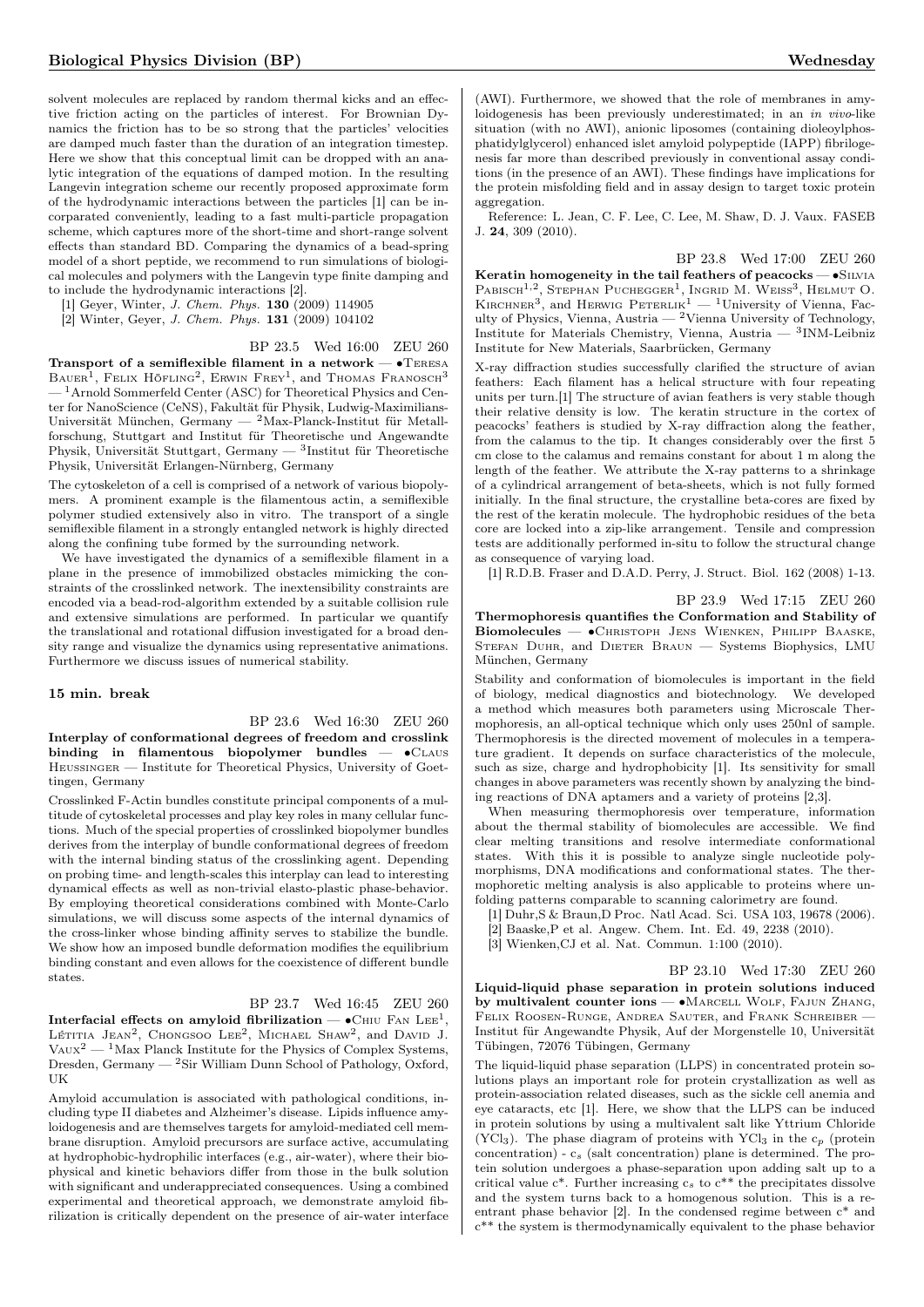of a hard sphere with short range interactions, which exhibits a stable gas-solid transition and a metastable LLPS. The phase boundary is determined by UV and X-ray absorption. The effective proteinprotein interactions in solutions upon LLPS are investigated by SLS

# BP 24: Physics of Cells II

Time: Thursday  $10:15-13:00$  Location: ZEU 250

BP 24.1 Thu 10:15 ZEU 250 Anomalous reaction kinetics in crowded fluids — Marcel HELLMANN<sup>1,2</sup>, DIETER W. HEERMANN<sup>2</sup>, and •MATTHIAS WEISS<sup>1,3</sup> — <sup>1</sup>Cellular Biophysics Group, German Cancer Research Center, D-69120 Heidelberg, Germany —  $^2$ Institut für Theoretische Physik, Universität Heidelberg, D-69120 Heidelberg, Germany — <sup>3</sup>Experimental Physics I, University of Bayreuth, D-95440 Bayreuth, Germany

Anomalous diffusion in crowded fluids, e.g. in the cytoplasm or on membranes of living cells, is a frequent phenomenon. The experimentally observed subdiffusive characteristics is most consistent with fractional Brownian motion, i.e. the motion of particles in a viscoelastic medium. Here, we show that biochemical reactions, e.g. (multiple) phosphorylation events, are massively influenced by the reactants' (sub)diffusion characteristics. In virtually all studied cases an anomalous kinetics was observed, i.e. a time-dependent rate coefficient emerged along with a segregation of reactants. As a consequence, multiple phosphorylation events, e.g. in intracellular signaling cascades, may occur with a higher probability as compared to reactions in purely viscous (water-like) environments that are fueled by a normal diffusion.

## BP 24.2 Thu 10:30 ZEU 250

Thermal Measurements in Single Cells —  $\bullet$ SIMONE HERTH<sup>1</sup>, MIRIAM GIESGUTH<sup>2</sup>, GÜNTER REISS<sup>1</sup>, and KARL-JOSEF DIETZ<sup>2</sup> – <sup>1</sup>Fakultät für Physik, Universität Bielefeld — <sup>2</sup>Fakultät für Biologie, Universität Bielefeld

Thermocouples based on the Seebeck effect are commonly used as thermal sensors for a wide range of applications. Since the voltage measured at the reference points only depends on the temperature difference between the overlap of the two metals and the reference points and not on the size of the system, thermo couples can also be nanostructured on chip or even onto a glass capillary.

Ni and NiCr (Seebeck coefficient = 40  $\mu$ V/K) was placed on the opposite sites of a glass capillary, which can be manipulated with a micromanipulator system. In this way, it is possible to place the capillary in a plant leaf and to measure the temperature increase during illumination. Due to the fine control of the micromanipulator, the microcapillary can also be inserted into a single cell, like a trichome of Arabidopsis thaliana.

## BP 24.3 Thu 10:45 ZEU 250

High resolution imaging of the surface of single bacterial cells — ∙Dominik Greif, Daniel Wesner, Jan Regtmeier, and Dario ANSELMETTI — Experimental Biophysics & Applied Nanoscience, Bielefeld University, Universitaetsstr. 25, 33615 Bielefeld, Germany

Native surface structures of living bacteria are difficult to analyse by imaging with traditional scanning electron microscopy (SEM) because of possible artefacts that stem from the often necessary sample preparation procedures.

We systematically investigated the origin of surface morphology observed on Sinorhizobium meliloti bacterial cells by comparing results of the complementary techniques atomic force microscopy (AFM) and SEM. Those were applied from living bacteria in physiological environment to fixed bacteria in high vacuum. Stepwise, we applied different sample modifications (fixation, drying, metal coating, etc.) and characterized observed surface patterns. A detailed analysis revealed that the surface structure that is dominated by wrinkled protrusions in SEM images were not generated de novo but evolved from native structures on the surface of living bacteria [1]. In addition we evaluated the influence of osmotic stress to the surface morphology of living cells and also the contribution of exopolysaccharide and lipopolysaccharide (LPS) by imaging two mutant strains of the bacterium under native conditions [1]. Lastly, we could demonstrate that AFM images of living bacteria in culture medium allowed identification of surface features of the size of single proteins emphasizing the usefulness of AFM for high resolution cell imaging. [1] D. Greif et al., Ultramicroscopy 110 (2010)

1290-6

BP 24.4 Thu 11:00 ZEU 250 Fluoreszenz Messungen an Einzelzellen des Modelorganismus für die Photosynthese  $Chlamudomonas$  reinhardtii — •ANDREAS GARZ<sup>1</sup>, MICHAEL SANDMAN<sup>2</sup>, HEIKO LOKSTEIN<sup>2</sup>, MARTIN STEUP<sup>2</sup> und RALF MENZEL<sup>1</sup> — <sup>1</sup>Institut für Physik und Astronomie, Photonik — <sup>2</sup> Institut für Biochemie und Biologie, Pflanzenphysiologie, Universität Potsdam, Karl-Liebknecht-Str. 24/25, 14476 Potsdam

Die der Photosynthese zugrunde liegenden Mechanismen weisen nach wie vor viele ungeklärte Fragen auf. Innerhalb des interdisziplinären Forschungsverbundes GoFORSYS sollen die im Labor gewonnen Daten den bedeutendsten biochemischen Vorgang der Erde am Computer nachbilden.

In einem Teilprojekt untersuchen wir im Speziellen die regulierenden Mechanismen der Photosynthese, insbesondere deren Schutzmechanismen. Mittels des Prinzips der Puls-Amplituden-Modulation (PAM)- Fluorimetrie an einzelnen Zellen der Grünalge Chlamydomonas reinhardtii werden für diese das photochemische und nicht-photochemische Quenchen untersucht. Vorgestellt werden Fluoreszenzmessungen an einzelnen Zellen und die daraus abgeleitete photosynthetische Aktivität in Abhängigkeit des Zellentwicklungsstadiums und gezielt veränderter Umweltbedingungen.

BP 24.5 Thu 11:15 ZEU 250

Mechanics of Spindle Alignment in Saccharomyces cerevisiae — ∙Stephan Baumgärtner, Hannes Weisse, and Iva Tolic-Nørrelykke — Max-Planck-Institute for Cell Biology and Genetics, Dresden

Asymmetric cell devisions are an important process for cell differentiation in higher organisms. To study such divisons, the asymmetric dividing fungus Saccharomyces cerevisiae is an excellent model. It is essential for finishing cytokinesis to orient the mitotic spindle along the mother-bud axis for proper chromosome segregation. In an early pathway (PW), the older of the two spindle pole bodies (oSPB) is moved towards the mother-bud neck by astral microtubules (aMT). During a late PW, the aMTs grow inside the bud and get captured by the dynein anchor Num1 located in the bud cell cortex. Dynein translocates the oSPB through the neck by pulling on the aMTs.

Fast live cell imaging, quantitative image analysis and mathematical modeling is applied. Wild-type (WT) cells and cells lacking the early PW nearly all finished translocation of the spindle within 30 minutes from the onset of mitosis (spindle  $L \geq 2\mu m$ ), only 80% of the cells lacking the late PW were able to do so. The spindle movement often shows pulling events (PE), i.e. rapid jumps of the spindle. In WT cells, these PE more often occur after the oSPB entered the bud. Cells lacking the late PW show much less PE and cells without the early PW show hardly any PE before the spindle entering. Thus, the efficiency of the delivery of the oSPB to the daughter cell depends mainly on the late PW, whereas the early PW is required to orient the spindle.

#### 15 min. break

BP 24.6 Thu 11:45 ZEU 250 Using novel microscopy methods to correlate pluripotent stem cell state with subcellular structure — •KEVIN CHALUT, Markus Hoepfler, Andrew Ekpenyong, and Jochen Guck — Cavendish Laboratory, University of Cambridge, Cambridge, UK

The function of pluripotent stem cells (PSCs) is to commit to all types of tissue cells needed for an organism while self-renewing and maintaining their pluripotency until all lineages are established. PSC state pluripotent, pre-committed, or committed - has primarily been probed by investigating biochemical properties, but the mystery of how biological diversity is established while maintaining pluripotency remains unsolved. In an effort to solve this mystery, we probed PSC state by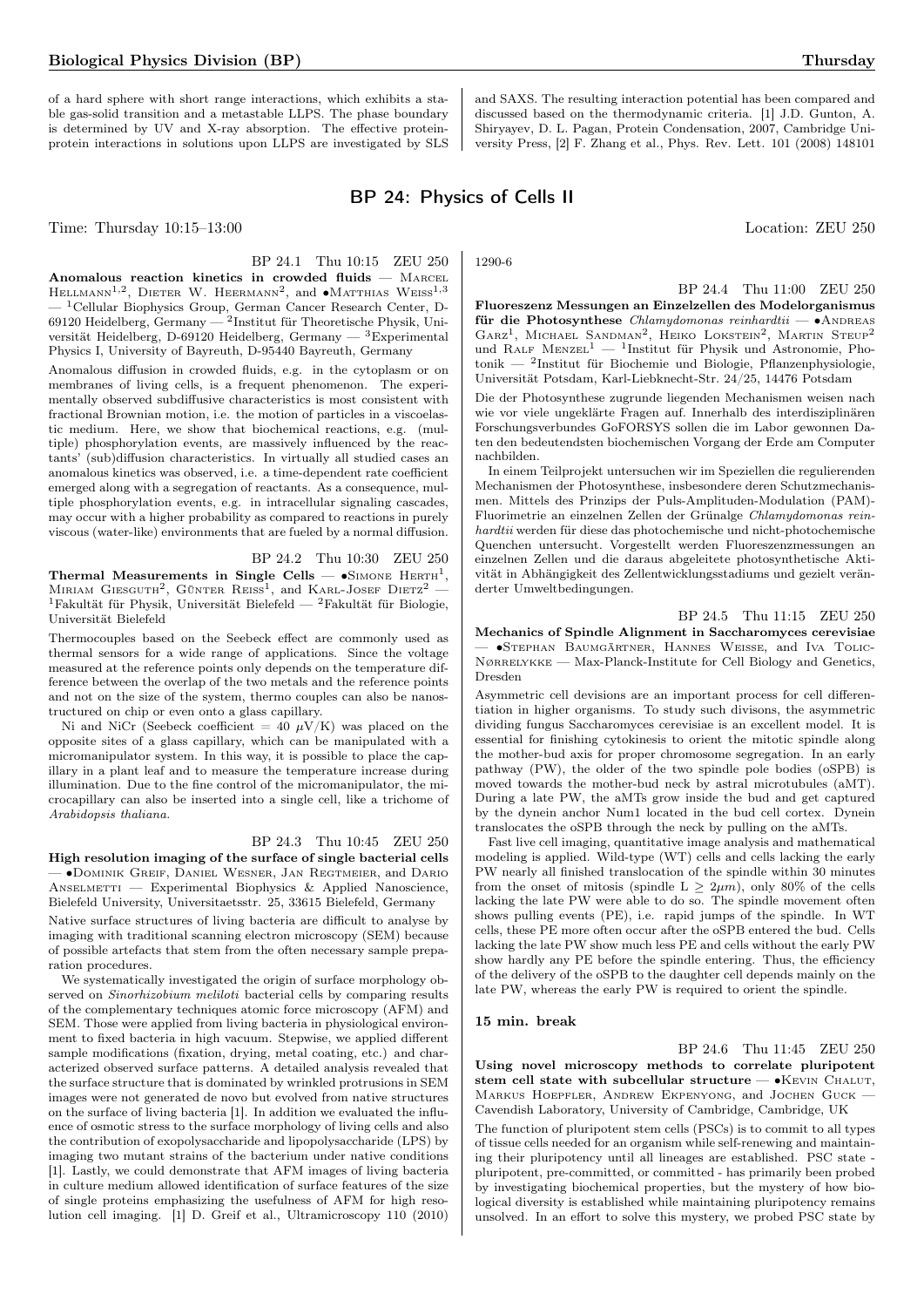evaluating their physical properties. These physical properties include their internal structure, particularly changes in chromatin structure. To visualise the relationship between chromatin structure and PSC state, we used a fluorescent label for heterochromatin proteins, and then imaged using confocal microscopy and STED. Furthermore, we used digital holographic microscopy, a live-cell and label-free technique, to visualise chromatin structure and correlate it with PSC state. We saw in all techniques that, prior to differentiation, the chromatin structure opens up considerably, diffusing throughout the nucleus. This opening up of chromatin correlates with greater transcriptional accessibility. These structural changes are a physical phenotype that we can use to deduce PSC state, and they can also be used as a biomarker for pluripotency and differentiation.

## BP 24.7 Thu 12:00 ZEU 250

Anomalous diffusion of intracellular lipid granules — ∙Christine Selhuber-Unkel1,<sup>2</sup> , Pernille Yde<sup>2</sup> , Jae-Hyung JEON<sup>3</sup>, VINCENT TEJEDOR<sup>3</sup>, KIRSTINE BERG-SORENSEN<sup>4</sup>, RALF METZLER<sup>3</sup>, and LENE B. ODDERSHEDE<sup>2</sup> — <sup>1</sup>University of Kiel, Institute for Materials Science —  $2$ University of Copenhagen, Niels-Bohr-Institute —  ${}^{3}$ Technical University Munich, Physik-Department — <sup>4</sup>Technical University of Denmark, Department of Physics, Kgs. Lyngby

The intracellular motion of cellular compartments plays an essential role for directed and undirected intracellular transport processes. We used live cell imaging and optical tweezers to track single endogenous, intracellular particles with high temporal and spatial resolution in order to investigate the diffusion properties of the granules in the different phases of the cell cycle. We found that the majority of the lipid granules underwent subdiffusive motion during all stages of the cell cycle. Interestingly, our results indicate that the cytoplasm is more elastic during interphase than during cell division and that its elasticity is relatively constant during the stages of cell division. In interphase, a comparison of our data with complementary analytical results has shown evidence for anomalous diffusion and ageing. We demonstrate that in the millisecond regime the granules follow subdiffusive motion according to the laws of continuous time random walk theory. At longer times granule motion is consistent with fractional Brownian motion.

BP 24.8 Thu 12:15 ZEU 250

Physical description of centrosome assembly and disassem- $\text{bly} \rightharpoonup \bullet$ David Zwicker<sup>1</sup>, Markus Decker<sup>2</sup>, Steffen Jaensch<sup>2</sup>, ANTHONY A HYMAN<sup>2</sup>, and Frank Jülicher<sup>1</sup> — <sup>1</sup>Max Planck Institute for the Physics of Complex Systems, Dresden, Germany  $-2$  Max Planck Institute of Molecular Cell Biology and Genetics, Dresden, Germany

The size of many cell organelles is strongly correlated with cell size. Achieving this requires a robust mechanism for scaling subcellular structures. Here, we propose a theoretical description of the growth phase of the centrosome, an organelle involved in mitosis. We identify a possible mechanism by which the centrosome volume may be controlled. Not only can our theory explain the growth dynamics for all cell sizes down to the sixteen cell stage of the C. elegans embryo, but it does also account for data acquired in experiments with aberrant numbers of centrosomes or altered cell volumes. Additionally, the model can describe the dissolution phase occurring during cell division and centrosomes of unequal size observed in cells with disturbed centrioles.

## BP 24.9 Thu 12:30 ZEU 250

Spatial organization of the cell cytoplasm: Protein gradients and liquid-liquid phase separation in the C. elegans embryo — ∙Chiu Fan Lee<sup>1</sup> , Clifford P. Brangwynne<sup>2</sup> , Zdeněk Petrášek<sup>3</sup> , JÖBIN GHARAKHANI<sup>1</sup>, ANTHONY A. HYMAN<sup>2</sup>, and FRANK JÜLICHER<sup>1</sup> <sup>1</sup>Max Planck Institute for the Physics of Complex Systems, Dresden, Germany — <sup>2</sup>Max Planck Institute of Molecular Cell Biology and Genetics, Dresden, Germany — <sup>3</sup>Biotechnologisches Zentrum der TU Dresden, Dresden, Germany

During the asymmetric division of the one-cell stage embryo of the nematode C. elegans, germ line granules (P-granules) segregate and localize in the posterior half of the cell in order to be unequally distributed to the two daughter cells. Segregation occurs via a spatial gradient of supersaturation of P-granule components which nucleate in droplets on in the posterior side and dissolve in the anterior side. This supersaturation gradient is generated by a concentration gradient of the protein Mex-5. Using a combined experimental and theoretical approach, we show that the Mex-5 gradient is established by a modulation of the diffusivity of Mex-5 via reactions that occur at the cell cortex and within the cytoplasm. We propose that Mex-5 may control P-granule phase separation via its competitive RNA binding activity, by which the local Mex-5 concentration influences the saturation point of the phase transition that triggers P-granule formation.

BP 24.10 Thu 12:45 ZEU 250 Random cell movement promotes synchronization of the segmentation clock — • KOICHIRO URIU<sup>1,2</sup>, YOSHIHIRO MORISHITA<sup>2,3</sup> and Yoh Iwasa<sup>2</sup> — <sup>1</sup>Max Planck Institute of Molecular Cell Biology and Genetics, Dresden, Germany —  ${}^{2}$ Kyushu University, Fukuoka, Japan — <sup>3</sup>PRESTO JST, Japan

In vertebrate somitogenesis, the expression of segmentation clock genes show oscillation, synchronized over neighboring cells. Both experimental and theoretical studies have shown that the synchronization between neighboring cells is achieved by intercellular interaction via Delta-Notch signaling. However, the following question emerges: during somitogenesis, active cell movement is observed in the posterior presomitic mesoderm. Can a synchronized state be stably sustained under random cell movement? In this talk, we show that synchronized oscillation can be sustained under random cell movement. We also find that after disturbed initial condition, the synchronization of cells is achieved much faster with random cell movement. We also show that the anisotropy in the direction of cell movement and the shapes of tissues affect synchronization of the segmentation clock.

## BP 25: Statistical Physics in Biological Systems III (joint DY, BP)

Time: Thursday 10:15–13:00 Location: ZEU 260

**Invited Talk** BP 25.1 Thu 10:15 ZEU 260 Bacterial Games — ∙Erwin Frey — Arnold-Sommerfeld-Center for Theoretical Physics and Center for NanoScience, Ludwig-Maximilians-Universitaet Muenchen, Theresienstrasse 37, D-80333 Muenchen

Microbial laboratory communities have become model systems for studying the complex interplay between nonlinear dynamics of evolutionary selection forces, stochastic fluctuations arising from the probabilistic nature of interactions, and spatial organization. Major research goals are to identify and understand mechanisms that ensures viability of microbial colonies by allowing for species diversity, cooperative behavior and other kinds of social behavior. A synthesis of evolutionary game theory, nonlinear dynamics, and the theory of stochastic processes provides the conceptual framework for a deeper understanding of these ecological systems. In this talk, we give an introduction into the modern formulation of these theories and illustrate their effectiveness focussing on selected examples of microbial systems. We also discuss current challenges and future perspectives in quantifying bacterial population dynamics, and how this might have an impact on

research in non-equilibrium physics.

BP 25.2 Thu 10:45 ZEU 260

Transport efficiency governs the morphology of the plasmodial arterial network in slime moulds — ∙Werner Baumgarten and Marcus Hauser — Abteilung Biophysik, Institut für Experimentelle Physik, Otto-von-Guericke-Universität Magdeburg, Universitätsplatz 2, 39106 Magdeburg, Germany

The plasmodium of the slime mould Physarum polycephalum is a single multi-nucleate giant amoeboid cell. It forms a characteristic twodimensional arterial network, where the apical end of the plasmodium extends to search for new food sources, while the dense network of tubular arteries is in charge of transport of protoplasm throughout the giant cell. The tubular network forms a regular graph [1,2] and displays characteristic distributions of the lengths, widths, and surface area of the tubes [2]. With time, the originally dense network coarsens as tiny arterial segments are deleted. Taking into account the laminar flow inside the arterial network [3], the conductivity and drag inside the arteries are estimated. From these data it will be shown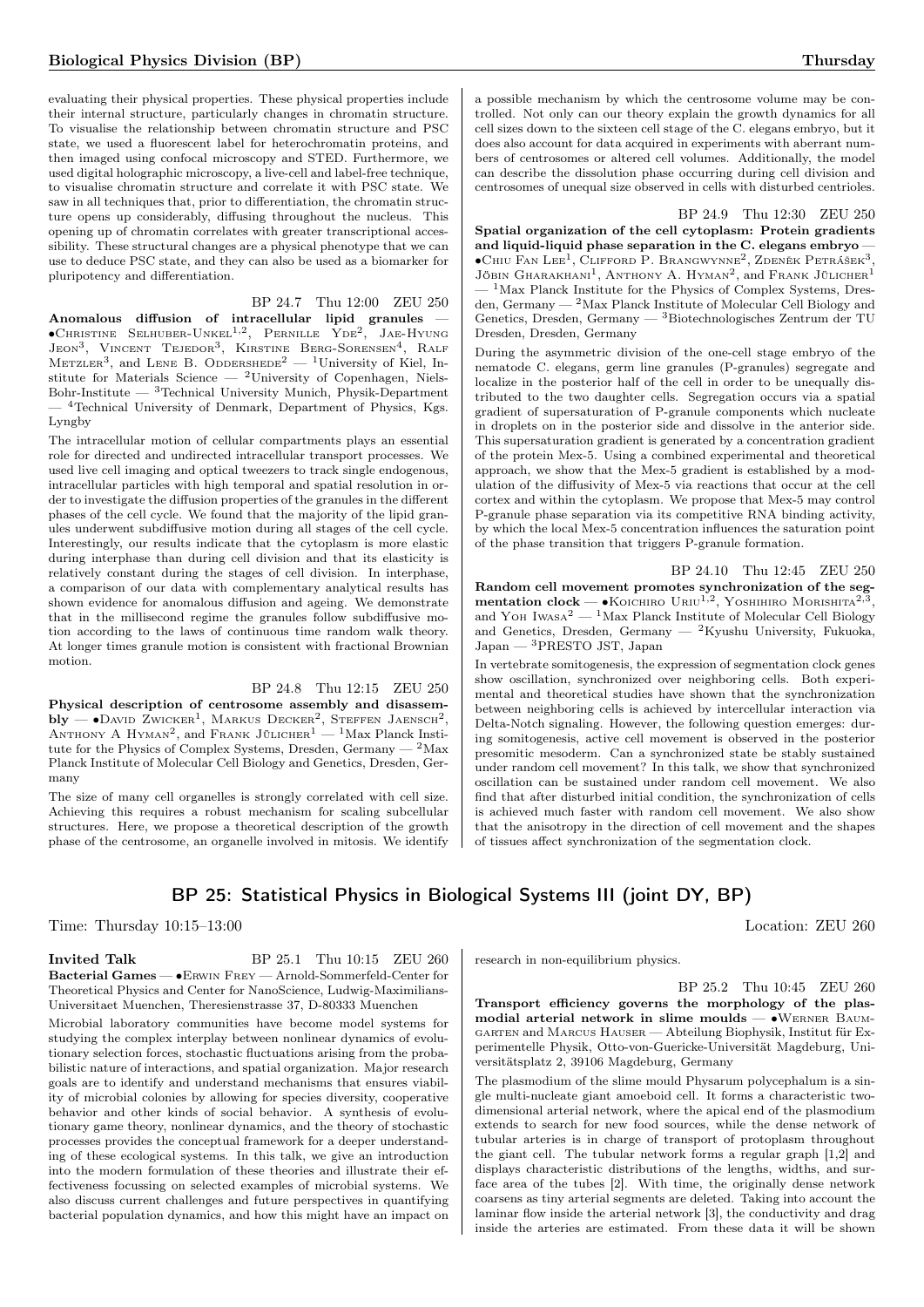that the evolution of the network strongly depends on the efficiency of the protoplasmic transport in the arteries.

[1] W. Baumgarten, M.J.B. Hauser, J. Comp. Interdisc. Sci. 2010, 1, 241-249.

[2] W. Baumgarten, T. Ueda, M.J.B. Hauser, Phys. Rev. E 2010, 82, 046113.

[3] N. Kamiya, Protoplasma 1950, 39, 344-357.

BP 25.3 Thu 11:00 ZEU 260

A Thermal Trap for DNA Replication — • CHRISTOF B. MAST and DIETER BRAUN — Systems Biophysics, Physics Department, Center for Nanoscience, Ludwig Maximilians Universität München, Amalienstr. 54, 80799 München, Germany

The hallmark of living matter is the replication of genetic molecules and their active storage against diffusion. We implement both in the simple non-equilibrium environment of a temperature gradient. Convective flow both drives the DNA replicating polymerase chain reaction (PCR) while concurrent thermophoresis accumulates the replicated 143 base pair DNA in bulk solution. The time constant for accumulation is 92 s while DNA is doubled every 50 s. The length of the amplified DNA is checked with thermophoresis. Finite element simulations confirm the findings. The experiments explore conditions in pores of hydrothermal rock which can serve as a model environment for the origin of life.

BP 25.4 Thu 11:15 ZEU 260

Negative design in protein folding: The role of correla $tions - \bullet$ Jonas Minning<sup>1</sup>, Ugo Bastolla<sup>2</sup>, and Markus Porto<sup>3</sup> — <sup>1</sup> Institut für Festkörperphysik, Technische Universität Darmstadt, Germany — <sup>2</sup>Centro di Biología Molecular 'Severo Ochoa', Madrid, Spain — <sup>3</sup> Institut für Theoretische Physik, Universität zu Köln, Germany

Assessing the stability of a protein sequence folded into its native structure is a crucial aspect of protein design and of understanding protein evolution. Folding stability has two sides: (i) stability against the unfolded ensemble, which is usually achieved by evolution providing the native state with native contacts that are attractive enough to compensate for the loss of conformational entropy (positive design), and (ii) stability against incorrectly folded (misfolded) structures with low free energy, which is achieved through negative design.

A simple approximation based on the Random Energy Model (REM) and hence on the neglect of correlations predicts that negative design can be achieved by reducing the variance of the contact interaction energies of all possible residue-residue contacts. We verify that this approximation provides a good fit of the minimum free energy of misfolded structures. Nevertheless, our results suggest that negative design in protein evolution follows actually a completely different strategy, namely utilizing structural correlations between pairs of positions in the misfolded ensemble, which are neglected in the REM approach. We discuss how the REM approach might be generalized to include these correlations.

#### 15 min. break

BP 25.5 Thu 11:45 ZEU 260 Assessing the asymptotic fitness distribution of beneficial mutations from incomplete data sets —  $\bullet$ Ivan G. Szendro<sup>1</sup>, Martijn Schenk<sup>2</sup>, J. Arjan G.M. de Visser<sup>2</sup>, and Joachim Krug<sup>1</sup> — <sup>1</sup>Institut für Theoretische Physik, Universität zu Köln — <sup>2</sup>Laboratory of Genetics, Wageningen University

Since seminal work by Gillespie [1] and Orr [2] it is expected that the distributions of fitness effects of beneficial mutations are determined by the universality classes of extreme value theory. More specifically, it is commonly assumed that the distributions of fitness fall into the Gumbel class, implying an exponential decay at large values. However, there have been recent claims that for some viruses the distribution belongs to the Weibull class [3].

In this contribution, we assess the effect of not observing existing beneficial mutations on the assignment of fitness distributions to one of the three extreme value classes. We assume that the probability to observe a specific mutant depends on its selective disadvantage with respect to the fittest observed mutants. In the light of our considerations, we analyze data collected in an experimental evolution study of the TEM-1  $\beta$ -lactamase enzyme, which confers antibiotic resistance to Escherichia coli.

[1] J.H. Gillespie, Theor. Popul. Biol. 23, 202 [2] H.A. Orr, Genetics

163, 1519 [3] D.R. Rokyta et al., J. Mol. Evol. 67, 368

BP 25.6 Thu 12:00 ZEU 260

Stochastic tunneling in a two-locus system with recombination — • ANDREJ FISCHER, IVAN SZENDRO, JOACHIM KRUG, and Alexander Altland — Institut für Theoretische Physik, Universität zu Köln, D-50973 Köln, Germany

The analysis of minimal models in population genetics is an important conceptual task. The effects of mutation, selection and drift (finite population size) on evolution are captured by Kimura's well-known one-locus model with two alleles. Here, we analyze a model that includes additionally the effects of epistasis and recombination in a twolocus setting. For sign epistasis, i.e. the over-compensation of an initial deleterious point mutation by a beneficial secondary mutation at the other locus, the fixation of the fittest genotype is dominated by the presence of several bottlenecks. The interplay of both finite size effects and meta-stability induced by recombination make for intricate fixation dynamics in this paradigmatic model system. Both analytical and numerical results are presented.

BP 25.7 Thu 12:15 ZEU 260

How to cross a fitness valley - A network approach — • HINRICH KIELBLOCK<sup>1</sup>, MARC TIMME<sup>1,2</sup>, and STEFAN GROSSKINSKY<sup>3</sup> <sup>1</sup>Network Dynamics Group, Max Planck Institute for Dynamics and Self-Organization, Göttingen, Germany — <sup>2</sup>Bernstein Center for Computational Neuroscience Göttingen, Germany — <sup>3</sup>Centre for Complexity Science, University of Warwick, Conventry, UK

How fast does a population evolve from one fitness peak to another in a fitness landscape? This question has recently received much attention as the answer may strongly affect the speed of evolution.

Here we analyze the problem in the stochastic tunneling regime, where almost always almost all individuals are found near one fitness peak but once in a while the population switches to another peak. We derive an analytical expression for this switching time considering finite polulation sizes. We first analyze the dynamics of a population existing in only two different genotypes. The results of such a simple system enable us to derive a formula for an effective mutation rate between the peaks of a fitness valley. This effective rate makes it possible to determine the mean switching times in more complex setups, as e.g. multiple fitness valleys or other structures.

BP 25.8 Thu 12:30 ZEU 260 A dynamical phase transition in a model for evolution with migration — ∙Bartlomiej Waclaw, Rosalind Allen, and Martin Evans — Department of Physics & Astronomy, University of Edinburgh, JCMB, The King's Buildings, Mayfield Road, Edinburgh EH9 3JZ, United Kingdom

Migration between different habitats is ubiquitous among biological populations. Here I will discuss a simple model for evolution of asexual organisms in two different habitats coupled by one-way migration as well as mutations. This gives rise to clusters of closely related genotypes (quasispecies). The habitats are assumed to have different fitness landscapes, i.e., organisms which are well-adapted in the primary habitat are likely to be maladapted in the secondary habitat. The model undergoes a dynamical phase transition: at a critical value of the migration rate, the time to reach the steady state diverges. Above the transition, the population is dominated by immigrants from the primary habitat. Below the transition, the genetic composition of the population is highly non-trivial, with multiple coexisting "quasispecies" which are not native to either habitat. Using results from localization theory, I will show that the critical migration rate may be very small — demonstrating that evolutionary outcomes can be very sensitive to even a small amount of migration.

BP 25.9 Thu 12:45 ZEU 260 The role of population size in the evolution of microbial populations —  $\bullet$ JOACHIM KRUG<sup>1</sup>, KAVITA JAIN<sup>2</sup>, and SU-CHAN PARK<sup>3</sup> — <sup>1</sup> Institut für Theoretische Physik, Universität zu Köln, Cologne, Germany — <sup>2</sup>Theoretical Sciences Unit and Evolutionary and Organismal Biology Unit, Jawaharlal Nehru Centre, Bangalore, India —  ${}^{3}$ Department of Physics, The Catholic University of Korea, Bucheon, Korea

The speed of adaptation of a population placed into a new environment is generally expected to increase with increasing population size, for at least two reasons: The supply of beneficial mutations is proportional to population size, and the probability of fixation of deleterious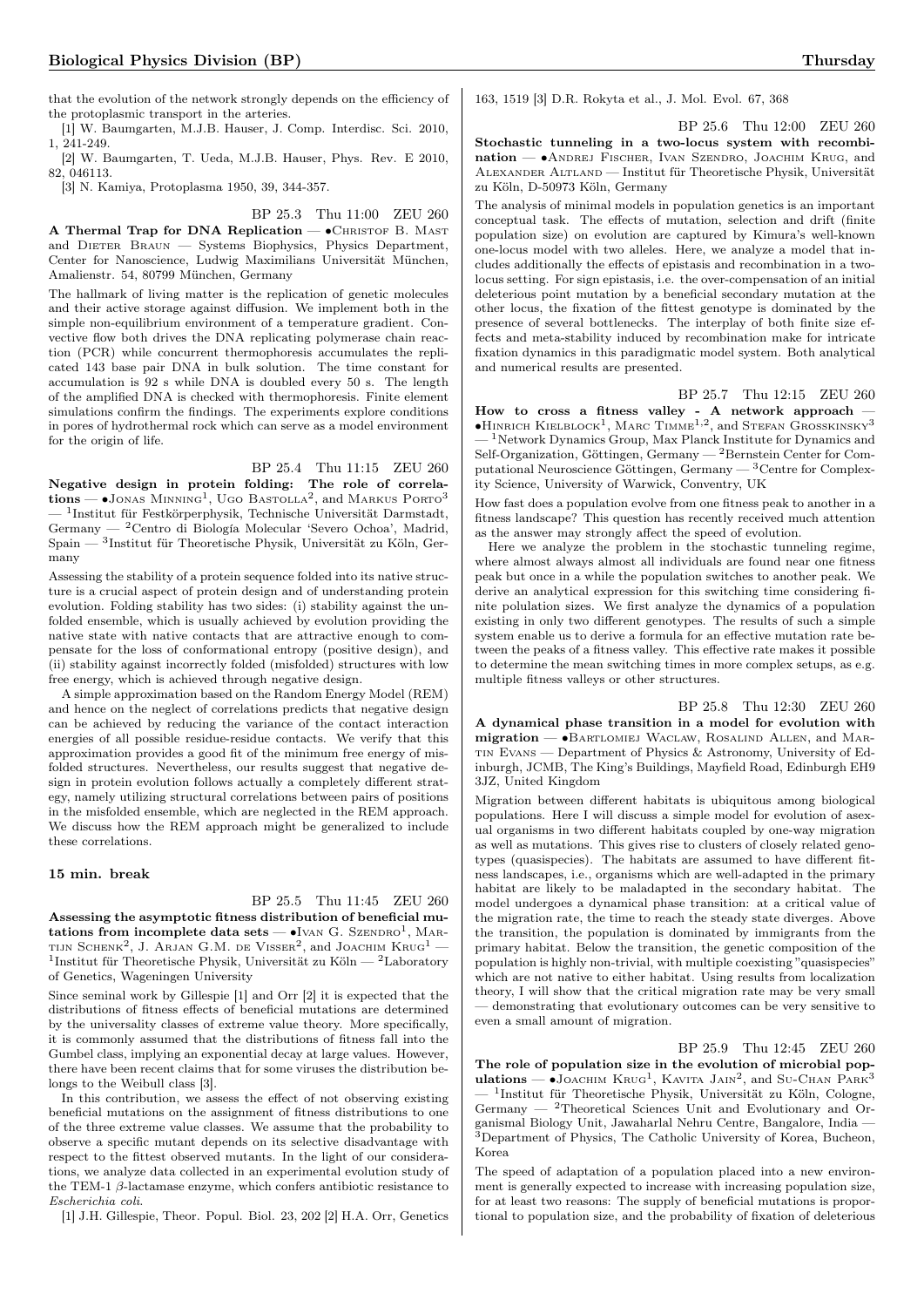mutations is negligible in large populations. Contrary to this expectation, recent experiments on microbial populations have shown that small populations evolving in a complex nutrient medium may achieve a higher fitness than large ones due to the increased heterogeneity of adaptive trajectories. We introduce a class of haploid three-locus fitness landscapes that allows to investigate this scenario in a precise and quantitative way. Our main result derived analytically shows how the

probability of choosing the path of largest initial fitness increase grows with the population size. This makes large populations more likely to get trapped at local fitness peaks and implies an advantage of small populations at intermediate time scales. Additional studies using ensembles of random fitness landscapes show that the results achieved for a particular choice of three-locus landscape parameters are robust and also persist as the number of loci increases.

## BP 26: Biophysics II: Mechanics and Flow in Biological Systems (joint AG jDPG, BP)

**Invited Talk** BP 26.1 Thu 10:30 HSZ 201 The Hydrodynamics of Microswimmers — • GERHARD GOMPper — Institut für Festkörperforschung and Institute of Advanced Simulations, Forschungszentrum Jülich, Jülich, Germany

Both in soft matter and in biology, there are numerous examples of swimmers and self-propelled particles. With a typical size in the range of a several micro-meters, both low-Reynolds-number hydrodynamics and thermal fluctuations are essential to determine their dynamics [1,2]. Prominent examples are sperm cells which are propelled by a snake-like motion of their tail, bacteria like E. coli which move forward by a rotational motion of their spiral-shaped flagella, and synthetic bimetallic nanorods.

We have studied the behavior of sperm cell and self-propelled rods by performing multi-particle collision dynamics (MPC) simulations, a particle-based mesoscale hydrodynamics technique which captures the hydrodynamic behavior of a wide range of complex fluids very well [3,4]. We focus here on the cooperative behavior of swimming sperm [5], and on the dynamic properties of individual sperm cells and nanorods near surfaces [6,7]. Both sperm cells and self-propelled rods display a strong surface excess in confined geometries. For rods, scaling laws for the dependence of the surface excess on the rod length and the propulsive force are derived [6].

[1] E.M. Purcell, Am. J. Phys. 45, 3 (1977).

[2] E. Lauga and T.R. Powers, Rep. Prog. Phys. 72, 096601 (2009).

[3] R. Kapral, Adv. Chem. Phys. 140, 89 (2008).

[4] G. Gompper, T. Ihle, D.M. Kroll, and R.G. Winkler, Adv. Polymer Sci. 221, 1 (2009).

[5] Y. Yang, J. Elgeti, and G. Gompper, Phys. Rev. E 78, 061903  $(2008)$ .

[6] J. Elgeti and G. Gompper, EPL 85, 38002 (2009).

[7] J. Elgeti, U.B. Kaupp, and G. Gompper, Biophys. J. 99, 1018 (2010).

Time: Thursday 10:30–11:30 Location: HSZ 201 **Invited Talk** BP 26.2 Thu 11:00 HSZ 201 What sperm head wiggling can tell us about flagellar hy- $\text{drodynamics}$   $\bullet$  B.M. FRIEDRICH<sup>1</sup>, I.H. RIEDEL-KRUSE<sup>3</sup>, J.

Howard<sup>4</sup>, and F. JULICHER<sup>2</sup> — <sup>1</sup>Weizmann Institute of Science -Department of Materials and Interfaces, Rehovot, Israel  $2$ Max-Planck-Institute for the Physics of Complex Systems, Dresden, Germany —  ${}^{3}$ Stanford University, Stanford, USA —  ${}^{4}$ Max Planck Institute of Molecular Cell Biology and Genetics, Dresden, Germany

Sperm cells propel themselves in a liquid by generating regular bending waves of their whip-like flagellum. At the relevant length and time scales of sperm swimming, inertia is negligible and self-propulsion is achieved purely by viscous forces. The shape of the flagellar beat determines the path along which a sperm cells swims.

To test a simple hydrodynamic theory of flagellar propulsion known as resistive force theory, we conducted high-precision measurements of the head and flagellum motions during circular swimming of bull spermatozoa near a surface. On short time-scales, the sperm head "wiggled" around an averaged path with the frequency of the flagellar beat. We found that the fine-structure of sperm swimming represented by this rapid wiggling is, to high accuracy, accounted for by resistive force theory and results from balancing forces and torques generated by the beating flagellum. By comparing experiment and theory, we could determine the hydrodynamic friction coefficients of the flagellum.

On time-scales longer than the flagellar beat cycle, sperm cells followed circular paths of non-zero curvature due to an asymmetry of their flagellar bending waves, in agreement with quantitative predictions of resistive force theory.

Finally, I will discuss how sperm cells can actively regulate the nonzero curvature of their swimming paths and address the relation to sperm navigation in a concentration gradient of a chemoattractant.

References J. Gray, G. T. Hancock, J. exp. Biol. 32 (1955). B.M. Friedrich, I.H. Riedel-Kruse, J. Howard, F. Julicher, J. exp. Biol. 213  $(2010).$ 

## BP 27: Physics of Cells III

Time: Thursday  $14:00-17:00$  Location: ZEU 250

**Invited Talk** BP 27.1 Thu 14:00 ZEU 250 Inelastic Mechanics of Biopolymer Networks — ∙Klaus Kroy — Intstitut für Theoretische Physik, Universität Leipzig

Live cells have ambiguous mechanical properties. They were often described as either elastic solids or viscoelastic fluids and have recently been classified as soft glassy materials characterized by weak power-law rheology. Nonlinear rheological measurements have moreover revealed a pronounced inelastic response indicative of a competition between viscoelastic stiffening and inelastic fluidization. It is an intriguing question whether these observations can be explained from the material properties of much simpler in-vitro reconstituted networks of cytoskeletal biopolymers. I will summarize some recent theoretical advances in this direction.

BP 27.2 Thu 14:30 ZEU 250 Buckling instability of motor driven rotating bacterial flagella — ∙Reinhard Vogel and Holger Stark — TU Berlin

Many types of bacteria, such as E. coli and Salmonella, swim by rotating a bundle of helical filaments also called flagella. Each filament is driven by a rotary motor. When its sense of rotation is reversed, the flagellum leaves the bundle and undergoes a sequence of configurations characterized by their pitch, radius, and helicity (polymorphism).

Finally the flagellum assumes its original form and returns into the bundle.

The bacterial flagellum consists of three parts; the rotary motor embedded in the cell membrane, a short proximal hook that couples the motor to the third part, the long helical filament. The helical shape of the filament converts rotational motion into a thrust force that pushes the bacteria forward.

In our contribution, we demonstrate how the hook, which transfers the motor torque to the filament, can be modeled. We then investigate how the flexible filament reacts on the applied motor torque. For small torques and a resulting thrust force pushing the bacterium forward, the helical axis is approximately parallel to the motor torque and the helical filament is only slightly compressed. However, when the torque is increased, the straight helical form becomes unstable and we observe a buckling instability or Hopf bifurcation when the compression becomes too strong. We analyze how the mobility of the cell body and thermal noise influence the instability and discuss its biological implications, in particular, for the formation of the bundle.

BP 27.3 Thu 14:45 ZEU 250 Novel micro-analytical techniques for diagnostics of malaria infected red blood cells — ∙Jakob Mauritz, Clemens Kaminski, Teresa Tiffert, and Virgilio Lew — Universität Cambridge,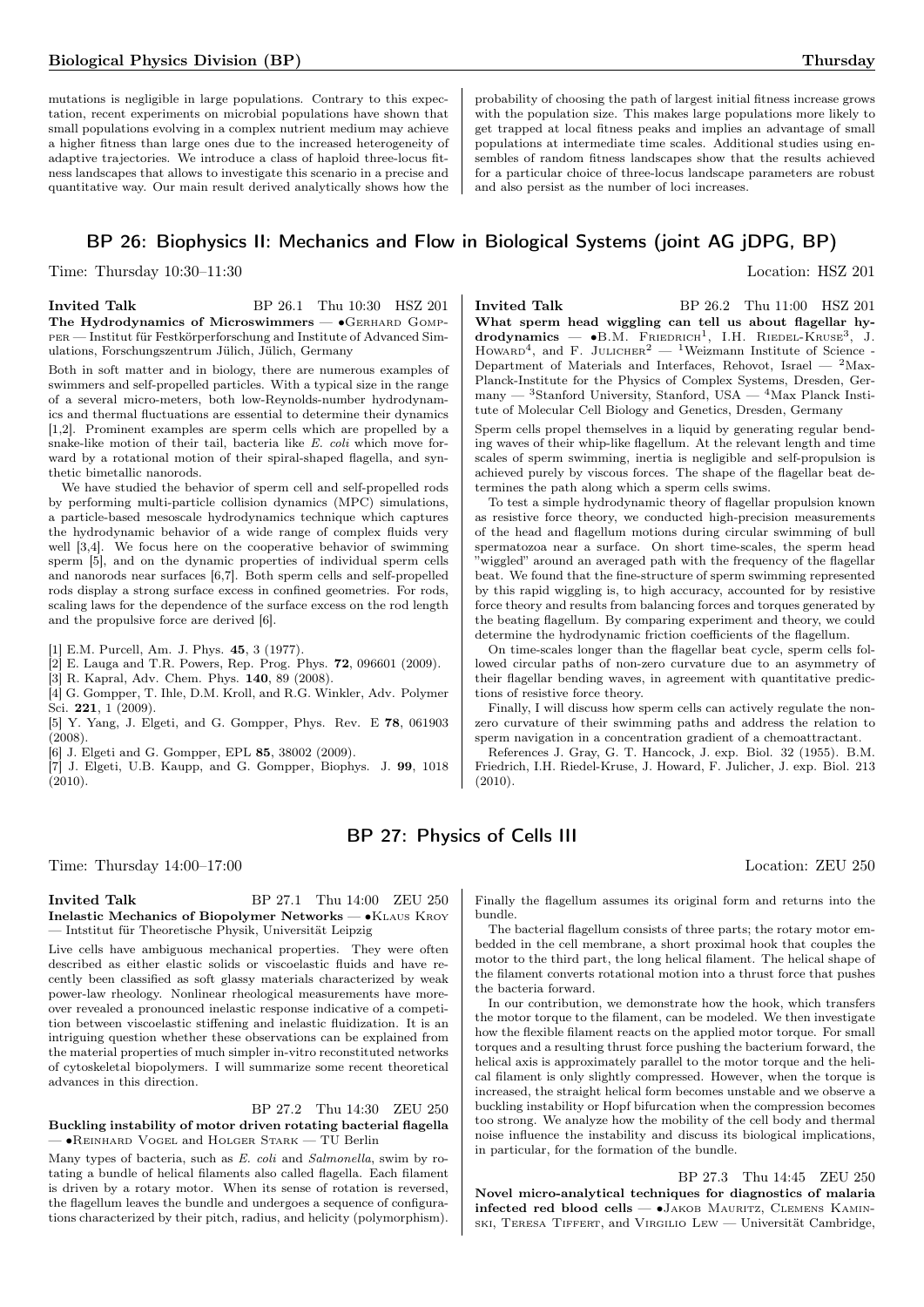## Vereinigtes Königreich

We report on the application of advanced microanalytical techniques for the study of Plasmodium falciparum infected red blood cells. Using confocal microscopy, volume and shape changes of living red blood cells can be measured at femtolitre resolution throughout the intraerythrocytic infection cycle of the parasite. The cytomechanical properties are studied using a novel optical stretcher device constructed by the authors, which enables individual infected cells to be trapped and manipulated optomechanically in microfluidic channels. Finally, novel results of X-ray microanalysis and fluorescence lifetime imaging for the quantification of haemoglobin and ion content and concentrations are reported on. In their combination, these methods offer unique insight into the homeostatic behaviour of malarial blood cells, providing an unprecedented wealth of information. The data are compared to predictions from a detailed physiological model of the homeostasis and volume regulation during the infection cycle of the red blood cell.

#### BP 27.4 Thu 15:00 ZEU 250

Friction Modulated Traction Force in Cell Adhesion — ∙Tilo POMPE<sup>1</sup>, Stefan Glorius<sup>1</sup>, Stephanie Johne<sup>1</sup>, Maria Kasimir<sup>1</sup>, Martin Kaufmann<sup>1</sup>, Lars Renner<sup>1</sup>, Manfred Bobeth<sup>2</sup>, Wolf-GANG POMPE<sup>2</sup>, and CARSTEN WERNER<sup>1,3</sup> - <sup>1</sup>Leibniz Institute of Polymer Research Dresden, Max Bergmann Center of Biomaterials, Germany  $-$  <sup>2</sup>Technische Universität Dresden, Institute of Materials Science, Germany  $-$  <sup>3</sup>Center for Regenerative Therapies Dresden, Germany

The force balance between the extracellular microenvironment and the intracellular cytoskeleton controls cell fate decisions. We report a new mechanism of receptor force control in cell adhesion originating from friction between cell adhesion ligands and the supporting matrix. Myosin motor activity in conjunction with assembly of fibronectin ligands non-covalently coupled to polymer surfaces of graded physicochemistry is shown to result in modulated traction forces of adherent cells. By using a diffusion process for the description of ligand reorganization with the growing fibronectin fibrils acting as local sinks, the determined ligand mobility is correlated to traction force measurements. We conclude that the modulation of the ligand-support anchorage allows to tune cellular traction forces at adhesion receptors in the pN range by a frictional mechanism. Hence, adhesion-ligands friction has to be considered to be highly relevant in studying mechanotransduction and cell development of adherent cells.

## BP 27.5 Thu 15:15 ZEU 250

Elastic interactions with the substrate can guide spatial re-organization during myofibril assembly — •BENJAMIN M.  $F$ riedrich<sup>1</sup>, Amnon Buxboim<sup>2</sup>, Dennis E. Discher<sup>2</sup>, and Samuel A.  $\text{SAFRAN}^1$  — <sup>1</sup>Department of Materials and Interfaces, Weizmann Institute of Science, Rehovot, Israel —  ${}^{2}$ Group of Physics and Astronomy, University of Pennsylvania, Philadelphia, Pennsylvania, USA

Myofibrils are the force generating units in striated muscle cells and represent a crystal-like state of acto-myosin organization with characteristic, sarcomeric architecture. The assembly of these myofibrils is a multi-step process that starts with the formation of stress fiber-like, sarcomeric premyofibrils near the cell-substrate interface. A prerequisite for the subsequent fusion of neighboring premyofibrils into nascent myofibrils is the inter-fiber registry of their respective sarcomeric periodicity. Here, we propose that substrate-mediated elastic interactions drive neighboring premyofibrils into registry. Elastic interactions may thus guide myofibril assembly and provide a link between acto-myosin organization and mechanical properties of an extra-cellular substrate. Our theory can account for the non-monotonic dependence of myofibrillogenesis on substrate rigidity that was observed in recent experiments (Engler et al., J. Cell Biol. 166, 2004).

#### BP 27.6 Thu 15:30 ZEU 250

Contractile network models for adherent cells —  $\bullet$ PHILIP GUTHARDT  $T$ ORRES<sup>1,2</sup>, ILKA B. BISCHOFS<sup>1,3</sup>, and ULRICH S. SCHWARZ<sup>1,2</sup> — <sup>1</sup>Bioquant, University of Heidelberg — <sup>2</sup>ITP, University of Heidelberg  $-$  <sup>3</sup>ZMBH, University of Heidelberg

Cells sense the geometry and stiffness of their environment by active contractility. Assuming a flat substrate, two-dimensional contractile network models can be used to understand how force is distributed throughout the cell. We show that the widely used Hookean spring networks do not correctly predict cell shape on patterned substrates. The observed circular shape feature is only predicted by actively contracting cable networks, which model both the filamentous mechanics

of the actin cytoskeleton and its contraction due to myosin II motor activity. In contrast to Hookean and passive cable networks, here shape and force distribution are determined by local rather than global determinants and thus are suited to endow the cell with a robust sense of its environment. We compare our numerical results with analytical approaches and discuss an extension of this approach which considers adaptive linker mechanics.

#### 15 min. break

BP 27.7 Thu 16:00 ZEU 250 High-Resolution Cell Mechanics with a Dual Optical Trap -∙Florian Schlosser, Christoph F. Schmidt, and Florian Rehfeldt — Drittes Physikalisches Institut, Georg-August-Universität Göttingen, Germany

Cells communicate with their environment biochemically, but also through mechanical interactions. Cells can generate contractile forces through their acto-myosin network and use these forces to actively probe the mechanical response of their surroundings. This results in cellular reactions, a process called mechano-sensing.

Our dual optical-trap setup allows us to perform high-resolution measurements of the forces a cell generates between two fibronectincoated beads by analyzing the fluctuations of the beads at high spatial and temporal resolution. Simultaneously, we actively probe the viscoelastic properties of the same cell by applying oscillatory forces.

Here, we present data of contractile forces and elastic responses of 3T3 fibroblasts and use biochemical perturbations (e.g. blebbistatin, a potent non muscle myosin II inhibitor) to elucidate the contributions of the different cytoskeletal elements to the active and passive mechanical properties of a cell.

BP 27.8 Thu 16:15 ZEU 250 Influence of Calcium Signaling on Biomechanics of Single Suspended Cells in the Optical Stretcher — ∙Markus Gyger and Josef A. Käs — Universität Leipzig, Faculty of Physics and Earth Science, Soft Matter Physics Division, Linnéstraße 5, 04103 Leipzig, Germany

Under physiological conditions many cells must react to mechanical stimuli. This raises interesting questions regarding the mechanisms by which cells register and respond to applied forces. For adherent cells focal adhesions seem to play an important role in mechano-tranduction. Also calcium, one of the most important second messengers, is involved in a number of known mechano-activated cell responses.

In the presented study cells, artificially suspended by trypsin, were investigated to elucidate the influence of calcium signals on the mechanical properties of cells independent of focal adhesions. To this end techniques to visualize, quench, and artificially induce calcium signals were combined with the Optical Stretcher, a tool to probe global mechanical behavior of single cells in suspension. In the Optical Stretcher, cells are trapped by two anti-parallel laser beams. By increasing the laser power the momentum transferred to the cell surface causes visible deformations. Different cells such as fibroblasts, epithelial cells, myotubes and a TRPV1 transfected kidney cell line were investigated by a combination of Optical Stretching and fluorescence calcium imaging in the Laser Scanning Microscope.

BP 27.9 Thu 16:30 ZEU 250 Responses of cytoskeletal waves to stimuli and possible implications for cell behaviour — • ALEXANDER DREHER<sup>1</sup>, KONSTANTIN DOUBROVINSKI<sup>2</sup>, and KARSTEN KRUSE<sup>1</sup> — <sup>1</sup>Theoretische Physik, Universität des Saarlandes, Postfach 151150, 66041 Saarbrücken, Germany — <sup>2</sup>Department of Molecular Biology, Princeton University, Princeton, NJ 08544, USA

The crawling of eukaryotic cells on substrates is driven by the cytoskeleton. How the cytoskeleton is organized and how it responds to external stimuli during this process is still poorly understood. Spontaneous polymerization waves have been suggested to provide a means for cytokeletal organization. We theoretically investigate the response of such waves to applied forces and to local modifications of the polymerization activity. We identify conditions under which a wave is reflected and when it is captured by an obstacle. Our results suggest a possible mechanism for responses of cells encountering another cell. It might be relevant for T cells that need to decide quickly whether to kill a cell they encountered or to crawl away and search other cells.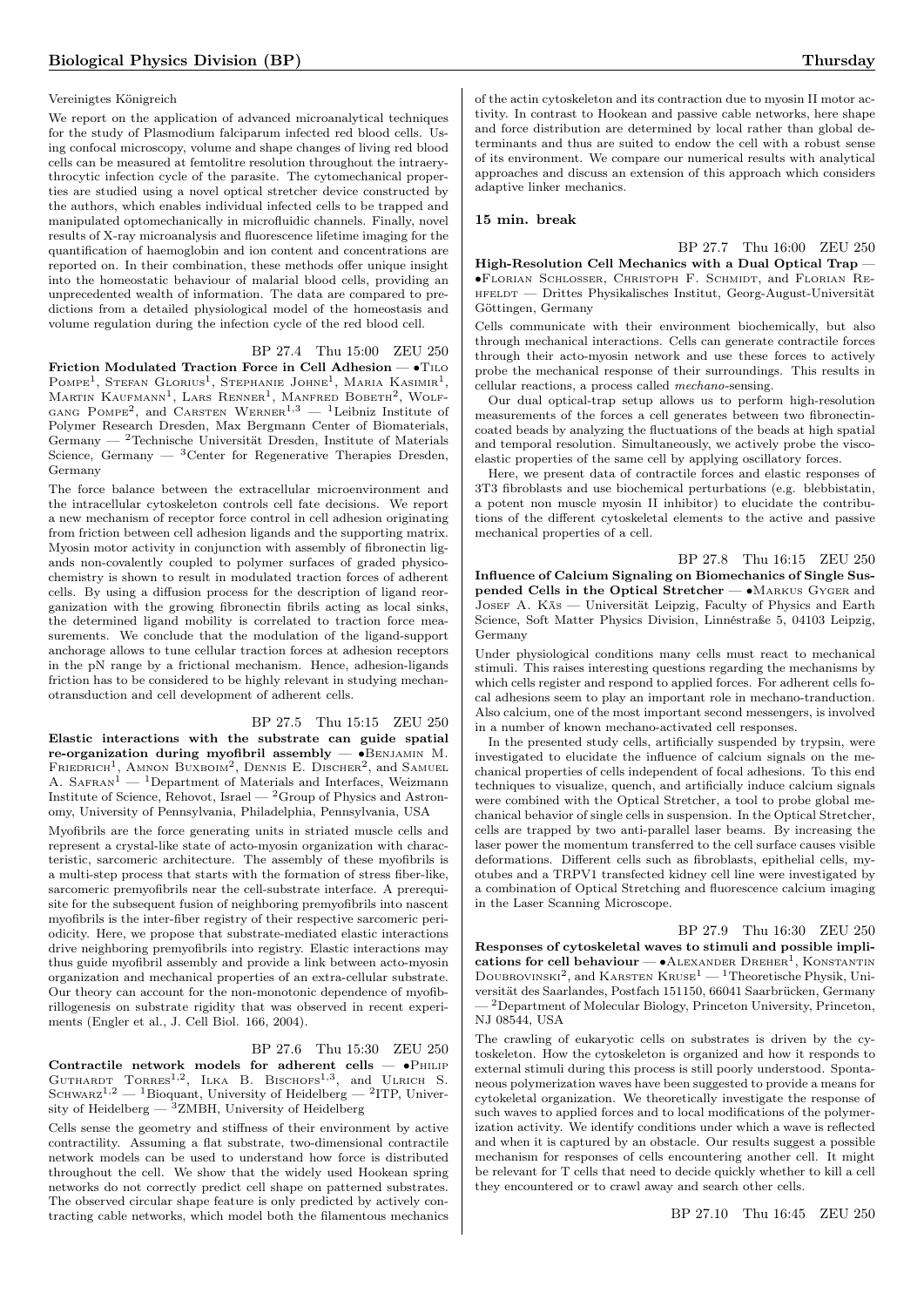The contribution of cytoskeleton networks to stretch is strain dependent. — • KENECHUKWU DAVID NNETU, TOBIAS KIESSLING, Roland Stange, and Josef Käs — Institut für Experimentelle Physik I, University of Leipzig, Linnéstr 5, 04103, Leipzig Germany

The interaction between the cytoskeleton filaments in a cell provides it with mechanical stability and enables it to remodel its shape. The rheological response of cells has been characterized either as viscoelastic or soft-glassy which neglects the molecular origin of cell response. In this work, by using a large amount of cells  $(> 10,000)$  exceeding previous

## BP 28: Statistical Physics in Biological Systems IV (joint DY, BP)

BP 28.1 Thu 14:00 ZEU 260 Evolution of complex chemical mixtures: a problem linked to the origin of life —  $\bullet$  Eva Wollrab<sup>1</sup>, Sabrina Scherer<sup>1</sup>, Christian Lay<sup>1</sup>, Manuel Worst<sup>1</sup>, Philipp Zimmer<sup>2</sup>, Karsten Kruse<sup>2</sup>, and ALBRECHT OTT<sup>1</sup> — <sup>1</sup>Universität des Saarlandes, Biologische Experimentalphysik, 66123 Saarbrücken — <sup>2</sup>Universität des Saarlandes, Theoretische Biologische Physik, 66123 Saarbrücken

How self-reproducing structures can form in a chemical mixture and how a steady increase in biochemical complexity of these cycles may occur is still unknown. We approach this question experimentally from two different directions.

In the first class of experiments highly reactive, primitive compounds are mixed. We track the temporal development of the mixture using mass spectroscopy for analysis. Tools from bioinformatics help us to develop ideas about the underlying chemical network.

The second class of experiments employs DNA. The DNA is designed to form autocatalytic reaction pathways. These experiments are designed to inductively find new conditions for self-reproducing chemical cycles. We suggest that this situation can be simulated in silico by autocatalytic reactions that exhibit fluctuations of the reaction pathways.

## BP 28.2 Thu 14:15 ZEU 260

Complexity-stability relations in generalized food-web models with realistic parameters — • SEBASTIAN PLITZKO, CHRISTIAN Guill, and Barbara Drossel — Institut für Festkörperphysik, TU Darmstadt, Hochschulstraße 6, 64289 Darmstadt, Germany

We investigate conditions for positive complexity-stability relations in the niche model for food webs by evaluating the local stability of the fixed points of the system. We use a generalized method, where the fixed points are normalized to 1, which allows for an efficient numerical evaluation. We find that positive relations between local stability and complexity can be obtained if prey is not scarce, biomass loss due to predation is low and density-dependent mortality effects dominate over other contributions to mortality. Since these conditions are expressed in terms of the generalized parameters, we then determine the range of values of these parameters within locally stable niche model food webs with explicit dynamical equations. These equations include allometric scaling and parameter values that are realistic. We find that the values of the generalized parameters obtained from this explicit dynamical model depend on the trophic level. The range of these parameters is such that positive complexity-stability relations can be obtained.

BP 28.3 Thu 14:30 ZEU 260 Statistical topography of fitness landscapes — ∙Jasper FRANKE<sup>1</sup>, ALEXANDER KLÖZER<sup>1</sup>, J. ARJAN G. M. DE VISSER<sup>2</sup>, and JOACHIM  $K\text{Rug}^1$  — <sup>1</sup>Cologne University, Cologne, Germany – <sup>2</sup>Wageningen University, Wageningen, Netherlands

The adaptive evolution of a population under the influence of mutations and selection is governed by the structure of the underlying fitness landscape. Previous theoretical studies of topographical quantities on fitness landscapes have mostly focused on local properties such as local maxima.

Here we investigate the global property of accessible paths traversing the complete genome configuration space towards the global optimum. Numerical and analytical studies and comparison to empirical data suggest a surprising unversality across almost all established theoretical models, indicating high accessibility of the globally optimal

statistics by a decade, we link observed cell response to its molecular origin by showing that actin and microtubule networks maintain the mechanical integrity of cells in a strain dependent manner. While the actin network solely regulated cell deformation at small strain, the microtubule network was responsible for cell relaxation. At large strain, actin and microtubule networks dominated cell response with microtubules having a bipolar effect on cells upon stabilization. This effect explains the relapse of some cancer after chemotherapy treatment using Taxol thus providing a bridge between soft condense matter physics and systems biology.

Time: Thursday  $14:00-16:45$  Location: ZEU 260

configuration in the biologically relevant limit of very long genome sequences.

BP 28.4 Thu 14:45 ZEU 260

Speed of Evolution in Spatially Extended Populations — ∙Erik A. Martens and Oskar Hallatschek — Group for Biophysics and Evolutionary Dynamics, Max Planck Institute for Dynamics and Self-Organization, 37073 Göttingen, Germany

How fast do species adapt to a given environment? This is one of the most fundamental questions in evolutionary biology. Many theoretical models are restricted to the case of well-mixed populations. To characterize the speed of evolution in spatially extended populations, it is necessary to consider the wave-like spread of evolutionary novelties. The presence of such wave-like sweeps reduces the speed of evolution for two reasons. First, the waves are slower than the exponential spread of beneficial mutations known from well-mixed populations. Second, because these sweeps are slower, spatially extended populations are more prone to be in a state where multiple beneficial mutations sweep simultaneously. This problem of clonal interference has been demonstrated in microbial experiments and has recently gained strong interest. We simulate the spread of mutations in spatial dimensions using computer simulations, where we include effects of recombination and long-range migration. We find that 1) the adaptation rate obeys robust power laws, which 2) are independent of the particular choice of selective fitness distributions ("universality"), 3) that spatial populations experience clonal interference over a broader range of parameters, and 4) that the effects of clonal interference can be mitigated by recombination and long-range migration. We therefore speculate that both processes are selectively favorable.

BP 28.5 Thu 15:00 ZEU 260 Predators, parasites and food web stability —  $\bullet$  LARS RUDOLF<sup>1</sup>, NEO MARTINEZ<sup>2</sup>, and THILO  $G$ ROSS<sup>1</sup> - <sup>1</sup>Max-Planck-Institut für Physik komplexer Systeme, Dresden — <sup>2</sup>Pacific Ecoinformatics and Computational Ecology Lab, Berkley, USA

Predator-prey interactions and their influence on food web stability are a major topic of ecological research. The investigation of parasitic interactions, which are another fundamental part of the most ecological communities, has been less intensive. To close that gap, we used generalized modeling and studied several million replicates of food webs with different proportions of parasitic species. In this way we determine the impact of parasitism on different food web properties and how these properties affect food web stability. Specifically, we show that a moderate proportion of parasitic species enhances food web stability.

#### 15 min. break

BP 28.6 Thu 15:30 ZEU 260

Dynamics of mutants in a stochastic compartment approach of hematopoiesis — ∙Benjamin Werner and Arne Traulsen — Research Group for Evolutionary Theory, Max Planck Institute for Evolutionary Biology, 24306 Plön

Cancer is typically caused by at most a handful of mutations that increase the reproductive fitness of a single cell. The probability of such a mutation, the dynamics of the resulting clone of cancer cells, and thus the effect to an organism is under intense investigation. First we present an established stochastic multicompartment model of hematopoiesis [1,2] (CML) as well as other blood disorders [3,4] can be embedded and analyzed in this framework. We show that there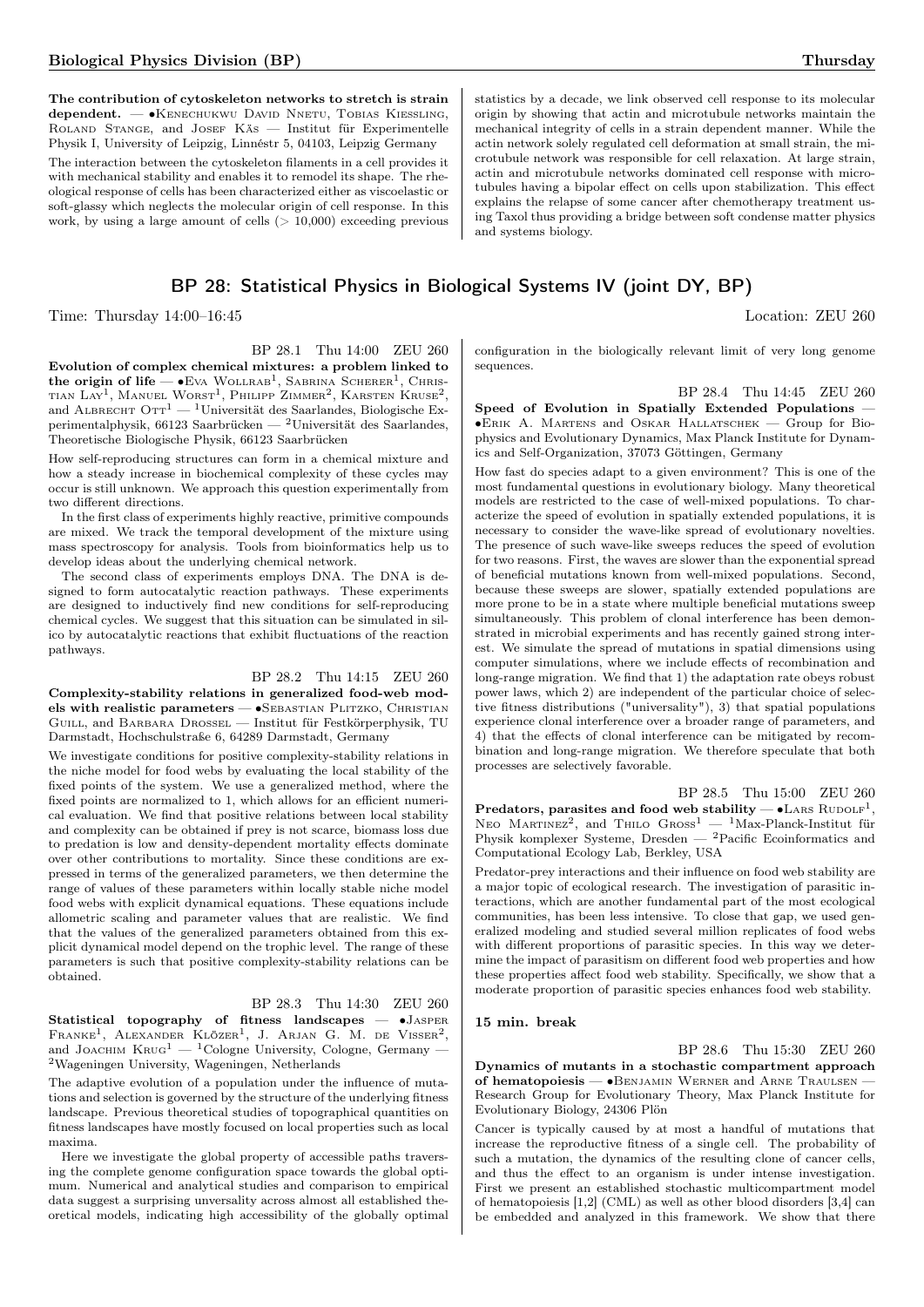is a closed deterministic solution to the dynamics of mutants in this model that fits the averages of the stochastic process. This solution enables us to connect different model parameters directly to observed cell dynamics and thus gives in principle yet unknown information about disease progression and the impact of drug treatment.

 $Ref$ .

- [1] D. Dingli, A. Traulsen and J. M. Pacheco, PLoS ONE 2, e345 (2007).
- [2] D. Dingli, A. Traulsen, T. Lenaerts and J. M. Pacheco,
- Genes & Cancer 1(4) 309-315 (2010). [3] D. Dingli, J. M. Pacheco and A. Traulsen,
- Phys. Rev. E 77, 021915 (2008).
- [4] A. Traulsen, J. M. Pacheco, L. Luzzatto and D. Dingli, BioEssays Vol.32 Issue 11 (2010).

BP 28.7 Thu 15:45 ZEU 260 Stochastic slowdown in evolutionary processes — •PHILIPP M. Altrock, Chaitanya S. Gokhale, and Arne Traulsen — Max-Planck-Institute for Evolutionary Biology, Plön

We examine birth–death processes with state dependent transition probabilities and at least one absorbing boundary. In evolution, this describes selection acting on two different types in a finite population where reproductive events occur successively. If the two types have equal fitness the system performs a random walk. If one type has a fitness advantage it is favored by selection, which introduces a bias (asymmetry) in the transition probabilities. How long does it take until advantageous mutants have invaded and taken over? Surprisingly, we find that the average time of such a process can increase, even if the mutant type always has a fitness advantage. We discuss this finding for the Moran process and develop a simplified model which allows a more intuitive understanding. We show that this effect can occur for weak but non–vanishing bias (selection) in the state dependent transition rates and infer the scaling with system size. We also address the Wright–Fisher model commonly used in population genetics, which shows that this stochastic slowdown is not restricted to birth–death processes.

[1] Altrock, Gokhale, and Traulsen, Physical Review E 82, 011925 (2010)

BP 28.8 Thu 16:00 ZEU 260

Food Quality in Producer-Grazer Models —  $\bullet$ DIRK STIEFS<sup>1</sup>, GEORGE VAN VOORN<sup>2</sup>, BOB KOOI<sup>3</sup>, ULRIKE FEUDEL<sup>4</sup>, and THILO  $G$ ROSS<sup>1</sup> — <sup>1</sup>Max-Planck Institute for the Physics of Complex Systems, Dresden, Germany —  $^2$  Wageningen University and Research Centre, Wageningen, The Netherlands — <sup>3</sup>Vrije Universiteit, Amsterdam, The Netherlands — <sup>4</sup> ICBM, Carl von Ossietzky Universität, Oldenburg, Germany

Stoichiometric constraints play a role in the dynamics of natural populations, but it is not yet resolved how stoichiometry should be integrated in population dynamical models, as different modeling approaches are found to yield qualitatively different results. We use the approach of generalized modeling to investigate the effects of stoichiometric constraints on producer-grazer systems. The stability of steady states can be analyzed by using a normalization technique to plot 3 dimensional bifurcation diagrams. Because we do not specify the func-

# BP 29: Posters: Biopolymers & Biomaterials

Time: Thursday 17:15–20:00 Location: P3

BP 29.1 Thu 17:15 P3

Plasma-chemical oxidation of titanium implants enhances peri-implant bone volume and bone-implant contact in a rat model — •Снкізтіам Schrader<sup>1</sup>, Міснаеl Diefenbeck<sup>2</sup>, Sergiy<br>Zankovych<sup>3</sup>, and Ulrich Finger<sup>4</sup> — <sup>1</sup>Innovent e.V. Technologieentwicklung, Jena, Germany — <sup>2</sup>Universitätsklinikum, Jena, Germany — <sup>3</sup> Institut für Materialwissenschaft und Werkstofftechnologie, Jena,  $\rm{Germany} \xrightarrow{~~} 4K$ önigsee Implantate GmbH, Aschau, Germany

Orthopaedic and dental implants rely on an early force-fit bonding to the host bone for good clinical outcome. The implant anchorage has two structural components: Bone-implant bonding (osseointegration [OI]) and peri-implant trabecula bone [PIB]. OI is established by trabecular conjunctions with the PIB, which bridge the implant to the bony cortex and lead to a structural unit between implant and skele-

tional form of the processes in the generalized model our results hold for a whole class of stoichiometric producer-grazer systems.

To understand the differences and commonalities between specific stoichiometric models we map the specific bifurcation diagrams into the generalized parameter space. On the one hand, these combined bifurcation diagrams show how the generic results of the generalized analysis are represented in the specific model. On the other hand, it becomes clear that some model features like the sequence of bifurcations observed during enrichment scenarios can be tied to specific modeling assumptions and are hence not structurally stable.

BP 28.9 Thu 16:15 ZEU 260 Evolutionary Game Theory in Growing Populations — ∙Anna Melbinger, Jonas Cremer, and Erwin Frey — Ludwig-Maximilians Universität, Munich, Germany

Existing theoretical models of evolution focus on the relative fitness advantages of different mutants in a population while the dynamic behavior of the population size is mostly left unconsidered. We here present a generic stochastic model which combines the growth dynamics of the population and its internal evolution. Our model thereby accounts for the fact that both evolutionary and growth dynamics are based on individual reproduction events and hence are highly coupled and stochastic in nature. We exemplify our approach by studying the dilemma of cooperation in growing populations and show that genuinely stochastic events can ease the dilemma by leading to a transient but robust increase in cooperation.

[1] Phys. Rev. Lett. 105, 178101 (2010)

BP 28.10 Thu 16:30 ZEU 260 A Non-Equillibrium Phase Transition in Expanding Populations — ∙Jan-Timm Kuhr and Erwin Frey — Arnold Sommerfeld Center for Theoretical Physics (ASC) and Center for NanoScience (CeNS), Department of Physics, Ludwig-Maximilians-Universität München

Recently, expanding bacterial populations found much attention in both experimental and theoretical work [1]. These "range expansions" have interesting statistical properties, as constant genetic re-sampling from a small population at the expanding front induces strong fluctuations. The influence of non-neutral mutations on the dynamics is less well studied. Here, we introduce an extension of the Eden model [2], including mutations. Using Monte Carlo simulations, we analyze the interplay of kinetic surface roughening, mutations and selection at the front. While beneficial mutations always take over the front eventually, for detrimental mutations one finds two generic cases: if rare, mutant sectors are independent and wild types prevail. If mutants spawn more frequently, sectors coalesce and wild types are soon lost in the bulk. Between these regimes one finds self-affine patterns, and we identify a non-equilibrium phase transition. We measure critical exponents near this transition, and find universal scaling behavior for this model of evolution in expanding populations.

[1] O. Hallatschek and D. Nelson, Life at the front of an expanding population. Evolution, 64, 193-206, (2010) – [2] M. Eden, A twodimensional growth process, Proc. of the Fourth Berkeley Symposium on Mathematical Statistics and Probability, 4, 223-239, (1960)

ton. Though several approaches to enhance OI and PIB-formation have been used with good results some stimuli still might bear the risk of complication. Our approach is to modify the titanium surface of the implant by Plasma Chemical Oxidation. It is a processing technique in which the surface of the implant is converted into an oxide coating. The coatings presented in this paper not only serve as a diffusion barrier they are also supplemented with useful compounds to assist early OI and to fulfil biocompatible features besides bio-inert ones related to optimised surface properties. It is now confirmed by in vivo testing with a modified rat tibial implantation model and its bilateral implantation of titanium cylinders. Future project plans include investigations into functional coatings providing antibacterial properties.

BP 29.2 Thu 17:15 P3 Combining microfluidics and SAXS to access intermediate fil-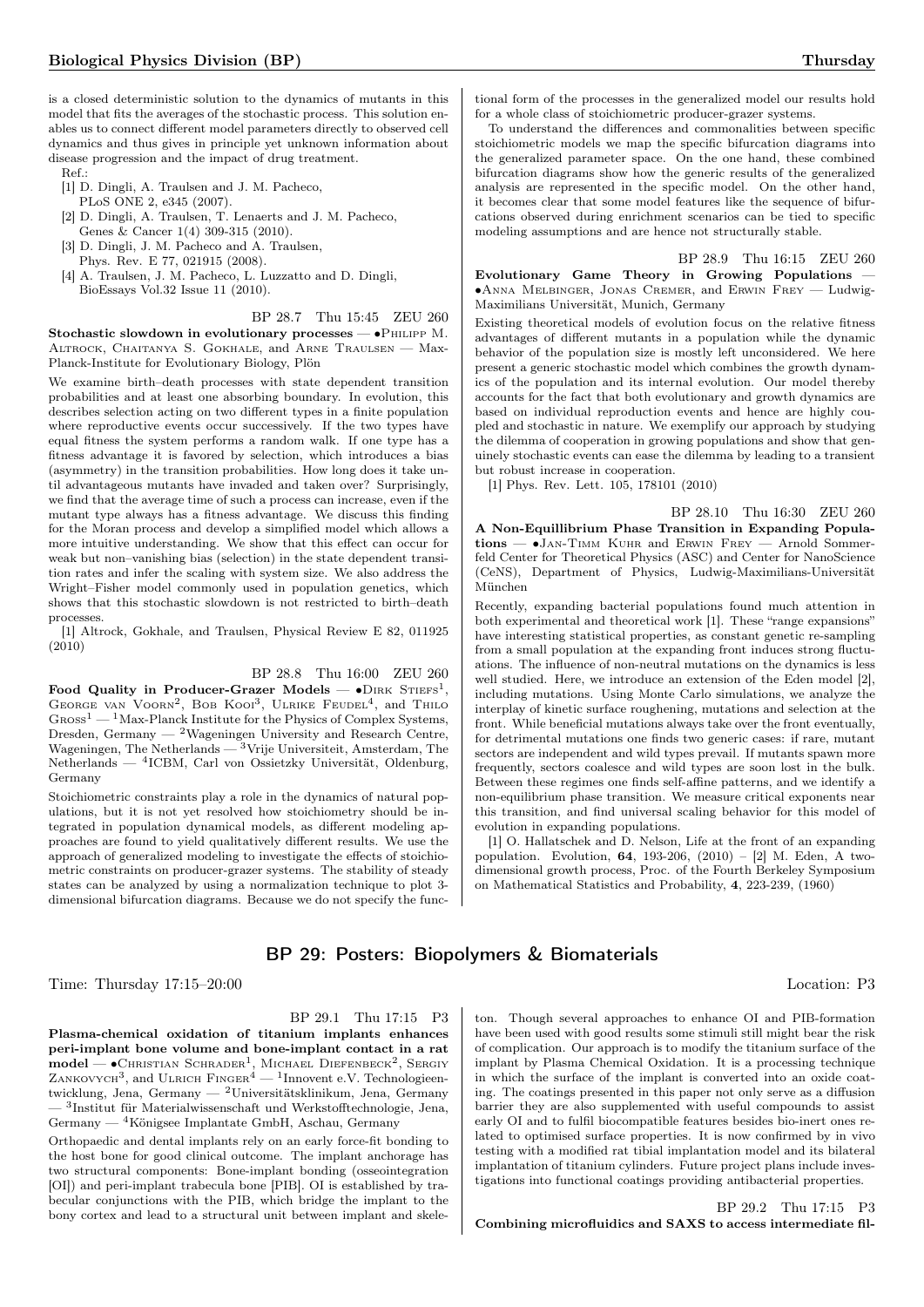**ament assembly — •**Мактна Вкеммісн<sup>1</sup>, Jens Nolting<sup>1</sup>, Chris-<br>тіам Dаммамм<sup>1</sup>, Bernd Nöding<sup>1</sup>, Susanne Bauch<sup>1</sup>, Harald<br>Неккмамм<sup>2</sup>, and Sarah Kösтек<sup>1</sup> — <sup>1</sup>Courant Research Centre Nano-Spectroscopy and X-Ray Imaging, University of Göttingen, Germany — <sup>2</sup>Division of Molecular Genetics, German Cancer Research Center (DKFZ), Heidelberg, Germany

In cells, intermediate filaments (IFs) form a complex network that is part of the cytoskeleton.Vimentin is a member of the IF multi-gene family which is found in cells of mesenchymal origin like fibroblasts. We use this model system to study the first steps of the hierarchical self-assembly of protein-subunits to extended filaments in vitro upon changes in the concentration of monovalent ions. In microfluidic laminar flow mixers the ion concentration can be precisely adjusted by tuning the diffusion time scales of ions into a hydrodynamically focused protein jet. We determine the ion and protein concentration distributions by confocal microscopy and finite element method simulations. As the protein in the device flows along one spatial axis, the time axis for the assembly process is projected onto the protein flow axis and we observe different assembly states by collecting data at different positions in the device. We find that the mean square radius of gyration perpendicular to the filament axis increases as the precursor proteins aggregate laterally. This increase occurs on the same timescale (seconds) as the diffusion of salt into the protein jet indicating a diffusion limit to the reaction rate.

## BP 29.3 Thu 17:15 P3

Effect of bias voltage on wear particle size distribution of DLC coatings in artificial hip joints —  $\bullet$ YING REN<sup>1</sup>, INGO ERDMANN<sup>1</sup>, FRIEDERIKE DEUERLER<sup>1</sup>, BERRIN KÜZÜN<sup>2</sup>, and VOLKER BUCK<sup>2</sup> -<sup>1</sup>Faculty D-Department of Mechanical Engineering, University of Wuppertal,  $-$ <sup>2</sup>Thin Film Technology Group, Faculty of Physics, University Duisburg-Essen and CeNIDE, 47057, Duisburg, Germany

Due to the biocompatibility, DLC is an inert and impervious material with properties suitable for use in the biomedical field, particularly in tribological implants such as hip joint replacements. Currently the lifetime of such joints is just about 15 years. Therefore some (10%) of patients require second replacements. It is currently an urgent need to extend the life expectancy especially for younger patients under 50 years old. Wear particles causing bone resorption which may lead to aseptic implant loosening have been identified as the main factor limiting the lifetime of the implants. To date, the study of the amount of wear particles has attracted more and more researchers. However, reports about wear particle size distribution are rare to see. In this study, we deposited DLC coatings on P2000 steel substrates by vacuum arc adjustable from anodic to cathodic operation mode, and investigated the relation between the deposition parameters and wear particle size distribution. In order to improve the adhesion of DLC coatings on P2000 steel substrates, titanium metallic interface layers are deposited first by cathodic vacuum arc evaporation. It is shown that the wear particle size distributions are influenced by the deposition parameters.

## BP 29.4 Thu 17:15 P3

Temperature-dependent Properties of Keratin 8/18 — ∙Ines  $M$ artin<sup>1</sup>, Anke Leitner<sup>1</sup>, Stephanie Portet<sup>2</sup>, Michael Beil<sup>3</sup>, HARALD HERRMANN<sup>4</sup>, and OTHMAR  $M$ ARTI<sup>1</sup> — <sup>1</sup>Department of Experimental Physics, Ulm University, Ulm, Germany  $-$  <sup>2</sup>Department of Mathematics, University of Manitoba, Winnipeg, Canada — <sup>3</sup>Department of Internal Medicine I, Ulm University, Ulm, Germany — <sup>4</sup>Division of Molecular Genetics, German Cancer Research Center, Heidelberg, Germany

The cytoskeleton of epithelial cells consists of three types of filaments: microtubules, intermediate filaments and actin filaments. In our work, we have a closer look at intermediate filaments, which are responsible for the stiffness of cells and responses to mechanical stimuli.

The Keratin 8/18 dimer is a basic module of intermediate filaments. Its assembly process is a three step process which is highly sensitive to temperature changes and has very interesting kinetics. Therefore we assembled it in vitro at different temperatures (4∘C, 21∘C, 30∘C, 37∘C) and for different durations (10s, 1min, 10min, 20min). The resulting filaments were diluted to a suitable concentration for detection of single filaments and imaged with the help of Transmission Electron Microscopy. The samples were negatively stained with Uranylacetate to enhance the contrast.

With these pictures, the length and diameter of filaments of the different samples were measured and compared by fitting to existing models.

## BP 29.5 Thu 17:15 P3

Effect of bias voltage on wear particle size distribution of DLC coatings in artificial hip joints  $- \cdot Y_{ING}$  REN<sup>1</sup>, INGO ERDMANN<sup>1</sup>, FRIEDERIKE DEUERLER<sup>1</sup>, BERRIN KÜZÜN<sup>2</sup>, and VOLKER BUCK<sup>2</sup> -<sup>1</sup>Faculty D-Department of Mechanical Engineering, University of Wuppertal, 42119, Wuppertal, Germany  $-2$ Thin Film Technology Group, Faculty of Physics, University Duisburg-Essen and CeNIDE, 47057, Duisburg, Germany

Due to the biocompatibility, Diamond-like carbon(DLC)is an inert and impervious material with properties suitable for use in tribological implants such as hip joint replacements. Currently the lifetime of such joints is just about 15 years. It is an urgent need to extend the life expectancy especially for younger patients under 50 years old. Wear particles causing bone resorption which may lead to aseptic implant loosening have been identified as the main factor limiting the lifetime of the implants. To date, the study of the amount of wear particles has attracted more and more researchers. However, reports about wear particle size distribution are rare to see. In this study, we deposited DLC coatings on P2000 steel substrates by vacuum arc adjustable from anodic to cathodic operation mode, and investigated the relation between the deposition parameters and wear particle size distribution. In order to improve the adhesion of DLC coatings on P2000 steel substrates, titanium metallic interface layers are deposited first by cathodic vacuum arc evaporation. It is shown that the wear particle size distributions are influenced by the deposition parameters.

### BP 29.6 Thu 17:15 P3

Effect of bias voltage on wear particle size distribution of DLC coatings in artificial hip joints —  $\bullet$ YING REN<sup>1</sup>, INGO ERDMANN<sup>1</sup>, FRIEDERIKE DEUERLER<sup>1</sup>, BERRIN KÜZÜN<sup>2</sup>, and VOLKER BUCK<sup>2</sup> -<sup>1</sup>Faculty D-Department of Mechanical Engineering, University of Wuppertal, 42119, Wuppertal, Germany — <sup>2</sup>Thin Film Technology Group, Faculty of Physics, University Duisburg-Essen and CeNIDE, 47057, Duisburg, Germany

Due to the biocompatibility, Diamond-like carbon (DLC) is an inert and impervious material with properties suitable for use in tribological implants such as hip joint replacements. Currently the lifetime of such joints is just about 15 years. Therefore some (10%) of patients require second replacements. It is currently an urgent need to extend the life expectancy especially for younger patients under 50 years old. Wear particles causing bone resorption which may lead to aseptic implant loosening have been identified as the main factor limiting the lifetime of the implants. To date, the study of the amount of wear particles has attracted more and more researchers. However, reports about wear particle size distribution are rare to see. In this study, we deposited DLC coatings on P2000 steel substrates by vacuum arc adjustable from anodic to cathodic operation mode, and investigated the relation between the deposition parameters and wear particle size distribution. In order to improve the adhesion of DLC coatings on P2000 steel substrates, titanium metallic interface layers are deposited first by cathodic vacuum arc evaporation. It is shown that the wear particle size distributions are influenced by the deposition parameters.

#### BP 29.7 Thu 17:15 P3

Volume imaging of collagen fibrils within human cortical **bone** — •Stephanie Röper<sup>1</sup>, Alexander M. Gigler<sup>2</sup>, Christian Riesch<sup>1</sup>, Anke Bernstein<sup>3</sup>, and Robert Magerle<sup>1</sup> — <sup>1</sup>Chemische Physik, Technische Universität Chemnitz, 09107 Chemnitz —  ${}^{2}$ CeNS und Dept. für Geo- und Umweltwissenschaften, Ludwig-Maximilians-Universität München, 80333 München — <sup>3</sup>Dept. für Orthopädie und Unfallchirugie, Muskulosketettales Forschungslabor, Universitätsklinikum Freiburg, 79106 Freiburg

Biological materials such as bone and teeth are nanocomposites of a soft organic matrix (mainly type I collagen) that is reinforced by a stiff inorganic component (hydroxylapatite). Nanotomography based on scanning probe microscopy is a serial reconstruction approach for high resolution volume imaging of these materials. A specimen cut from human cortical bone from the femur was first mechanically grinded and polished, then layer-by-layer ablated by etching with diluted solutions of formic acid and sodium hypochlorite, followed by flushing to stop the etching process, and imaged with tapping mode scanning force microscopy (SFM) after each etching step. The resulting series of SFM images show the arrangement of collagen fibrils with the typical periodic D-band pattern with 67 nm period. A high resolution volume image of the spatial arrangement of collagen fibrils within native cortical bone can be reconstructed by registration of neighboring slices.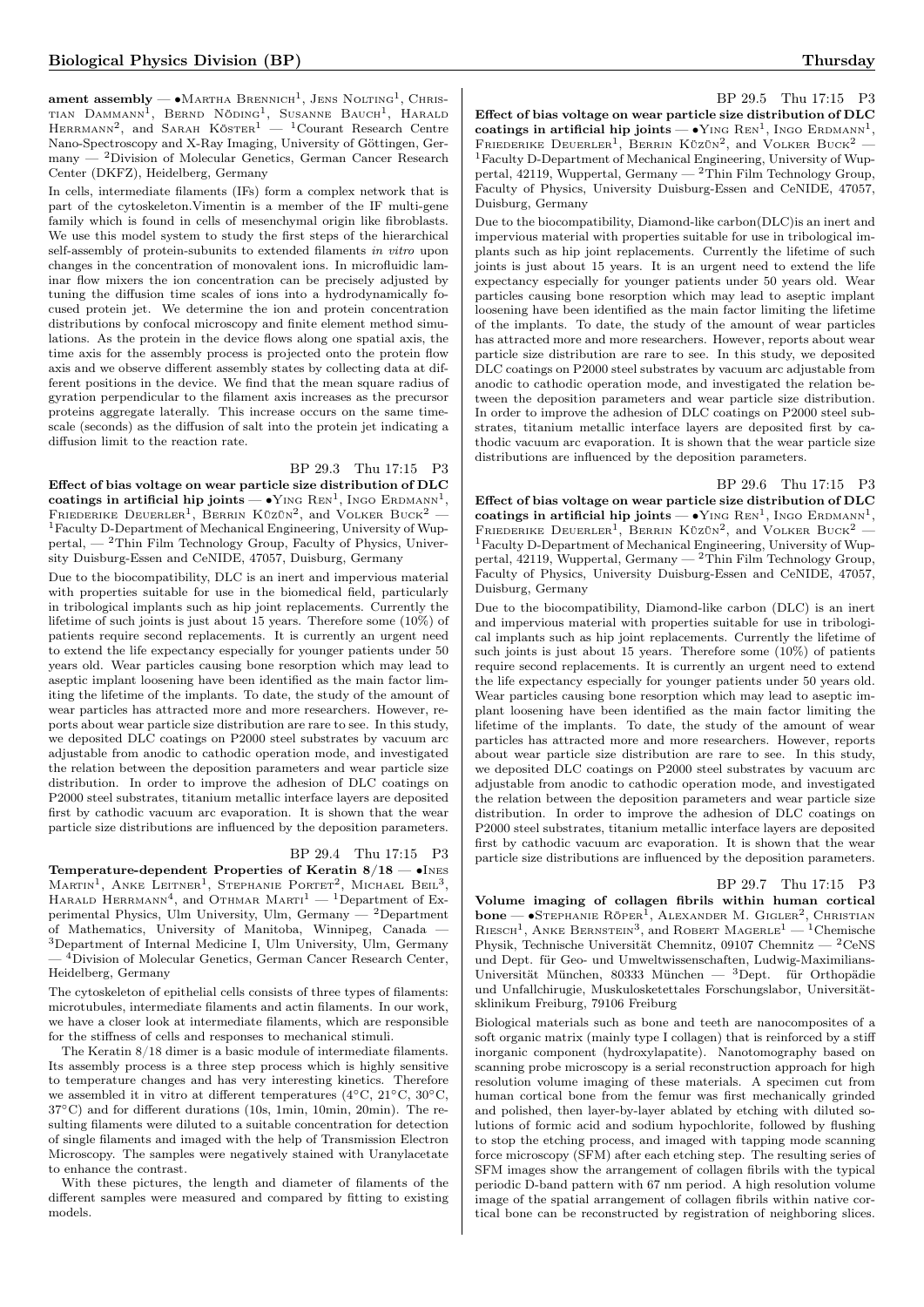The interpretation of SFM data is supported by results obtained with confocal laser scanning Raman spectroscopy and environmental scanning electron microscopy with energy dispersive X-ray spectroscopy.

BP 29.8 Thu 17:15 P3

Enhancing mechanical properties of calcite by Mg substitutions: A quantum-mechanical study —  $\bullet$  PAVLINA ELSTNEROVA<sup>1</sup>, Martin Friak<sup>1</sup>, Tilmann Hickel<sup>1</sup>, Helge Otto Fabritius<sup>1</sup>,<br>Dierk Raabe<sup>1</sup>, Andreas Ziegler<sup>2</sup>, Sabine Hild<sup>3</sup>, and Joerg  $N$ EUGEBAUER<sup>1</sup> — <sup>1</sup>Max-Planck-Institut for Iron Research, Duesseldorf, Germany — <sup>2</sup>University of Ulm, Ulm, Germany — <sup>3</sup>Johannes Kepler University Linz, Linz, Germany

Nearly 90 percent of all animal species in nature protect themselves by a cuticle that represents a hierarchical biocomposite often containing calcite as a mineral stiffening component. Calcite crystals rarely occur in their stoichiometric state and contain impurities. Common impurities in these systems are Mg or P, their role however is still the topic of intense debates. We present results of a parameterfree quantummechanical study of thermodynamic, structural, and elastic properties of calcite single crystals containing Mg atoms. Density functional theory calculations were performed employing 30atomic supercells within the generalized gradient approximation (GGA). Based on the calculated thermodynamical results, the site preference of Mg atoms was determined. Examining the structural characteristics, the behavior of the carbonate group is shown to be nearly independent on either the volume or concentration of Mg atoms. Based on the computed elastic values, the Mg atoms are predicted to stiffen the calcite crystals, specifically to increase the bulk modulus, but also to increase local strains due to the large sizemismatch when substituting Ca atoms by Mg ones (Elstnerova et al., Acta Biomaterialia 6 (2010) 4506-4512).

## BP 29.9 Thu 17:15 P3

Cooperative dynamics of microtubule ensembles under force  $\bullet$ Björn Zelinski<sup>1</sup> and Jan Kierfeld<sup>2</sup> — <sup>1</sup>Physics Department, TU Dortmund, Dortmund, Germany — <sup>2</sup>Physics Department, TU Dortmund, Dortmund, Germany

We investigate the cooperative dynamics of an ensemble of microtubules growing against an external linear force. Stochastic simulations show that the interplay between force sharing and dynamic instability gives rise to a complex dynamics with synchronous growth, interrupted by cooperative switching into a shrinking state and cooperative rescue back to synchronous growth. We quantify the dynamic behaviour by a mean-field theory, which allows us to estimate the average number of cooperatively pushing microtubules and to calculate the generated ensemble polymerization force and its dependence on microtubule number. We also investigate the dependence on switching rates of the dynamic instability, which can be involved in cellular regulation mechanisms.

## BP 29.10 Thu 17:15 P3

Microrheology of composite networks of microtubules and  $\textbf{F-action} \longrightarrow \text{Marcel}$  BREMERICH<sup>1</sup>, FREDERICK C. MACKINTOSH<sup>2</sup>,  $\frac{1}{2}$  Christoph F. SCHMIDT<sup>1</sup> — <sup>1</sup>3. Physikalisches Institut, Georg-August-Universität, 37077 Göttingen — <sup>2</sup>Department of Physics & Astronomy, Vrije Universiteit , 1081 HV Amsterdam

Understanding the material properties of living cells remains challenging. The mechanics are determined by the viscoelastic properties of the cytoskeleton, which is composed of various biopolymer filaments together with associated proteins and vary over large spatial and temporal scales.

In optical trapping-based microrheology micron-sized probe particles are used to investigate the local mechanical response of reconstituted networks of biopolymers with high bandwidth and high spatial resolution.

We have performed one- and two-particle microrheology in composite networks of microtubules and F-actin as model systems for the cytoskeleton. We used a combination of active and passive measurements to quantify the material properties over a wide frequency range of up to 100 kHz. We obtained complex shear moduli and compared the results to theoretical descriptions of composite networks as well as to the properties of similar networks consisting only of microtubules or F-actin respectively.

## BP 29.11 Thu 17:15 P3

Length Dynamics of Active Polar Filaments — • CHRISTOPH ERlenkämper and Karsten Kruse — Theoretische Physik, Universität des Saarlandes, 66123 Saarbrücken, Germany

F-actin and microtubules are linear polymers with distinct chemical properties at both ends. Assembly and disassembly of these polar filaments are active processes as they depend on the hydrolysis of energy rich ATP or GTP, respectively. Together, the polarity and the activity of the filaments can lead to treadmilling, where one end of the filament grows on average while the other shrinks. We theoretically study the length dynamics of active polar filaments and find that the steadystate length distribution peaks at a typical value. We show that the intrinsic length regulation is intimately linked to treadmilling as both depend on the formation of a gradient in the local ATP or GTP concentration along the filaments. We present approximate expressions for the typical filament lenghts and treadmilling velocities.

BP 29.12 Thu 17:15 P3 Measured and simulated valence band structure of cellulose and lignin —  $\bullet$ Thomas HAENSEL<sup>1</sup>, Syed Imad-Uddin Ahmed<sup>1,2</sup>, and MARKUS REINMÖLLER<sup>1</sup> — <sup>1</sup>Institut für Physik and Institut für Mikro- und Nanotechnologien, TU Ilmenau, PF 100565, 98684 Ilmenau — <sup>2</sup>Ostfalia University of Applied Sciences, 38302 Wolfenbüttel

The regenerative biopolymers cellulose and lignin are available in large quantities. This makes them attractive for technical applications. Cellulose is used, for e.g. in the paper and textile as well as medical industry and in modern electronic devices. In the latter case they are utilized in batteries and solar cells as chemically inert isolating materials. In comparison, lignin is a waste product of the paper industry and is mainly used as fuel in combustion processes. It is also used as a filler in polymer compounds and applications in electronic devices are also targeted. While the structure and chemical composition of cellulose and lignin are well established, the molecular orbitals and valence band structures, which are important for understanding the electric properties, have not been thoroughly investigated. In this contribution, Xray photoelectron spectroscopy (XPS) measurements of cellulose and lignin are combined with density functional theory (DFT) calculations of the basic units from cellulose and lignin to analyze their orbital and valence band structures. In particular, a structure at about 6 to 8 eV therein is attributed to oxygen rather than to carbon, as reported in literature. The results further indicate a significant dependence of the electronic properties on cross-linking and chemical processes leading to polymerisation.

## BP 29.13 Thu 17:15 P3

The influence of van der Waals forces on protein adsorption kinetics — ∙Almuth Hoffmann, Hendrik Hähl, and Karin Jacobs — Department of Experimental Physics, Saarland University, D-66041 Saarbrücken, Germany

In contact with an aqueous solution of proteins, any surface is instantly covered by a thin layer of proteins. It is of great interest for many biological and biomedical applications to understand and control this adsorption process that depends on many parameters.

Concentrating on the influence of the substrate on the adsorption, the surface chemistry has been focus of many studies. Protein adsorption is mainly influenced by short-range forces arising from the surface chemistry and Coulomb interaction. Yet, it could be shown that van der Waals forces influence the adsorption kinetics. By a variation of the oxide layer thickness on a Si wafer, however, it could be shown that also van der Waals forces influence the adsorption kinetics [1,2].

Monte Carlo simulations explain the kinetics with a multi step process composed of the actual adsorption and subsequent surface processes. These simulations suggest that a variation of the van der Waals forces influences the time constant of the surface processes. Fitting the experimental curves with an appropriate model yields the time constants of the various processes involved and shows the influence of the vdW forces.

[1] A. Quinn et al., EPL 81 (2008) 56003.

[2] Y. Schmitt, H. Hähl et al., Biomicrofluidics 4 (2010) 032201.

#### BP 29.14 Thu 17:15 P3

Cyclic contraction of regenerated Bombyx mori silk fibroin nanofibers — TAIYO YOSHIOKA<sup>1</sup>, AUREL RADULESCU<sup>2</sup>, YUTAKA Kawahara3 , and ∙Andreas Schaper<sup>1</sup> — <sup>1</sup>Center for Materials Science, Philipps University, 35032<br> Marburg, Germany —  $^2\mbox{Department}$ of Biological and Chemical Engineering, Gunma University, Gunma 376-8515, Japan — <sup>3</sup>Jülich Centre for Neutron Science at FRM II, 85747 Garching, Germany

Spider dragline silk is known to show significant shrinking (supercontraction) when the fiber is wetted under unrestrained conditions, restraining generates substantial stress (ca. 50MPa) accordingly.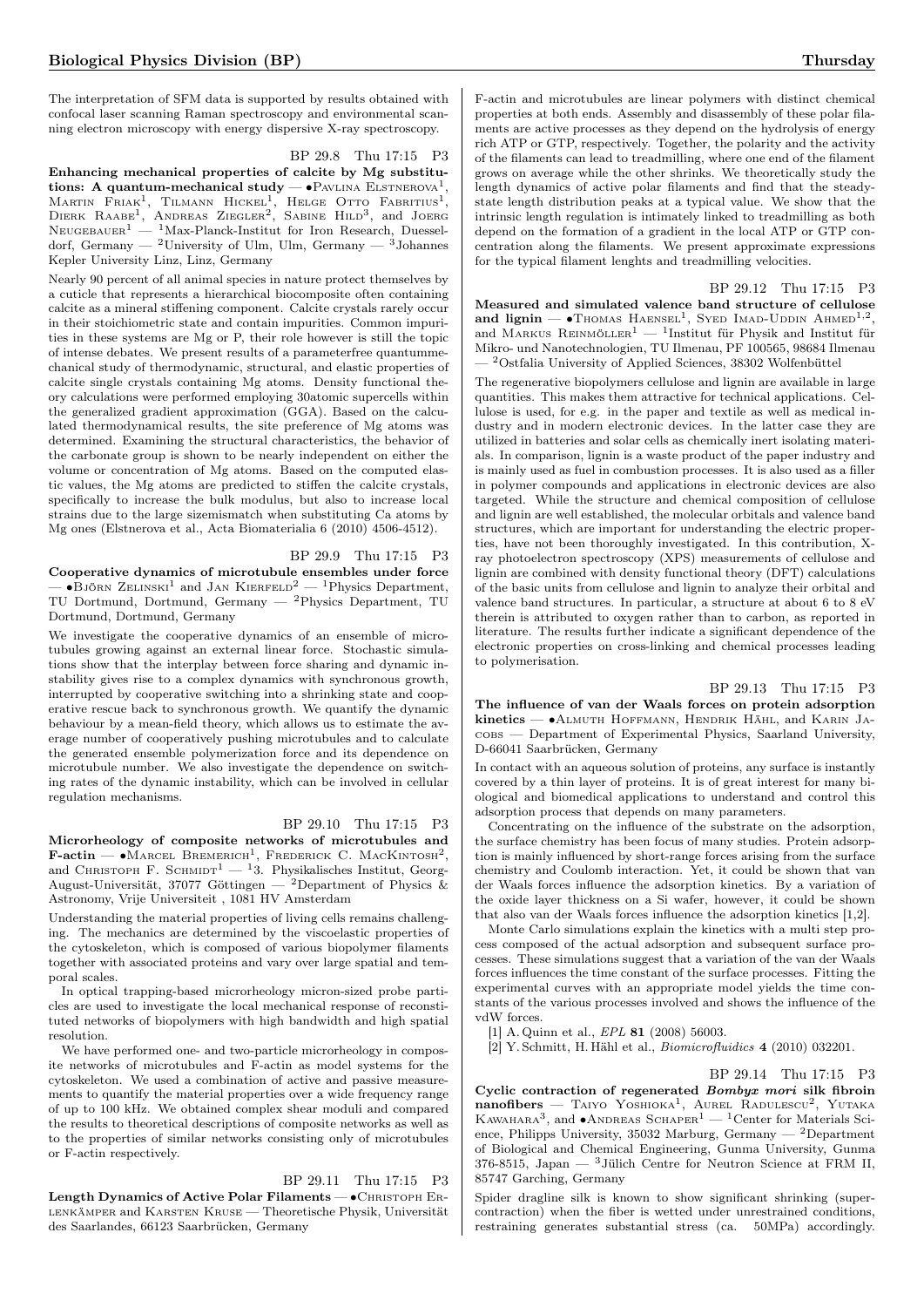In addition to the irreversible supercontraction, a reversible (cyclic) relaxation-contraction response to wetting and drying has been found. By contrast, similar supercontraction has so far not yet been observed in natural Bombyx mori silk, but occurred in regenerated silk when a special spinning regime was applied.

We report first observations of cyclic contraction by EtOH and water vapour treatment of electrospun nanofibers of regenerated Bombyx mori silk fibroin. Mechanical measurements and time-resolved microscope observations showed that the contraction behavior is significantly influenced by the structural state of the original fibers. This was proved by scanning and transmission electron microscopy and diffraction, wide-angle x-ray diffraction and small-angle neutron scattering. From our observations we derived a tentative model of the irreversible and the cyclic contraction mechanisms.

T.Y. is grateful to AvH Foundation for a fellowship.

BP 29.15 Thu 17:15 P3 Rule of mixing in composite cytoskeletal networks  $-$  •C. HEUSSINGER<sup>1</sup>, E.M. HUISMAN<sup>2</sup>, C. STORM<sup>3</sup>, and G.T. BARKEMA<sup>2,4</sup> — <sup>1</sup> Institute for Theoretical Physics, University of Goettingen, Ger- $\mu$ many — <sup>2</sup>Instituut Lorentz, Universiteit Leiden, The Netherlands — <sup>3</sup>Department of Applied Physics and Institute for Complex Molecular Systems, Eindhoven University of Technology, The Netherlands — 4 Institute for Theoretical Physics, Universiteit Utrecht, The Netherlands

The basic design of most structural biological materials is that of a composite meshwork of different semiflexible protein polymers. The cell cytoskeleton, built up from microtubules, actin filaments and intermediate filaments, is just one striking example of such a filamentous composite. Here we study the mechanical properties of a model twocomponent system that consists of two types of filaments with different bending stiffnesses. Combining theory with network MC-simulations we can reveal a non-trivial relationship between the mechanical behavior of the network, the stiffness contrast between the filaments and the relative fraction of stiff polymer: when there are few stiff polymers, non-percolated stiff "inclusions" are protected from large deformations by an encompassing floppy matrix, while at higher fractions of stiff material the stiff network is independently percolated and dominates the mechanical response.

## BP 29.16 Thu 17:15 P3

Instabilities of active gels confined by a fluid membrane — ∙Dominic Jourdain and Karsten Kruse — Theoretische Physik, Universität des Saarlandes, Postfach 151150, 66041 Saarbrücken, Germany

From a physical point of view, the cytoskeleton can be viewed as an active gel. Various theoretical analysis have shown that such a material can display instabilities, provided that the activity exceeds a critical threshold. Cellular systems are usually confined by lipid membranes. We are interested in the influence of such membranes on the dynamics of the cytoskeleton. As a simple example, we analyse the stability of an active gel inside a membrane tube. To this end, we use a multicomponent hydrodynamic description that captures the behaviour of active gels on macroscopic length and time scales. We find that the active stresses in the gel can induce a pearling-like instability of the tube and determine the dependence of the activity threshold on parameters characterising the membrane.

BP 29.17 Thu 17:15 P3 Artificial biopolymer networks with optically trapped anchor points — ∙Matthias Koch, Dominic Ruh, and Alexan-DER ROHRBACH — University of Freiburg, Georges-Koehler-Allee 102, 79110 Freiburg, Germany

Microtubules are biopolymers which self-organize over a large spatial and temporal scale in living cells as a response to a variety of external stimuli. Most of the highly complex intracellular processes like celldivision or mechanotransduction are based on microtubule networks. The mechanical properties of single biopolymers like actin filaments or microtubules have already been studied in a wide context. However, the exploration of a coordinated, two dimensional microtubule network has not been studied so far.

Optical tweezers allow generating an array of anchor points for artificial polymer networks consisting of fluorescently labelled microtubule filaments attached to optically trapped  $1\mu$ m spheres. We aim at building up such networks using time-multiplexed optical traps for both 3D force generation and measurements. Thereby, the trapping laser focus, steered by an acousto-optic deflector, is displaced in the focal plane of a photonic force microscope at a rate of up to 50 kHz in order to create multiple (up to 40) time shared optical traps. The positions of the trapped particles can be evaluated using back focal plane interferometry, allowing resolving momentum propagation through the microtubule network. This configuration will allow probing the viscoelastic properties of biopolymers and obtain deeper insights in their complex interaction as part of the cytoskeleton.

## BP 29.18 Thu 17:15 P3

Van der Waals forces and their influence on the structure of protein adsorbates —  $\bullet$ HENDRIK HÄHL<sup>1</sup>, FLORIAN EVERS<sup>2</sup>, and KARIN JACOBS<sup>1</sup> — <sup>1</sup>Department of Experimental Physics, Saarland University, D-66041 Saarbrücken, Germany  $-$  <sup>2</sup>Faculty of Physics/DELTA, TU Dortmund, D-44221 Dortmund, Germany

The adsorption of proteins from aqueous solution to surfaces is an omnipresent phenomenon. Common examples for which adhesion control is of utmost importance are biomedical applications such as implants or artificial tissues. The adsorption process itself, however, is still not fully understood. In our study, we concentrate on the interactions present between proteins and substrate.

In former studies, it could already been shown that a variation of subsurface composition of the substrate may lead to altered adsorption kinetics [1]. Here, we present X-ray studies that reveal the in situ structure of the adsorbed protein layers. By a judicious choice of substrates, we could separate the influence of surface and underlying material on the adsorbing proteins. Additionally, proteins with different isoelectric points and conformational stability as well as different buffer solutions were used in order to separate the influence of the various interactions involved. The strong difference of protein film structure on hydrophobic and hydrophilic substrates—as expected from literature could clearly be seen. Yet, even differences in subsurface composition altered the properties of the adsorbates demonstrating the influence of the van der Waals interactions.

[1] Y. Schmitt, H. Hähl et al. Biomicrofluidics 4 (2010) 032201.

BP 29.19 Thu 17:15 P3

Investigation of the nanomechanical properties of in vitro assembled Keratin  $8/18$  networks — •ANKE LEITNER<sup>1</sup>, To-BIAS PAUST<sup>1</sup>, KIRSTEN DAMMERTZ<sup>1</sup>, HARALD HERRMANN<sup>2</sup>, MICHAEL BEIL<sup>3</sup>, and OTHMAR MARTI<sup>1</sup> — <sup>1</sup>Institute of Experimental Physics, Ulm University, Ulm, Germany — <sup>2</sup>Division of Molecular Genetics, German Cancer Research Center, Heidelberg, Germany — <sup>3</sup>Department of Internal Medicine I, Ulm University, Ulm, Germany The mechanical properties of epithelial cells are mainly determined by the cytoskeleton. The cytoskeleton consists of three different protein networks: Microtubules, the transport pathways of the cell, actin filaments, responsible for the cell motility, and intermediate filaments that provide the stiffness and response to mechanical stimuli. In pancreatic cancer cells especially the keratin cytoskeleton plays a major role. In order to find out more about its mechanical properties it is useful to have a look on in vitro assembled keratin filaments. In the work presented here we investigate the mechanical properties of in vitro assembled keratin 8/18 networks in different polymerisation conditions. For this purpose we use microrheology measurements with embedded tracer beads. Observing the beads motion with a CCD-High-Speed-Camera then leads to the dynamic shear moduli. From electron microscopy images we calculated the meshsize and connectivity of the different network structures and link these results to the mechanical properties of the different networks.

## BP 29.20 Thu 17:15 P3

Mechanically Tunable Hydrogels as Biomimetic Matrices —  $\bullet$ Christina Jayachandran $^1$  and Florian Rehfeldt $^2$  —  $^1$  Drittes Physikalisches Institut, Georg-August-Universität Göttingen, Germany — <sup>2</sup>Drittes Physikalisches Institut, Georg-August-Universität Göttingen, Germany

Cells face various micro-environments in vivo that differ significantly both in physical and biochemical properties and the extra cellular matrix (ECM) is essential to provide these cues. Mimicking the diverse environments in vitro is necessary to understand the fundamental processes that govern cell matrix interactions but also of great importance for medical applications such as regenerative medicine.

Polyacrylamide (PA) gels with varying elasticity are routinely used to study how cells respond to matrix stiffness. Our strategy is based on hyaluronic acid (HA), one of the major polysaccharides in the ECM that is FDA approved for various medical applications. Chemically modified HA is cross-linked to form a hydrogel and the stiffness of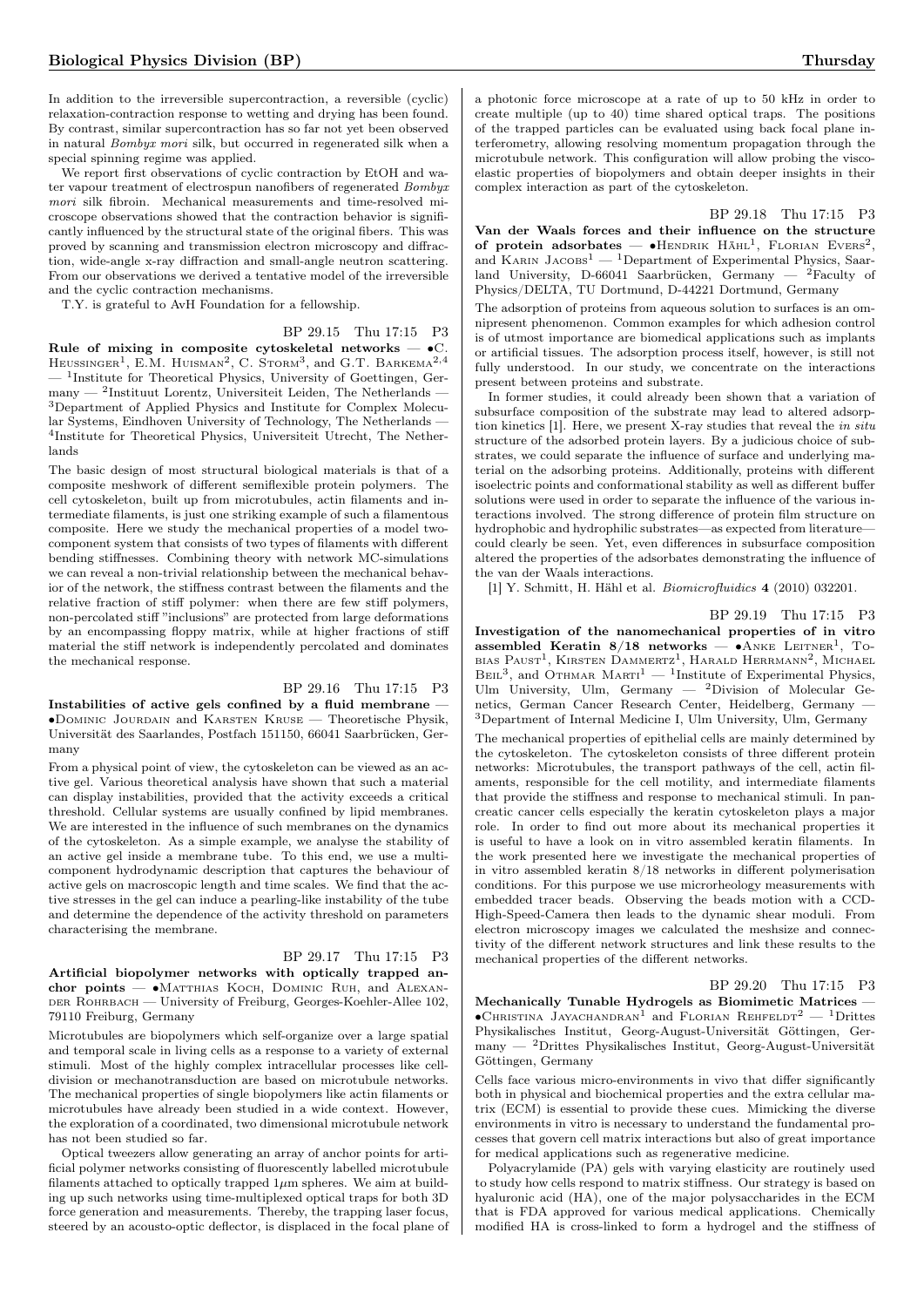these gels can be finely tuned over the whole physiologically relevant range. Combining these mechanically tunable hydrogels with different ECM proteins we can mimic distinct in vivo niches and study the response of cells on the physical and biochemical cues.

## BP 29.21 Thu 17:15 P3 About the stiffening-fluidization paradox in cell mechanics — Lars Wolff, ∙Andrea Kramer, and Klaus Kroy — ITP, Uni Leipzig

We examine the effect of inelastic breaking and reforming of transient bonds on the linear and nonlinear mechancis of biopolymer networks theoretically. We combine a natural mathematical representation of the kinetics of weak bonds with phenomenlogical models for the linear rheology, such as the Glassy Wormlike Chain or a generic power-law fluid, and thereby extend their range of validity to nonlinear experimental situations. We show that bond breaking can lead to robust non-Maxwellian absorption patterns in the linear and weakly nonlinear rheology, which are to a large extent independent of the particular viscoelastic model chosen. We further show that transient bond breaking and reforming can resolve the stiffening-fluidization paradox of cell mechanics, i.e. that a material vulnerable to transient bond breaking can show strain or stress stiffening and fluidization, depending on the particular experimental protocol.

### BP 29.22 Thu 17:15 P3

Towards Non-Invasive Cell Sorting and Specific Insights into Differential Hsp70 Expression in Colon Carcinoma Sub- $\text{lines} \longrightarrow \text{P}$ Atrice Donfack<sup>1</sup>, Gabriele Multhoff<sup>2</sup>, and Arnulf  $\textsc{Maren} \mathrm{v}^1 - \textsc{1} \mathrm{Center}$  of Functional Materials and Nanomolecular Science, Jacobs University Bremen, Campus Ring 1, 28759 Bremen, Germany — <sup>2</sup>Dpt. Radiation Oncology, Klinikum rechts der Isar, TU München, Germany

Raman scattering provides noninvasive discrimination and biomolecular insights into Hsp70 associated with human colon carcinoma sublines CX- and CX+ in-vivo. CX-/CX+ are different in Hsp70 membrane expression exhibiting biologically relevant chaperon functions with immunostimulatory effects. We have phenotypically characterized them by immunofluorescence and Raman spectroscopy, combined with robust clustering and multivariate analyses. Although, CX- and  $CX+$  show similar Raman spectra due to their strong resemblance, their protein-dominated Raman spectra reveal changes in protein and amino acids. Also significant and specific changes in DNA/RNA nucleotides involve pyrimidine rings Raman hypochromic effects. Discriminating CX- from CX+ is ultimately achieved with one or two principal components, paving the way for label-free cell-sorting of the sublines. Changes in proteins point to tumor-specific interactions of regulatory proteins and changes in nucleobases indicate DNA-RNA/protein binding interactions. We suspect transcription deregulations as participating precursor onsets of different transport mechanisms leading to Hsp70 differential expression and associated CX-/CX+ phenotypic variation.

## BP 29.23 Thu 17:15 P3

Viscoelastic in-vitro study of cellular actin structures — TIMO  $M$ AIER<sup>1,2</sup>,  $\bullet$ Tamás Haraszti<sup>1,2</sup>, and Joachim P. Spatz<sup>1,2</sup>  $1$ Max-Planck Institute for Metalsreseach, Stuttgart, Germany — <sup>2</sup>Biophysical Chemistry, University of Heidelberg, Heidelberg, Germany

Cellular actin structures are a crucial part of the cytoskeleton. These structures are determined by several factors, such as the presence of actin binding proteins (ABPs), ions and intracellular macromolecules. In their distinct forms of appearance they are able to adapt to physical and chemical changes and serve thus to sustain constitution and preservation of the cellular shape and motility.

In vitro biomimetic actin model networks open the possibility to analyse the physical and chemical properties in a controlled environment. We have previously developed a flow cell to form stress fiber like structures on pillar substrates. Shape of the filamentous topology is thereby controlled by the flow forces as well as crosslinker agents. Here we report the development of an in situ polymerization method within these microfluidic channels forming a refined mesh structure with a better visual resemblance to the actin cortex.

While in the last two decades, macro- and microrheological investigations of actin focused on the viscoelastic behaviour of three dimensional gels it is our ambition to determine distinctions in its characteristics due to the transition to two or one dimensional structures.

## BP 29.24 Thu 17:15 P3

Single-walled carbon nanotubes as fluorescent probes — ALOK WESSEL, •MIQUEL BANCHS PIQUÉ, NIKTA FAKHRI, and CHRISTOPH SCHMIDT — III. Physikalisches Institut, Göttingen, Germany

Single-walled carbon nanotubes (SWNTs) have unique mechanical and optical properties. Typical SWNTs have a diameter of about 1 nm and a length on the order of microns. Depending on lattice structure SWNTs are conducting or semiconducting. Two-thirds of SWNT species have semiconducting properties. Individual and chemically intact SWNTs show band-gap fluorescence in the near-infrared (NIR) region between 900 to 1600 nm. The emission wavelengths are characteristic of their chirality and diameter. Since biomolecules and cells are relatively transparent in NIR range, the sharp spectra of SWNTs can be detected in complex biological media. We utilize the intrinsic near-infrared (NIR) fluorescence of water solublized SWNTs to image individual SWNTs and study their photostability i.e. resistance to photobleaching and lack of blinking.

BP 29.25 Thu 17:15 P3

Determination of the crystalline part within the cuticle of the isopods Porcellio scaber and Tylos europaeus determined by Raman spectroscopy — KATJA HUEMER<sup>1</sup>,  $\bullet$ SABINE HILD<sup>1</sup>, BAS-TIAN SEIDEL<sup>2</sup>, and ANDREAS ZIEGLER<sup>2</sup> — <sup>1</sup>Institute of Polymer Science, Johannes Kepler University, Altenbergerstrasse 69, 4040 Linz, Austria  $-22$  Central Facility for Electron Microscopy, University of Ulm, Albert-Einstein-Allee 11, 89069 Ulm, Germany

The exceptional properties of biological composites, such as the exoskeleton of crustaceans, are based on a complex hierarchical architecture of inorganic and organic components which are organized at different structural levels ranging from the nano- to the meso-scale. The cuticle of crustaceans is an excellent model to study biological composite materials that consists of an organic matrix composed of chitin-protein fibers associated with various amounts of crystalline and amorphous calcium carbonate (ACC). Using the combination of SEM and sacnning confocal Raman microscopy (SCRM) for isopods, a subgroup of the Crustaceans- is was possible to show that mineral phases have a layered arrangement where calcite is restricted to the outer area of the cuticle and ACC is localized in the middle having only little overlap with the crystalline layer. Additionally, to the compositional distribution the SCRM investigations reveal the oriented growth of nanocrystalline calcite within the outer part of the crystalline layer of the cuticle, with homogenous layers seen for Porcellio scaber and a specific orientation pattern seen for Tylos europaeus.

BP 29.26 Thu 17:15 P3 Mechanical measurements reveal high bending but low twisting rigidity of 3D DNA-origami —  $\bullet$ DOMINIK KAUERT<sup>1</sup>, TIM  $\text{Lieb1}^2$ , and RALF SEIDEL<sup>1</sup> — <sup>1</sup>Biotechnology Center, TU Dresden  $^2$ Ludwig-Maximilians-Universität München

DNA-origami is a recently developed method to design and assemble DNA nanostructures of arbitrary shape and property. The understanding of their mechanical behavior is crucial to develop a toolbox of these nanostructures for a broad range of applications. We used magnetic tweezers that support also direct torque measurements to determine the bending and torsional rigidities of DNA multi-helix bundles assembled by the origami method. In particular we investigated 4-helix bundles of 480nm and 6-helix bundles of 400nm length. To analyze the measurements Monte Carlo simulations and numerical finite-elementmodeling was applied. The bending rigidity was found increased about 15-fold and 40-fold for 4-helix bundles and 6-helix bundles compared to double-strand DNA, respectively. In contrast, the torsional rigidity increased only 4-fold and 6-fold for 4-helix bundles and 6-helix bundles. We also show the importance of a rigid attachment of the multi-helical structures, necessary to effectively use their rigid properties.

## BP 29.27 Thu 17:15 P3

Homogeneous Hydroxyapatite Surfaces for Dental Stud- $\text{ies}$   $\text{•}$   $\text{•}$   $\text{CHRISTIAN}$   $\text{ZEITZ}^{\text{I}}$ , STEFAN FÜNFSCHILLING<sup>2</sup>, SAMUEL GRANDTHYLL<sup>1</sup>, JÖRG SCHMAUCH<sup>1</sup>, FRANK MÜLLER<sup>1</sup>, MATHIAS  $WERTH<sup>1</sup>$ , and KARIN JACOBS<sup>1</sup> — <sup>1</sup>Saarland University, Department of Experimental Physics, D-66041 Saarbrücken —  $^2$ Institute for Ceramics in Engineering, D-76131 Karlsruhe

Due to its biocompatibility, hydroxyapatite (HAP) has become a versatile material for various biomedical applications. However, a comprehensive explanation for the cell or tissue interactions with HAP is still missing, as is e.g. the influence of surface roughness or fluorida-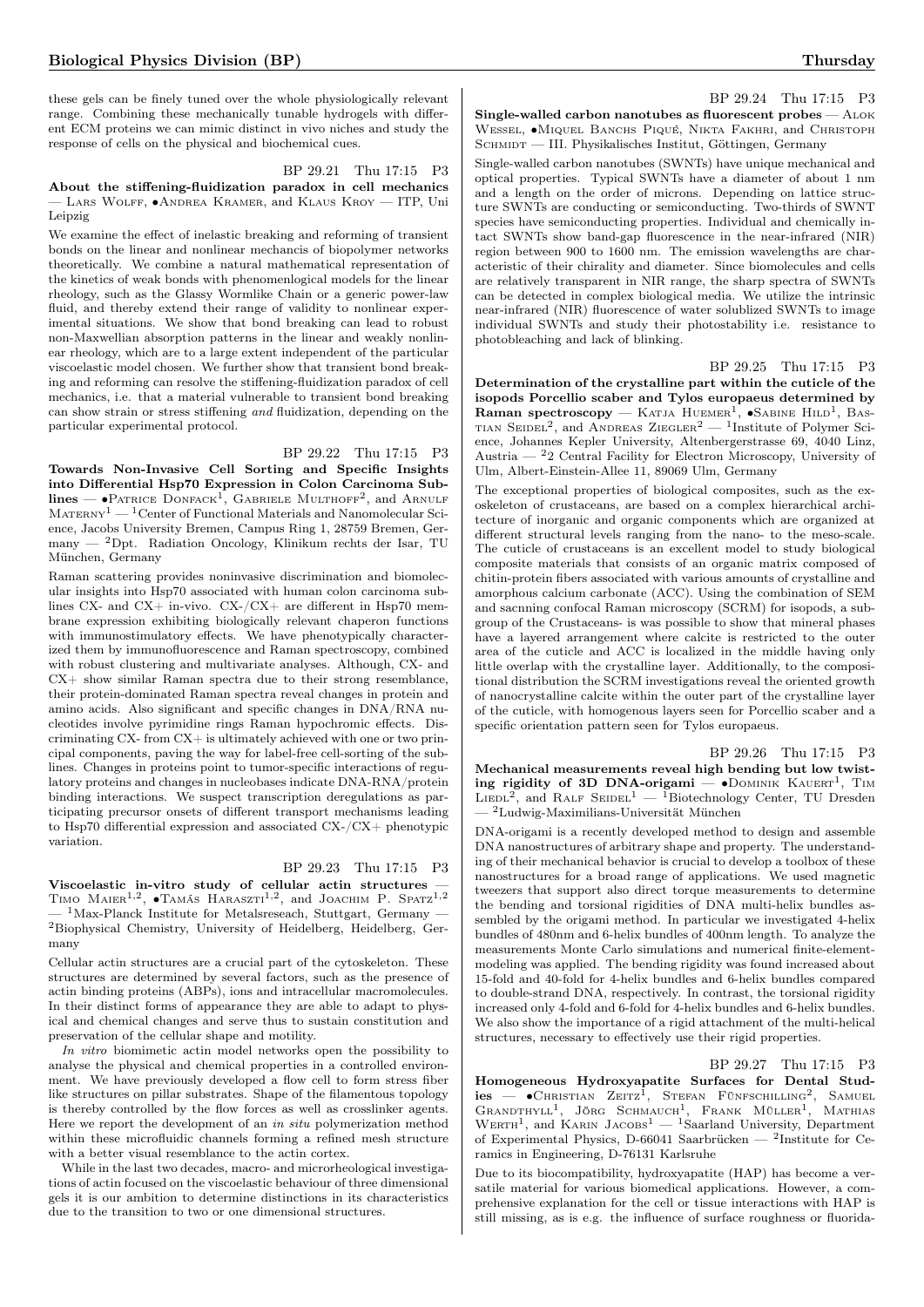tion. One of the obstacles for fundamental studies is the preparation of suitable HAP samples, which exhibit usually a rough and porous surface that is hard to prepare in a reproducible manner. These types of samples are moreover unsuitable for many surface science analysis methods such as x-ray photoelectron spectroscopy (XPS) or atomic force microscopy (AFM). We therefore have developed a preparation procedure that allows the fabrication of locally smooth (RMS rough $ness < 1$  nm) and dense HAP surfaces (without open porosity).

# BP 30: Posters: Physics of Cells

Time: Thursday 17:15–20:00 Location: P3

BP 30.1 Thu 17:15 P3

Platelets on Micropatterned Surfaces — • RABEA SANDMANN, Sarah Henriques G. Schwarz, and Sarah Köster — Courant Research Centre Nano-Spectroscopy and X-Ray Imaging, University of Göttingen, Germany

Stress fiber formation - the process of force generation in cells - depends on the substrate: Blood platelets on glass (50-90 GPa) show distinct stress fibers, which is not the case for soft polyacrylamid substrates (19 kPa). Platelets are essential for blood clotting and wound healing. Malfunctional platelets are the origin of many diseases like artherothrombosis. Despite of their important function in mammals, the composition of platelets is simple as they lack a nucleus. This renders them a convenient modell system to study mechanosensing and mechanotransduction of cells. During the activation process (part of blood clotting) the platelets' contractile cytoskeleton exerts forces upon the environment. However, the mechanisms of force generation are still unclear. In order to investigate the influence of substrate topology and chemistry on stress fiber generation in platelets, we structure polydimethylsiloxane substrates with patterns ranging from  $0.5 \mu m$  to  $2.5 \mu m$  both topologically and chemically and stain both stress fibers and focal adhesions at certain time points of activation.

## BP 30.2 Thu 17:15 P3

Influence of Confinement on Keratin Bundles in Live Cells — ∙Jannick Langfahl-Klabes, Britta Weinhausen, Jens Nolting, and Sarah Köster — Courant Research Centre Nano-Spectroscopy and X-Ray Imaging, University of Göttingen

The major components of the eukaryotic cytoskeleton are actin filaments, microtubules and intermediate filaments (IFs). An abundant representative of the IF family is keratin, which can be found in large quantities in epithelial cells and is believed to play a key role in cell mechanics by maintaining cell shape and providing mechanical strength and stability against external forces. We carry out buckling experiments on cytoplasmic keratin bundles to investigate their mechanical properties and draw conclusions about the internal structure. The surrounding cytoskeletal (actin) network has a major influence on the bundles' buckling behavior via lateral reinforcement. Constraints imposed by the embedding network are also found in further analyses of time-lapse live cell imaging experiments. Our studies show that keratin bundles are strongly confined and perform restricted fluctuations inside a tube-like space. We use the results to estimate the internal structure of the keratin bundles and the influence of the surrounding network on the buckling behavior.

#### BP 30.3 Thu 17:15 P3

Microfluidic shear on keratin networks in live cells — ∙Jens-Friedrich Nolting, Jannick Langfahl-Klabes, and Sarah Köster — Courant Research Centre Nano-Spectroscopy and X-Ray Imaging, University of Göttingen, Germany

Intermediate filaments are a major component of the eukaryotic cytoskeleton along with microtubules and microfilaments. They play a key role in cell mechanics, providing cells with compliance to small deformations and reinforcing them when large stresses are applied. Here, we present a study of fluorescent keratin intermediate filament networks in live cells with respect to their behavior in the presence of external forces. We expose the cells to specified shear forces applied by microfluidic methods and investigate the response of the keratin network in situ. We accomplish a description of the full shear stress distribution acting on the cell using finite element method simulations of the flow conditions. This investigation shows that the shear flow does not lead to a noticeable deformation of the cells but apparently interacts with the cells' interior in an indirect way by inducing changes of internal processes. We find a considerable stiffening of the keratin bundle motion with the establishment and further increase of the shear flow. The dynamics change from a free and relatively independent

"wobble"-motion to a restricted one, reminiscent of rigid rods.

BP 30.4 Thu 17:15 P3

Force Generation in Contractile Cells — ∙Sarah Schwarz G. HENRIQUES<sup>1</sup>, HANSJÖRG SCHWERTZ<sup>2</sup>, ALEXANDER STRATE<sup>3</sup>, and SARAH  $K\ddot{\text{o}}s$ TER<sup>1</sup> — <sup>1</sup>CRC Physics, University of Göttingen, Germany — <sup>2</sup>Division of Vascular Surgery, University of Utah, USA — <sup>3</sup>Transfusion Department, University Clinic of Göttingen, Germany

Contraction at the cellular level is vital for living organisms. A most prominent type of contractile cells are heart muscle cells, a less well known example are blood platelets. Blood platelets are responsible for clot formation in mammals. They activate at damaged blood vessel sites by changing their shape, interlinking with each other and contracting to build a compact blood clot. Apart from being of great medical importance, blood platelets represent an ideal model system for studies of cellular contraction for two main reasons: They are simple being anucleate and their activation, which occurs within minutes, can be triggered and synchronized by the addition of thrombin. In our experiments we look at force generation at the level of single cells during platelet contraction. To this end, we use traction force microscopy which enables time-resolved measurements of force fields generated by isolated cells. Furthermore, we fix cells at different activation stages and stain both vinculin and actin in order to map focal adhesion sites and describe cytoskeletal reorganization steps. In combining both traction force microscopy and fluorescence imaging we can resolve traction force maps for single cells and simultaneously access information about force generating mechanisms in the cytoskeleton. Finally, we gather our experimental findings into a mechanical model for cellular contraction.

BP 30.5 Thu 17:15 P3 Cells on different substrates. An investigation with AFM and optical microscopy.  $-$  • DANIELE MARTINI<sup>1</sup>, MICHAEL BEIL<sup>2</sup>, THOMAS SCHIMMEL<sup>3,4</sup>, and OTHMAR MARTI<sup>1</sup> - <sup>1</sup>Department of Experimental Physics, Ulm University  $-$  2Department of Internal Medicine I, Ulm University Hospital — <sup>3</sup>Forschungszentrum Karlsruhe - <sup>4</sup>Karlsruhe University

In this poster we discuss the influence of the substrate nanostructure on mechanical properties and motility of the cells.

The chemical and physical properties of the substrate can influence the cell motility and the mechanics and arrangement of the cytoskeleton. Nanopatterns of adhesion islands can be produced with lithography: in this way the mechanisms governing the determination of cell shape in response to external adhesive conditions can be analyzed. Changes in these characteristics can be observed measuring the stiffness of the cells with the AFM, making an indentation of a few hundreds nanometers. We estimate the stiffness applying the Hertz model to the obtained Force-Distance curve. Moreover, cell motility is also modulated by the substrate. In particular, we observed that cells cultivated on gold moves twice as fast as those on PS. Cells on aluminum move three times faster then those on PS.

#### BP 30.6 Thu 17:15 P3

The network of the RNA-binding protein AtGRP7, a component of a molecular slave oscillator in A. thaliana  $-$  • CHRISTOPH SCHMAL<sup>1,3</sup>, DOROTHEE STAIGER<sup>2</sup>, and PETER  $\rm{REIMANN}^1$  —  $\rm{^1Theorie}$  der Kondensierten Materie, Fakultät für Physik, Universität Bielefeld — <sup>2</sup>Molekulare Zellphysiologie, Fakultät für Biologie, Universität Bielefeld —  ${}^{3}$ Bioinformatics of Signaling Networks, Center for Biotechnology, Universität Bielefeld

The AtGRP7 autoregulatory circuit is the first identified molecular "slave" oscillator that is coupled to the circadian ("master") oscillator of Arabidopsis thaliana. The AtGRP7 protein regulates the accumulation of its own mRNA at the posttranscriptional level via alternative splicing. It was recently shown that there is also a cross regulation with the AtGRP8 autoregulatory circuit. We model the system composed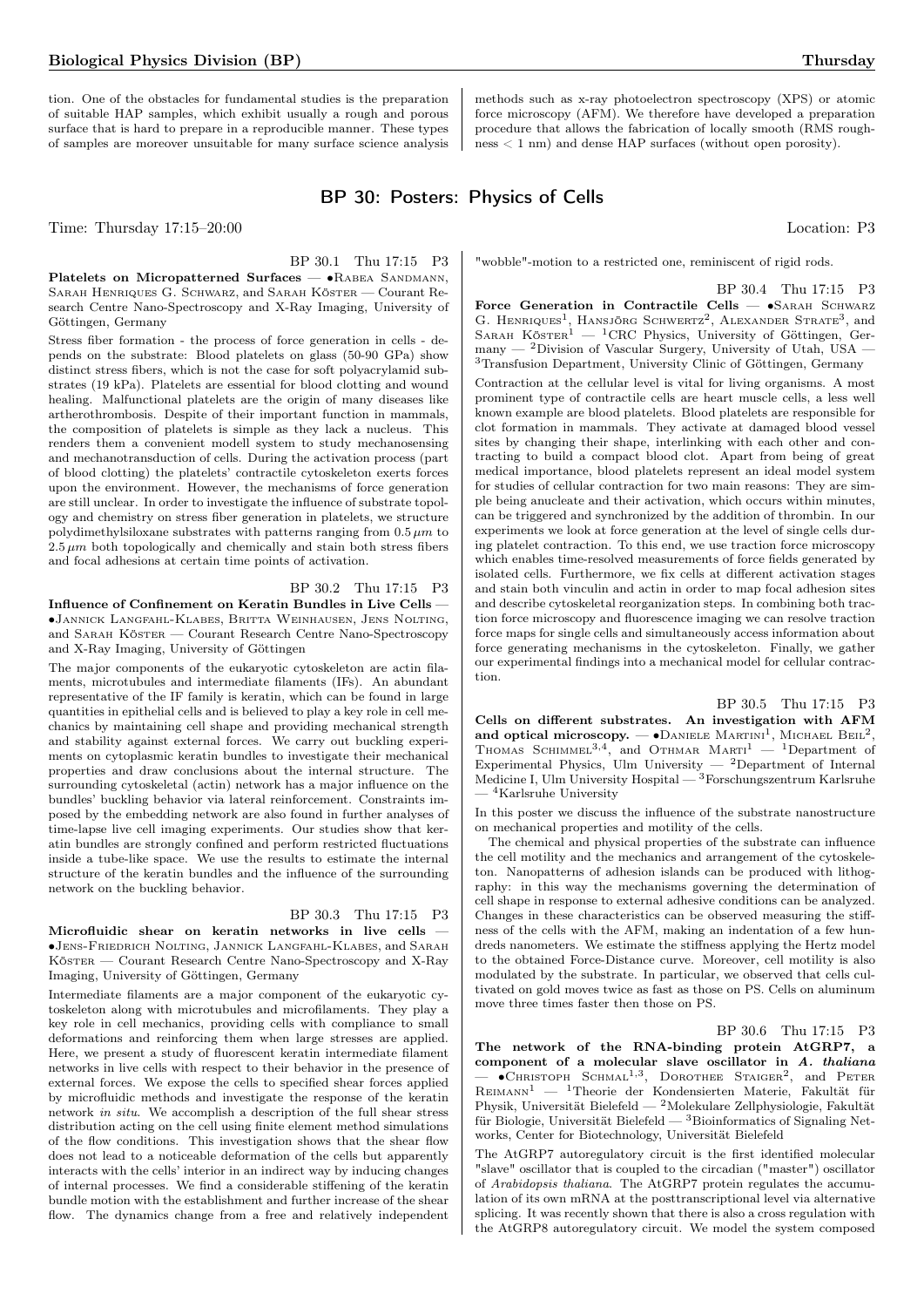of these autoregulatory circuits interconnected with the "master" oscillator via an ordinary differential equation approach. As for many biological systems the parameters of these equations are barely known. We define a cost function that quantifies the overlap between our model and key experimental features. A search in parameter space evaluates if our proposed model fits with the given experimental data.

## BP 30.7 Thu 17:15 P3 Manipulation of magnetic particles in living cells —  $\bullet$ HALEH Ebrahimian — Bielefeld University ,Thin Films and Physics of Nanos-

tructures , Bielefeld,Germany In recent years, the so called Lab-on-the-chip system was developed and miniaturized for hand held applications. This system can also be extended for the analysis of heat stress or signaling pathways by the manipulation of magnetic particles in living cells. For the manipulation of particles inside cells, three different steps are required:

1.Moving of particles by magnetic forces outside of cells. The manipulation had been done by magnetic forces which was generated by conducting lines applying 1.2 V.

2.Injection of particles into cells 1um diameter magnetic particles were injected into living cells of a fungus (Mucor mucedo),a protoplast of Cress (Arabidopsis thaliana), and a epidermis protoplast of barley (Hordeum vulgare)

3.Positioning of cells by special trapping design in a micro-fluidic channel.

The aim of this work is the penetration and movement of single magnetic particles into the cells on Lab-on-the-chip system.

## BP 30.8 Thu 17:15 P3

Nanosized vesicle transport in quasi 1D prepatterned Human Umbilical Vein Endothelial Cells (HUVEC): project**ing 2D trajectories into 1D** — ●MARION VOLLMER<sup>1</sup>, MATTHIAS<br>HIMMELSTOSS<sup>1</sup>, STEFAN ZAHLER<sup>2</sup>, and DORIS HEINRICH<sup>1</sup> — <sup>1</sup>Faculty of Physics and Center for NanoSciences (CeNS), Ludwig-Maximilians-University, Geschwister-Scholl-Platz 1, 80539 Munich, Germany. <sup>2</sup>Center for Drug Research, Pharmaceutical Biology, Ludwig-Maximilians-University, 81377 Munich, Germany.

Intracellular transport is a regulated process to orchestrate the localisation of vesicles to subcellular compartments. Vesicles attach to microtubules (MT) via motor proteins and are transported to their destination. This directed transport is intercepted by the dissociation of the vesicles from the MT leading to diffusive motion. To distinguish between directed and diffusive motion in the cell, our group developed the TRAnSpORT algorithm [1], based on the analysis of the mean square displacement (MSD). To calculate the vesicular run lengths more precisely we projected 2D trajectories into 1D, thereby reconstructing the MT virtually. This approach was tested in HUVEC that were grown on prepatterned surfaces, generating elongated, quasi-1D cell shapes and which were treated with low doses of the antimicrotubule drug vinblastine. Compared to untreated cells, vesicles in treated HUVEC showed a reduced run length and velocity, indicating the reduction of directed transport processes. This suggests, that the 1D projection is a precise tool to analyse curvilinear trajectories with changing directions of motion. [1] Arcizet et al., PRL, 101(24):248103, 2008.

#### BP 30.9 Thu 17:15 P3

Mechanical Characteristics of Primary Cilia — • CHRISTOPHER BATTLE and CHRISTOPH F. SCHMIDT — Drittes Physikalisches Institut, Georg-August Universitaet, Goettingen, Germany

Recent studies have shown that the primary cilium, long thought to be a vestigial cellular appendage with no function, has remarkable sensory abilities. One system of interest, from both a biophysical and medical standpoint, is the primary cilium of kidney epithelial cells, which has been demonstrated to act as a flow sensor. The mechanics of this structure is expected to influence the mechano-electrochemical response that characterizes biological ciliary function. We have developed cell cultures that allow us to visualize and manipulate primary cilia. We explore the mechanical properties of cilia using optical trapping and fluorescence microscopy.

BP 30.10 Thu 17:15 P3 Cell stretching with a vertical optical trap —  $\bullet$ KAI BODENSIEK<sup>1</sup>, SCHANILA  $\text{Nawaz}^{1,2}$ ,  $\text{Mikael}$  Simons<sup>2</sup>, and Iwan A. T. Schaap<sup>1</sup> —  $1$ Georg-August-Universität, Göttingen, Germany —  $2$ Max-Planck Institute for experimental Medicine, Göttingen, Germany

Multiple methods are available to measure cell mechanics. Since most

of them operate in the nano-Newton range or higher, they will not only measure but also affect the properties of the cell. Here we describe a method, based on an optical trap to measure the cell response at forces below 20 pN. In contrast to conventional optical trapping is which the bead is moved in the horizontal plane, we have built an instrument in which the bead motion can be manipulated and detected in the vertical direction (perpendicular to the microscope coverslip). Thus a surface bound cell can be compressed or stretched between a single optically trapped bead and the surface; we will present first results obtained on 3T3 fibroblasts. In addition we will present routines to detect contact between the bead and the cell, and methods to minimize the effects of Fabry-Pérot interference between the bead and the surface that is caused by the coherent nature of the laser light.

## BP 30.11 Thu 17:15 P3

Quantitative TIRF Microscopy of Fluorescent Layers — ∙Haugen Grefe and Hans-Günther Döbereiner — Institut für Biophysik, Universität Bremen, Germany

Lamellipodia play an important role for the motility of cells. Our aim is to measure the growth dynamics and thickness of these structures using total internal reflection fluorescence (TIRF) microscopy. Upon sending a laser beam on a cover slip with an angle above the critical angle of total reflection an evanescent intensity field appears in the preparation behind the glass. The penetration depth is in the range of 50 to 1000 nm, which is also the expected thickness of lamellipodia. When one linearly increases the laser angle the fluorescence intensity of excited fluorophores behind the cover slip decreases exponentially. Fitting the intensity as a function of penetration depth gives the size of the fluorescent object. This procedure works well with dyed latex beads with a diameter of 100 to 500 nm. In the next step we will produce fluorescent layers with a defined variable thickness. The intention is to get a scale for measuring dyed lamellipodia as well as to optimize the theoretical background for fitting the intensity result.

### BP 30.12 Thu 17:15 P3

Growth dynamics of Physarum polycephalum on different length scales — •CHRISTINA OETTMEIER, ERIK BERNITT, and Hans-Günther Döbereiner — Institut für Biophysik, Universität Bremen, Germany

The amoeboid slime mold Physarum polycephalum is a big single-celled organism with several hundred or thousands of nuclei. It can reach sizes of 10 to 100 cm or larger. Physarum exhibits a wide range of movement patterns, ranging from amoeboid crawling to oscillations with different amplitudes and periods. The most prominent example is the so-called shuttle streaming, the contraction and relaxation of the organism's veins. This rhythmic pattern of contraction and relaxation serves to transport cytoplasm throughout the network and is caused by the contraction of acto-myosin structures.

Microplasmodia, a special growth form characterized by its spherical shape, were used as the starting form to grow networks. Highresolution movies were taken under a bright-field microscope and provide insights into the spatio-temporal dynamics. Pronounced oscillations could be observed and analysed quantitatively: A fast oscillation with a period of 1 to 2 minutes as well as a superimposed slow oscillation with a period of about 20 minutes were found. Lateral contraction waves running along the periphery with a speed of about 10 m/s could also be observed. Additionally, the morphology of the microplasmodia was investigated by transmission electron microscopy (TEM) and scanning electron microscopy (SEM) pictures. Pores with a diameter of about 2  $\mu$ m were located together with a system of corresponding channels.

## BP 30.13 Thu 17:15 P3

Establishment of Cell Polarity in Yeast Saccharomyces cere- $\mathbf{visiae}$  → BEN KLÜNDER<sup>1</sup>, TINA FREISINGER<sup>2</sup>, JARED L. JOHNSON<sup>3</sup>, ROLAND WEDLICH-SÖLDNER<sup>2</sup>, and ERWIN FREY<sup>1</sup> — <sup>1</sup>Department of Physics, Ludwig-Maximilians-Universität München, Theresienstraße 37, D-80333 München, Germany —  $^2$ Max Planck Institute of Biochemistry, Am Klopferspitz 18, D-82152 Martinsried, Germany — <sup>3</sup>Department of Chemistry and Chemical Biology, Cornell University, Ithaca, New York 14853

Cell polarization is a prerequisite for processes such as cell motility, proliferation, and stem cell differentiation. The yeast Saccharomyces cerevisiae is able to polarize spontaneously in the absence of spatial cues and without help of cytoskeletal structures. The emergence of polarity instead was found to rely on a network of regulatory proteins of the central polarity GTPase Cdc42. However, the fundamental mecha-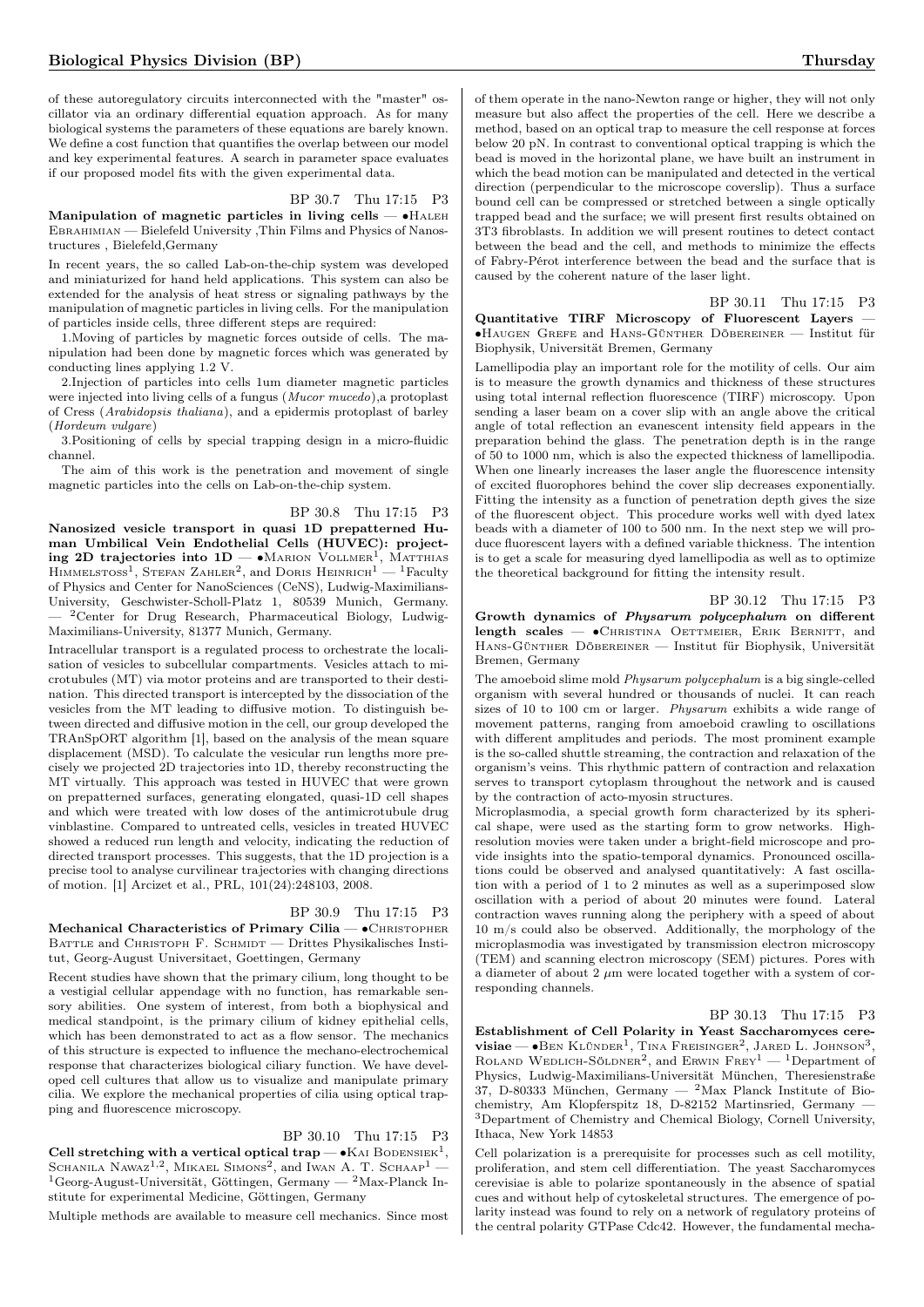nisms for polarity establishment still remain to be identified. Based on new experimental findings we propose a minimal model of cell polarization which uses local self-amplification of activation and recruitment of Cdc42 to establish a stable cap of Cdc42 on the plasma membrane. Using a combination of analytical and numerical methods we study the effect of mutations in Cdc42 regulators, which lead to either loss of polarization or characteristic changes of experimentally accessible observables. Our results are consistent with measurements from in vivo studies and indicate that cell polarization of yeast depends on selfenhanced recruitment of Cdc42 coupled to rapid cycling of GTPase activity.

## BP 30.14 Thu 17:15 P3

Interplay Between Compartmentalization of Cells and Tumor Spreading — •STEVE PAWLIZAK, ANATOL FRITSCH, MAREIKE ZINK, and JOSEF A. Käs - Institute for Experimental Physics I, Soft Matter Physics Division, University of Leipzig, Germany

The formation of cellular compartments is a universal and essential process during embryonic development. It generates well-defined boundaries and barriers for various differentiated cell types. Cells of the same type adhere better to each other, whereas mixtures of different migrating cell types segregate. Studies in the field of developmental biology show that the interplay between single cell biomechanics, cell adhesion, and cell migration contributes to the formation of cellular compartments by causing a surface tension at the compartment boundaries.

In this context, we investigate to which extend the physical principles described above affect tumor growth and spreading between compartments. It has been observed that metastasis and tumor aggressiveness are correlated with a loss of epithelial characteristics and the acquirement of a migratory phenotype. Due to this behavior, tumor cells are able to overcome compartment boundaries. Further studies indicate that surface tension plays a crucial role for tumor progression, but this has not been systematically investigated so far. We apply a variety of techniques such as "Optical Stretching", scanning force microscopy, and droplet cultures to study the cellular mechanical properties and interactions of healthy and malignant cells.

## BP 30.15 Thu 17:15 P3

Granule motion in pathogenic amoebae studied with particletracking methods —  $\bullet$ Julia Reverey<sup>1</sup>, Matthias Leippe<sup>2</sup>, and<br>Christine Selhuber-Unkel<sup>1</sup> — <sup>1</sup>Institute for Materials Science, Biocompatible Nanomaterials, Christian-Albrechts-University, Kaiserstr. 2, 24143 Kiel, Germany — <sup>2</sup>Zoological Institute, Zoophysiology, Christian-Albrechts-University, Am Botanischen Garten 1-9, 24118 Kiel, Germany

Entamoeba histolytica and Acanthamoeba are parasitic amoebae which can cause severe diseases, such as human amoebiasis, amoebic encephalitis and keratitis, respectively. They destroy target cells by an extracellular killing mechanism that is induced by the formation of a close contact between amoeba and target cell. Subsequently, granules that contain membrane-active proteins are transported to the contact site between amoeba and target cell. Therefore, the intra-amoebic motion of granules plays an essential role for the pathogenicity of the amoebae. For a deeper understanding of this amoebic killing mechanism, we record sequences of granule movement with phase-contrast microscopy in combination with a high-speed camera under physiological conditions. The motion of the granules within the amoeba is evaluated using particle tracking algorithms. In our final analysis, we particularly focus on distinguishing between passive diffusion and active transport of the granules.

## BP 30.16 Thu 17:15 P3

Setup and improvements of dual trap optical tweezers for analyzing the cytoskeleton of epithelial cancer —  $\bullet$ Thomas Fröhlich<sup>1</sup>, Tobias Paust<sup>1</sup>, Michael Beil<sup>2</sup>, and Othmar Marti<sup>1</sup>  $-$  <sup>1</sup>Institute of Experimental Physics, Ulm University  $-$  <sup>2</sup>Department of Internal Medicine I, Ulm University

Optical trapping of dielectric particles is a powerful tool to manipulate and measure biological objects such as cells. Based on acousto-optic deflectors (AODs), quadrant photo diode detection, high speed camera and piezo electric sample positioning, we have built an optical tweezers device for a specially constructed optical microscope. This instrument has two permanent traps. Due to the two axes of the AOD scanning system, one trap can oscillate freely in the image plane and since there are no moving masses, we gain access to a high frequency range. The second trap is adjusted manually with a mirror and is used as a static

measure point to gain information about the mechanical properties of the space between the two traps. Becauce of the high performance of the AOD system, it is also possible to get additional traps by time sharing for more complex measurements. To stabilize the system and to minimize the adjustment time, a rail system for the optical components is used.

With this instrument we can manipulate and measure mechanical properties of biological samples in a wide frequency range. The efficiency of this setup was demonstrated with measurements of the dynamic shear modules of the intermediate filament cytoskeleton of pancreatic carcinoma cells.

BP 30.17 Thu 17:15 P3 Collective dynamics during the early stage of biofilm for $mation - ∘MATTHIAS$  Theves and CARSTEN BETA — Biologische Physik, Universität Potsdam

Biofilms are communities of sessile bacteria, embedded in an extracellular polymeric structure (EPS), which form at solid-liquid or liquid air interfaces. First, we use biocompatible microfluidic channels together with time-lapse microscopy to study the recruitment of planktonic Pseudomonas putida to a glass surface as well as the subsequent development from attached colonies leading to the mature biofilm. The results serve as a starting point for comparable experiments with Bacillus subtilis, a model organism for biofilm formation capable of 'swarming motility', a state of rapid, flagella-driven colony expansion across surfaces. We finally develop a high-speed setup for digital inline holography (DIH) to investigate the full three-dimensional picture of the collective motion of both swimming and surface attached bacteria that initiates biofilm formation. In future experiments microfluidic tools will help us to understand the initial interactions and manipulate environmental cues which trigger the biofilm development.

## BP 30.18 Thu 17:15 P3

Correlative Microscopy: On the position of extracted pancreatic carcinoma cells — •Товіая Раизт<sup>1</sup>, Тномая Ғонілсн<sup>1</sup>, Sамиеl Vollmer<sup>1</sup>, Tовіая Ризсн<sup>1</sup>, Paul Walther<sup>2</sup>, Міснаеl BEIL<sup>3</sup>, and OTHMAR MARTI<sup>1</sup> — <sup>1</sup>Institute of Experimental Physics, Ulm University —  ${}^{2}$ Central Electron Microscopy Unit, Ulm University — <sup>3</sup>Department of Internal Medicine I, Ulm University

Microrheology measurements of particles which are embedded in the cytoskeleton of extracted carcinoma cells show the mechanical properties of the network. The network stiffness then can be calculated dependent on the position of the bead.

To ensure that a measurement of a cells shows up correct values for storage and loss modulus the same cell should be checked in the Electron Microscope. Therefore we developed a sample chamber which makes it possible to find the position of the microrheological measurement in the Electron Microscope. So only particles in a proper position can be used for calculations.

On this poster we want to show how to find cells and also take a look on the statistics on the amount of lost cells during the preparation process for the Electron Microscope.

#### BP 30.19 Thu 17:15 P3

Microrheology: A new algorithm for the conversion of mean squared displacement to dynamic shear moduli — •TOBIAS PAUST<sup>1</sup>, ANKE LEITNER<sup>1</sup>, MICHAEL BEIL<sup>2</sup>, and OTHMAR MARTI<sup>1</sup> -<sup>1</sup>Institute of Experimental Physics, Ulm University — <sup>2</sup>Department of Internal Medicine I, Ulm University

For describing the mechanical properties of a viscoelastic medium a possible way is to measure the thermal motion of a particle embedded in the medium and compute the unilateral transform.

The conversion of the mean squared displacement to the dynamic shear moduli is in the focus of interested in this work. We provide a new method for calculating the Laplace transform and therefore gather information about the mechanical properties of the sample. A superposition of well-defined analytical functions which are fitted to the measured data leads to the frequency-dependent storage and loss moduli of the system. In that way one can describe the viscoelastic behavior of the system in the needed frequency range without any approximation.

We show examples of mean squared displacements and the calculations of the elastic and diffusive part of different systems.

## BP 30.20 Thu 17:15 P3

Changes of Min-protein patterns in growing Escherichia coli  $-$  • MIKE BONNY<sup>1</sup>, ELISABETH FISCHER-FRIEDRICH<sup>2</sup>, and KARSTEN  $\rm K\sc{n} \rm s\sc{e}^{-1}$ Theoretische Physik, Universität des Saarlandes, 66041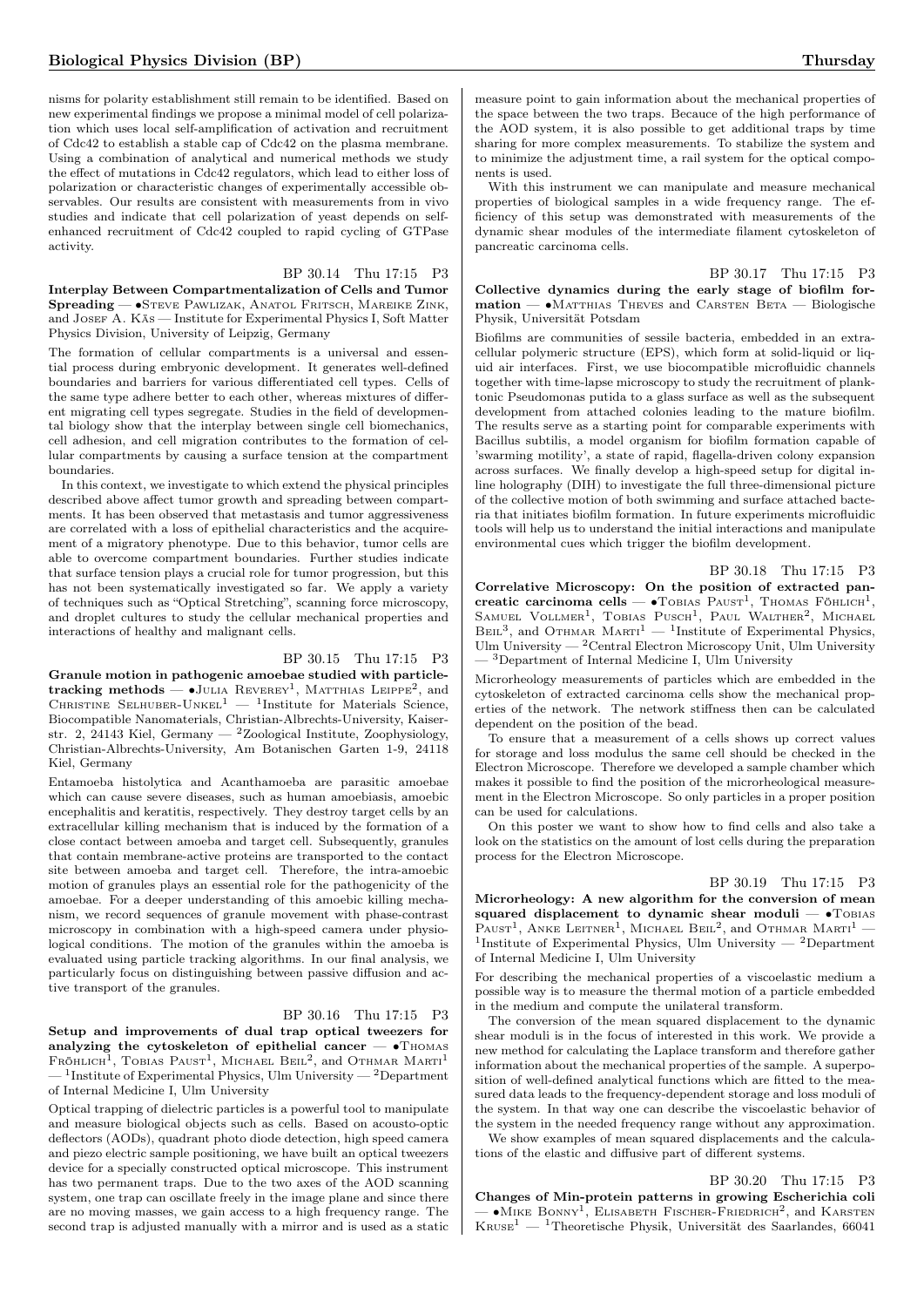Saarbrücken —  $^2$ Department of Chemical Physics, Weizmann Institute of Science, Rehovot 76100 Israel

The position of the division site in the rod-like bacterium E. coli is determined by the Min proteins. In a wild-type bacterium, prior to division, the Min proteins organize into a standing wave with a single node in the cell center, thereby selecting the cell center as division site. If the bacterium is prevented from dividing and grows longer, we see that in a considerable fraction of bacteria, the pattern changes first into a travelling wave that starts at one cell pole and disappears at the opposite pole before re-emerging at the original pole. After a further increase in cell size, the pattern changes again into a standing wave, now with two nodes. In our work, we present an experimental and a theoretical investigation of these transitions.

BP 30.21 Thu 17:15 P3 Regulation of Dynamic Cell Response with Laterally Confined Domains Embedded in Supported Membranes  $\bullet$ Thomas Kaindl<sup>1</sup>, Stefan Kaufmann<sup>1</sup>, Oleg Konovalov<sup>2</sup>, Ana  $M$ ARTIN-VILLALBA<sup>3</sup>, and MOTOMU TANAKA<sup>1</sup> — <sup>1</sup>PCI, Universität Heidelberg, Germany — <sup>2</sup>ESRF, Grenoble, France — <sup>3</sup>DKFZ, Heidelberg, Germany

Highly uniform and strongly correlated domains of synthetic, fluorinated lipids were incorporated into solid supported lipid membranes to act as the confined, multivalent sites to regulate cell surface interactions. It was demonstrated that fluorinated lipids form monodispersive domains whose domain size and inter-domain correlation can precisely be controlled by the length of fluorocarbon chains. The fluorinated lipid domains were modified with carbohydrates or an apoptosisinducing protein ligand (CD95L) which could successfully activate the specific cell response of macrophages and cancer cells. The dynamic spreading of murine macrophage and apoptosis of pancreatic cancer cells were analyzed by a combination of confocal microscopy and reflection interference contrast microscopy (RICM). The lateral confinement of ligand molecules revealed a significant effect on the adhesion behavior of cells.

## BP 30.22 Thu 17:15 P3

The Role of Microtubules in Cell Motility —  $\bullet$ Matthias Rakowski, Börn Meier, and Doris Heinrich — Faculty of Physics and Center for NanoScience (CeNS), Ludwig-Maximilians-Universität München, Geschwister-Scholl-Platz 1, 80539 München, Germany

The ability of cells for self-determined motility plays a crucial role in many biological processes, like food gathering of single amoeba or tissue invasion of whole cell ensembles during angiogenesis. In order to migrate, cells require advanced control over their cytoskeleton, in principle consisting of the actin cortex and microtubules. While many studies examine the influence of perturbations of the actin cortex in Dictyostelium discoideum cells, few address migration with depleted microtubules. We implemented an analysis method based on examination of increasing (gain) and decreasing (loss) cell areas between distinct time steps. This analysis is combined with skeletonisation, a morphological operation on binary images to transform a shape to a line as shown in Yuan Xiong et al [1]. This operation emphasizes geometrical and topological properties. Our statistical analysis of pseudopod dynamics, in terms of angle distributions, pseudopod lifetime, and the distinction between directed and random phases of migration obtained by our Transport-algorithm [2], permits an accurate description and quantification of cell migration and therefore will help to elucidate the role of microtubules in cell motility.

[1] Xiong et al., BMC Sys. Biol. 4, 33

[2] Arcizet et al., PRL 101, 248103

#### BP 30.23 Thu 17:15 P3

Optical trapping and motility of trypanosomes — ∙Eric Stellamanns<sup>1</sup>, Sravanti Uppaluri<sup>1</sup>, Niko Heddergott<sup>3</sup>, Markus<br>Engstler<sup>3</sup>, and Thomas Pfohl<sup>1,2</sup> — <sup>1</sup>Max Planck Institute for Dynamics and Self-Organization, Göttingen, Germany  $-$  2Department of Chemistry, University of Basel, Basel, Switzerland — <sup>3</sup>Department of Zoology, University of Würzburg, Würzburg, Germany

Trypanosomes are unicellular human bloodstream parasites and the causative agent of the so called African sleeping sickness. They are spread by the bite of the tsetse fly and represent a thread to an estimated number of 60 million people in 36 sub Saharan countries. Motility is of paramount importance to cell survival and hence pathogenicity of the parasite. Using optical tweezing methods in microfluidic cell culture environments we are able to analyze cellular motility to a great

detail and measure the forces they generate. We find that trypanosome propagation forces are dependent on cell cycle and growth of the flagellum. Furthermore we describe that motility has a broad spectrum not only over the population but also on the single cell level.

BP 30.24 Thu 17:15 P3

Rheology of suspended cells: microscopic mechanisms and biological relevance — FRANZISKA LAUTENSCHLÄGER, ANDREW Ekpenyong, Danielle Kaminski, Graeme Whyte, and ∙Jochen Guck — Cavendish Laboratory, University of Cambridge, UK

The mechanical properties of cells are largely governed by the cytoskeleton, an internal hybrid polymer network, and its connection to the cell nucleus. We have used an optical stretcher to investigate the microscopic origin of the rheological properties of various cells in suspension, which differ characteristically from attached cells. Suspended cells are more amenable to polymer theoretical comparison because their cytoskeleton is rather isotropic and not confounded by stress fibers. Also the function of molecular motors is contrary to that of attached cells, and leads to a viscous softening in suspension. Finally, cell rheological properties will be discussed in the context of stem cell pluripotency, epigenetic chromatin condensation, corresponding changes during differentiation and in laminopathies.

BP 30.25 Thu 17:15 P3 Nonlinear Cellular Deformation Response to Optical Forces — ∙Tina Händler, Tobias Kießling, Roland Stange, and Josef Käs — University of Leipzig, Germany

A number of diseases are caused by alterations in the cytoskeleton, a highly dynamic protein network that spans the whole cell. The mechanical properties of the cytoskeletal proteins determine the cellular mechanics. Therefore, changes in these proteins are reflected in the cells' response to an applied stress. With an Optical Stretcher, global deformation behavior of suspended cells can be investigated. Optically induced forces are employed to mechanically characterize cells over a wide range of stress, accounting for the proteins' distinct elastic properties depending on their concentration and the mechanical stress they are subject to. At very small stresses, most cells show a linear deformation behavior that is dominated by the actin cortex. Being subject to larger stresses, cells are deforming non-linearly even at relatively small stresses, resulting in a rupture-like, visible restructuring of the cytoskeleton. However, the cells do not completely lose their mechanical integrity, indicating that other cytoskeletal components might account for the cells' viability after the rupture event under physiological circumstances. Modifying the cytoskeletal proteins with chemical agents allows a differentiated investigation of the observed phenomena and helps to understand how cells regulate their mechanical properties.

#### BP 30.26 Thu 17:15 P3

Flexible three-dimensional scaffolds for cell adhesion stud- $\text{ies} \longrightarrow \text{Thomas Striebel}^{1,2}$ , Franziska Klein<sup>1</sup>, Denis Danilov<sup>1</sup>, THOMAS BOEHLKE<sup>1</sup>, MARTIN WEGENER<sup>1</sup>, MARTIN BASTMEYER<sup>1</sup>, and ULRICH S. SCHWARZ<sup>2</sup> — <sup>1</sup>Karlsruhe Institute of Technology (KIT) — 2 ITP, University of Heidelberg

Tools from materials science such as microcontact printing of adhesive patterns or preparation of flexible polymer substrates are widely used for cell culture experiments. However, most of these studies are restricted to flat substrates, although many cellular functions in a tissue context are known to be closely related to the three-dimensionality of the natural environment. We have recently shown that direct laser writing is a versatile technique to fabricate tailored 3D-scaffolds that are sufficiently elastic such that they can be deformed by muscle cells [1]. Here we demonstrate that also softer scaffolds can be produced that are deformed by weaker tissue cells such as fibroblasts. In order to evaluate scaffold deformation in a comprehensive manner, we apply finite element modeling both to the synthetic scaffolds and for implementing a novel biophysical model for cell contractility.

[1] F. Klein, T. Striebel, J. Fischer et al., Adv. Mater. 2010, 22(8), 868-71.

BP 30.27 Thu 17:15 P3 Flow-Alignment Coupling in the Cortex of C. Elegans Embryo — •GUILLAUME SALBREUX<sup>1,2</sup>, SUNDAR NAGANATHAN<sup>2</sup>, JEAN-FRANCOIS JOANNY<sup>3</sup>, FRANK JULICHER<sup>1</sup>, and STEPHAN W. GRILL<sup>1,2</sup> <sup>- 1</sup>Max Planck Institute for the Physics of Complex Systems, Dresden, Germany — <sup>2</sup>Max Planck Institute for Cell Biology and Genetics, Dresden, Germany — <sup>3</sup> Institut Curie, Paris, France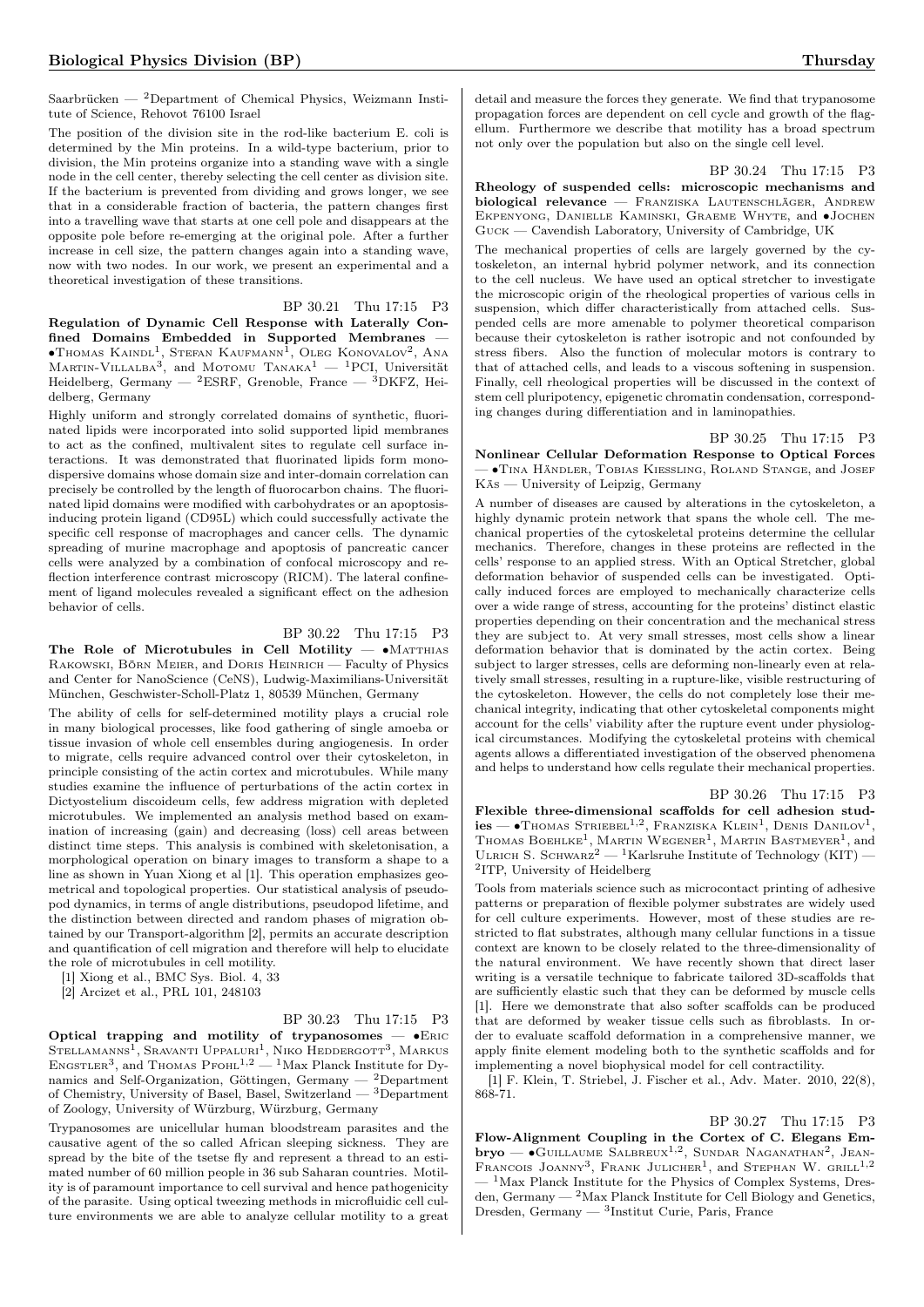In the nematode C.Elegans embryo, anteroposterior polarization is ensured by a cortical flow powered by myosin activity (Mayer&Al, Nature, 2010). Here we investigate the consequence of this flow on the alignment of actin filaments in the cortex. A generic hydrodynamic theory of the actin cortex predicts the formation of an actin ring at the boundary between the anterior and posterior region and the formation of an ingression which may explain the apparition of a pseudocleavage furrow. The alignement can be characterized with a nematic order that we measure on embryos carrying a Lifeact probe allowing to visualize the actin cortex. Strikingly, we have been able to observe this ring and a coupling between flow and order parameter at different stages of the polarization flow. Such coupling may be a generic feature in biological systems involving actin networks.

BP 30.28 Thu 17:15 P3 Exploring the microtubules role in nuclear centering of S. pombe —  $\bullet$ Damien Ramunno-Johnson<sup>1</sup>, Nicola Maghelli<sup>1</sup>, Vladimir Krstic<sup>1</sup>, Nenad Pavin<sup>1,2</sup>, Alexander Krull<sup>1</sup>, Frank Jülicher<sup>2</sup>, and Iva Tolić-Nørrelykke<sup>1</sup> — <sup>1</sup>MPI-CBG, Dresden,  $Germany - 2MPI-PKS$ , Dresden,  $Germany$ 

In the fission yeast Schizosaccharomyces pombe, the nucleus ia positioned at the cell center. Since the nucleus determines the cell division site, nuclear centering is crucial for symmetrical cell division. Microtubules push against the cell ends and exert force on the nucleus, but how the cell regulates the centering remains unknown. Here we tackle this problem by using a combination of live cell imaging and theoretical modeling. We show that the nuclear centering efficiency is affected by the microtubule catastrophe rate.

To explore the effects of microtubule dynamics on nuclear centering, a mutant S. pombe strain was created to investigate of the role of kinesin-8 in microtubule catastrophe regulation. We found that centering functions better in the wild type. It is necessary to model this system as a dashpot and a spring in parallel. Taken together, our experimental and theoretical results provide a novel centering mechanism where kinesin-8 motors increase the efficiency of nuclear centering.

BP 30.29 Thu 17:15 P3 Quantification of adhesion of malaria infected erythrocytes on functionalized surfaces mimicking placental tissues. — ●Накрем Rieger<sup>1,2</sup>, Нікоѕні Yоѕнікаwа<sup>1</sup>, Міснаеl Lамzеr<sup>2</sup>, and<br>Мотоми Тамака<sup>1</sup> — <sup>1</sup>Physical Chemistry of Biosystems, Institute of Physical Chemistry, University of Heidelberg, D69120 Heidelberg, Germany — <sup>2</sup>Department of Infectious Diseases, Parasitology, University of Heidelberg, Medical School, D69120 Heidelberg, Germany

Pregnancy-associated malaria is a serious health issues in tropical countries, as it causes an increase of newborn and maternal mortality. It has been demonstrated that the glycoaminoglycans, such as chondroitin sulfate A (CSA), play a major role in the adhesion of infected erythrocytes to placental tissue, but a quantitative study showing their relative contributions is still missing. The primary aim of this study is to design a quantitative model of placenta surface by functionalization of planar lipid bilayer membranes with CSA at defined surface densities. By controlling the self-assembling of anchor molecules, the average distance of CSA <d> can be regulated within nm accuracy. The specific adhesion of infected erythrocytes was firstly demonstrated on the membrane with  $\langle d \rangle = 5.4$  nm: In contrast, healthy erythrocytes show no detectable adhesion on the same surface. Furthermore, we found that the infected cells can detect a small change in  $\langle d \rangle$ , undergoing a very sharp binding-unbinding transition. The strength of cell adhesion was quantitatively measured by two means: (a) analysis of cell shape near the surface and (b) a non-invasive assay that utilizes intensive shock wave generated by a ps laser pulse.

#### BP 30.30 Thu 17:15 P3

Direct quantitative evidence for the presence of optical elements in the vertebrate retina — •MORITZ KREYSING, ZUZANNA Blaszczak, Lars Boyde, Kevin Chalut, Kristian Franze, and Jochen Guck — Department of Physics, University of Cambridge, J.J. Thomson Avenue, Cambridge CB3 0HE, UK

The vertebrate retina is an optics puzzle: light, before reaching the photoreceptor cells, needs to propagate through hundreds of microns of living neuronal tissue. Whereas the retina is commonly said to be transparent, little is actually known about its optical transmission characteristics. In recent years we have been reporting on both the optical properties of retinal glia cells as well as photoreceptor nuclei which seemingly have developed specific optical properties that facilitate efficient light transmission in addition to their usual biological function. With the current study we present the direct and quantitative observation of light modulation due to the presence of these optical elements inside the inner retina. A discussion of the implications of our finding for the understanding of the visual process concludes the talk.

BP 30.31 Thu 17:15 P3

Dynamics of P-granule formation and localization in C.elegans embryos — •JÖBIN GHARAKHANI<sup>1</sup>, CHIU FAN LEE<sup>1</sup>, CLIFFORD P. BRANGWYNNE<sup>1,2</sup>, ANTHONY A. HYMAN<sup>2</sup>, and FRANK JÜLICHER<sup>1</sup> — <sup>1</sup>Max Planck Institute for the Physics of Complex Systems, Dresden, Germany — <sup>2</sup>Max Planck Institute for Molecular Cell Biology and Genetics, Dresden, Germany

During embryonic development, precursor germ cells contain aggregates of proteins and RNA known as germ granules ("P-granules"), which are important in the specification of a functioning germ line. In the first cell division of the fertilized egg of the worm, C.elegans, P-granules segregate towards the posterior side of the cell; upon cell division, they are found only in the posterior daughter cell. This segregation occurs through preferential growth of the P-granules on the posterior side of the cell. This preferential growth is maintained by a gradient in the concentration of the protein MEX-5 along the anteriorposterior axis of the cell. MEX-5 appears to decrease the saturation point for a phase transition into the condensed granule phase along this axis, thereby allowing a spatially asymmetric nucleation and growth. We use a simulation based on the Lifshitz-Slyozov model for droplet growth to study this system, where the model is expanded to include a spatial supersaturation gradient. We find that P-granules preferentially stay at the posterior side due to two effects: i) the lower saturation point allows for greater P-granule growth, and ii) larger P-granules diffuse more slowly.

## BP 30.32 Thu 17:15 P3

Search strategy for a lost kinetochore based on random angular movement of the microtubule — •NENAD  $\text{PAVIN}^{1,2}$ IANA KALININA<sup>3</sup>, AMITABHA NANDI<sup>1</sup>, ALEXANDER KRULL<sup>3</sup>, BEN-JAMIN LINDNER<sup>1</sup>, and IVA M. TOLIC-NORRELYKKE<sup>3</sup> — <sup>1</sup>Max Planck Institute for the Physics of Complex Systems, Dresden, Germany — <sup>2</sup>Faculty of Science, Zagreb, Croatia —  ${}^{3}$ Max Planck Institute of Molecular Cell Biology and Genetics, Dresden, Germany

In living cells, proper segregation of genetic material between the two daughter cells requires all chromosomes to be connected to the spindle microtubules. Linkers between chromosomes and MTs are kinetochores (KCs), protein complexes on the chromosome. In fission yeast, KCs are clustered at the spindle pole body (SPB), which facilitates their interaction with MTs that grow from the SPB. If the spindle is compromised, it is able to recover including capturing KCs that have been lost in the nucleoplasm. It is, however, unknown how MTs find lost KCs. We found that lost KCs can be captured by random angular movement of the microtubule. By using live cell imaging, we observed that astral MTs pivot around the SPB, in cell with and without lost KCs. By studying relationship between the MT angular diffusion and MT lengths, we found that this movement is most likely driven by thermal fluctuations. In addition, we found that KCs and astral MTs by performing random movement explore comparable fraction of space. Finally, by introducing a theoretical model, we show that the process of KC capture can be explained by the observed random movement of astral MTs and of the KC.

#### BP 30.33 Thu 17:15 P3

Forces in cellular growth and division —  $\bullet$ N<sub>ILS</sub> PODEWITZ – Group for Biophysics & Evolutionary Dynamics, MPI for Dynamics & Self-Organization, Göttingen, Germany

When cells grow and divide to from clusters, colonies or dense tissues, they exert mechanical forces onto their surroundings in order to free space for new cells. Obviously there is a maximal force at which cells will stop growing. Until now it is not fully understood why they stop growing and what these stall forces are.

To study this phenomenon we encaged yeast cells in a microfluidic chamber made of an elastic polymer. The deformation of the chamber wall then let us deduce the pressure exerted by the cells, providing us with a relation between cell growth and the forces involved.

Our findings could be relevant to the early stages of biofilm formation as well as allowing insight into tissue dynamics in higher organisms.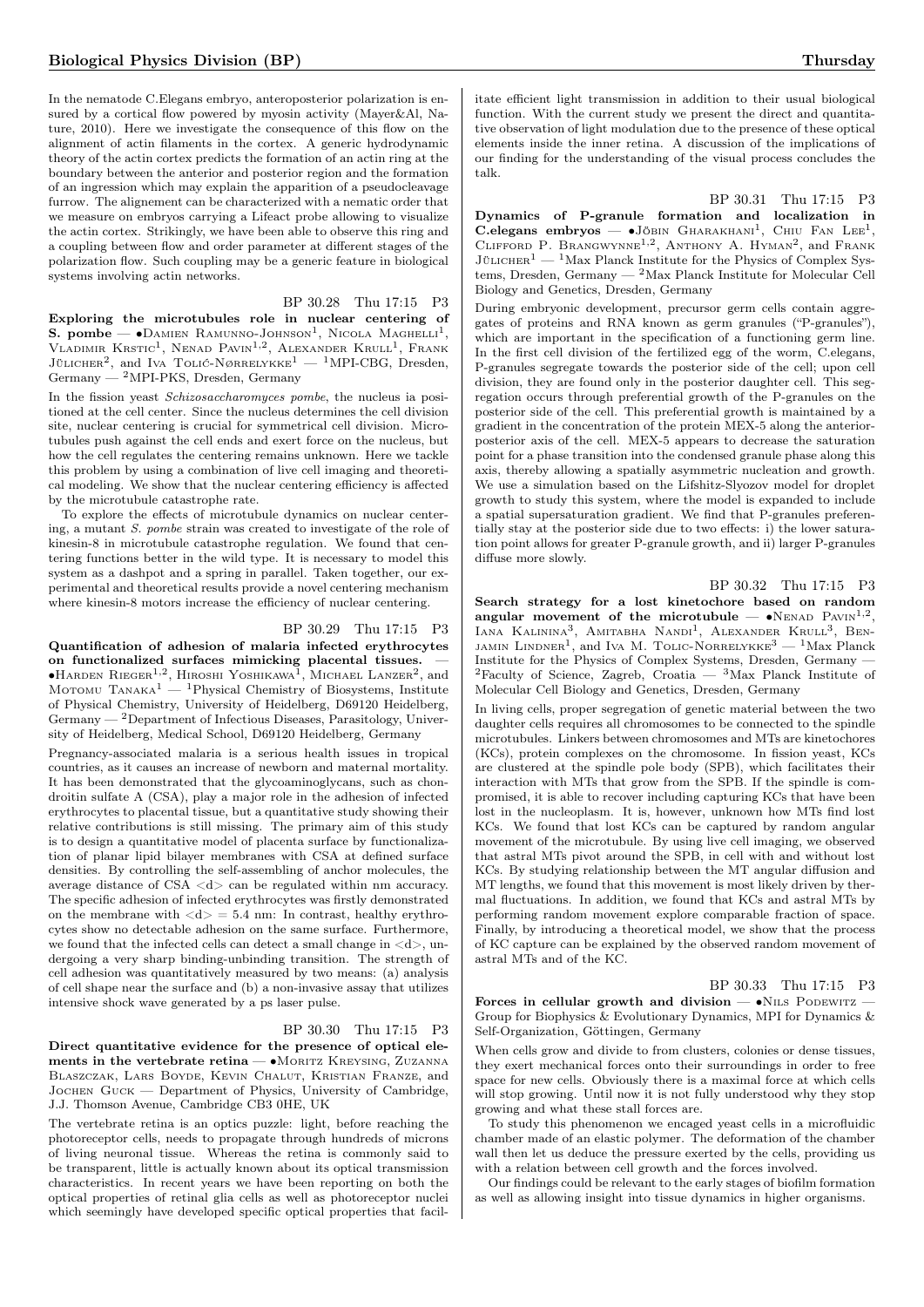## BP 31: Posters: Biological Machines & Motor Proteins

Time: Thursday 17:15–20:00 Location: P3

BP 31.1 Thu 17:15 P3

Neck-linker-length dependence of processive Kinesin-5 motility — ∙André Düselder, Christina Thiede, Stefanie Kramer, CHRISTOPH F. SCHMIDT, and STEFAN LAKÄMPER - Drittes Physikalisches Institut, Georg-August-Universität Göttingen, Germany

To explore the basic motor activity of the mitotic Kinesin-5, we previously constructed a stable dimeric Kinesin-5 head/Kinesin-1 stalk chimera (Eg5Kin), which contains the motor domain and 14 amino acids of the neck linker of Xenopus leavis Eg5 fused to the neck coiled coil of Drosophila melanogaster Kinesin-1. We have here investigated the effect of varying neck-linker length on the motile properties of Eg5Kin. We generated six Eg5Kin constructs comprising of 13 to up to the 18 amino acids of the native Eg5 neck linker, possibly providing a physiological context.

Using single-molecule fluorescence, we found that all six constructs are active motor molecules capable of processive motility. In a first set of experiments, we found that the neck-linker length influences the run length, but not the velocity of the motor. We thus confirm the findings of Shastry and Hancock (2010, Curr. Biol. 20:939) with a different motor. In addition we used optical-trap assays to investigate the change in the average force the motor constructs generated and found only a small variation. Our data thus suggest that the necklinker length of Eg5 is at least not the sole determinant for speed and force generation.

## BP 31.2 Thu 17:15 P3 Tug-of-war of small ensembles of myosin II motors — •PHILIPP Albert, Thorsten Erdmann, and Ulrich S. Schwarz — Institute of Theoretical Physics, University of Heidelberg

Myosin II motors are non-processive and therefore have to work together in ensembles in order to generate appreciable levels of force. In the actin cytoskeleton of cells these ensembles are usually small and stochastic effects are therefore expected to be pronounced. The parallel cluster model (PCM) recently developed for small ensembles of myosin II motors takes advantage of the separation of time scales present in the myosin II hydrolysis cycle. The PCM reduces the complex network of stochastic transitions occurring in an ensemble consisting of several myosin II motors to a one-step master equation. We extend the PCM to a bipolar myosin II minifilament, resulting in a model for the stochastic tug-of-war between two non-processive motor ensembles. Stochastic simulations reveal that the movement of the bipolar minifilament can be described by a diffusive process, with a diffusion constant that depends on the size of the minifilament. In order to investigate mechanosensitivity of molecular motors, springs are added to the system as an external elastic element. For sufficiently large ensembles, increasing the stiffness results in a transition from a state with frequent detachment to an attached state.

BP 31.3 Thu 17:15 P3

Kinesin-3 (UNC-104) can act as a dimeric motor during axonal transport C. elegans neurons in vivo — •VOLKER CHRISTOPH HENSCHEL<sup>1</sup>, ALESSANDRO ESPOSITO<sup>2</sup>, CHRISTOPH FRIEDRICH SCHMIDT<sup>1</sup>, FRED SYLVESTER WOUTERS<sup>3</sup>, and DIETER ROBERT KLOPFENSTEIN<sup>1</sup> — <sup>1</sup>Drittes Physikalisches Institut, Biophysics, Georg-August-University Göttingen, Göttingen, Germany — <sup>2</sup>MRC Cancer Cell Unit, Hutchison/MRC Research Centre, Cambridge, UK — <sup>3</sup>Laboratory of Cellular and Molecular Systems, Department of Neuro- and Sensory Physiology, Georg-August-University Göttingen, Göttingen Germany

Monomeric Kinesin-3 (UNC-104) is responsible for the transport of presynaptic vesicles to synaptic termini in C. elegans. To investigate the role of the endogenous coiled-coils, we introduced point mutations in the motors coiled-coil region in the neck promoting either dimer formation of Kinesin-3 or reducing the likelihood of dimerization. We verify dimerization by cross-linking of purified truncated motors in vitro. We show by live in vivo imaging, that reducing dimerization of Kinesin-3 leads to decreased vesicle transport velocities and affects the control of muscle contraction. C.elegans with reduced dimerization properties exhibit a 45% reduction in anterograde velocity. Additionally, severe motility and a significant egg laying defect are observed. To assess dimer formation in vivo we combine Foerster Resonance Energy Transfer (FRET) and anisotropy imaging with spinning-disc laser confocal microscopy. Our data suggest a direct link between dimerization status and transport velocities.

BP 31.4 Thu 17:15 P3

A tetrameric chimera made from a kinesin-1 and a kinesin-5 shows interesting motility properties — ∙Alok D. Weßel, Christina Thiede, Stefan Lakämper, Stefanie Reiter, and CHRISTOPH F. SCHMIDT — Drittes Physikalisches Institut, Georg-August-Universität Göttingen, Germany

X. laevis Eg5 is a mitotic kinesin-5 that drives relative sliding of antiparallel microtubules (MT) by the processive action of its two opposing sets of dimeric motors. In order to obtain a tetrameric model system with clearly defined properties and motile phases, we have constructed a tetrameric chimera by replacing the Eg5-motor domain and neck-linker by the homologous regions of D. melanogaster Kinesin 1 (DK4mer).

In surface-gliding assays, Dk4mer showed fast motility (553 +- 31 nm/s). Single GFP-tagged DK4mer motors moved processively along the MT at comparable speeds  $(499 + -3 \text{ nm/s})$ . We observe clearly distinguished directional and diffusional episodes and an overall run length of ~9 microns on average. We further performed relative sliding assays using DK4mer and polarity labeled MTs and show that DK4mer is capable of sliding MT apart simultaneously using both pairs of motor domains. The exact sliding speed was found to depend on ionic conditions. Direction of sliding appeared to alternate. This phenomenon could be due to additional surface-bound motors, to 1D diffusional motion or to an unlikely reversion of motor direction.

# BP 32: Posters: Other Topics in Biological Physics

Time: Thursday 17:15–20:00 Location: P3

## BP 32.1 Thu 17:15 P3 The Nanowizard3 The Most Flexible, High Resolution AFM With True Optical Integration —  $\bullet$  GERD BEHME — JPK Instruments, Berlin, Deutschland

The NanoWizard3 represents the latest in AFM technology. The new Vortis controller series uses the latest FPGA architecture to guarantee highest digital performance. Fast signal acquisition and control, advanced feedback and analysis are key components of a modular and ultra flexible controller. The high-speed data acquisition makes the controller perfect for time resolved force spectroscopy, higher harmonics imaging or high frequency cantilever use. Cantilever calibration by thermal noise method up to 3.25 MHz is unique. HyperDrive is a soft sample imaging technique in liquid which provides sub-nanometer lateral resolution with minimal tip-sample interactions and works with off-the-shelf cantilevers. This is made possible by the new optics and

electronics of the NanoWizard3 AFM head, which gives the lowest noise level in the cantilever deflection detection system available commercially. The NanoWizard3 maximizes stability, performance and ease of handling for samples in fluid and for full integration with optical microscopy. This enables the simultaneous acquisition of high quality AFM images with optical imaging, under physiological conditions. The unique DirectOverlay software for the JPK NanoWizard systems uses the tip location to calibrate accurately the optical images and integrate them into the AFM software for direct AFM navigation. In addition, exact, quantitative correlation of AFM and optical features is possible.

BP 32.2 Thu 17:15 P3 Time resolved optical Measurements of Dye-Functionalized Quantum-Dots with Polymer-Coating: A step towards Mul-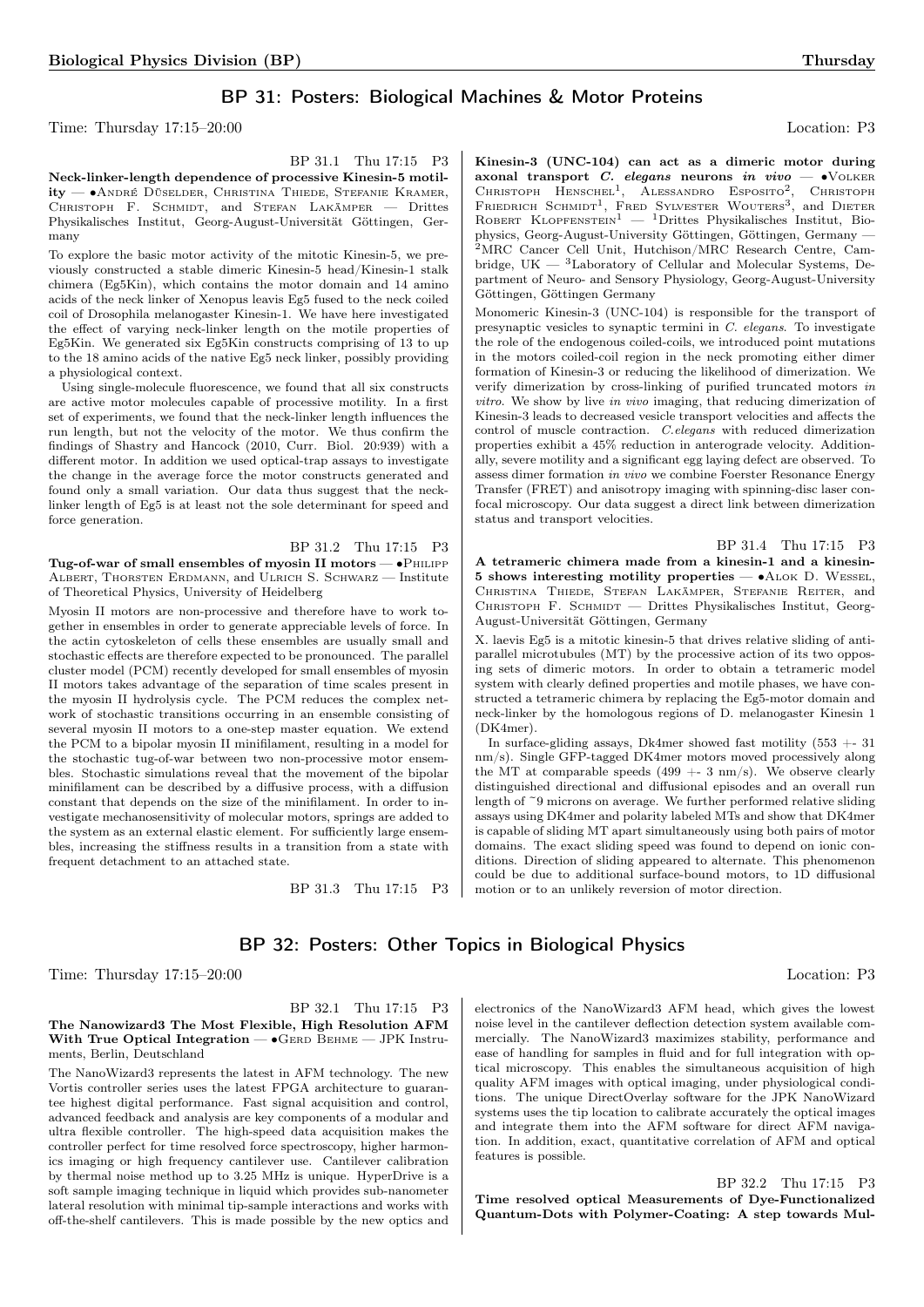tiplex Sensing Systems — ∙Sebastian Friede, Tobias Niebling, FAHEEM AMIN, WOLFGANG J. PARAK, and WOLFRAM HEIMBRODT -Fachbereich Physik und WZMW, Philipps Universität Marburg, Renthof 5, 35037 Marburg.

Modern biological sensing systems are using the spectral diversity of fluorescence dyes mostly. An alternative concept for realizing e.g. ionsensitive sensor systems is the multiplex sensing approach in combination with temporal resolved spectroscopy. Therefore two dyes are bound to a nanoparticle: an ion sensitive dye and a reference-dye. Avoiding spectral overlaps of the reference dyes and the sensing dyes, spectral similar dyes are chosen as reference-dyes for all sensing systems. In order to determine the concentrations of multiple species of ions there is a need to distinguish the luminescence intensities of the used dyes, specially those of the reference dyes. To do so, the fluorescence lifetimes of the reference dyes can be modified by using different kinds of nanoparticles. Bearing in mind the Stokes-shift, semiconductor-quantum dots with the right-tuned emission wavelenght can act as energy-donors for fluorophores and so enhance the fluorophore fluorescence-lifetimes. In contrast, the fluorescence lifetime of dye functionalized gold-cored hybrid systems is affected differently. We could show that a clear distinction of the reference dyes of the different sensor-particles is possible by measuring the fluorescence lifetimes of the dyes.

## BP 32.3 Thu 17:15 P3

The effect of glycerol and DMSO on the phase behavior of  ${\rm lysozyme} \--\> C$ hristoph Gögelein<sup>1</sup>, Gerhard Nägele<sup>2</sup>, Dana WAGNER<sup>3</sup>, FREDERIC CARDINAUX<sup>3</sup>, and STEFAN U. EGELHAAF<sup>3</sup> – <sup>1</sup>Max-Planck-Institut für Dynamik und Selbstorganisation, Bunsenstr. 10, 37073 Göttingen — <sup>2</sup>Forschungszentrum Jülich, 52425 Jülich - <sup>3</sup>Heinrich-Heine-Universität Düsseldorf, Universitätsstr. 1, 40225 Düsseldorf

Additives such as salt, glycerol and dimethyl sulfoxide (DMSO) are widely used to modify the stability of protein solutions [1]. In this work, we study the effect of these additives on the second virial coefficient and the phase behavior of lysozyme. We show that glycerol reduces the attractive interaction of lysozyme, whereas the addition of sodium chloride increases the attraction by screening the protein electrostatic charges. Adding DMSO amplifies the strength of the interaction potential so that the influence of the temperature on the second virial coefficient becomes more pronounced. We compare our experimental findings with theoretical predictions based on the Derjaguin-Landau-Verwey-Overbeek (DLVO) effective pair potential for the protein interaction. Moreover, we compute the crystallization and gas-liquid coexistence curves using thermodynamic perturbation theory (TPT). It is shown that the DLVO-type description predicts qualitatively the influence of salt and glycerol. However, the DLVO model fails to describe the effect of DMSO.

[1] H. Sedgwick, J. E. Cameron, W. C. K. Poon, and S. U. Egelhaaf, J. Chem. Phys. 127 (2007), 125102.

## BP 32.4 Thu 17:15 P3

Under-filling trapping objectives optimizes the use of available laser power in optical tweezers — •MOHAMMED MAHAMDEH<sup>1</sup>, CITLALI PÉREZ CAMPOS<sup>2</sup>, and ERIK SCHÄFFER<sup>1</sup> – <sup>1</sup>Nanomechanics Group, Biotechnology Center, TU Dresden, Tatzberg  $47-51,01307$  Dresden, Germany  $-$  <sup>2</sup>Max Planck Institute of Molecular Cell Biology and Genetics, Pfotenhauerstraße 108, 01307 Dresden, Germany

For optical tweezers, especially when used in biological studies, optimizing the trapping efficiency reduces photo damage or enables the generation of larger trapping forces. One important parameter that affects the efficiency is the filling ratio—the laser beam width relative to the numerical aperture (NA) diameter that accords with Abbe's sine condition. Here, we measured the optimal filling ratio for  $0.5-2 \mu m$ diameter microspheres and compared the results to Mie theory calculations. We show that slightly under-filling a 1.3 NA objective with a filling ratio of 0.95 using  $0.85 \mu m$  diameter microspheres resulted in the highest overall trapping efficiency. Under these conditions, the maximum trap stiffness is 30 % higher compared to a filling ratio of 1.3. The optimal filling ratio varied with microsphere size in the lateral but not in the axial direction. Our finding suggests that apart from the choice of optimal microsphere size, under-filling the objective is key for optimal performance of an optical trap.

BP 32.5 Thu 17:15 P3 A simple three-point-force model for Chlamydomonas Rein-

hardti —  $\bullet$ Ruud Boesten<sup>1,2</sup>, Holger Stark<sup>1</sup>, and Ignacio PAGONABARRAGA<sup>3</sup> — <sup>1</sup>TU Berlin, Germany — <sup>2</sup>TU Eindhoven, Netherlands — <sup>3</sup>University of Barcelona, Spain

There is an abundance of swimming organisms on the micrometer scale. From unicellar algae in the oceans, to pathogenic bacteria in human blood vessels. The motility of these microorganisms affects macroscopic properties. For suspensions of Bactilus Subtili a decrease of the viscosity has been measured with respect to the viscosity of the suspending medium [1]. In contrast, for suspensions of Chlamydomonas Reinhardti (CR) an increase was measured [2]. Very recently, on the millisecond time and micrometer length scale the flow field of several micro-swimmers has been measured [3]. The understanding of these phenomena on all length and time scales could give us information about the behaviour and role of micro swimming in a broad range of environments.

Inertial forces are small compared to viscous forces on the size of a microorganism. We investigated a simple 3-point-force model for CR. The resulting flow field is the superposition of the 3 induced stokeslets. This model can explain both the flow field within a beat cycle on the length scale of several body lengths, as well as the effective viscosity of a suspension of CRs on large time scales.

[1] Sokolov et al., PRL, 103, 148101 (2009)

[2] Rafai et al., PRL 104, 098102 (2010)

München

[3] Guasto et al., PRL, 105, 168102 (2010)

BP 32.6 Thu 17:15 P3 Sequential gene-regulatory logic: Design schemes and quantitative characteristics — ∙Patrick Hillenbrand, Georg Fritz, and ULRICH GERLAND — Department of Physics and CeNS, LMU

Epigenetic memory plays a pivotal biological role in bacteria and eukaryotes alike, and permits the transient storage of information. In digital electronics, logic elements that involve the processing of internal memory states are referred to as sequential logic circuits. The basic elements of sequential logic are addressable one-bit memory elements (so-called latches). Here, we study a genetic equivalent of the most versatile such element, the genetic J-K latch. The J-K latch is able to stably hold its state, and to perform the operations 'set', 'reset', and 'toggle'. Our analysis indicates that designs based on protein-protein interaction and protein-DNA binding, are in principle sufficient to implement the desired functionality. We show that stable oscillations are necessary for the circuit to faithfully switch its state upon the toggle command. These oscillations are generated by a time delay in the system caused by overlapping protein binding sites on the DNA. Finally, we also discuss an extension of the genetic J-K latch to a master-slave latch, which switches its state upon a toggle signal without displaying oscillatory behavior. The master-slave latch exhibits a particularly robust functionality, is a useful element for synthetic biology, and may be employed also in natural regulatory circuits.

## BP 32.7 Thu 17:15 P3

Measuring the non-harmonic potential of an optical trap  $-\,$ ●Marcus Jahnel<sup>1,2</sup>, Martin Behrnd<sup>-1,2</sup>, Anita Jannasch<sup>3</sup>, Erik<br>Schäffer<sup>3</sup>, and Stephan W. Grill<sup>1,2</sup> — <sup>1</sup>Max Planck Institute of Molecular Cell Biology and Genetics, Dresden, Germany  $-2$  Max Planck Institute for the Physics of Complex Systems, Dresden, Germany — <sup>3</sup>Biotechnology Center, TU Dresden, Germany

Using optical traps to measure or apply forces on the molecular level requires a precise knowledge of the trapping potential. Close to the trap center, this potential is usually approximated as harmonic. However, applications demanding high forces at low laser intensities can probe the light-bead interaction beyond the linear regime. Here we measure the full non-linear force and displacement response of an optical trap in two dimensions using a dual-beam optical trap setup. We observe a stiffening of the trap beyond the linear regime that depends on bead size, in agreement with Mie theory calculations. We also find that the linear range for inferring forces from a back-focal-plane voltage detector signal is much larger than for inferring bead displacements from the same signal. Our approach thus allows for a complete two-dimensional characterization of the force response of an optical trap.

BP 32.8 Thu 17:15 P3 Grating-based X-ray phase contrast tomography of human cerebellum —  $\bullet$ GEORG SCHULZ<sup>1</sup>, TIMM WEITKAMP<sup>2</sup>, IRENE ZANETTE<sup>3</sup>, FRANZ PFEIFFER<sup>4</sup>, CHRISTIAN DAVID<sup>5</sup>, ELENA<br>REZNIKOVA<sup>6</sup>, and BERT MÜLLER<sup>1</sup> — <sup>1</sup>BMC, University of Basel, Switzerland — <sup>2</sup>Synchrotron Soleil, Gif sur Yvette, France — <sup>3</sup>ESRF,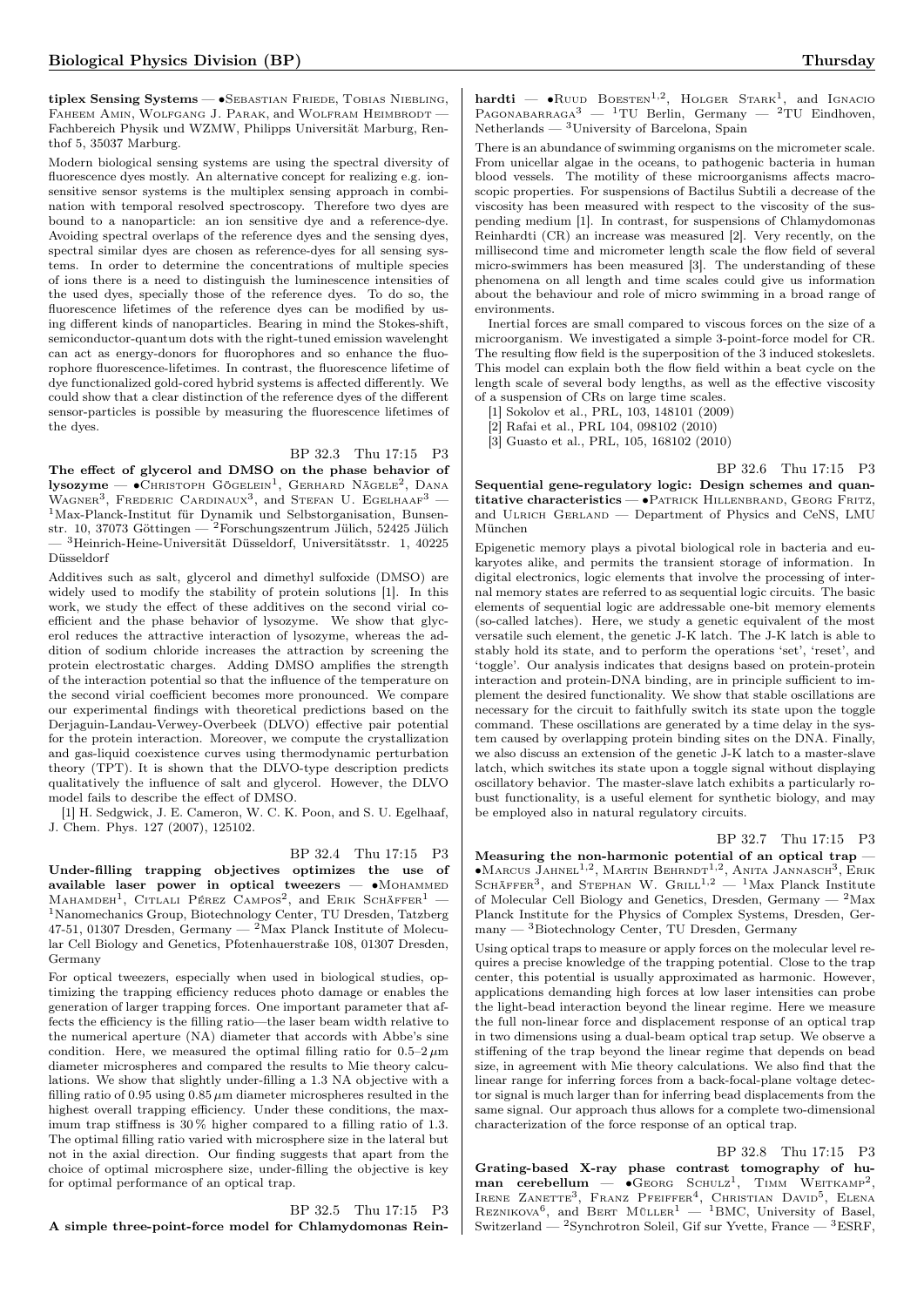Grenoble, France  $-$  <sup>4</sup>Department of Physics / Biophysics, TUM, Garching, Germany — <sup>5</sup>LMN, PSI, Villigen, Switzerland — <sup>6</sup>IMT, KIT, Karlsruhe, Germany

Here, we demonstrate that grating-based X-ray tomography provides much better contrast and spatial resolution than MRI microscopy for the human cerebellum. Using a grating interferometer, which consists of a beam-splitter and an analyzer absorption grating, one can detect deflection angles differences of approximately 20 nrad. The experiments performed with a photon energy of  $23~keV$  at the beamline ID19 (ESRF Grenoble, France) reached a measurement sensitivity of the real part of the refractive index of  $2.3 \cdot 10^{-10}$  corresponding to an electron density sensitivity of 0.15 electrons per  $nm<sup>3</sup>$  and a mass density sensitivity of 0.25  $mg \, cm^{-3}$  for such aqueous specimens. The spatial resolution using the FReLoN camera with a pixel size of 5  $\mu m$ was sufficient to identify individual Purkinje cells within the brain tissue without using any contrast agent. This achievement is regarded as an important milestone in three-dimensional imaging of soft tissue post mortem.

BP 32.9 Thu 17:15 P3 A Riemannian geometric approach to human arm dynamics, movement optimization and invariance —  $\bullet$ Armin Biess<sup>1</sup>,

TAMAR FLASH<sup>2</sup>, and DARIO G. LIEBERMANN<sup>3</sup> - <sup>1</sup>Max-Planck-Institute for Dynamics and Self-Organization, 37073 Göttingen, Ger- $\,$  many  $^2$  Department of Applied Mathematics and Computer Science, The Weizmann Institute of Science, Rehovot 76100, Israel — <sup>3</sup>Physical Therapy Department, Sackler Faculty of Medicine, Tel Aviv University, Ramat Aviv 69978, Israel

In modeling human arm movements optimization principles have been used to describe mathematically the kinematics and dynamics of pointto-point arm movements. Most models have assumed an underlying Euclidean structure of space in the formulation of the cost functions that determine the model predictions. We present a generally covariant formulation of human arm dynamics and optimization principles in Riemannian configuration space. We extend the one-parameter familiy of mean squared-derivative (MSD) cost-functionals, previously considered in human motor control, from Euclidean to Riemannian space. Solutions of the one-parameter family of MSD variational problems in Riemannian space are given by (re-parametrized) geodesic paths, which correspond to arm movements with least muscular effort. Finally, movement invariants are derived from symmetries of the Riemannian manifold. We argue that the geometrical structure of the arm's configuration space may provide insights into the emerging properties of the movements generated by the human motor system.

## BP 33: Biological Machines & Motor Proteins

Time: Friday 10:15–13:00 Location: ZEU 250

Invited Talk BP 33.1 Fri 10:15 ZEU 250 Clamping DNA Strands Together: The Mechanics of Singlestrand Annealing — •ERIK SCHÄFFER and MARCEL ANDER Biotechnology Center (BIOTEC), TU Dresden, Dresden, Germany

Homologous recombination is the fundamental biological process for exchanging DNA segments. It serves to repair DNA breaks, re-launch stalled replication forks, and maintains genetic diversity by mediating gene transfer mechanisms. Two mechanisms are known: strand invasion and single-strand annealing. While the former ATP-dependent mechanism promoted by RecA/Rad51 has been characterized to some extent, the latter ATP-independent mechanism is not understood on the molecular level. Using optical tweezers, we investigated the singlestrand annealing mechanism using Redß as a model system. We discovered that despite Redß's efficiency in promoting single-strand annealing, it defaults to kinetic inhibition of DNA annealing. Instead, it is active towards the 3'-end of a single-stranded DNA in the following way: If sufficient complementarity towards another single-stranded DNA is given, presumably a monomer of Redß nucleates clamping of DNA strands. The clamping leads to a large energetic gain and resistance against DNA unzipping. Sequence conservation patterns suggest the existence of three distinct superfamilies: Redß, ERF, and Rad52. For the human version of the latter, we have also indications for the clamping mechanism suggesting that it is perhaps the underlying general mechanism of DNA single-strand annealing, irrespective of the protein family.

#### BP 33.2 Fri 10:45 ZEU 250

Exceptional in vitro and in vivo motility of the S. cerevisiae Kinesin-5 Cin $8-\bullet$ Christina Thiede<sup>1</sup>, Adina Gerson-GURWITZ<sup>2</sup>, NATALIA MOVSHOVICH<sup>2</sup>, VLADIMIR FRIDMAN<sup>3</sup>, MARIA Podolskaya<sup>3</sup>, Tsafi Danieli<sup>4</sup>, Stefan Lakämper<sup>1</sup>, Christoph F. SCHMIDT<sup>1</sup>, and LARISA GHEBER<sup>2,3</sup> — <sup>1</sup>Drittes Physikalisches Institut, Georg-August-Universität Göttingen, Göttingen, Germany — <sup>2</sup>Department of Chemistry, Ben-Gurion University of the Negev, Beer-Sheva, Israel  $-$  3Department of Clinical Biochemistry, Ben-Gurion University of the Negev, Beer-Sheva, Israel —  ${}^{4}$ Protein Expression Facility, Wolfson Centre for Applied Structural Biology, Hebrew University of Jerusalem, Jerusalem, Israel

Members of the conserved Kinesin-5 family fulfill essential roles in mitotic spindle morphogenesis and dynamics. The mechanisms that regulate Kinesin-5 function are not well understood. In this study, we have examined in vitro and in vivo functions and regulation of the Saccharomyces cerevisiae Kinesin-5 Cin8. Using in vitro singlemolecule fluorescence motility assay in whole-cell extracts, we found that Cin8 motility is exceptional in the Kinesin-5 family. In high salt, Cin8 moved fast along microtubules ( $\sim 22 \ \mu m/min$ ) for a Kinesin-5. In low salt, Cin8 was slower and moved more diffusively. We further

found that a unique 99 amino acid insert, located in the Cin8 motor

domain, increased Cin8 binding to microtubules, affected its motile properties and in vivo controlled its localization and function during anaphase spindle elongation.

BP 33.3 Fri 11:00 ZEU 250 Cooperative Transport by Two Molecular Motors — •FLORIAN BERGER<sup>1</sup>, CORINA KELLER<sup>1</sup>, MELANIE J. I. MÜLLER<sup>1,2</sup>, STEFAN KLUMPP<sup>1</sup>, and REINHARD LIPOWSKY<sup>1</sup> — <sup>1</sup>Max Planck Institute of Colloids and Interfaces, 14424 Potsdam, Germany  $-$  <sup>2</sup>Department of

Physics, Harvard University, Cambridge, MA 02138, USA

Intracellular transport of cargos is achieved by molecular motors, which pull the cargo along cytoskeletal filaments. Due to the thermal environment, these motors unbind from the filament resulting in a finite run length of the cargo. Assuming non-interacting motors the run length increases exponentially with the number of motors attached to the cargo [1]. However, in a recent in vitro experiment two kinesins coupled via a DNA interfere in such a way that they pull each other from the filament [2]. Using a discrete stochastic model based on well established single motor properties together with a spring like coupling, we study the origin of this interference in a motor pair of two identical motor proteins. Additionally, we consider a cargo transported by one active microtubule based motor, kinesin-1, and one diffusive actin based motor, myosin V resulting in an enhanced processivity of the cargo in agreement with a recent in vitro experiment [3].

[1] S. Klumpp, and R. Lipowsky, PNAS 102:17284 (2005)

[2] A. R. Rogers et al., PCCP 11:4882 (2009)

[3] F. Berger, M. J. I. Müller, and R. Lipowsky, EPL 87:28002 (2009)

BP 33.4 Fri 11:15 ZEU 250

Using single-molecule FRET to determine the stepsize of the rotating c-ring of  $F_oF_1$ -ATP synthase with DCO-ALEX — ∙Eva Hammann, Stefan Ernst, Andrea Zappe, Jörg WRACHTRUP, and MICHAEL BÖRSCH - 3.Physikalisches Institut, Universität Stuttgart, Pfaffenwaldring 57, 70569 Stuttgart, Germany

ATP production is essential for life. The enzyme  $F_0F_1$ -ATP synthase performs this task by proton-driven internal subunit rotation.  $F_0F_1$ -ATP synthases comprise a membrane-embedded  $F<sub>o</sub>$  part and a protruding  $F_1$  part in the inner membranes. The  $F_1$  part consists of 5 different subunits with the stoichiometry  $\alpha_3\beta_3\gamma\delta\epsilon$ . The  $\alpha$ - and  $\beta$ subunits form three catalytic binding sides for the reaction of ADP and phosphate to ATP and for the reversed ATP hydrolysis direction. The  $F_{\alpha}$  part consists of three different subunits. The a- and b<sub>2</sub>-,  $\delta$ -,  $\alpha$ and  $\beta$ -subunits form a stator part. The 10 c-subunits (in E. coli bacteria) are arranged in a ring and form the rotary motor with the  $\gamma$ - and  $\epsilon$ -subunits. The driving force is a proton current through the a-subunit and the c-ring. The rotation of the c-ring can be visualized by labeling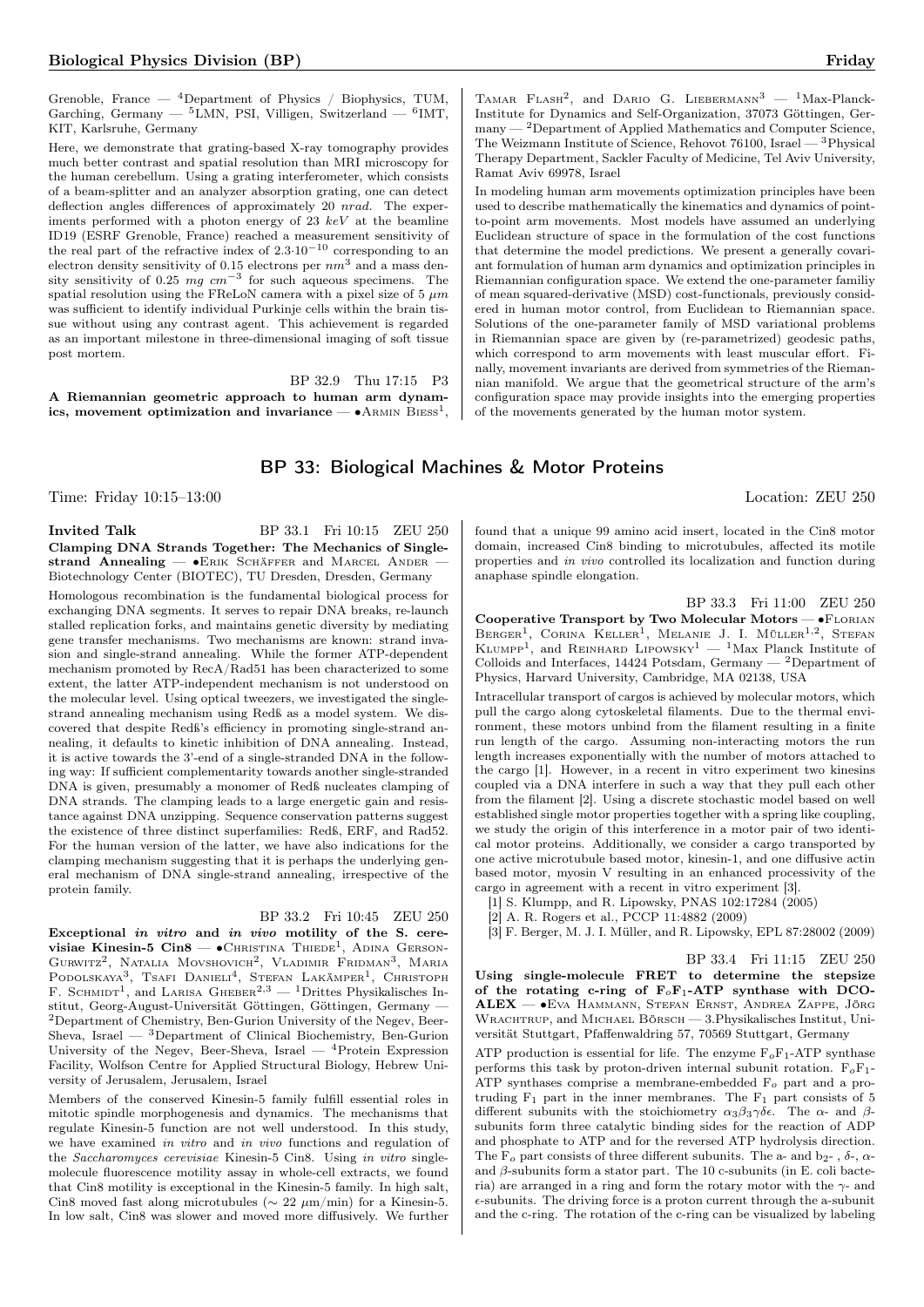the a-subunit and one c-subunit with two different fluorophores and measuring steps by single-molecule Förster resonance energy transfer (FRET). For ATP synthesis activity the protein must be reconstituted in an artificial membrane, or for longer observation times, has to be immobilized on a Ni-NTA-surface. Here we show rotary motion of the c-ring by FRET using an duty-cycle optimized alternating laser excitation scheme (DCO-ALEX).

#### 15 min. break

BP 33.5 Fri 11:45 ZEU 250 Towards in vitro reconstitution of motor-driven nuclear oscillations — • MANUEL NEETZ<sup>1</sup>, STEFAN  $\text{DIEZ}^{1,2}$ , and Iva TOLIC- $\rm{Nor}$ RELYKKE<sup>1</sup> — <sup>1</sup>Max Planck Institute of Molecular Cell Biology and Genetics, Dresden — <sup>2</sup>B CUBE, Dresden

Molecular motors are necessary for fundamental cell functions such as cell division and intracellular transport. These vital processes rely on the interplay of a multitude of motors exerting force on microtubules, which leads to concerted movements in the cell. The one dimensional nuclear oscillations in the fission yeast Schizosaccharomyces pombe represent an easily accessible model process to study intracellular movements driven by molecular motors and microtubules. Similar oscillations have been observed in other organisms during mitosis. For the oscillations in S. pombe the minus-end directed motor protein dynein is necessary, which generates pulling forces by binding to microtubules and the cell cortex [Yam 06]. In S. pombe microtubules grow in opposite directions from the spindle pole body, and the movement of dynein all along the microtubules gives rise to antagonistic pulling forces [Vog 09]. We investigated the resulting dynamics by studying the gliding of cross-linked anti-parallel microtubules in vitro. Currently we are working with stabilized microtubules and the plus-end directed motor protein kinesin [Led 10]. We will extend the approach to anti-parallel dynamic microtubules gliding on yeast dynein.

[Yam 06] Yamamoto et al., J. Cell Biol., 145 (1999); [Vog 09] Vogel et al., PLoS Biology, 7 (2009); [Led 10] Leduc et al., PRL, 105 (2010);

## BP 33.6 Fri 12:00 ZEU 250

Actin filaments undergo local structural transitions at random sites — •Thomas Niedermayer<sup>1</sup>, Antoine Jegou<sup>2</sup>, Emmanuele  $\mathrm{He}_{\mathrm{LFER}}{}^2, \mathrm{Gu}_{\mathrm{LLAUME}}$  Romet-Lemonne<sup>2</sup>, Marie-France CARLIER<sup>2</sup>, and REINHARD LIPOWSKY<sup>1</sup> — <sup>1</sup>Abteilung Theorie und Bio-Systeme, Max-Planck-Institut für Kolloid- und Grenzflächenforschung, 14424 Potsdam, Germany — <sup>2</sup>Laboratoire d'Enzymologie et Biochimie Structurales, CNRS, 91198 Gif-sur-Yvette, France

After the polymerization of actin monomers into filaments, the actinbound ATP is hydrolyzed into ADP, a process that is believed to decrease the filament stability. Recent experiments suggest the opposite behavior, however, namely that actin filaments become increasingly stable with time. Several mechanisms for this unexpected behavior have been proposed, ranging from structural transitions of the whole filament helix to pure artifacts arising, e.g., from the capping or surface attachment of the filament ends. We performed novel fluorescence microscopy experiments on single filaments to clarify this controversial issue. We find that filaments do indeed cease to depolymerize in an abrupt manner, and that this transition happens on relatively long time scales that exceed those of both ATP cleavage and phosphate release. We also developed a theory that allows us to distinguish the different possible transition mechanisms. A detailed comparison of theory and experiment implies that the sudden truncation of the shrinkage process does neither arise from artifacts nor from a collective transition of the whole filament. Instead, our results provide strong evidence for a local transition process occurring at random sites within the filament.

## BP 33.7 Fri 12:15 ZEU 250

Kinesin-3 (UNC-104) can act as a dimeric motor during axonal transport *C. elegans* neurons *in vivo* — •VOLKER<br>Christoph Henschel<sup>1</sup>, Alessandro Esposito<sup>2</sup>, Christoph FRIEDRICH SCHMIDT<sup>1</sup>, FRED SYLVESTER WOUTERS<sup>3</sup>, and DIETER ROBERT KLOPFENSTEIN<sup>1</sup> — <sup>1</sup>Drittes Physikalisches Institut, Biophysics, Georg-August-University Göttingen, Göttingen, Germany — <sup>2</sup>MRC Cancer Cell Unit, Hutchison/MRC Research Centre, Cambridge,  $UK - 3$ Laboratory of Cellular and Molecular Systems, Department of Neuro- and Sensory Physiology, Georg-August-University Göttingen, Göttingen Germany

Monomeric Kinesin-3 (UNC-104) is responsible for the transport of presynaptic vesicles to synaptic termini in C. elegans. To investigate the role of the endogenous coiled-coils, we introduced point mutations in the motors coiled-coil region in the neck promoting either dimer formation of Kinesin-3 or reducing the likelihood of dimerization. We verify dimerization by cross-linking of purified truncated motors in vitro. We show by live in vivo imaging, that reducing dimerization of Kinesin-3 leads to decreased vesicle transport velocities and affects the control of muscle contraction. C.elegans with reduced dimerization properties exhibit a 45% reduction in anterograde velocity. Additionally, severe motility and a significant egg laying defect are observed. To assess dimer formation in vivo we combine Foerster Resonance Energy Transfer (FRET) and anisotropy imaging with spinning-disc laser confocal microscopy. Our data suggest a direct link between dimerization status and transport velocities.

BP 33.8 Fri 12:30 ZEU 250

Computational/Genetic approach characterizes the construction of the Drosophila ear —  $\bullet$ Björn Nadrowski<sup>1,2</sup>, Thomas EFFERTZ<sup>2</sup>, and MARTIN GÖPFERT<sup>2</sup> — <sup>1</sup>Theoretische Physik, Universität des Saarlandes, Campus E2.6, 66123 Saarbrücken — <sup>2</sup>Abt. Zelluläre Neurobiologie, Universität Göttingen, MPI für Experimentelle Medizin, Hermann-Rein-Str. 3, 37075 Götingen

Hearing relies on dedicated mechano-electrical transduction (MET) channels that convert stimulus forces into electrical signals. We present a physical model hat quantitatively links ion channel mechanics and movements of molecular adaptation motors to the dynamics of the entire ear. We fit the model parameters to data obtained from both wild-type and mutant flies. We show that the experimental data obtained in the absence of NompC (a candidate MET gene), can be interpreted as the absence of a transduction channel in a transducer system that consists of two parallely arranged channel populations, one of them constituted by NompC. We further show evidence that NompC might be specifically needed to detect low stimuli amplitudes (i.e. sound stimuli), whereas the other channel population might serve for the detection of wind and/or gravity.

BP 33.9 Fri 12:45 ZEU 250 The molecular basis of filopodial retraction analyzed with photonic force based microscopy —  $\bullet$ FELIX KOHLER<sup>1,2</sup> and ALEXANDER ROHRBACH<sup>1,2</sup>  $-$ <sup>1</sup>Bio and Nano-photonics, IMTEK, University of Freiburg, Germany — <sup>2</sup>BIOSS Centre for Biological Signalling Studies, Freiburg, Germany

Filopodia are needle-like protrusions of the cell surface. These actin rich protrusions are highly dynamic structures that extend and retract over the timescale of a few seconds. Besides actin polymerization and depolymerization, coordinated transport of molecular motors seems to control filopodial mechanics. Apart from sensing the environment and anchorage of cells to a substratum filopodia are also involved in phagocytosis. We use photonic force microscopy to investigate the mechanical concepts of the filopodial retraction during phagocytosis. The motion of an optically trapped bead is attached to tip of a filopodium and tracked interferometrically in 3D with nanometer precision at a microsecond timescale. The measurement of e.g. the beads mean displacement allows determining the retraction forces of filopodia at various retraction speeds. We have measured F-actin dependent steps inside living cells during filopodial retraction likely belonging to actinbased molecular motors [1]. Steps remain clearly visible even at force regimes clearly beyond the stall force of a single myosin motor. This indicates a kind of inter-motor coupling, a phenomenon which will be presented in this talk and which we try to explain by a stochastic multi-state model.

[1] Kress, H. et al., pnas, 104, 2007, 11633-11638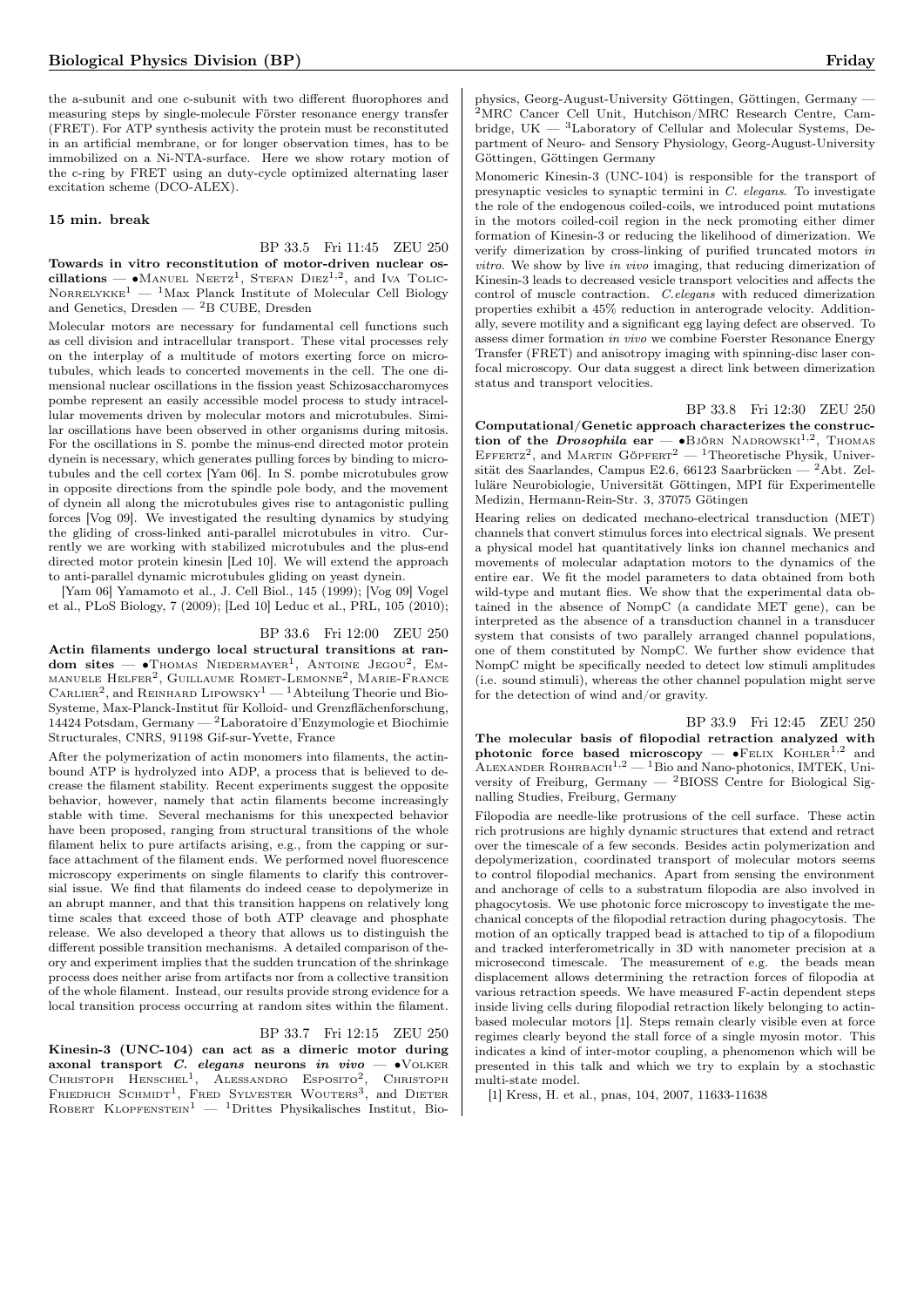## BP 34: New Technologies

Time: Friday 10:15–13:00 Location: ZEU 260

**Invited Talk** BP 34.1 Fri 10:15 ZEU 260 Super-resolution fluorescence imaging of cellular structure and dynamics — ∙Markus Sauer, Sebastian van de Linde, Teresa Klein, Anna Löschberger, Thorge Holm, and Sven Proppert — Biotechnology and Biophysics, Julius-Maximilians-University Würzburg, Germany

We introduce direct stochastic optical reconstruction microscopy (dSTORM), a new general approach for multicolor super-resolution fluorescence imaging based on reversible photoswitching of standard small organic fluorophores. Photoswitching of organic rhodamine and oxazine fluorophores, i.e. the reversible transition from a fluorescent to a non-fluorescent state in aqueous buffers exploits the formation of long-lived radical anions through reaction with thiol compounds and repopulation of the singlet ground state by reaction with molecular oxygen. We unravel the underlying switching mechanism, investigate the importance of labeling strategies and densities, and demonstrate super-resolution imaging with different commercially available organic fluorophores with high spatial and temporal resolution. Finally, we demonstrate that dSTORM in combination with suited chemical tags can be advantageously used for dynamic live cell imaging at resolutions ~ 20 nm.

BP 34.2 Fri 10:45 ZEU 260 Nanoscale Localisation of Adhesion Receptors and Binding Domains of Matrix Proteins Using Electric Field Microscopy —  $\bullet$ Christina Müller<sup>1</sup>, Dimitar Stamov<sup>1</sup>, Carsten Werner<sup>1,2</sup> , and TILO  $P_{\text{OMPE}}^{1}$  — <sup>1</sup>Leibniz Institute of Polymer Research Dresden, 01069 Dresden, Germany — <sup>2</sup>Center for Regenerative Therapies Dresden, 01307 Dresden, Germany

Biomaterial interfaces constitute the intersection of living tissues and artificial scaffolds. In order to reveal exogenous cues in guiding cell behaviour a precise localisation of adhesion receptors and their ligands at the extracellular matrix (ECM) at biomaterial interfaces is needed. Although several techniques allow for the determination of spatial protein distributions, most of them require specialised conditions (electron microscopy) or lack high resolution (optical microscopy). We applied scanning force microscopy to provide at the same time nanoscale resolution and easy access to biological samples at material interfaces. Using electric force microscopy and immunogold labelling we revealed the localisation of cell adhesion receptors, i.e. integrins, at ECMs reorganised by adherent cells. The modulated anchorage of the adhesion ligands by the polymer support lead to different reorganisation patterns of fibronectin fibrils at the adhesion sites together with differences in the distribution and density of integrins. By probing specific domains at fibronectin fibrils, we additionally found them in a stretched state caused by the involved receptor forces. The versatility and straightforward implementation suggests the used method to further characterise different sets of ECM structures and corresponding receptors.

## BP 34.3 Fri 11:00 ZEU 260

Distance measurements in the nanometer range by in-cell EPR — ∙Malte Drescher — Emmy-Noether-Gruppe Physikalische Chemie, Universität Konstanz, 78457 Konstanz

In the past years, Electron paramagnetic resonance (EPR)spectroscopy has witnessed tremendous methodological and instrumental developments. These new methods have strong impact on biostructural research. Diamagnetic material such as most biomacromolecules (DNA, proteins, etc.)can be investigated by site-directed spin-labeling. Of particular interest are Double Electron Electron Resonance (DEER) techniques giving access to inter- and intramolecular distance distributions in the nanometer range. Dynamics can be monitored on a scale from pico- to microseconds. The utilization of pulsed EPR methods is especially useful for addressing structural features in complex systems.

In particular, our current effort to go beyond in-vitro approaches and to in-cell EPR will be introduced. Distance measurements by in-cell EPR using a spin-labeled DNA model system will be demonstrated.

[1] S. Domingo Köhler, A. Weber, S. P. Howard, W. Welte, and M. Drescher, Protein Science 19 (2010) 625-630 [2] M. Robotta, P. Braun, B. van Rooijen, V. Subramaniam, M. Huber, and M. Drescher, ChemPhysChem (2010) accepted [3] V. Singh, M. Azarkh, T. Exner, J. Hartig, M. Drescher Angewandte Chemie Int. Ed. 48 (2009) 9728-9730 BP 34.4 Fri 11:15 ZEU 260

Optical manipulation of neuronal networks bursting dynamics —  $\bullet$ Ghazaleh Afshar<sup>1,3</sup>, Ahmed El Hady<sup>1,2,3</sup> , Theo GEISEL<sup>1,3,4,5</sup>, WALTER STUEHMER<sup>2,3,4</sup>, and FRED WOLF<sup>1,3,4,5</sup> -<sup>1</sup>Max Planck Institute for Dynamics and Self organization, Göttingen, Germany — <sup>2</sup>Max Planck Institute of Experimental Medicine, Göttingen, Germany — <sup>3</sup>Bernstein Focus for Neurotechnology, Göttingen, Germany  $-$  <sup>4</sup>Bernstein Center for Computational Neuroscience, Göttingen, Germany — <sup>5</sup>Faculty of Physics, Georg August University, Göttingen, Germany

Cultures of channelrhodopsin-2 transfected hippocampal neurons allow simultaneous optical stimulation and electrical recording from neuronal networks. As has been previously reported, after maturation, these networks develop an electrical activity that is characterized by synchronized bursts. In this work, we study the influence of whole field blue light illumination on burst dynamics of these cultures. During stimulation the mean firing rate is significantly different than before and after stimulation. Moreover, the mean spike rate during burst is significantly higher during stimulation. After turning off the stimulus, a silent period follows and then the network gradually switches into an ongoing state of bursting activity with even higher mean spike rate during stimulation. In fact, the mean duration of burst decreases during and after stimulation compared to non-perturbed spontaneous activity. We conclude that light stimulation can be used to persistently influence bursting dynamics in biological neuronal networks.

#### 15 min. break

BP 34.5 Fri 11:45 ZEU 260 Dip-Pen Nanolithography and Polymer-Pen Lithography for Bio-Medical Applications — • FALKO BRINKMANN<sup>1,2,3,4</sup>, SYLWIA SEKULA<sup>1</sup>, MICHAEL HIRTZ<sup>1</sup>, and HARALD FUCHS<sup>1,2,3</sup> - <sup>1</sup>Institut für Nanotechnologie, Karlsruher Institut für Technologie, 76128 Karlsruhe — <sup>2</sup>Physikalisches Institut, Westfälische Wilhelms-Universität Münster, 48149 Münster —  ${}^{3}$ Center for Nanotechnology (CeNTech), 48149 Münster — <sup>4</sup> Institut für Tumorbiologie, Universitätsklinikum Hamburg-Eppendorf, 20246 Hamburg

Dip-Pen Nanolithography (DPN) is a versatile tool for the fabrication of arbitrary patterns on a wide range of surfaces. It uses the tip of an atomic force microscope (AFM) as a miniature quell-pen which is dipped into inks like silanes or phospholipids. Its capability to pattern different functional materials on the same surface with 1D or 2D tip arrays simultaneously (multiplexing) leads to wide interest in biology and medicine. Feature sizes range from less than 100 nm to the several micrometers.

Polymer-Pen Lithography (PPL) is based on a polydimethysiloxane (PDMS) stamp with millions of tips. Compared to silicon tip arrays, polymer pens are inexpensive and are able to deposit inks with higher throughput. Multiplexed dot-arrays can be accomplished in nanometer resolution over many square centimeters within a few minutes.

Both DPN and PPL can be used to fabricate functional nanoand micropatterns for bio-medical studies like protein-binding, virusdetection and cell-adhesion with potential application in biosensors and medical lab-on-chip devices.

BP 34.6 Fri 12:00 ZEU 260

Combined 3D structural and molecular imaging using optical coherence tomography and laser scanning microscopy — ∙Maria Gaertner<sup>1</sup> , Peter Cimalla<sup>1</sup> , Lilla Knels<sup>2</sup> , Sven MEISSNER<sup>1</sup>, WOLFGANG M. KUEBLER<sup>3</sup>, and EDMUND KOCH<sup>1</sup> - <sup>1</sup>TU Dresden, Faculty of Medicine Carl Gustav Carus, Clinical Sensoring and Monitoring, Dresden, Germany  $2$ TU Dresden, Faculty of Medicine Carl Gustav Carus, Department of Anatomy, Dresden, Germany — <sup>3</sup> Institute for Physiology, Charité Berlin, Germany and and Department of Surgery, University of Toronto, Ontario

Since the early 1990s, optical coherence tomography (OCT) has an emergent impact on biomedical and biophysical research. As a noninvasive optical technique, it provides three-dimensional, contactless, high-resolution  $(\mu m)$  imaging of tissue substances with penetration depths of up to several millimeter. Exploiting its abilities, in vivo histological studies become feasible without extraction of biological tissue. The sample's morphology can easily be obtained within a few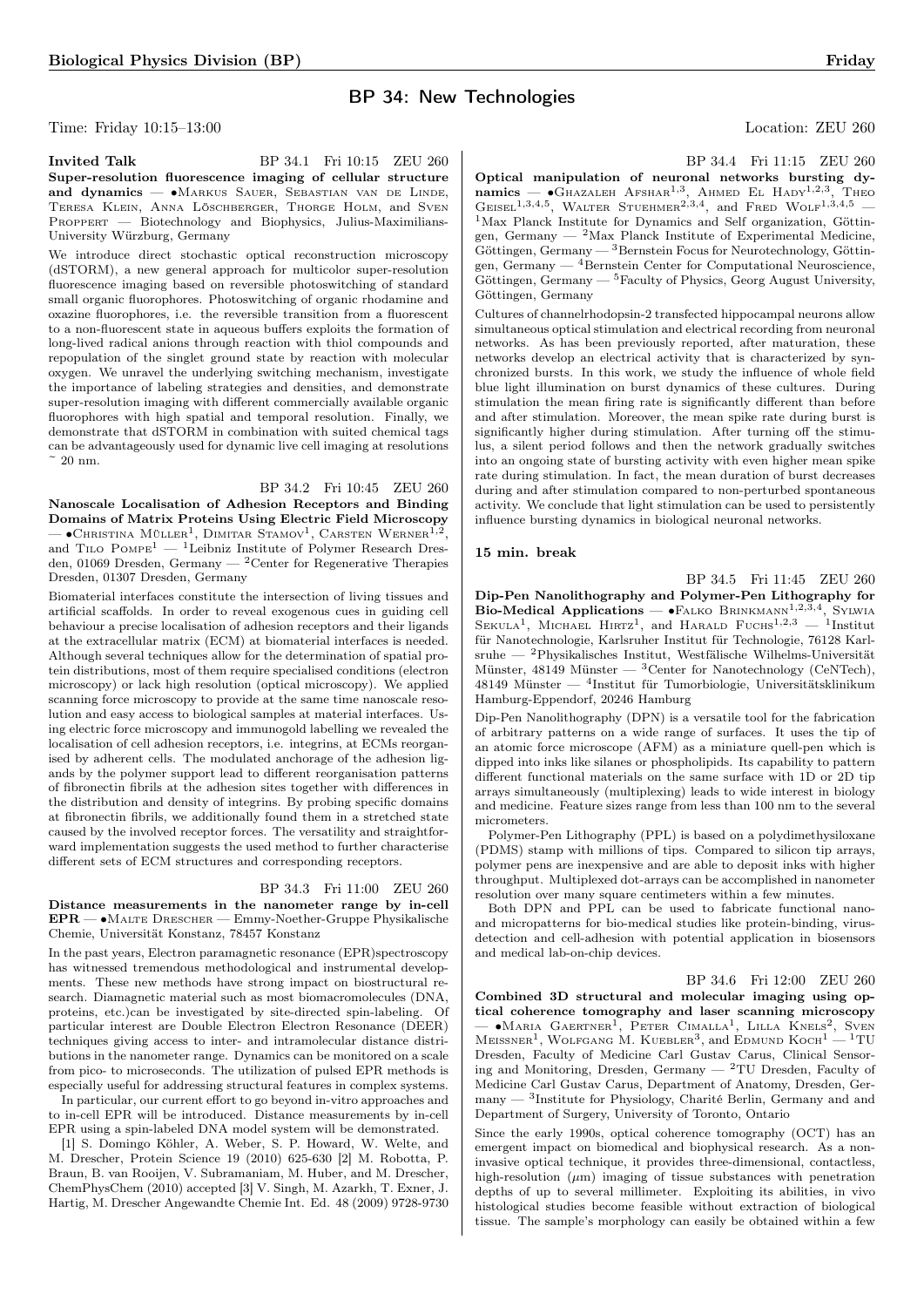milliseconds. Apart from all its benefits, the lack of molecular specific interactions limits this method to a mere coarse investigation of tissue architecture. Utilizing laser scanning microscopy, the detailed molecular structure of biological samples can be obtained via specifically binding dyes to the substance of interest. In this study, we present a combined setup for simultaneous OCT and confocal fluorescence microscopy, allowing fast three-dimensional imaging of lung morphology and detection of elastic fiber distributions arising from the biomolecule elastin within lung tissue.

## BP 34.7 Fri 12:15 ZEU 260

Enhancing the penetration depth in biological matter using Microscopy with Self-Reconstructing Beams —  $\bullet$  CRISTIAN Gohn-Kreuz and Alexander Rohrbach — University of Freiburg, Laboratory for Bio- and Nano-Photonics, 79110 Freiburg, Germany Microscopy with Self-Reconstructing Beams (MISERB) is an imaging technique derived from the concept of light-sheet based microscopy. In this technique optical sectioning, i.e. the avoidance of out-of-focus light, is achieved by creating a thin sheet of light within a fluorescently labeled sample, while detecting the emitted light in a direction perpendicular to the illumination axis. In contrast to regular light sheet based microscopy, where the light sheet is either created by a cylindrical lens or a laterally scanned Gaussian beam, the light sheet in MISERB is created by a laterally scanned Bessel beam [1]. This beam belongs to the class of self-reconstructing beams. It recuperates its beam profile a short distance behind a scattering object. Due to this fact Bessel beams can provide a higher penetration depth than Gaussian beams in dense biological media like e.g. human skin. The penetration depth and image quality deep inside an object however is

still limited by scattering artifacts. These artifacts result from the fact that the original beam profile gets distorted while propagating through thick scattering media. In this work we will investigate the controlled reduction of scattering artifacts by individually matching the illumination beam to the sample under consideration, thus enhancing the penetration depth in thick scattering media. [1] F. O. Fahrbach, P. Simon, and A. Rohrbach, Nature Photonics 4, 780-785 (2010)

BP 34.8 Fri 12:30 ZEU 260

Nanofocus Endstation of MiNaXS Beamline @ PETRA III — •Сн<br/>кізтіма Ккуwка<sup>1</sup>, Sтернам Roth<sup>2</sup>, Ralph Döhrmann<sup>2</sup>, and Martin Müller<sup>3</sup> — <sup>1</sup>Christian-Albrechts-Universität zu Kiel, Institut für Experimentelle und Angewandte Physik, Leibnizstraße 19, D-24118 Kiel — <sup>2</sup>DESY, Notkestraße 85, D-22607 Hamburg — <sup>3</sup>Helmholtz-Zentrum Geesthacht, Institut für Werkstoffforschung, Max-Planck-Straße 1, D-21502 Geesthacht

PETRA III, located on the site of DESY (Hamburg) is the world's most brilliant synchrotron radiation source. The nanofocus endstation of its MiNaXS-Beamline (Micro- and Nanofocus X-ray Scattering) is currently on the verge of entering into user-dedicated mode.

MiNaXS was designed to provide a high flux, low divergence monochromatic x-ray beam (8-23 keV) and it's nanofocus endstation is targetting to deliver a nanofocused beam with a focal spot size in the order of 100nm \* 100nm and a high coherence option dedicated for diffraction experiments at both biological and synthetic materials. Experiments can be performed in both wide-angle and small-angle xray scattering geometry (WAXS and SAXS) and this combined with the targetted spatial resolution being so far unique.

The very first commissioning experiments were successfully performed in November and December 2010 at the nanofocus endstation, rendering the MiNaXS beamline operational at both of it's endstations. This contribution presents the current status of the nanofocus endstation, the results of the commissioning experiments as well as the planned future extensions.

BP 34.9 Fri 12:45 ZEU 260 Evolutionary algorithms used to study fluorescence decay curves of photosystem II core complexes from thermosynechococcus elongatus — •JOACHIM BÖRNER<sup>1</sup>, FRANZ-JOSEF SCHMITT<sup>1</sup>, ATHINA ZOUNI<sup>2</sup>, HANS JOACHIM EICHLER<sup>1</sup>, and GERNOT  $\text{RENGER}^2$  — <sup>1</sup>Institute of Optics and Atomic Physics, Berlin Institute of Technology — <sup>2</sup>Max-Volmer-Laboratory of Biophysical Chemistry, Berlin Institute of Technology

The character of kinetic limitation of the exciton trapping in Photosystem II (PS II) is not yet clarified. It is a matter of discussion whether the excitation energy transfer (EET) from core antennas to the reaction center or the succeeding electron transfer (ET) is the rate limiting step of the overall process. In order to address this problem we investigated core complexes from Thermosynechococcus elongatus by using the technique of time correlated single photon counting with picosecond resolution. The obtained fluorescence decay curves were analyzed within the framework of a structure based model with a set of coupled differential equations. Self-designed evolutionary algorithms were used to achieve a satisfying fit of the experimental data by simulated decay curves. The algorithm allows the determination of transition rates of EET and ET processes in PS II and the stability and variance of these rates by random modifications of an initial set. Our results revealed that the EET from the core antennas to the reaction center is most likely limiting the overall exciton trapping with typical transfer time constants in the order of some tens of picoseconds whereas the charge separation (electron transfer) is accomplished within a few ps only.

# BP 35: SYBE: Statistical Physics and Biological Evolution

Time: Friday 10:30–12:30 Location: TRE Ma

Invited Talk BP 35.1 Fri 10:30 TRE Ma Microbial evolution in spatially-structured environments — ∙Arjan de Visser — Laboratory of Genetics, Wageningen University, The Netherlands

The theory of evolution is increasingly powerful in explaining the diversity of life by looking back, but is still largely unable to predict the future course of evolution. One problem with the development of a predictive theory of evolution is the lack of direct experimental tests of evolutionary models, which are constrained by the slow pace of evolution. Microbial experimental evolution offers a promising tool in this respect. Microbes, such as bacteria and fungi, allow relatively rapid evolutionary changes under controlled conditions that can be replicated. Moreover, they can be temporarily stored in non-evolving state in the freezer and molecular tools allow the manipulation of their genotypes and identification of evolved genetic changes. One limitation of these studies so far has been the use of unstructured well-mixed environments, while natural environments are spatially structured. Spatial environmental structure has several consequences for the process of evolution, including (i) increased environmental heterogeneity allowing more diverse adaptive opportunities, (ii) fragmentation of populations into small semi-isolated subpopulations with a greater role of genetic drift, and (iii) decreased access to nutrients due to slow diffusion leading to inefficient local resource competition among clone mates. I will introduce the approach of experimental evolution, and present examples of studies addressing various consequences of spatial

environmental structure for microbial evolution.

Invited Talk BP 35.2 Fri 11:00 TRE Ma Correlated mutations: Facts or artifacts? — ∙Amnon Horovitz — Weizmann Institute, Rehovot, Israel

Mutations that affect protein function by structural perturbation at one site are often compensated for by mutations at other sites. Such correlated mutations are thought to occur since there is greater selective pressure to conserve protein structure and function than sequence. Correlated mutation analyses have indicated that distant sites in proteins are often coupled to each other. It has not been clear, however, whether such correlations between distant positions reflect real long-range interactions or common ancestry. In order to address this question, lattice models of proteins were subjected to mutation and selection for greater stability and long-range correlations that arose as a result were characterized. Our results show that long-range correlations with non-zero coupling energies do exist in lattice models [1] and that they are more common when the stability of the native state is achieved by negative design, i.e. by destabilizing non-native contacts [2]. The implications of these findings for real proteins will be discussed.

[1] O. Noivirt-Brik, R. Unger and A. Horovitz, BMC Struct. Biol. 9, 4 (2009).

[2] O. Noivirt-Brik, A. Horovitz, and R. Unger, PLoS Comput. Biol. 5, e1000592 (2009).